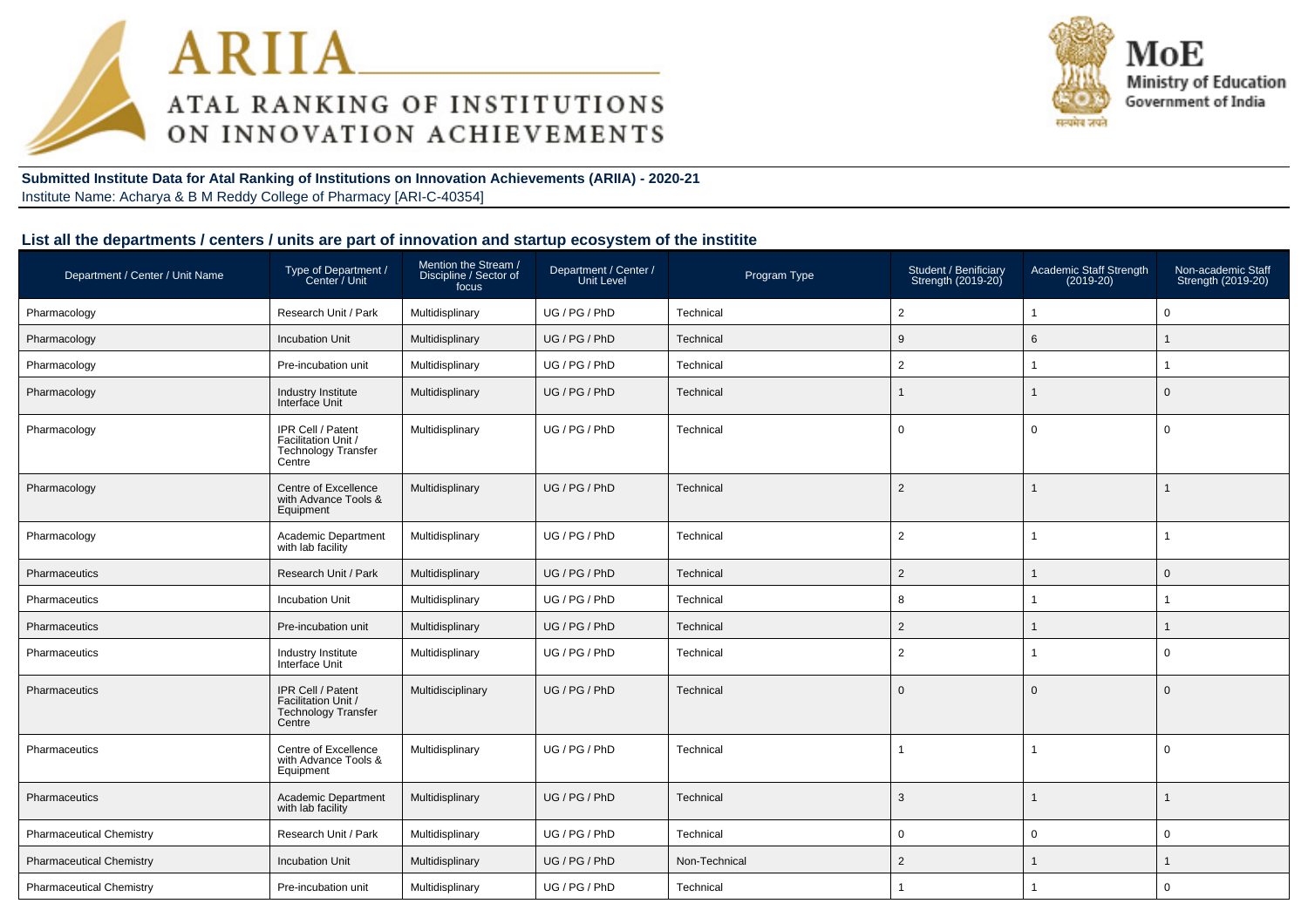## **List all the departments / centers / units are part of innovation and startup ecosystem of the institite**

| <b>Pharmaceutical Chemistry</b> | Industry Institute<br>Interface Unit                                             | Multidisplinary   | UG / PG / PhD | Technical | $\mathbf 0$         | $\mathbf{0}$        | $\mathbf 0$ |
|---------------------------------|----------------------------------------------------------------------------------|-------------------|---------------|-----------|---------------------|---------------------|-------------|
| <b>Pharmaceutical Chemistry</b> | IPR Cell / Patent<br>Facilitation Unit /<br><b>Technology Transfer</b><br>Centre | Multidisplinary   | UG / PG / PhD | Technical | 0                   | $\mathbf 0$         | $\mathbf 0$ |
| <b>Pharmaceutical Chemistry</b> | Centre of Excellence<br>with Advance Tools &<br>Equipment                        | Multidisplinary   | UG / PG / PhD | Technical | 1                   | $\mathbf 1$         | $\mathbf 0$ |
| <b>Pharmaceutical Chemistry</b> | Academic Department<br>with lab facility                                         | Multidisplinary   | UG / PG / PhD | Technical | 0                   | 1                   |             |
| <b>Pharmaceutical Analysis</b>  | Research Unit / Park                                                             | Multidisciplinary | UG / PG / PhD | Technical | 0                   | $\mathbf{0}$        | $\mathbf 0$ |
| <b>Pharmaceutical Analysis</b>  | Incubation Unit                                                                  | Multidisciplinary | UG / PG / PhD | Technical | $\overline{2}$      |                     |             |
| <b>Pharmaceutical Analysis</b>  | Pre-incubation unit                                                              | Multidisciplinary | UG / PG / PhD | Technical | 1                   |                     | $\mathbf 0$ |
| <b>Pharmaceutical Analysis</b>  | Industry Institute<br>Interface Unit                                             | Multidisciplinary | UG / PG / PhD | Technical | 0                   | 0                   | $\mathbf 0$ |
| <b>Pharmaceutical Analysis</b>  | IPR Cell / Patent<br>Facilitation Unit /<br><b>Technology Transfer</b><br>Centre | Multidisciplinary | UG / PG / PhD | Technical | $\mathbf 0$         | $\mathbf{0}$        | $\mathbf 0$ |
| <b>Pharmaceutical Analysis</b>  | Centre of Excellence<br>with Advance Tools &<br>Equipment                        | Multidisciplinary | UG / PG / PhD | Technical | -1                  | $\mathbf{1}$        | $\mathbf 0$ |
| <b>Pharmaceutical Analysis</b>  | Academic Department<br>with lab facility                                         | Multidisciplinary | UG / PG / PhD | Technical |                     |                     |             |
| <b>Pharmacy Practice</b>        | Research Unit / Park                                                             | Multidisciplinary | UG / PG / PhD | Technical | 0                   | 0                   | $\mathbf 0$ |
| <b>Pharmacy Practice</b>        | <b>Incubation Unit</b>                                                           | Multidisciplinary | UG / PG / PhD | Technical | 15                  | $\overline{2}$      |             |
| <b>Pharmacy Practice</b>        | Industry Institute<br>Interface Unit                                             | Multidisciplinary | UG / PG / PhD | Technical | 0                   | 0                   | 0           |
| <b>Pharmacy Practice</b>        | IPR Cell / Patent<br>Facilitation Unit /<br><b>Technology Transfer</b><br>Centre | Multidisciplinary | UG / PG / PhD | Technical | 0                   | $\mathbf{0}$        | $\mathbf 0$ |
| <b>Pharmacy Practice</b>        | Pre-incubation unit                                                              | Multidisciplinary | UG / PG / PhD | Technical | 15                  | 1                   | 0           |
| <b>Pharmacy Practice</b>        | Academic Department<br>with lab facility                                         | Multidisciplinary | UG / PG / PhD | Technical | 20                  | $\overline{2}$      |             |
| <b>Pharmacy Practice</b>        | Centre of Excellence<br>with Advance Tools &<br>Equipment                        | Multidisciplinary | UG / PG / PhD | Technical | 12                  | $\overline{2}$      | $\mathbf 0$ |
| <b>Quality Assurance</b>        | Research Unit / Park                                                             | Multidisciplinary | UG / PG / PhD | Technical | $\mathsf{O}\xspace$ | $\mathsf{O}\xspace$ | $\mathbf 0$ |
| <b>Quality Assurance</b>        | Pre-incubation unit                                                              | Multidisciplinary | UG / PG / PhD | Technical | $\mathbf{1}$        | $\mathbf 0$         | $\pmb{0}$   |
| <b>Quality Assurance</b>        | <b>Incubation Unit</b>                                                           | Multidisciplinary | UG / PG / PhD | Technical | $\mathbf{3}$        | 1                   |             |
| <b>Quality Assurance</b>        | Industry Institute<br>Interface Unit                                             | Multidisciplinary | UG / PG / PhD | Technical | 1                   | $\mathbf 0$         | $\mathbf 0$ |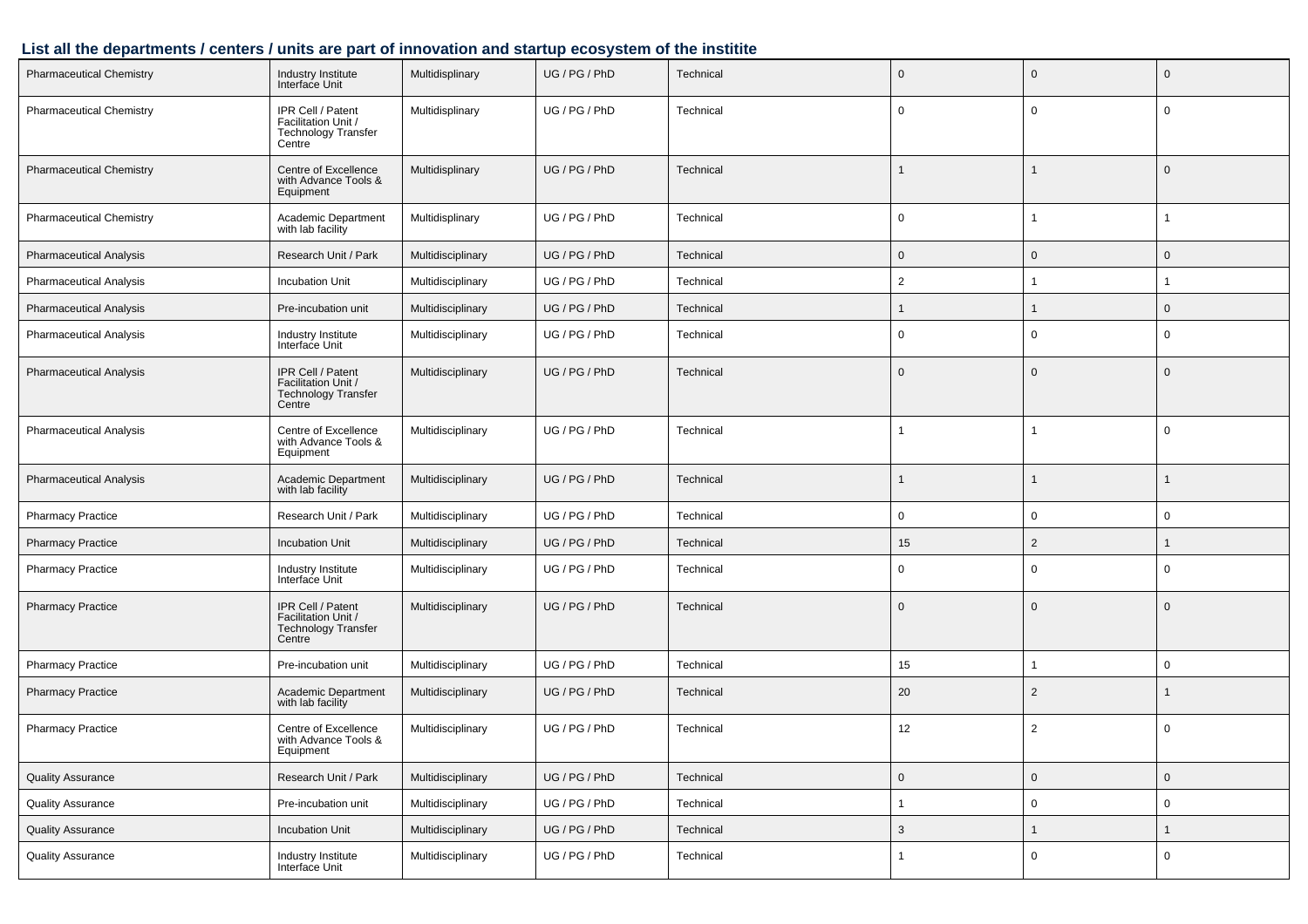#### **List all the departments / centers / units are part of innovation and startup ecosystem of the institite**

| <b>Quality Assurance</b> | IPR Cell / Patent<br>Facilitation Unit /<br><b>Technology Transfer</b><br>Centre | Multidisciplinary | UG/PG/PhD     | Technical | $\overline{0}$ | $\mathbf 0$  | $\Omega$    |
|--------------------------|----------------------------------------------------------------------------------|-------------------|---------------|-----------|----------------|--------------|-------------|
| <b>Quality Assurance</b> | Centre of Excellence<br>with Advance Tools &<br>Equipment                        | Multidisciplinary | UG / PG / PhD | Technical |                | $\Omega$     |             |
| <b>Quality Assurance</b> | Academic Department<br>with lab facility                                         | Multidisciplinary | UG / PG / PhD | Technical |                |              |             |
| Pharmacognosy            | Research Unit / Park                                                             | Multidisciplinary | UG / PG / PhD | Technical | $\Omega$       | $\Omega$     | $\Omega$    |
| Pharmacognosy            | <b>Incubation Unit</b>                                                           | Multidisciplinary | UG / PG / PhD | Technical |                |              |             |
| Pharmacognosy            | Pre-incubation unit                                                              | Multidisciplinary | UG / PG / PhD | Technical | 0              | $\mathbf{0}$ | $\mathbf 0$ |
| Pharmacognosy            | Industry Institute<br>Interface Unit                                             | Multidisciplinary | UG/PG/PhD     | Technical | $\mathbf 0$    | $\mathbf 0$  | $\mathbf 0$ |
| Pharmacognosy            | IPR Cell / Patent<br>Facilitation Unit /<br><b>Technology Transfer</b><br>Centre | Multidisciplinary | UG / PG / PhD | Technical | 0              | $\Omega$     | $\Omega$    |
| Pharmacognosy            | Centre of Excellence<br>with Advance Tools &<br>Equipment                        | Multidisciplinary | UG/PG/PhD     | Technical | $\Omega$       | $\mathbf 0$  | $\Omega$    |
| Pharmacognosy            | Academic Department<br>with lab facility                                         | Multidisciplinary | UG / PG / PhD | Technical | 0              |              |             |

#### **Participation of HEI in Innovation & Entrepreneurship Initiatives of Ministry of Education (Till Today)**

| Programs/Initiatives                                                                                                                           | <b>Status</b> | Registration ID                  |
|------------------------------------------------------------------------------------------------------------------------------------------------|---------------|----------------------------------|
| Adopted National Innovation and Start-up Policy at the HEI                                                                                     | Yes           | Not Required                     |
| Establishment of Institution's Innovation Council (IIC) at HEI                                                                                 | Yes           | IIC Registration ID: IC201811432 |
| Trained Innovation Ambassadors at HEI                                                                                                          | Yes           | Not Required                     |
| Participation in Smart India Hackathon (SIH)                                                                                                   | No            | Not Required                     |
| Facilitated listing start-ups/ technologies in Young India combating COVID with Knowledge, Technology and Innovation (YUKTI 2.0) portal of MIC | No            | Not Required                     |
| Participation in National Education Alliance of Technology (NEAT)                                                                              | No            | Not Required                     |

| Srno | Name of<br>Program<br>(Full<br>Name) | Program<br><b>Theme</b> | <b>Program</b><br>Tvpe | <b>Program</b><br>Category | Organizin<br>Departm<br>ent/<br>Centre A<br>Student<br><b>Body</b><br>Name | Program<br>Start<br>Date | Program | Program<br>Duration(i<br>n Days) | Program<br>Location | Internal<br>Participa<br>nts<br>(Student) | Internal<br>Participa<br>nts '<br>(Faculty) | External<br>Participa<br>nts<br>(Student) | External<br>Participa<br>nts.<br>(Faculty) | <b>Total</b><br>Number<br>0t<br>Participa<br>nts | Had institute spent expenses<br>either from own<br>resource/received fund to<br>organise the<br>program/activity/event? | Did any of the participants<br>received any awards/recognition<br>for startup / innovation ideas /<br>research? |
|------|--------------------------------------|-------------------------|------------------------|----------------------------|----------------------------------------------------------------------------|--------------------------|---------|----------------------------------|---------------------|-------------------------------------------|---------------------------------------------|-------------------------------------------|--------------------------------------------|--------------------------------------------------|-------------------------------------------------------------------------------------------------------------------------|-----------------------------------------------------------------------------------------------------------------|
|------|--------------------------------------|-------------------------|------------------------|----------------------------|----------------------------------------------------------------------------|--------------------------|---------|----------------------------------|---------------------|-------------------------------------------|---------------------------------------------|-------------------------------------------|--------------------------------------------|--------------------------------------------------|-------------------------------------------------------------------------------------------------------------------------|-----------------------------------------------------------------------------------------------------------------|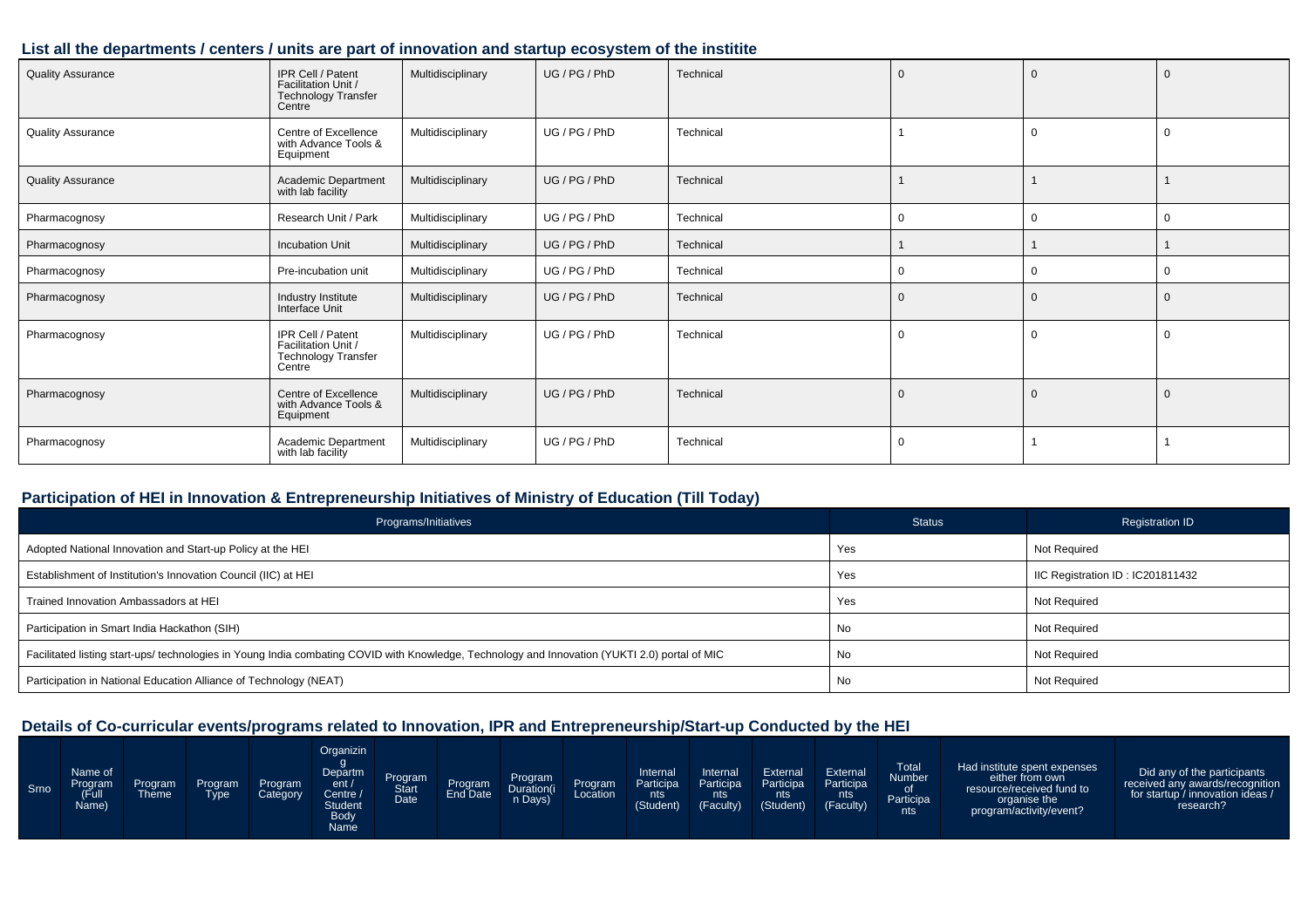| $\mathbf{1}$   | Taking<br>steps to<br>success                                                                           | Entrepre<br>neurship/<br>Startup | Seminar | Student<br>Lead<br>Activity   | Dept.<br>Pharmac<br>eutical<br>Chemistr<br>y             | 12-04-20<br>19<br>00:00:00 | 12-04-20<br>19<br>00:00:00 | $\mathbf{1}$ | Within<br>Campus | 55 | 18 | 25 | 10             | 108 | <b>Total Expense</b><br>10000<br>Amount<br>Incurred by<br>Institute to<br>Organise the<br>Program (In<br>Rupees) | No |
|----------------|---------------------------------------------------------------------------------------------------------|----------------------------------|---------|-------------------------------|----------------------------------------------------------|----------------------------|----------------------------|--------------|------------------|----|----|----|----------------|-----|------------------------------------------------------------------------------------------------------------------|----|
| 2              | Future of<br>technical<br>education<br>in India                                                         | Innovatio<br>n                   | Seminar | Institute<br>Lead<br>Activity | Departm<br>ent of<br>Pharmac<br>eutical<br>Chemistr<br>y | 22-04-20<br>19<br>00:00:00 | 22-04-20<br>19<br>00:00:00 | $\mathbf{1}$ | Within<br>Campus | 42 | 21 | 26 | 5              | 94  | 50000<br><b>Total Expense</b><br>Amount<br>Incurred by<br>Institute to<br>Organise the<br>Program (In<br>Rupees) | No |
| 3              | Innovatio<br>n for<br>resurgent<br>India                                                                | Innovatio<br>n                   | Seminar | Institute<br>Lead<br>Activity | Dept.<br>Pharmac<br>eutical<br>Chemistr<br>y             | 22-08-20<br>19<br>00:00:00 | 22-08-20<br>19<br>00:00:00 | $\mathbf{1}$ | Within<br>Campus | 36 | 11 | 3  | $\overline{2}$ | 52  | 10000<br><b>Total Expense</b><br>Amount<br>Incurred by<br>Institute to<br>Organise the<br>Program (In<br>Rupees) | No |
| $\overline{4}$ | Preclinica<br>I models<br>in<br>oncology-<br>medicinal<br>chemistry<br>approach<br>es                   | Innovatio<br>n                   | Seminar | Student<br>Lead<br>Activity   | Dept.<br>Pharmac<br>eutical<br>Chemistr<br>y             | 26-08-20<br>19<br>00:00:00 | 26-08-20<br>19<br>00:00:00 | $\mathbf{1}$ | Within<br>Campus | 48 | 20 | 2  | $\mathbf{1}$   | 71  | Total Expense<br>Amount<br>10000<br>Incurred by<br>Institute to<br>Organise the<br>Program (In<br>Rupees)        | No |
| 5              | Research<br>opportuni<br>ties for<br>PG<br>students<br>in USA                                           | Innovatio<br>n                   | Seminar | Student<br>Lead<br>Activity   | Dept.<br>Pharmac<br>eutical<br>Chemistr<br>$\mathsf{V}$  | 09-09-20<br>19<br>00:00:00 | 09-09-20<br>19<br>00:00:00 | $\mathbf{1}$ | Within<br>Campus | 48 | 23 | 8  | 6              | 85  | <b>Total Expense</b><br>10000<br>Amount<br>Incurred by<br>Institute to<br>Organise the<br>Program (In<br>Rupees) | No |
| $6\phantom{1}$ | Current<br>trends in<br><b>HPLC</b><br>technique<br>$S-$<br>orientatio<br>n for<br>medicinal<br>chemist | Innovatio<br>n                   | Seminar | Student<br>Lead<br>Activity   | Dept.<br>Pharmac<br>eutical<br>Chemistr<br>V             | 20-09-20<br>19<br>00:00:00 | 20-09-20<br>19<br>00:00:00 | $\mathbf{1}$ | Within<br>Campus | 46 | 21 | 6  | 5              | 78  | 10000<br><b>Total Expense</b><br>Amount<br>Incurred by<br>Institute to<br>Organise the<br>Program (In<br>Rupees) | No |
| $\overline{7}$ | Recent<br>trends in<br>drug<br>discovery                                                                | Innovatio<br>n                   | Seminar | Student<br>Lead<br>Activity   | Dept.<br>Pharmac<br>eutical<br>Chemistr<br>y             | 30-09-20<br>19<br>00:00:00 | 30-09-20<br>19<br>00:00:00 | $\mathbf{1}$ | Within<br>Campus | 36 | 22 | 5  | $\overline{2}$ | 65  | 10000<br><b>Total Expense</b><br>Amount<br>Incurred by<br>Institute to<br>Organise the<br>Program (In<br>Rupees) | No |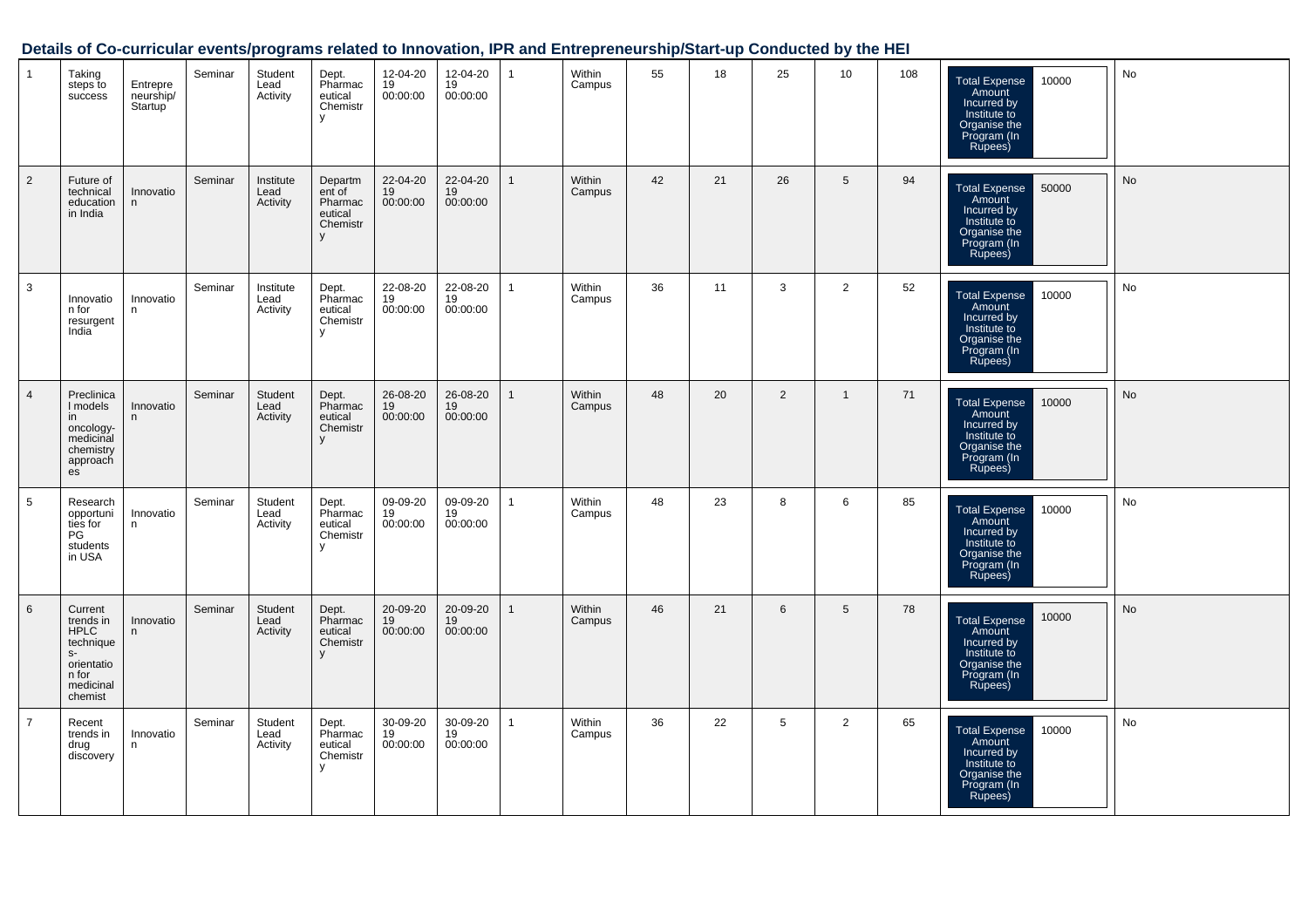| 8  | FDP on<br>basis<br>course in<br>education<br>methodol<br>ogy                 | Innovatio<br>n                   | Worksho<br>D | Institute<br>Lead<br>Activity | Dept.<br>Pharmac<br>eutical<br>Chemistr<br>V             | 21-10-20<br>19<br>00:00:00 | 22-10-20<br>19<br>00:00:00 | $\overline{2}$ | Within<br>Campus | 25 | 25 | 3  | $\overline{2}$ | 55 | 20000<br>Total Expense<br>Amount<br>Incurred by<br>Institute to<br>Organise the<br>Program (In<br>Rupees)         | No        |
|----|------------------------------------------------------------------------------|----------------------------------|--------------|-------------------------------|----------------------------------------------------------|----------------------------|----------------------------|----------------|------------------|----|----|----|----------------|----|-------------------------------------------------------------------------------------------------------------------|-----------|
| 9  | Teaching<br>learning<br>methodol<br>ogy                                      | Innovatio<br>n                   | Worksho<br>p | Institute<br>Lead<br>Activity | Dept.<br>Pharmac<br>eutical<br>Chemistr<br>V             | 23-10-20<br>19<br>00:00:00 | 25-10-20<br>19<br>00:00:00 | 3              | Within<br>Campus | 21 | 34 | 23 | 12             | 90 | <b>Total Expense</b><br>30000<br>Amount<br>Incurred by<br>Institute to<br>Organise the<br>Program (In<br>Rupees)  | No        |
| 10 | Skill<br>developm<br>ent<br>program                                          | Entrepre<br>neurship/<br>Startup | Worksho<br>p | Student<br>Lead<br>Activity   | Departm<br>ent of<br>Pharmac<br>eutical<br>Chemistr<br>V | 23-10-20<br>19<br>00:00:00 | 24-10-20<br>19<br>00:00:00 | $\overline{2}$ | Within<br>Campus | 28 | 16 | 18 | $\overline{2}$ | 64 | 20000<br>Total Expense<br>Amount<br>Incurred by<br>Institute to<br>Organise the<br>Program (In<br>Rupees)         | No        |
| 11 | Carrier<br>opportuni<br>ties in<br>Australia<br>for<br>pharma<br>students    | Innovatio<br>n                   | Worksho<br>p | Institute<br>Lead<br>Activity | Departm<br>ent of<br>Pharmac<br>eutical<br>Chemistr<br>V | 07-11-20<br>19<br>00:00:00 | 07-11-20<br>19<br>00:00:00 | $\mathbf{1}$   | Within<br>Campus | 23 | 23 | 6  | 16             | 68 | 10000<br><b>Total Expense</b><br>Amount<br>Incurred by<br>Institute to<br>Organise the<br>Program (In<br>Rupees)  | No        |
| 12 | Hands on<br>training<br>program<br>on Mass<br>spectrom<br>eter and<br>TLC MS | Innovatio<br>n                   | Worksho<br>D | Student<br>Lead<br>Activity   | Departm<br>ent of<br>Pharmac<br>eutical<br>Chemistr<br>V | 19-11-20<br>19<br>00:00:00 | 19-11-20<br>19<br>00:00:00 | $\mathbf{1}$   | Within<br>Campus | 18 | 23 | 3  | 8              | 52 | <b>Total Expense</b><br>10000<br>Amount<br>Incurred by<br>Institute to<br>Organise the<br>Program (In<br>Rupees)  | <b>No</b> |
| 13 | Opportun<br>ities for<br>pharmac<br>y and<br>biotechno<br>logy<br>students   | Innovatio<br>n                   | Worksho<br>D | Student<br>Lead<br>Activity   | Departm<br>ent of<br>Pharmac<br>eutical<br>Chemistr<br>V | 16-01-20<br>20<br>00:00:00 | 16-01-20<br>20<br>00:00:00 | $\overline{1}$ | Within<br>Campus | 23 | 16 | 14 | 3              | 56 | 10000<br><b>Total Expense</b><br>Amount<br>Incurred by<br>Institute to<br>Organise the<br>Program (In<br>Rupees)  | No        |
| 14 | Pharma<br>Disha<br>and<br>orientatio<br>n<br>program<br>for PG<br>students   | Innovatio<br>n                   | Worksho<br>p | Student<br>Lead<br>Activity   | Pharmac<br>eutical<br>Chemistr<br>V                      | 02-02-20<br>20<br>00:00:00 | 03-02-20<br>20<br>00:00:00 | $\overline{2}$ | Within<br>Campus | 28 | 18 | 24 | 8              | 78 | <b>Total Expense</b><br>100000<br>Amount<br>Incurred by<br>Institute to<br>Organise the<br>Program (In<br>Rupees) | No        |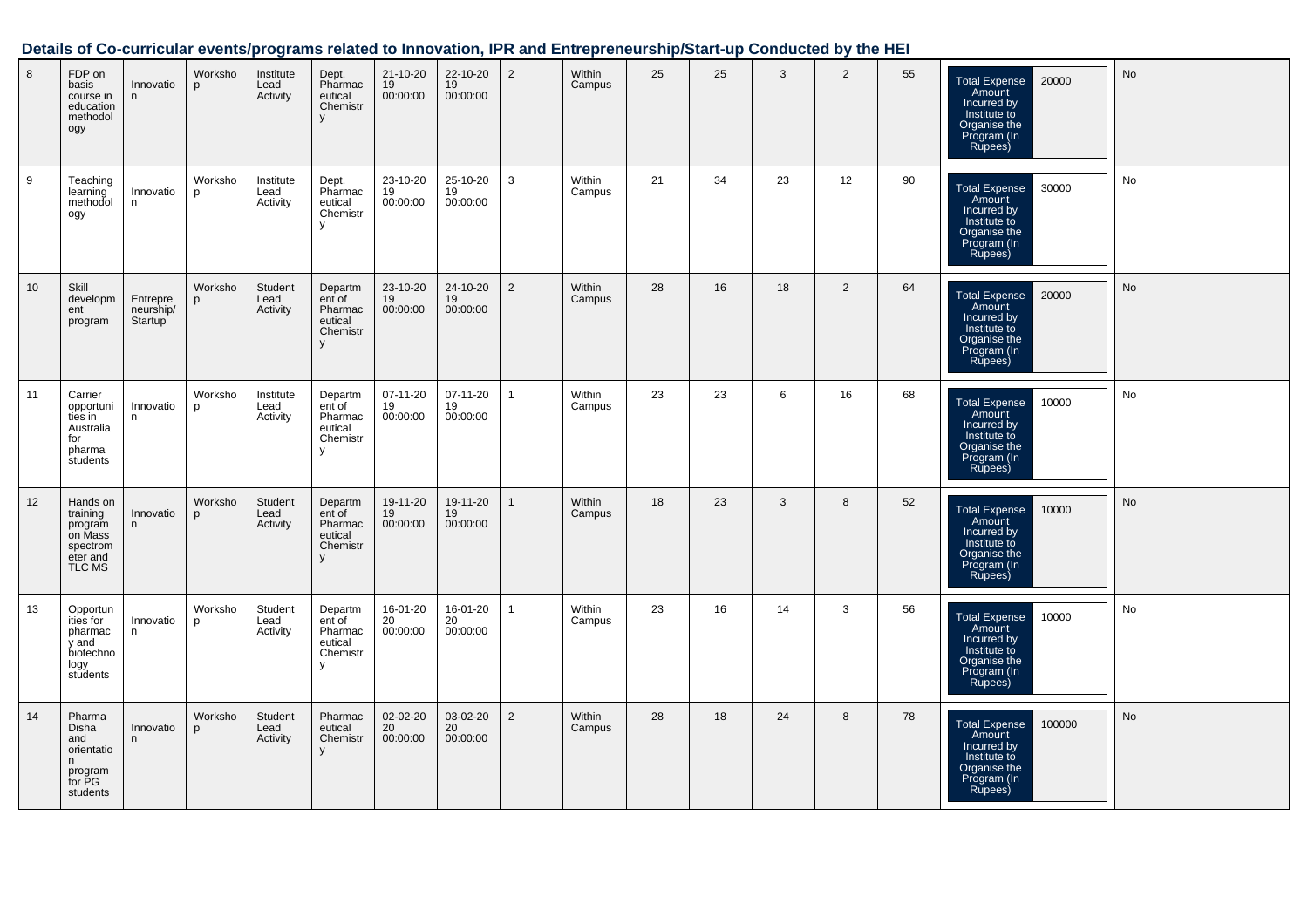| 15 | Fundame<br>ntal<br>concept<br>of<br>research                                                                                                                                                                                                        | Innovatio<br>n | Seminar      | Student<br>Lead<br>Activity   | Pharmac<br>eutical<br>Chemistr<br>У                      | 24-02-20<br>20<br>00:00:00 | 24-02-20<br>20<br>00:00:00 | $\mathbf{1}$   | Within<br>Campus  | 34              | 26             | 22             | 6              | 88 | 10000<br>Total Expense<br>Amount<br>Incurred by<br>Institute to<br>Organise the<br>Program (In<br>Rupees)        | No |
|----|-----------------------------------------------------------------------------------------------------------------------------------------------------------------------------------------------------------------------------------------------------|----------------|--------------|-------------------------------|----------------------------------------------------------|----------------------------|----------------------------|----------------|-------------------|-----------------|----------------|----------------|----------------|----|------------------------------------------------------------------------------------------------------------------|----|
| 16 | <b>RGHUS</b><br>Helinate<br>hands on<br>training<br>program                                                                                                                                                                                         | Innovatio<br>n | Worksho<br>p | Institute<br>Lead<br>Activity | Pharmac<br>eutical<br>Chemistr<br>y                      | 06-03-20<br>20<br>00:00:00 | 06-03-20<br>20<br>00:00:00 | $\mathbf{1}$   | Within<br>Campus  | 26              | 21             | 31             | 9              | 87 | <b>Total Expense</b><br>50000<br>Amount<br>Incurred by<br>Institute to<br>Organise the<br>Program (In<br>Rupees) | No |
| 17 | <b>Discover</b><br>y aspects<br>of<br>phytoche<br>micals                                                                                                                                                                                            | Innovatio<br>n | Worksho<br>p | Student<br>Lead<br>Activity   | Pharmac<br>eutical<br>Chemistr<br>У                      | 14-03-20<br>20<br>00:00:00 | 14-03-20<br>20<br>00:00:00 | $\mathbf{1}$   | Within<br>Campus  | 24              | 20             | $\overline{2}$ | 14             | 60 | 10000<br><b>Total Expense</b><br>Amount<br>Incurred by<br>Institute to<br>Organise the<br>Program (In<br>Rupees) | No |
| 18 | SARS-<br>$CoV-2,$<br>an<br>enigma,<br>virion-<br>host cell<br>interactio<br>$ns_{-}$<br>Potential<br>repurpos<br>ed drugs<br>on trial<br>for the<br>preventio<br>n and<br>treatment<br>of Covid-<br>19.<br>Current<br>perspecti<br>ves.<br>V12.0(1) | Innovatio<br>n | Seminar      | Institute<br>Lead<br>Activity | Pharmac<br>eutical<br>Chemistr<br>y                      | 28-02-20<br>20<br>00:00:00 | 29-02-20<br>20<br>00:00:00 | $\overline{2}$ | Outside<br>Campus | 10 <sup>1</sup> | 45             | 5              | 10             | 70 | No                                                                                                               | No |
| 19 | Quality<br>by<br>Design                                                                                                                                                                                                                             | Innovatio<br>n | Seminar      | Institute<br>Lead<br>Activity | Departm<br>ent of<br>Quality<br>Assuranc<br>e            | 11-04-20<br>19<br>00:00:00 | 11-04-20<br>19<br>00:00:00 | $\mathbf{1}$   | Within<br>Campus  | 25              | $\mathbf 0$    | $\mathbf 0$    | $\overline{0}$ | 25 | 3000<br><b>Total Expense</b><br>Amount<br>Incurred by<br>Institute to<br>Organise the<br>Program (In<br>Rupees)  | No |
| 20 | Good<br>Manufact<br>uring<br>Practices<br>and<br>Process<br>Validatio<br>n                                                                                                                                                                          | Innovatio<br>n | Seminar      | Institute<br>Lead<br>Activity | Departm<br>ent of<br>Quality<br>Assuranc<br>$\mathbf{e}$ | 26-07-20<br>19<br>00:00:00 | 26-07-20<br>19<br>00:00:00 | $\mathbf{1}$   | Within<br>Campus  | 12              | $\overline{4}$ | 28             | 2              | 46 | 3000<br><b>Total Expense</b><br>Amount<br>Incurred by<br>Institute to<br>Organise the<br>Program (In<br>Rupees)  | No |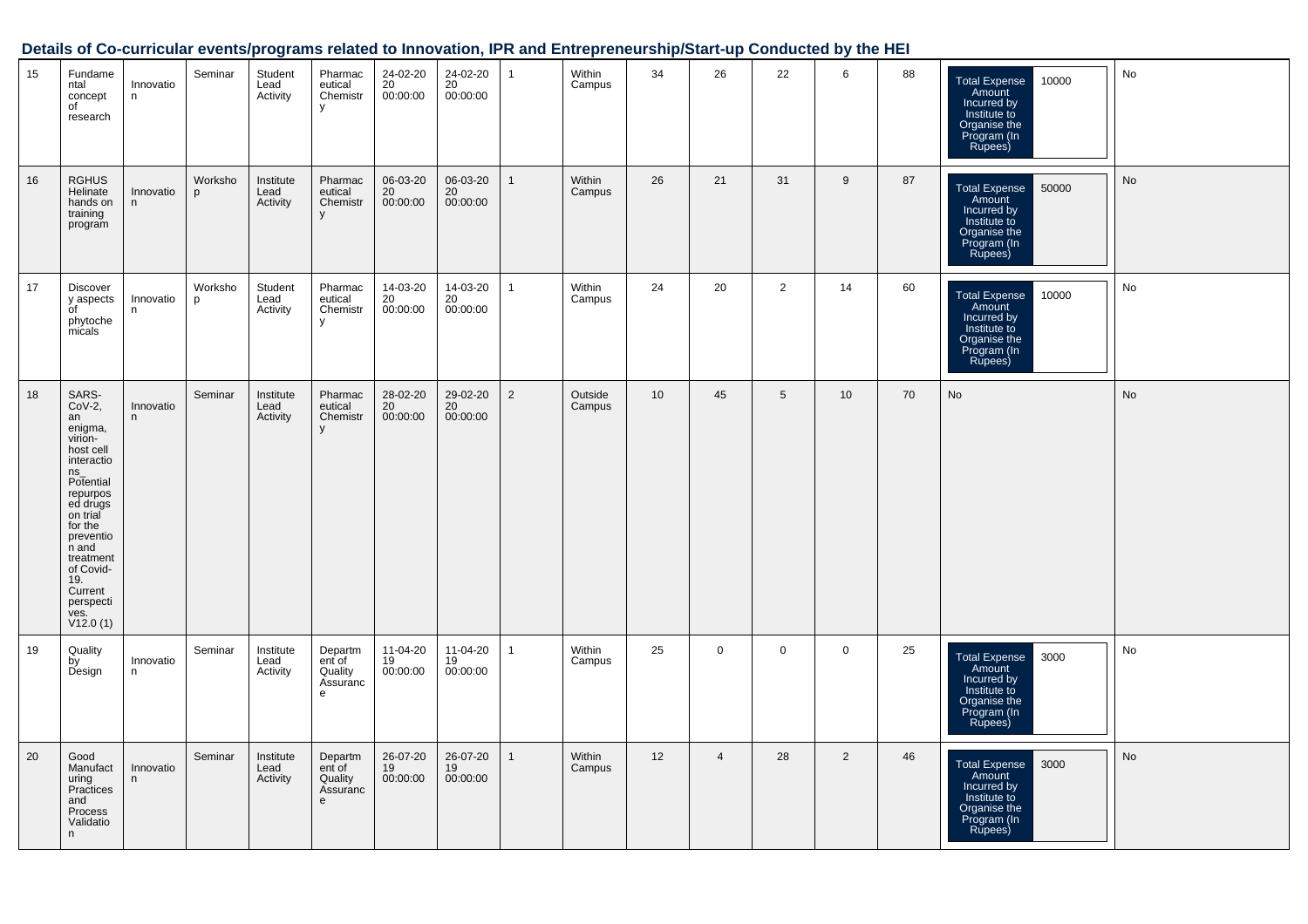| 21 | Qualificat<br>ion and<br>Operatio<br>nal<br>Excellanc<br>e                                                                            | Entrepre<br>neurship/<br>Startup <sup>'</sup> | Seminar        | Institute<br>Lead<br>Activity | Departm<br>ent of<br>Quality<br>Assuranc<br>$\mathbf{e}$ | 08-09-20<br>19<br>00:00:00 | 08-09-20<br>19<br>00:00:00 | $\mathbf{1}$   | Within<br>Campus | 10 | $\overline{2}$ | 25              | $\overline{2}$ | 39 | Total Expense<br>Amount<br>3000<br>Incurred by<br>Institute to<br>Organise the<br>Program (In<br>Rupees)          | No |
|----|---------------------------------------------------------------------------------------------------------------------------------------|-----------------------------------------------|----------------|-------------------------------|----------------------------------------------------------|----------------------------|----------------------------|----------------|------------------|----|----------------|-----------------|----------------|----|-------------------------------------------------------------------------------------------------------------------|----|
| 22 | Developi<br>ng<br>Quality<br>Culture to<br>achieve<br>Excellenc<br>e in<br>Manufact<br>uring                                          | Entrepre<br>neurship/<br>Startup <sup>'</sup> | Seminar        | Institute<br>Lead<br>Activity | Departm<br>ent of<br>Quality<br>Assuranc<br>$\mathbf{e}$ | 14-11-20<br>19<br>00:00:00 | 14-11-20<br>19<br>00:00:00 | $\mathbf{1}$   | Within<br>Campus | 35 | $\overline{4}$ | 5               | 2              | 46 | 8000<br><b>Total Expense</b><br>Amount<br>Incurred by<br>Institute to<br>Organise the<br>Program (In<br>Rupees)   | No |
| 23 | Intellectu<br>al<br>Property<br>Fundame<br>ntals For<br>Scientists<br>: The IP<br>Generato                                            | <b>IPR</b>                                    | Worksho<br>p   | Institute<br>Lead<br>Activity | Departm<br>ent of<br>Pharmac<br>eutics                   | 18-07-20<br>19<br>00:00:00 | 19-07-20<br>19<br>00:00:00 | $\overline{2}$ | Within<br>Campus | 47 | 10             | 12              | 11             | 80 | 671146<br><b>Total Expense</b><br>Amount<br>Incurred by<br>Institute to<br>Organise the<br>Program (In<br>Rupees) | No |
| 24 | $QbD -$<br>Design of<br>Experime<br>nts using<br>Statistical<br>Approach                                                              | Innovatio<br>n                                | Seminar        | Institute<br>Lead<br>Activity | Departm<br>ent of<br>Pharmac<br>eutics                   | 04-04-20<br>19<br>00:00:00 | 04-04-20<br>19<br>00:00:00 | $\mathbf{1}$   | Within<br>Campus | 35 | 8              | 20              | $5\phantom{1}$ | 68 | <b>Total Expense</b><br>10000<br>Amount<br>Incurred by<br>Institute to<br>Organise the<br>Program (In<br>Rupees)  | No |
| 25 | Innovatin<br>g the<br>Pharmav<br>erse:<br><b>New</b><br>Vistas<br>and<br>Avenues<br>in<br>Pharmac<br>eutical &<br>Clinical<br>Domain. | Innovatio<br>n                                | Conferen<br>ce | Institute<br>Lead<br>Activity | Departm<br>ent of<br>Pharmac<br>eutics                   | 08-11-20<br>19<br>00:00:00 | 09-11-20<br>19<br>00:00:00 | $\overline{2}$ | Within<br>Campus | 40 | $\mathbf 0$    | $\overline{0}$  | $\mathsf 0$    | 40 | No                                                                                                                | No |
| 26 | Current<br>Trends in<br><b>HPLC</b><br>Techniqu<br>e and its<br>applicatio<br>ns                                                      | Innovatio<br>n                                | Seminar        | Institute<br>Lead<br>Activity | Departm<br>ent of<br>Pharmac<br>eutical<br>Analysis      | 20-09-20<br>19<br>00:00:00 | 20-09-20<br>19<br>00:00:00 | $\mathbf{1}$   | Within<br>Campus | 50 | 15             | 10              | $\overline{2}$ | 77 | <b>No</b>                                                                                                         | No |
| 27 | Confocal<br>Raman<br>spectrosc<br>opy<br>solutions<br>in<br>Pharmac<br>eutical<br>Research                                            | Innovatio<br>n                                | Seminar        | Institute<br>Lead<br>Activity | Departm<br>ent of<br>Pharmac<br>eutical<br>Analysis      | 27-07-20<br>19<br>00:00:00 | 27-07-20<br>19<br>00:00:00 | $\mathbf{1}$   | Within<br>Campus | 47 | 13             | 10 <sup>1</sup> | 3              | 73 | No                                                                                                                | No |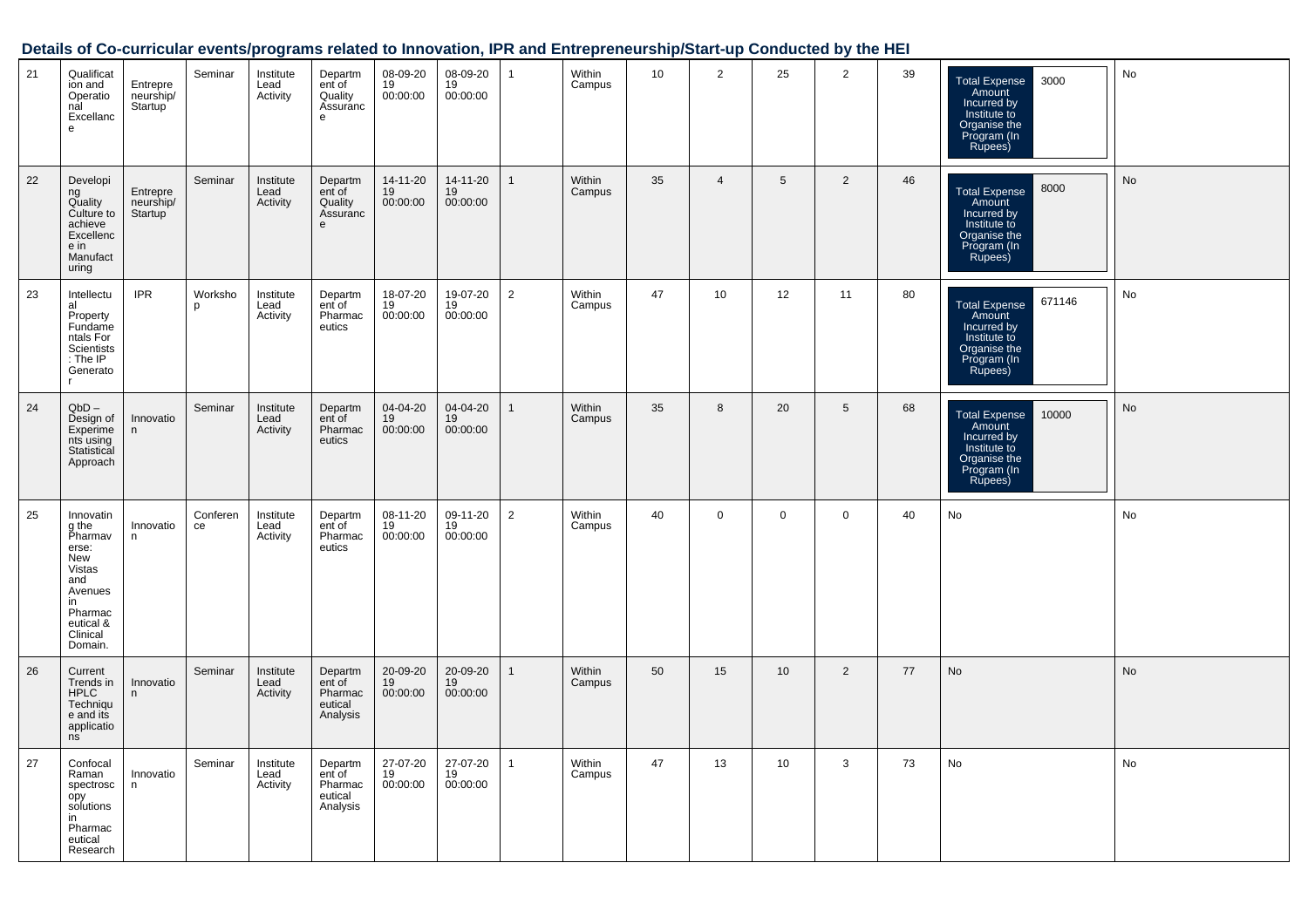| 28 | Pharmac<br>eutical<br>Drug<br>Analysis<br>by HPLC                                     | Innovatio<br>n  | Seminar       | Institute<br>Lead<br>Activity | Departm<br>ent of<br>Pharmac<br>eutical<br>Analysis | 13-10-20<br>19<br>00:00:00 | 13-10-20<br>19<br>00:00:00 | Within<br>Campus  | 50 | 15 <sup>1</sup> | 10 <sup>°</sup> | $\Omega$<br>$\epsilon$ | 77 | No | <b>No</b> |
|----|---------------------------------------------------------------------------------------|-----------------|---------------|-------------------------------|-----------------------------------------------------|----------------------------|----------------------------|-------------------|----|-----------------|-----------------|------------------------|----|----|-----------|
| 29 | Patient<br>Awarene<br>SS<br>program<br>me in ESI<br>hospital<br>on world<br>heart day | Innovatio<br>n. | Awarene<br>SS | Institute<br>Lead<br>Activity | Departm<br>ent of<br>Pharmac<br>Practice            | 20-09-20<br>19<br>00:00:00 | 20-09-20<br>19<br>00:00:00 | Outside<br>Campus | 10 |                 |                 | 0                      | 12 | No | No        |

Details of Students, Faculties/Staff Participation/Representation in Co-curricular events/programs related to Innovation, IPR and Entrepreneurship/Start-up at the State,<br>National and (or) International Level (Organized by

| Srno           | Name of<br>Program<br>(Full<br>Name)                                     | Program<br>Theme | Program<br><b>Type</b> | Organizin<br>g Agency<br>/ Institute<br>Name                                                                                                    | Organizin<br>g Agency<br><b>Type</b> | Program<br>Start<br>Date   | Program<br>End Date        | Program<br>Duration(i<br>n Days) | Participa<br>nts<br>(Students | Participa<br>nts<br>(Faculty) | Total<br>Number<br>of<br>Participa<br>nts | Awards/R<br>ecognitio<br>ns/Achiev<br>ements | Award /<br>Position /<br>Recogniti<br>on<br>Secured | Title of<br>Innovatio<br>n / Start-<br><b>up</b><br>Secured<br>the<br>Award /<br>Recogniti<br>on | Had institute spent expenses<br>either from own resource/<br>received fund towards sending<br>delegation to participate /<br>represent the activity / event? | Did any of the participants<br>received any awards/recognition<br>for startup / innovation ideas /<br>research |
|----------------|--------------------------------------------------------------------------|------------------|------------------------|-------------------------------------------------------------------------------------------------------------------------------------------------|--------------------------------------|----------------------------|----------------------------|----------------------------------|-------------------------------|-------------------------------|-------------------------------------------|----------------------------------------------|-----------------------------------------------------|--------------------------------------------------------------------------------------------------|--------------------------------------------------------------------------------------------------------------------------------------------------------------|----------------------------------------------------------------------------------------------------------------|
|                | Future of<br>technical<br>education<br>in India                          | Innovatio<br>n.  | Seminar                | Internatio<br>nal<br>Centre<br>for<br>Theoretic<br>al<br>Sciences,<br>Tata<br>Institute<br>of<br>Fundame<br>ntal<br>Research<br>(ICTS-<br>TIFR) | Govt.<br>Agency<br>(Central)         | 22-04-20<br>19<br>00:00:00 | 22-04-20<br>19<br>00:00:00 | $\overline{1}$                   | 42                            | 21                            | 63                                        | No                                           | $\sim$ $\sim$ $\sim$                                | $\sim$ $\sim$ $\sim$                                                                             | 50000<br><b>TotalTotal</b><br>Expense<br>Amount<br>Incurred by<br>Institute? (In<br>Rupees)                                                                  | <b>No</b>                                                                                                      |
| $\overline{2}$ | Regional<br>orientatio<br>n session<br>on IIC2.0<br>and<br>ARIIA<br>2020 | Innovatio<br>n.  | Training               | Amritha<br>School of<br>Engineeri<br>ng,<br>Bengalur<br>$\mathbf{u}$                                                                            | Educatio<br>nal<br>Institute         | 05-08-20<br>19<br>00:00:00 | 05-08-20<br>19<br>00:00:00 | $\mathbf{1}$                     | 10 <sup>10</sup>              | 85                            | 95                                        | <b>No</b>                                    | $\hspace{0.05cm} \ldots$                            | $\qquad \qquad - -$                                                                              | No                                                                                                                                                           | <b>No</b>                                                                                                      |
| 3              | Indian<br>Pharmac<br>eutical<br>Congress                                 | Innovatio<br>n   | Conferen<br>ce         | NIPER,<br>Hyderaba<br>d                                                                                                                         | Educatio<br>nal<br>Institute         | 20-12-20<br>19<br>00:00:00 | 22-12-20<br>19<br>00:00:00 | 3                                | 5                             | $\overline{4}$                | 9                                         | No                                           | $\hspace{0.05cm} \ldots$                            | $\cdots$                                                                                         | No                                                                                                                                                           | No                                                                                                             |
| $\overline{4}$ | Society<br>for the<br>Study of<br>Xenobioti<br>cs (SSX),<br>India        | Innovatio<br>n.  | Conferen<br>ce         | IISc,<br>Bengalur<br>$\mathbf{u}$                                                                                                               | Educatio<br>nal<br>Institute         | 10-10-20<br>19<br>00:00:00 | 13-10-20<br>19<br>00:00:00 | $\overline{4}$                   | 5                             | 4                             | 9                                         | <b>No</b>                                    | $\hspace{0.05cm} \ldots$                            | $\qquad \qquad - -$                                                                              | <b>No</b>                                                                                                                                                    | <b>No</b>                                                                                                      |
| 5              | FDP-<br>Teaching<br>and<br>Learning<br>Methodol<br>ogy                   | Innovatio<br>n   | Worksho<br>p           | Rajiv<br>Gandhi<br>Universit<br>v of<br>Health<br>Science                                                                                       | Govt.<br>Agency<br>(Sitate)          | 23-10-20<br>19<br>00:00:00 | 25-10-20<br>19<br>00:00:00 | 3                                | $\overline{2}$                | 40                            | 42                                        | No                                           | $\sim$ $\sim$                                       | $\cdots$                                                                                         | No                                                                                                                                                           | No                                                                                                             |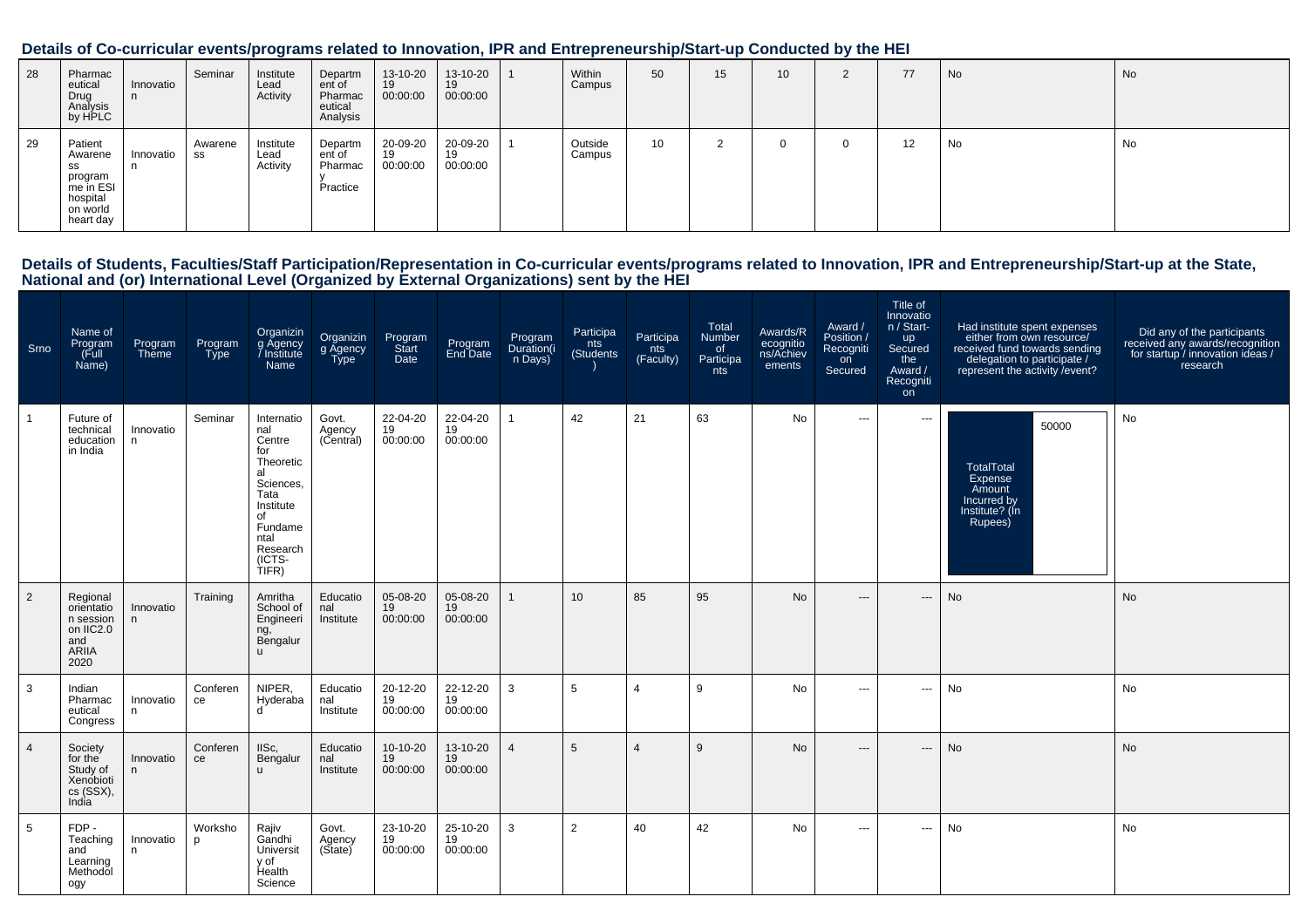Details of Students, Faculties/Staff Participation/Representation in Co-curricular events/programs related to Innovation, IPR and Entrepreneurship/Start-up at the State,<br>National and (or) International Level (Organized by

| 6              | Scientific<br>Writing<br>Worksho<br>p                                                                                                             | Innovatio<br>n                   | Worksho<br>p             | Rajiv<br>Gandhi<br>Universit<br>y of<br>Health<br>Science                                                                         | Govt.<br>Agency<br>(State)   | 24-02-20<br>20<br>00:00:00       | 24-02-20<br>20<br>00:00:00 | $\mathbf{1}$   | 65             | $\mathsf 0$    | 65             | No        | $\hspace{0.05cm} \ldots$ | $\hspace{0.05cm} \cdots$ | No | No |
|----------------|---------------------------------------------------------------------------------------------------------------------------------------------------|----------------------------------|--------------------------|-----------------------------------------------------------------------------------------------------------------------------------|------------------------------|----------------------------------|----------------------------|----------------|----------------|----------------|----------------|-----------|--------------------------|--------------------------|----|----|
| $\overline{7}$ | How to<br>become<br>an online<br>teacher                                                                                                          | Innovatio<br>n                   | Skill<br>developm<br>ent | Amity<br>Universit<br>у                                                                                                           | Educatio<br>nal<br>Institute | 04-03-20<br>20<br>00:00:00       | 04-03-20<br>20<br>00:00:00 | $\mathbf{1}$   | 75             | $\mathbf 0$    | 75             | No        | $\sim$                   | $\hspace{0.05cm} \cdots$ | No | No |
| 8              | Developi<br>ng<br>Campus-<br>based<br>Youth<br>Mental<br>Health<br>Promotio<br>n<br>Initiatives<br>In<br>Institutes<br>of Higher<br>Educatio<br>n | Entrepre<br>neurship/<br>Startup | Worksho<br>p             | National<br>Institute<br>of Mental<br>Health<br>and<br>Neuro<br><b>Sciences</b>                                                   | Educatio<br>nal<br>Institute | 18-10-20<br>19<br>00:00:00       | 19-10-20<br>19<br>00:00:00 | $\overline{2}$ | 20             | 25             | 45             | No        | $\hspace{0.05cm} \ldots$ | $\hspace{0.05cm} \cdots$ | No | No |
| 9              | Theoretic<br>al and<br>computati<br>onal<br>Biology                                                                                               | Innovatio<br>n                   | Worksho<br>p             | Centre<br>for<br>BioSyste<br>ms<br>Science<br>and<br>Engineeri<br>ng, IISc,<br>Bengalur<br>$\mathsf{u}$                           | Govt.<br>Agency<br>(Central) | 23-01-20<br>20<br>00:00:00       | 23-01-20<br>20<br>00:00:00 | $\mathbf{1}$   | $\overline{2}$ | $\overline{1}$ | 3              | No        | $\hspace{0.05cm} \cdots$ | $\hspace{0.05cm} \cdots$ | No | No |
| 10             | 6th<br>Annual<br>research<br>symposiu<br>m                                                                                                        | Innovatio<br>n.                  | Seminar                  | Centre<br>for Bio<br>Systems<br>Science<br>and<br>Engineeri<br>ng, IISc,<br>Bengalur<br>u.                                        | Govt.<br>Agency<br>(Central) | 24-01-20<br>20<br>00:00:00       | 25-01-20<br>20<br>00:00:00 | $\overline{2}$ | $\overline{2}$ | $\overline{1}$ | 3              | <b>No</b> | $---$                    | $\hspace{0.05cm} \ldots$ | No | No |
| 11             | SSX<br>2019                                                                                                                                       | Innovatio<br>n                   | Conferen<br>ce           | IISc,<br>Bangalor<br>e                                                                                                            | Govt.<br>Agency<br>(Central) | 18-09-20<br>19<br>00:00:00       | 21-09-20<br>19<br>00:00:00 | $\overline{4}$ | 5              | 2              | $\overline{7}$ | No        | $\sim$ $\sim$            | $\sim$                   | No | No |
| 12             | Drug<br>Design<br>and<br><b>Discover</b><br>Technolo<br>gies                                                                                      | Innovatio<br>n.                  | Conferen<br>ce           | School of<br>Pharmac<br>eutical<br>Sciences,<br>Ramaiah<br>Universit<br>y of<br>Applied<br>Scicence<br>S,<br>Bengalur<br><b>u</b> | Educatio<br>nal<br>Institute | $21 - 11 - 20$<br>19<br>00:00:00 | 22-11-20<br>19<br>00:00:00 | $\overline{2}$ | $\overline{1}$ | $\mathbf 0$    | $\mathbf{1}$   | No        | $\hspace{0.05cm} \ldots$ | $\hspace{0.05cm} \ldots$ | No | No |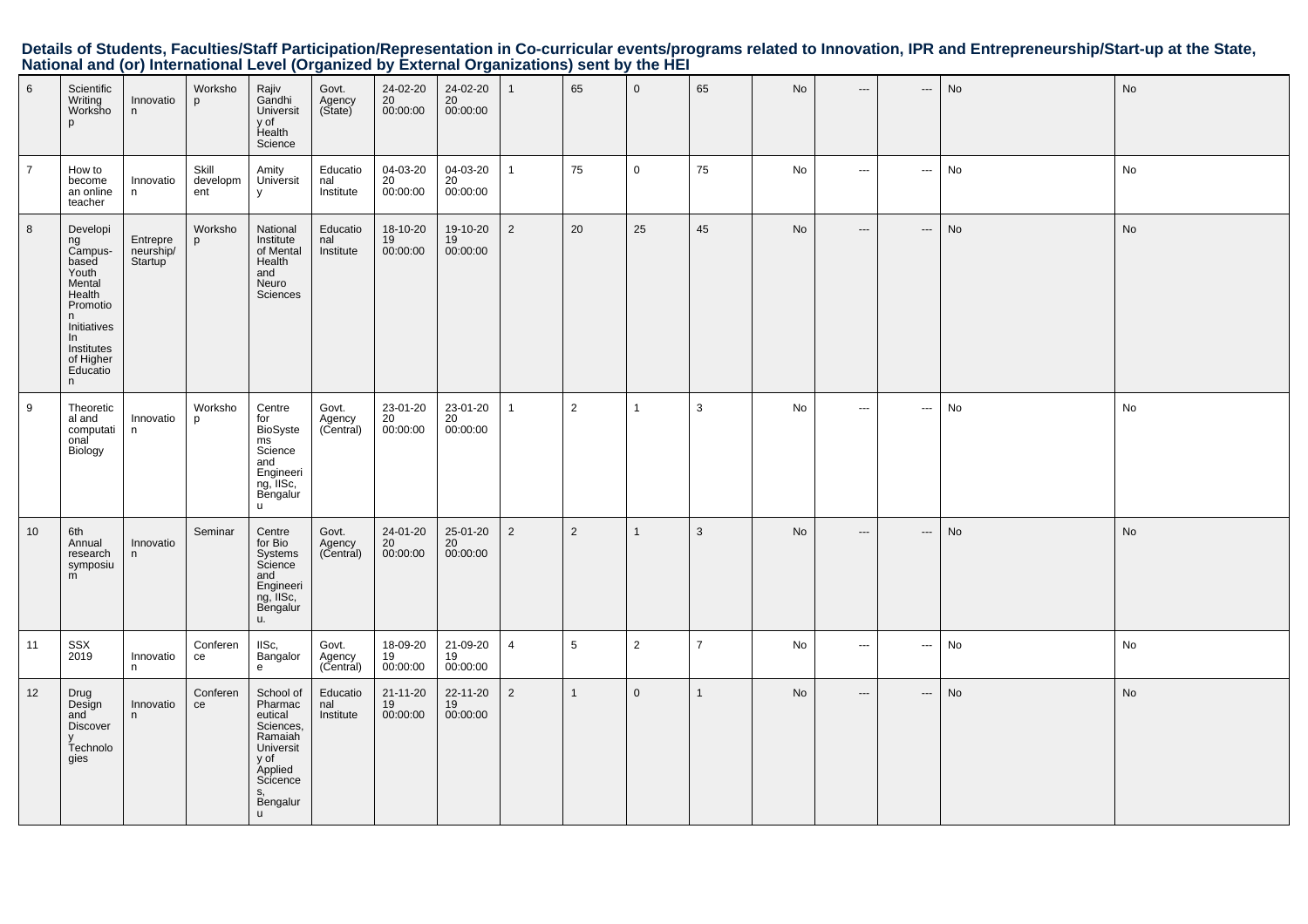Details of Students, Faculties/Staff Participation/Representation in Co-curricular events/programs related to Innovation, IPR and Entrepreneurship/Start-up at the State,<br>National and (or) International Level (Organized by

| 13 | New ICH<br>guideline<br>s Q13<br>and Q14<br>for<br>pharmac<br>eutical<br>industries<br>A run<br>through                                          | Innovatio<br>n. | Worksho<br>p   | Krupanid<br>hi<br>College<br>of<br>Pharmac<br>y                          | Educatio<br>nal<br>Institute | 08-11-20<br>19<br>00:00:00   | 09-11-20<br>19<br>00:00:00 | $\overline{2}$ | 3              | $\mathbf 0$    | 3               | No | $\sim$                   | ---                      | No | No         |
|----|--------------------------------------------------------------------------------------------------------------------------------------------------|-----------------|----------------|--------------------------------------------------------------------------|------------------------------|------------------------------|----------------------------|----------------|----------------|----------------|-----------------|----|--------------------------|--------------------------|----|------------|
| 14 | Cost of<br>quality<br>The<br>money<br>saving<br>tool in<br>pharmac<br>eutical<br>industry                                                        | Innovatio<br>n  | Conferen<br>ce | Krupanid<br>hi<br>College<br>of<br>Pharmac<br>V                          | Educatio<br>nal<br>Institute | 08-11-20<br>19<br>00:00:00   | 09-11-20<br>19<br>00:00:00 | $\overline{2}$ | $\mathbf{3}$   | $\overline{0}$ | 3               | No | $\hspace{0.05cm} \ldots$ | $\hspace{0.05cm} \cdots$ | No | No         |
| 15 | Qualificat<br>ion of<br>stability<br>chamber                                                                                                     | Innovatio<br>n. | Conferen<br>ce | Krupanid<br>hi<br>College<br>of<br>Pharmac<br>y                          | Educatio<br>nal<br>Institute | 08-11-20<br>19<br>00:00:00   | 09-11-20<br>19<br>00:00:00 | $\overline{2}$ | 3              | $\overline{0}$ | 3               | No | $\sim$ $\sim$            | $\sim$                   | No | No         |
| 16 | Prospecri<br>ve<br>Process<br>Validatio<br>n for the<br>preparati<br>on of<br>capsule<br>containin<br>g<br>Telmisart<br>an mini<br>tablets       | Innovatio<br>n  | Conferen<br>ce | Vignan<br>institute<br>of<br>pharmac<br>eutical<br>technolog<br>y. Vizag | Educatio<br>nal<br>Institute | $28-02-20$<br>20<br>00:00:00 | 29-02-20<br>20<br>00:00:00 | $\overline{2}$ | $\overline{2}$ | $\mathbf{3}$   | $5\phantom{.0}$ | No | $\hspace{0.05cm} \ldots$ | $\hspace{0.05cm} \cdots$ | No | No         |
| 17 | Process<br>validation<br>for the<br>manufact<br>ure of<br>ketoprofe<br>n fast<br>dissolvin<br>g tablets.                                         | Innovatio<br>n. | Conferen<br>ce | Vignan<br>institute<br>of<br>pharmac<br>eutical<br>technolog<br>y. Vizag | Educatio<br>nal<br>Institute | 28-02-20<br>20<br>00:00:00   | 29-02-20<br>20<br>00:00:00 | $\overline{a}$ | $\overline{2}$ | $\mathbf{3}$   | $\overline{5}$  | No | $\sim$ $\sim$            | $\cdots$                 | No | ${\sf No}$ |
| 18 | Hold<br>Time<br>Stability<br>Studies<br>Significan<br>ce in<br>Pharmac<br>eutical<br>Industry<br>and<br>Current<br>Status of<br>Regulatio<br>ns. | Innovatio<br>n. | Conferen<br>ce | Vignan<br>institute<br>of<br>pharmac<br>eutical<br>technolog<br>y. Vizag | Educatio<br>nal<br>Institute | 28-02-20<br>20<br>00:00:00   | 29-02-20<br>20<br>00:00:00 | $\overline{2}$ | $\overline{2}$ | $\mathbf{3}$   | $5\phantom{.0}$ | No | $\hspace{0.05cm} \ldots$ | $\hspace{0.05cm} \ldots$ | No | No         |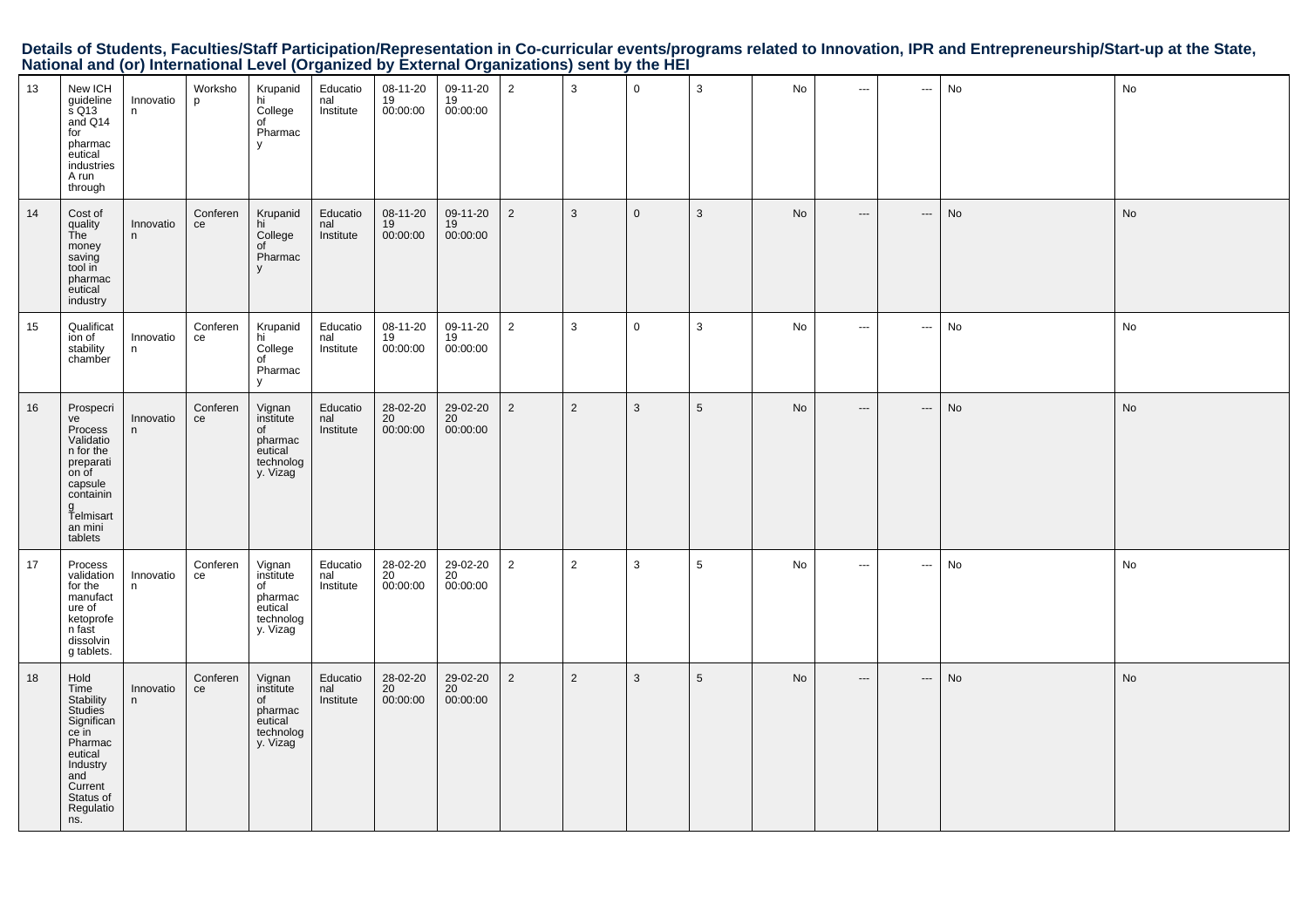| Details of Students, Faculties/Staff Participation/Representation in Co-curricular events/programs related to Innovation, IPR and Entrepreneurship/Start-up at the State, |  |
|---------------------------------------------------------------------------------------------------------------------------------------------------------------------------|--|
| National and (or) International Level (Organized by External Organizations) sent by the HEI                                                                               |  |

| 19 | Biotechn<br>ological<br>Advance<br>s in<br>Medicinal<br>Plants<br>and<br>Natural<br>Products<br>and<br>Exhibition<br>on<br>Natural<br>Products<br>and<br>Medicinal<br>Plants<br>Research | Innovatio<br>n  | Seminar        | Garden<br>City<br>Universit<br>γ.                             | Educatio<br>nal<br>Institute | 19-09-20<br>19<br>00:00:00 | 20-09-20<br>19<br>00:00:00 | 2              | 114         | 10          | 124            | Yes | Cash<br>Award | Research                 | No                                                                                  | Award /<br>Position /<br>Recognition<br>Secured<br>Title of<br>Innovation /<br>Start-up<br>Secured the<br>Award /<br>Recognition<br>Award/Recog<br>nition/Achieve<br>ment<br>Received for | Cash<br>Award<br>Research<br>Novel<br>Research<br>Paper/Work          |
|----|------------------------------------------------------------------------------------------------------------------------------------------------------------------------------------------|-----------------|----------------|---------------------------------------------------------------|------------------------------|----------------------------|----------------------------|----------------|-------------|-------------|----------------|-----|---------------|--------------------------|-------------------------------------------------------------------------------------|-------------------------------------------------------------------------------------------------------------------------------------------------------------------------------------------|-----------------------------------------------------------------------|
| 20 | Recent<br>trends in<br>Radiopha<br>rmaceutic<br>als in<br>Drug<br><b>Discover</b><br>y-Quality,<br>Safety<br>and<br>Regulator<br>Perspecti<br>ve                                         | Innovatio<br>n. | Seminar        | Himachal<br>Pharmac<br>College,<br>Himachal<br>Pradesh.       | Educatio<br>nal<br>Institute | 12-09-20<br>19<br>00:00:00 | 13-09-20<br>19<br>00:00:00 | $\overline{2}$ | 120         | 12          | 132            | Yes | Cash<br>Award | Research<br>Paper        | No                                                                                  | Award /<br>Position /<br>Recognition<br>Secured<br>Title of<br>Innovation /<br>Start-up<br>Secured the<br>Award /<br>Recognition<br>Award/Recog<br>nition/Achieve<br>ment<br>Received for | Cash<br>Award<br>Research<br>Paper<br>Novel<br>Research<br>Paper/Work |
| 21 | Current<br>trends in<br>contrace<br>ption<br>Opportun<br>ities and<br>Challeng<br>es in<br>populatio<br>n control<br>in dogs<br>and cats.                                                | Innovatio<br>n  | Conferen<br>ce | Madras<br>Veterinar<br>College,<br>Chennai,<br>Tamilnad<br>u, | Educatio<br>nal<br>Institute | 19-09-20<br>19<br>00:00:00 | 19-09-20<br>19<br>00:00:00 | $\overline{1}$ | $\mathbf 0$ | 1           | 1              | No  | $\cdots$      | $\hspace{0.05cm} \ldots$ | 1500<br>TotalTotal<br>Expense<br>Amount<br>Incurred by<br>Institute? (In<br>Rupees) | No                                                                                                                                                                                        |                                                                       |
| 22 | Interpreta<br>tion of<br>Spectra<br>A<br>Practical<br>Approach                                                                                                                           | Innovatio<br>n  | Seminar        | Dayanan<br>Universit                                          | Educatio<br>nal<br>Institute | 25-11-20<br>19<br>00:00:00 | 26-11-20<br>19<br>00:00:00 | $\overline{2}$ | 2           | $\mathbf 0$ | $\overline{2}$ | No  | $---$         | $\hspace{0.05cm} \cdots$ | No                                                                                  | No                                                                                                                                                                                        |                                                                       |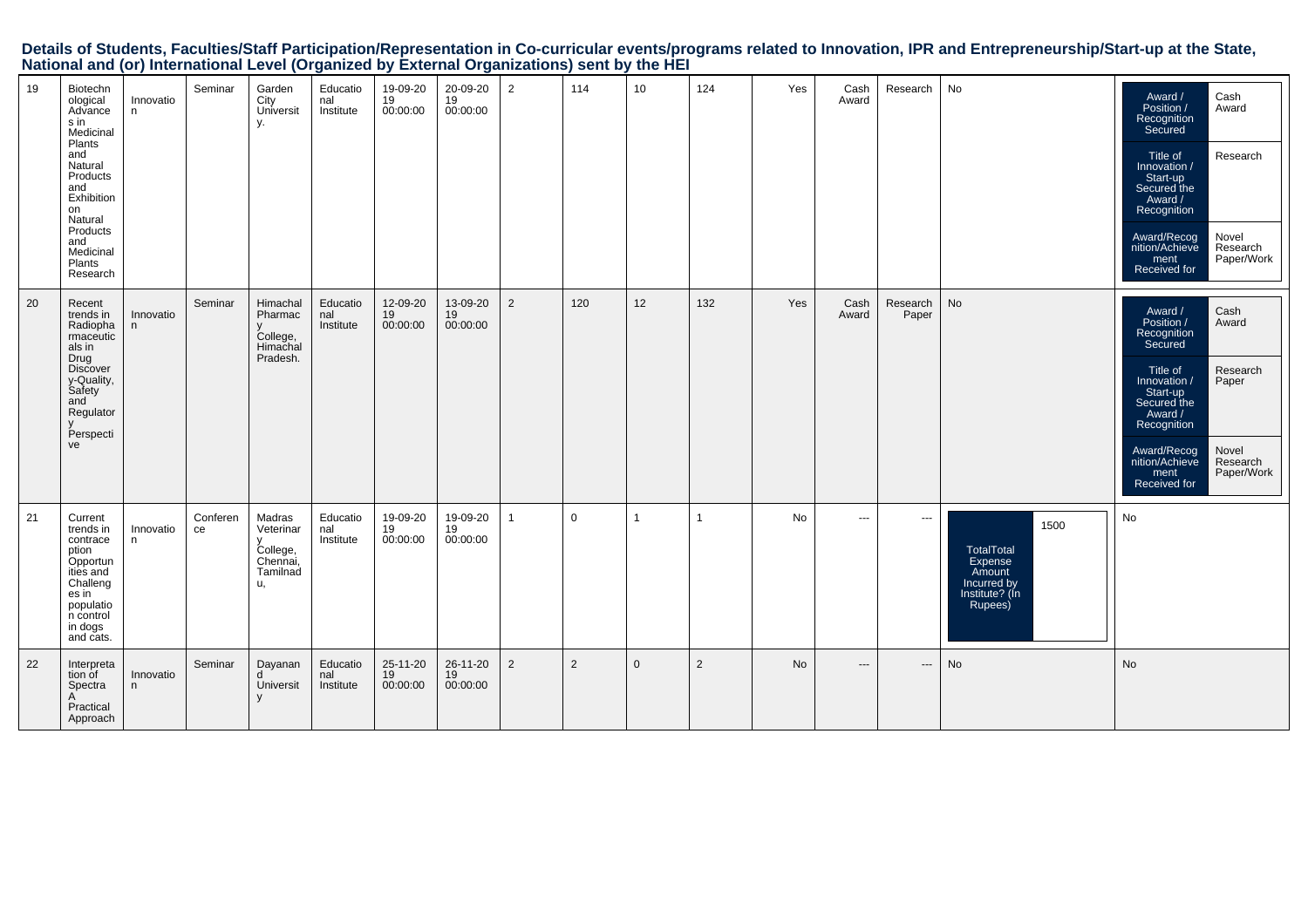Details of Students, Faculties/Staff Participation/Representation in Co-curricular events/programs related to Innovation, IPR and Entrepreneurship/Start-up at the State,<br>National and (or) International Level (Organized by

| 23 | 11th<br>National<br>IPA<br>Student<br>Congress                 | Entrepre<br>neurship/<br>Startup | Conferen<br>ce          | Vignan<br>Institue of<br>Pharmac<br>eutical<br>Technolo<br>gy,<br>Visakhap<br>atnam,              | Educatio<br>nal<br>Institute | 28-02-20<br>20<br>00:00:00 | 29-02-20<br>20<br>00:00:00 | 2              | 138         | $\overline{4}$ | 142          | Yes       | Cash<br>Award                 | Research<br>Paper                        | 5000<br><b>TotalTotal</b><br>Expense<br>Amount<br>Incurred by<br>Institute? (Ín<br>Rupees) | Cash<br>Award /<br>Position /<br>Award<br>Recognition<br>Secured<br>Research<br>Title of<br>Paper<br>Innovation /<br>Start-up<br>Secured the<br>Award /<br>Recognition<br>Novel<br>Award/Recog<br>nition/Achieve<br>Research<br>Paper/Work<br>ment<br>Received for                          |
|----|----------------------------------------------------------------|----------------------------------|-------------------------|---------------------------------------------------------------------------------------------------|------------------------------|----------------------------|----------------------------|----------------|-------------|----------------|--------------|-----------|-------------------------------|------------------------------------------|--------------------------------------------------------------------------------------------|---------------------------------------------------------------------------------------------------------------------------------------------------------------------------------------------------------------------------------------------------------------------------------------------|
| 24 | <b>Network</b><br>and<br>Mycobact<br>erium<br>tuberculo<br>sis | Innovatio<br>n                   | Worksho<br>D            | Internatio<br>nal<br>centre for<br>Theoretic<br>al<br>Science<br>(ICTS),<br>Bangalor<br>e, India. | Educatio<br>nal<br>Institute | 30-04-20<br>19<br>00:00:00 | 30-04-20<br>19<br>00:00:00 | $\mathbf{1}$   | 100         | 20             | 120          | <b>No</b> | $\hspace{0.05cm} \ldots$      | $\hspace{0.05cm} \ldots \hspace{0.05cm}$ | No                                                                                         | No                                                                                                                                                                                                                                                                                          |
| 25 | ABMH<br>Pharmac<br>on 7                                        | Innovatio<br>n                   | Conferen<br>ce          | Aditya<br>Birla<br>Memorial<br>Hospital                                                           | Educatio<br>nal<br>Institute | 16-11-20<br>19<br>00:00:00 | 17-11-20<br>19<br>00:00:00 | $\overline{2}$ | 20          | 5              | 25           | No        | $\sim$ $\sim$ $\sim$          | $\sim$ $\sim$                            | No                                                                                         | No                                                                                                                                                                                                                                                                                          |
| 26 | Research<br>methodol<br>ogy                                    | Innovatio<br>n.                  | Worksho<br>$\mathbf{D}$ | SRM<br>medical<br>college<br>hospital<br>and<br>research<br>centre                                | Educatio<br>nal<br>Institute | 19-12-20<br>19<br>00:00:00 | 21-12-20<br>19<br>00:00:00 | 3              | $\Omega$    | $\mathbf{1}$   |              | Yes       | <b>Best</b><br>Menti<br>Award | Student -<br>Menti<br>Award              | No                                                                                         | <b>Best Menti</b><br>Award /<br>Position /<br>Award<br>Recognition<br>Secured<br>Student -<br>Title of<br>Innovation /<br>Menti<br>Start-up<br>Award<br>Secured the<br>Award /<br>Recognition<br>Idea/Innova<br>Award/Recog<br>nition/Achieve<br>tion/Prototy<br>pe<br>ment<br>Received for |
| 27 | <b>Basic</b><br>course in<br>education<br>methodol<br>ogy      | Innovatio<br>n                   | Worksho<br>p            | RGUHS,<br>Karnatak<br>a                                                                           | Govt.<br>Agency<br>(State)   | 28-07-20<br>19<br>00:00:00 | 30-07-20<br>19<br>00:00:00 | 3              | $\mathbf 0$ | $\mathbf{1}$   | $\mathbf{1}$ | No        | $\hspace{0.05cm} \ldots$      | $\hspace{0.05cm} \cdots$                 | No                                                                                         | No                                                                                                                                                                                                                                                                                          |

#### **List the Academic Programs on Innovation, IPR and Entrepreneurship Development Offered During the Academic Period (2019-20)**

| <b>Srno</b> | <b>Title of Course/Subject</b><br>Offered | Program Theme | <b>Type of Course</b>                 | Course Offering<br>Department/Centr<br>e/Unit Name | Level of<br>Course               | Program<br>Start Date | Program End<br>Date | Program<br>Duration(in Days) | Mode of Delivery | <b>Total Numbers of</b><br>Participants | <b>Total Numbers of</b><br>Contact Hours of Course<br>(Minimum 30 Contact<br>hours) |
|-------------|-------------------------------------------|---------------|---------------------------------------|----------------------------------------------------|----------------------------------|-----------------------|---------------------|------------------------------|------------------|-----------------------------------------|-------------------------------------------------------------------------------------|
|             | <b>Computer Aided Drug</b><br>Design      | Innovation    | Elective/Core<br><b>Credit Course</b> | Master                                             | Computer<br>Aided Drug<br>Design | 07-01-2020            | 31-12-2020          | 360                          | Online           |                                         | -32                                                                                 |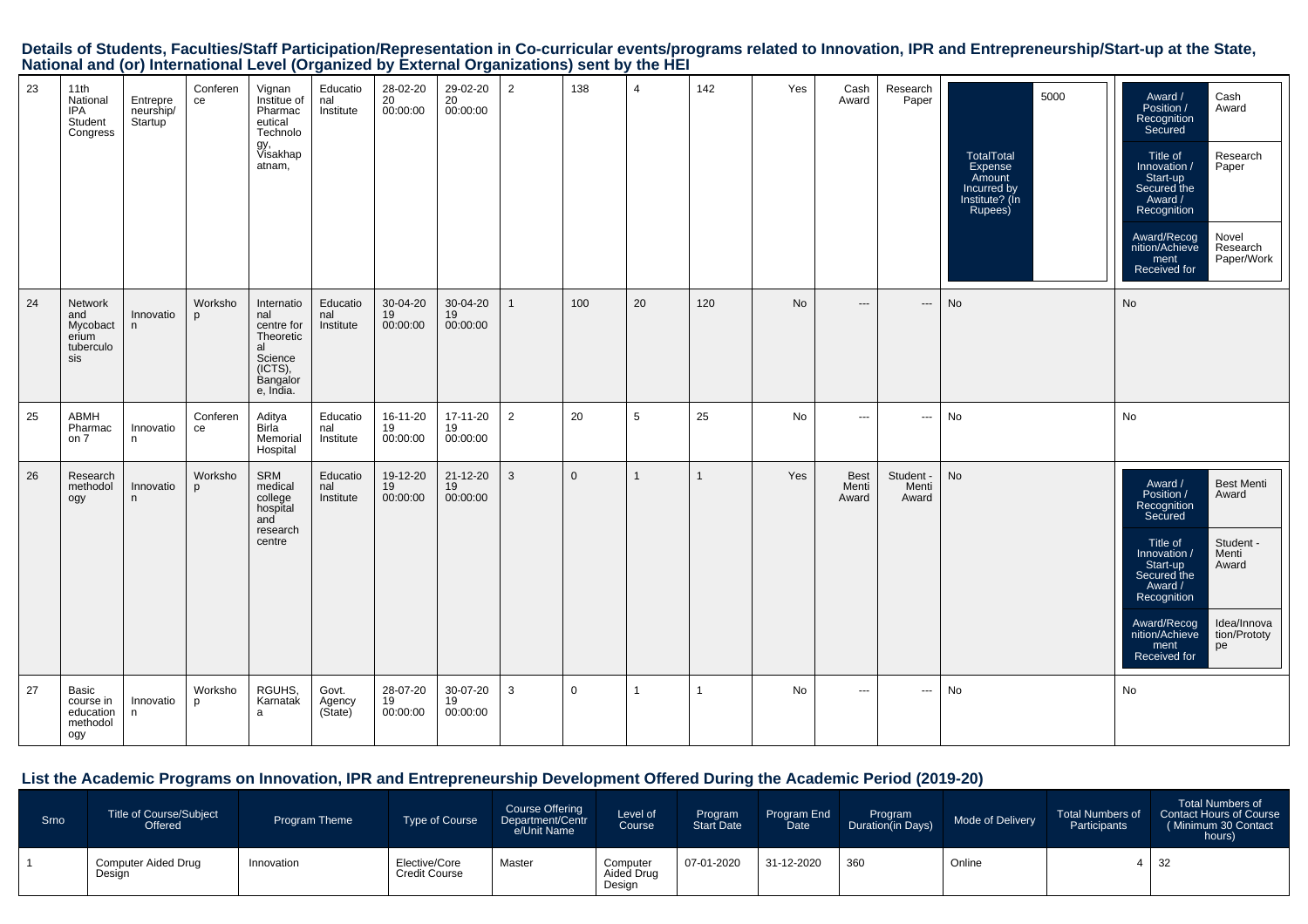| $\overline{2}$  | Research Methodology and<br><b>Biostatistics</b>     | Innovation               | Elective/Core<br><b>Credit Course</b> | Master | Dept<br>Pharmaceuti<br>cal<br>Chemistry | 07-01-2020 | 31-12-2020 | 360 | Online  | $\boldsymbol{\Delta}$ | 32 |
|-----------------|------------------------------------------------------|--------------------------|---------------------------------------|--------|-----------------------------------------|------------|------------|-----|---------|-----------------------|----|
| $\mathbf{3}$    | In vitro techniques                                  | Innovation               | Elective/Core<br><b>Credit Course</b> | Master | Department<br>of<br>Pharmacolog<br>v    | 08-04-2019 | 24-10-2019 | 200 | Offline | 9                     | 60 |
| $\overline{4}$  | Clinical research and<br>Pharmacovigilance           | Entrepreneurship/Startup | Elective/Core<br><b>Credit Course</b> | Master | Department<br>Pharmacolog               | 09-06-2019 | 24-11-2019 | 169 | Offline | 9                     | 60 |
| $5\phantom{.0}$ | Cellular and molecular<br>experiments skill          | Entrepreneurship/Startup | Elective/Core<br><b>Credit Course</b> | Master | Department<br>nf<br>Pharmacolog<br>V    | 15-11-2019 | 12-01-2020 | 59  | Offline | 9                     | 50 |
| 6               | Hyphenated techniques in<br>drug analysis            | Innovation               | Elective/Core<br><b>Credit Course</b> | Master | Pharmaceuti<br>cal Analysis             | 07-01-2020 | 31-12-2020 | 360 | Online  | $\overline{4}$        | 32 |
| $\overline{7}$  | Food and cosmetics<br>analysis                       | Innovation               | Elective/Core<br><b>Credit Course</b> | Master | Pharmaceuti<br>cal Analysis             | 07-01-2020 | 31-12-2020 | 360 | Online  | $\overline{4}$        | 32 |
| 8               | <b>Quality Management</b><br>system                  | Entrepreneurship/Startup | Elective/Core<br><b>Credit Course</b> | Master | <b>Dept Quality</b><br>Assurance        | 01-08-2019 | 30-11-2019 | 122 | Offline | $\overline{A}$        | 60 |
| 9               | Research Methodology<br>and Biostatistics            | Innovation               | Elective/Core<br><b>Credit Course</b> | Master | Dept of<br>Quality<br>Assurance         | 07-01-2020 | 31-12-2020 | 360 | Online  | $\overline{4}$        | 32 |
| 10              | <b>Modified Drug Delivery</b><br>System              | Innovation               | Elective/Core<br><b>Credit Course</b> | Master | Pharmaceuti<br><b>CS</b>                | 17-07-2019 | 17-12-2019 | 154 | Offline | 11                    | 60 |
| 11              | <b>Modern Pharmaceutics</b>                          | Innovation               | Elective/Core<br><b>Credit Course</b> | Master | Pharmaceuti<br>CS                       | 17-07-2019 | 17-12-2019 | 154 | Offline | 11                    | 60 |
| 12              | Nano Technology and<br><b>Targeted Drug Delivery</b> | Innovation               | Elective/Core<br><b>Credit Course</b> | Master | Pharmaceuti<br><b>CS</b>                | 02-05-2019 | 07-01-2020 | 251 | Offline | 11                    | 60 |
| 13              | Advanced<br>Biopharmaceutics and<br>Pharmacokinetics | Innovation               | Elective/Core<br><b>Credit Course</b> | Master | Pharmaceuti<br><b>CS</b>                | 02-05-2019 | 07-01-2020 | 251 | Offline | 11                    | 60 |
| 14              | Cosmetics and<br>Cosmoceuticals                      | Innovation               | Elective/Core<br><b>Credit Course</b> | Master | Pharmaceuti<br>cs                       | 02-05-2019 | 07-01-2020 | 251 | Offline | 11                    | 60 |
| 15              | Research Methodology and<br><b>Biostatistics</b>     | Innovation               | Elective/Core<br><b>Credit Course</b> | Master | Pharmacy<br>Practice                    | 04-08-2019 | 31-03-2020 | 241 | Offline | 29                    | 50 |
| 16              | <b>Clinical Research</b>                             | Innovation               | Elective/Core<br><b>Credit Course</b> | Master | Pharmacy<br>Practice                    | 04-08-2019 | 31-03-2020 | 241 | Offline | 29                    | 50 |
| 17              | <b>Clinical Pharmacokinetics</b><br>and TDM          | Innovation               | Elective/Core<br><b>Credit Course</b> | Master | Pharmacy<br>Practice                    | 04-08-2019 | 31-03-2020 | 241 | Offline | 29                    | 50 |

# **LiList the Employment Generation Skill Development Programs Organized by the HEI on Innovation, IPR and Entrepreneurship Development During the Academic Period (2019-20)**

| Srno | Title of the Training Program | <b>Program Theme</b> | Type of Course                                | <b>Course Offering</b><br>Department/Centre/<br><b>Unit Name</b> | Program Start<br>Date <sup>1</sup> | Program End<br>Date | Program<br>Duration(in<br>Days) | Mode of Delivery | <b>Total Numbers of</b><br>Participants | <b>Total Numbers of Contact</b><br>Hours of Course (Minimum<br>30 Contact hours) |
|------|-------------------------------|----------------------|-----------------------------------------------|------------------------------------------------------------------|------------------------------------|---------------------|---------------------------------|------------------|-----------------------------------------|----------------------------------------------------------------------------------|
|      | Reseach methodology           | Innovation           | Employment<br>Generation Training<br>Programs | Department of<br>Pharmacology                                    | 10-04-2019                         | 01-04-2020          | 358                             | Offline          |                                         |                                                                                  |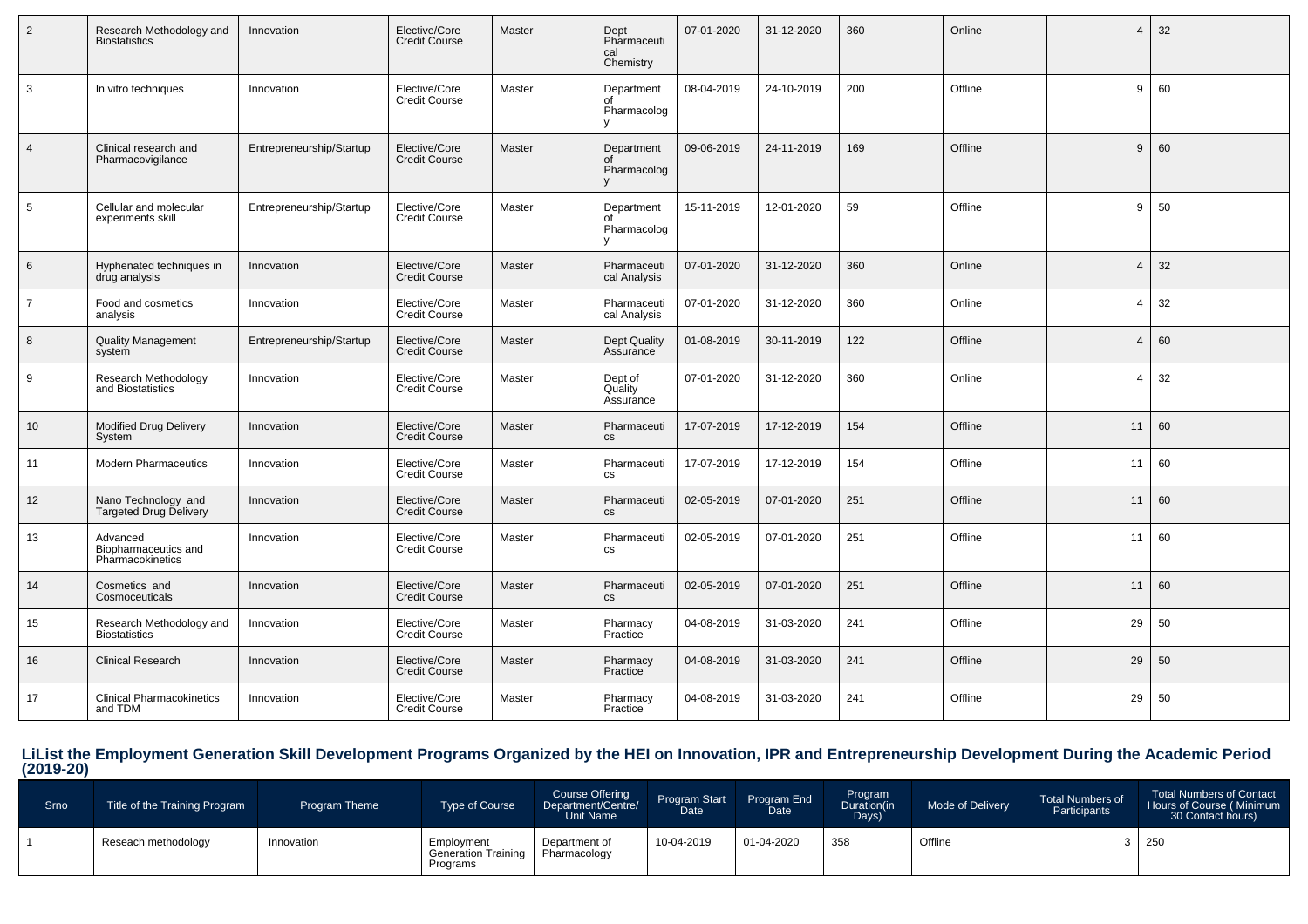| $\overline{2}$ | Communicating and listeing<br>effectvelv                                                      | Innovation | FDP in I&E / IPR                              | Pharmacognosy | 22-04-2020 | 26-06-2020 | 66              | Online  |                | 48  |
|----------------|-----------------------------------------------------------------------------------------------|------------|-----------------------------------------------|---------------|------------|------------|-----------------|---------|----------------|-----|
| 3              | Emotional intelligence                                                                        | Innovation | FDP in I&E / IPR                              | Pharmacognosy | 22-09-2020 | 11-12-2020 | 81              | Online  | 1              | 48  |
| $\overline{4}$ | Plant cell bioprocessing                                                                      | Innovation | FDP in I&E / IPR                              | Pharmacgonsoy | 26-08-2019 | 18-10-2019 | 54              | Online  |                | 45  |
| 5              | <b>Residential Training</b><br>Programme on<br>Nanotechnology Relevant to<br>Medical Research | Innovation | Employment<br>Generation Training<br>Programs | Pharmaceutics | 17-06-2019 | 28-06-2019 | 12 <sup>2</sup> | Offline | 30             | 50  |
| 6              | <b>Strides Emerging Market staff</b><br>Training program                                      | Innovation | Employment<br>Generation Training<br>Programs | Pharmaceutics | 26-11-2020 | 30-12-2020 | 35              | Offline | 30             | 30  |
| $\overline{7}$ | <b>Strides Emerging Market staff</b><br>Training program                                      | Innovation | Employment<br>Generation Training<br>Programs | Pharmaceutics | 20-08-2020 | 24-09-2020 | 36              | Offline | 30             | 240 |
| 8              | <b>Strides Emerging Market staff</b><br>Training program                                      | Innovation | Employment<br>Generation Training<br>Programs | Pharmaceutics | 24-06-2019 | 29-07-2019 | 36              | Offline | 30             | 240 |
| 9              | <b>STRIDES Staff Training</b><br>Programme Strides Emerging<br>Market Limited                 | Innovation | Employment<br>Generation Training<br>Programs | Pharmaceutics | 19-08-2019 | 24-09-2019 | 37              | Offline | 30             | 240 |
| 10             | <b>STRIDES Staff Training</b><br>Programme Strides Emerging<br>Market Limited                 | Innovation | Employment<br>Generation Training<br>Programs | Pharmaceutics | 15-10-2019 | 23-11-2019 | 40              | Offline | 30             | 240 |
| 11             | <b>STRIDES Staff Training</b><br>Programme Strides Emerging<br>Market Limited                 | Innovation | Employment<br>Generation Training<br>Programs | Pharmaceuitcs | 20-01-2020 | 27-02-2020 | 39              | Offline | 30             | 240 |
| 12             | Staff Training Programme<br>SSR AYURVEDIC MEDICAL<br><b>COLLGE AND HOSPITAL</b>               | Innovation | Employment<br>Generation Training<br>Programs | Pharmaceutics | 10-06-2019 | 30-06-2019 | 21              | Offline | $\overline{2}$ | 240 |

List the Full Time Faculties had with a Degree (UG/PG/PhD) in Innovation/IPR/Entrepreneurship and (or) Received Specialized Training program of I&E, IPR (MDP, EDP,<br>FDP, Short-term Certificate Course, of minimum 30 hours Du

| Srno | <b>Faculty Name</b>                                                                      |  | Department/Centre/Unit Name             |                                                  |                                |                                | Designation                    | Do you have a degree in I&E & IPR? |                          | Had the faculty received training on I&E &<br>IPR during AY 2019-20 |                  |
|------|------------------------------------------------------------------------------------------|--|-----------------------------------------|--------------------------------------------------|--------------------------------|--------------------------------|--------------------------------|------------------------------------|--------------------------|---------------------------------------------------------------------|------------------|
|      | Dr. Rashmi P                                                                             |  | <b>Quality Assurance</b>                |                                                  |                                | Associate professor            |                                | No                                 |                          | Yes                                                                 |                  |
|      | <b>Training Name</b>                                                                     |  | <b>Training Theme</b>                   | Type of Course                                   | <b>Training Agency</b><br>Name |                                | <b>Training Agency</b><br>Type | <b>Training Start Date</b>         | <b>Training End Date</b> | <b>Training Duration</b><br>(in Days)                               | Mode of Delivery |
|      | Bacterial Genomes: From DNA To<br><b>Protein Function Using</b><br><b>Bioinformatics</b> |  | Short term<br>Innovation<br>Certificate |                                                  | Future Learn                   |                                | Non-Govt. Agencies             | 27-10-2019<br>00:00:00             | 10-11-2019<br>00:00:00   | 15                                                                  | Online           |
|      | Dr. Surendra V                                                                           |  | Department of Pharmacology              |                                                  |                                | Associate Professor            |                                | No                                 |                          | Yes                                                                 |                  |
|      | <b>Training Name</b>                                                                     |  | <b>Training Theme</b>                   | Type of Course                                   |                                | <b>Training Agency</b><br>Name | <b>Training Agency</b><br>Type | <b>Training Start Date</b>         | <b>Training End Date</b> | <b>Training Duration</b><br>(in Days)                               | Mode of Delivery |
|      | <b>Good Clinical Practice</b><br>Innovation                                              |  |                                         | Short term<br>Certificate<br>Drug Abuse          |                                | National Institute on          | Non-Govt. Agencies             | 29-05-2020<br>00:00:00             | 03-06-2020<br>00:00:00   | 6                                                                   | Online           |
|      | Leadership Essentials<br>Innovation                                                      |  |                                         | Short term<br>Atyaasaa<br>Certificate<br>Limited |                                | <b>Consulting Private</b>      | Non-Govt. Agencies             | 21-04-2020<br>00:00:00             | 27-04-2020<br>00:00:00   |                                                                     | Online           |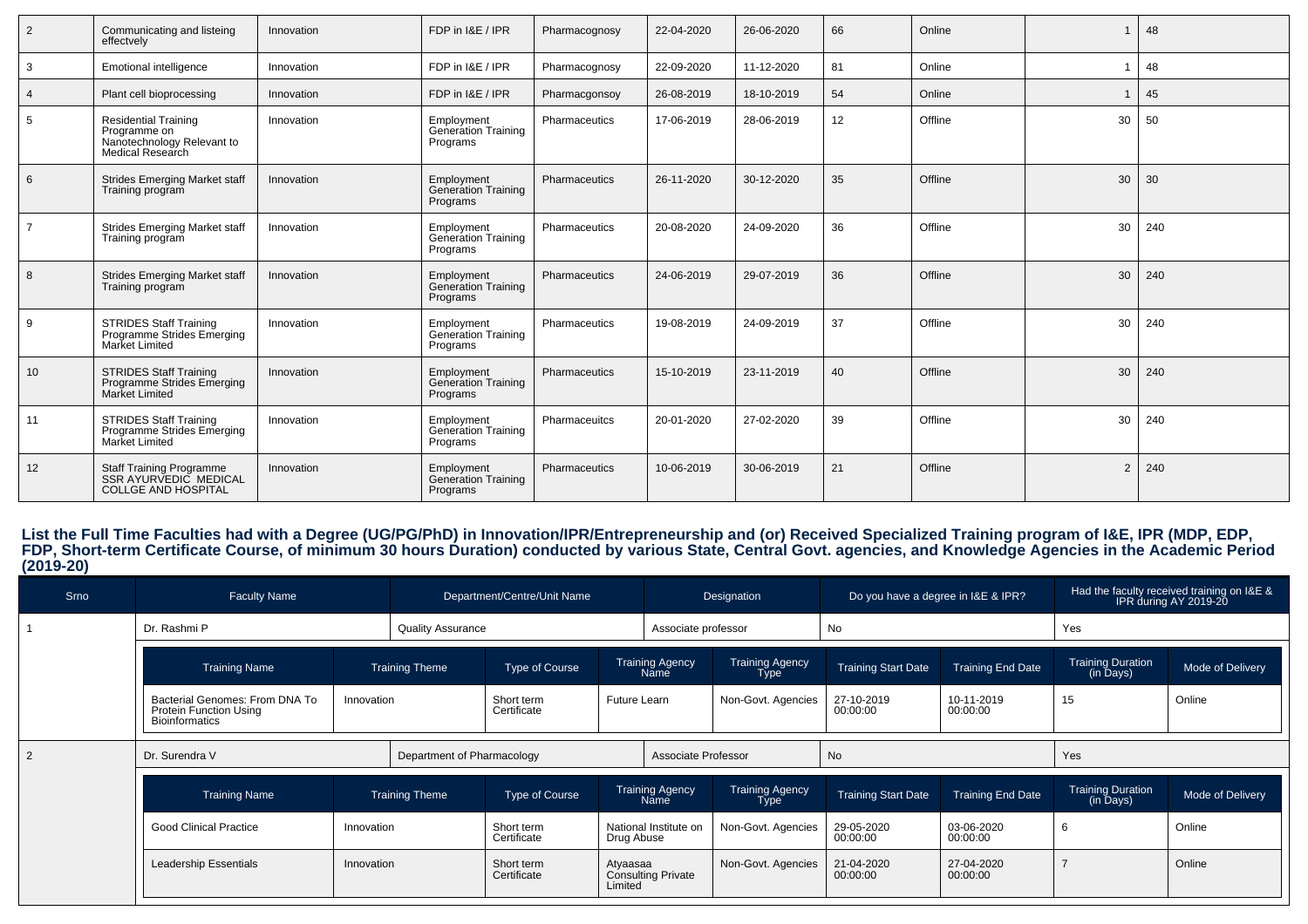| 3               | Dr. Suresh Janadri                                                                  |            | Department of Pharmacology  |                                        |                                     | <b>Assistant Professor</b>                      |                                       | No                         |                          | Yes                                   |                  |
|-----------------|-------------------------------------------------------------------------------------|------------|-----------------------------|----------------------------------------|-------------------------------------|-------------------------------------------------|---------------------------------------|----------------------------|--------------------------|---------------------------------------|------------------|
|                 | <b>Training Name</b>                                                                |            | <b>Training Theme</b>       | Type of Course                         |                                     | <b>Training Agency</b><br><b>Name</b>           | <b>Training Agency</b><br><b>Type</b> | <b>Training Start Date</b> | <b>Training End Date</b> | <b>Training Duration</b><br>(in Days) | Mode of Delivery |
|                 | Nutrition and health                                                                |            | Entrepreneurship/Startup    | Short term<br>Certificate              | <b>UDEMY</b>                        |                                                 | Non-Govt. Agencies                    | 01-04-2020<br>00:00:00     | 30-05-2020<br>00:00:00   | 60                                    | Online           |
| $\overline{4}$  | Dr. Manjunatha PM                                                                   |            | Department of Pharmacology  |                                        |                                     | Professor                                       |                                       | No                         |                          | Yes                                   |                  |
|                 | <b>Training Name</b>                                                                |            | <b>Training Theme</b>       | Type of Course                         |                                     | <b>Training Agency</b><br>Name                  | <b>Training Agency</b><br><b>Type</b> | <b>Training Start Date</b> | <b>Training End Date</b> | <b>Training Duration</b><br>(in Days) | Mode of Delivery |
|                 | Academic writing                                                                    |            | Entrepreneurship/Startup    | Short term<br>Certificate              | National                            | Programme on<br>Technology<br>Enhanced Learning | Govt. Agency<br>(Central)             | 01-10-2019<br>00:00:00     | 27-12-2019<br>00:00:00   | 88                                    | Online           |
| 5               | Dr. Rajesh R                                                                        |            |                             | Department of Pharmaceutical Sciences  |                                     | Associate Professor                             |                                       | No                         |                          | Yes                                   |                  |
|                 | <b>Training Name</b>                                                                |            | <b>Training Theme</b>       | <b>Type of Course</b>                  |                                     | Training Agency<br>Name                         | Training Agency<br>Type               | <b>Training Start Date</b> | <b>Training End Date</b> | Training Duration<br>(in Days)        | Mode of Delivery |
|                 | Drug Engineering                                                                    | Innovation |                             | FDP in I&E, IPR                        | Academy                             | AICTE Training and<br>Learning (ATAL)           | Govt. Agency<br>(State)               | 21-10-2020<br>00:00:00     | 25-10-2020<br>00:00:00   | 5                                     | Online           |
|                 | Data Sciences                                                                       | Innovation |                             | FDP in I&E, IPR                        | Academy                             | AICTE Training and<br>Learning (ATAL)           | Govt. Agency<br>(Central)             | 24-08-2020<br>00:00:00     | 28-08-2020<br>00:00:00   | 5                                     | Online           |
| 6               | Dr. Venkatesh DP                                                                    |            | Department of Pharmaceutics |                                        |                                     | Associate Professor                             |                                       | No                         |                          | Yes                                   |                  |
|                 | <b>Training Name</b>                                                                |            | <b>Training Theme</b>       | Type of Course                         |                                     | <b>Training Agency</b><br><b>Name</b>           | <b>Training Agency</b><br>Type        | <b>Training Start Date</b> | <b>Training End Date</b> | Training Duration<br>(in Days)        | Mode of Delivery |
|                 | Residential Training Programme on<br>Nanotechnology Relevant to<br>Medical Research | Innovation |                             | FDP in I&E, IPR                        | <b>IISC-RGUHS</b><br><b>JOINTLY</b> |                                                 | Govt. Agency<br>(Central)             | 17-06-2019<br>00:00:00     | 28-06-2019<br>00:00:00   | 12                                    | Offline          |
| $\overline{7}$  | Dr. Sajeev Kumar B                                                                  |            | Department of Pharmaceutics |                                        |                                     | Professor                                       |                                       | No                         |                          | Yes                                   |                  |
|                 | <b>Training Name</b>                                                                |            | <b>Training Theme</b>       | <b>Type of Course</b>                  |                                     | <b>Training Agency</b><br>Name                  | <b>Training Agency</b><br><b>Type</b> | <b>Training Start Date</b> | <b>Training End Date</b> | <b>Training Duration</b><br>(in Days) | Mode of Delivery |
|                 |                                                                                     | Innovation |                             | FDP in I&E, IPR                        | <b>IISC-RGUHS</b><br><b>JOINTLY</b> |                                                 | Govt. Agency<br>(Central)             | 17-06-2019<br>00:00:00     | 28-06-2019<br>00:00:00   | 12                                    | Offline          |
| 8               | Dr. Uday Raj Sharma                                                                 |            | Department of Pharmacology  |                                        |                                     | Associate Professor                             |                                       | No                         |                          | No                                    |                  |
| 9               | Dr. Prakash T                                                                       |            | Pharmacology                |                                        |                                     | Professor                                       |                                       | No                         |                          | No                                    |                  |
| 10 <sup>1</sup> | Dr. Gurubsavaraja Swamy P M                                                         |            |                             | Department of Pharmaceutical Chemistry |                                     | Professor                                       |                                       | No                         |                          | No                                    |                  |
| 11              | Dr. N M Raghavendra                                                                 |            |                             | Department of Pharmaceutical Chemistry |                                     | Professor                                       |                                       | No                         |                          | No                                    |                  |
| 12              | Dr. Selvakumar K                                                                    |            | Pharmaceutical Analysis     |                                        |                                     | Assistant Professor                             |                                       | No                         |                          | No                                    |                  |
| 13              | Dr. Sateesha S B                                                                    |            | Department of Pharmaceutics |                                        |                                     | Associate Professor                             |                                       | No                         |                          | No                                    |                  |
| 14              | Dr. Madhavi B L R                                                                   |            | Department of Pharmaceutics |                                        |                                     | Assistant Professor                             |                                       | No                         |                          | No                                    |                  |
| 15              | Dr. Joysa Ruby J                                                                    |            | Department of Pharmaceutics |                                        |                                     | Assistant Professor                             |                                       | No                         |                          | $\operatorname{\mathsf{No}}$          |                  |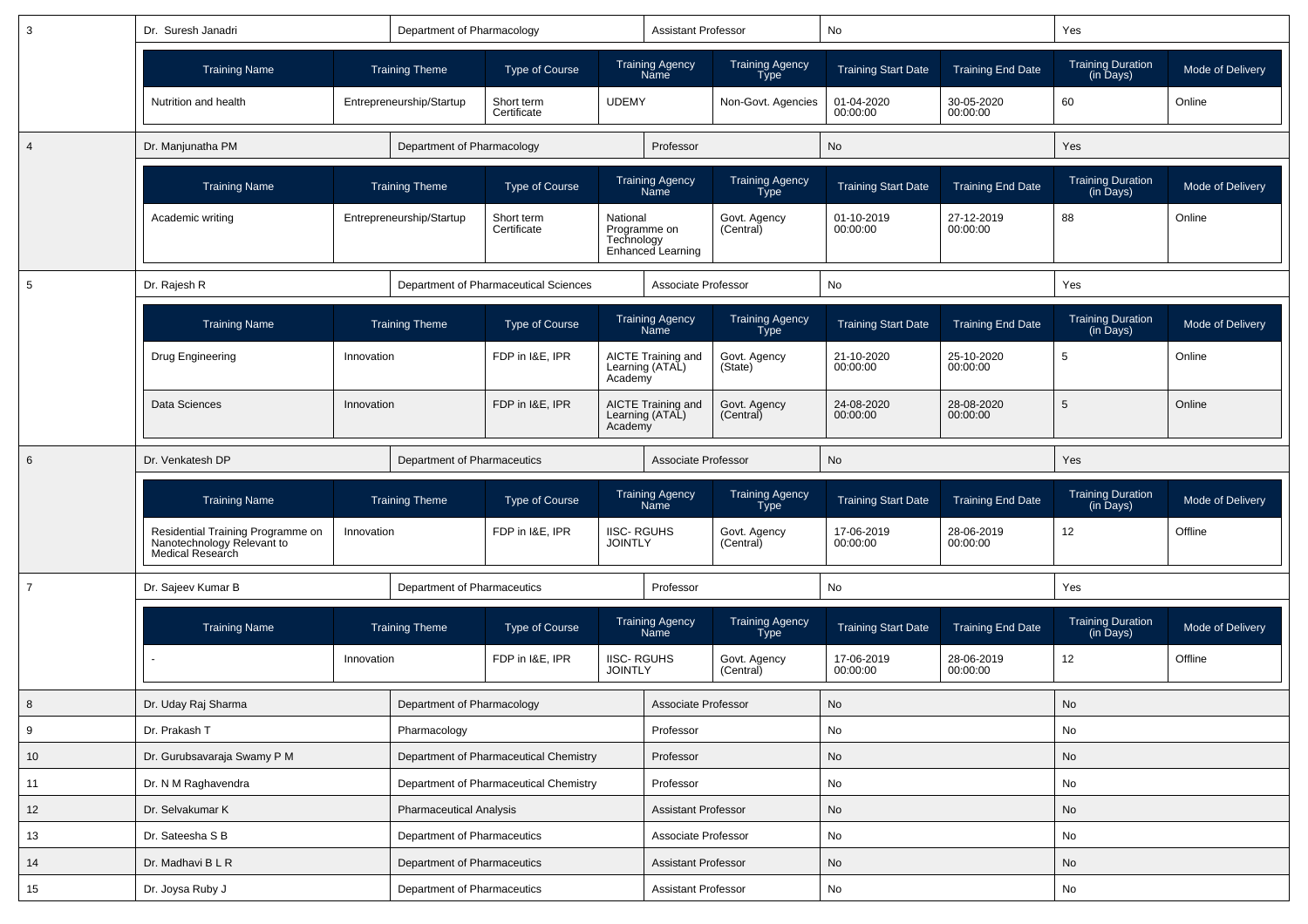| ΙO | Mrs. Jithu Jerin James        | Department of Pharmaceutical Analysis | <b>Assistant Professor</b> | No        | <b>No</b> |
|----|-------------------------------|---------------------------------------|----------------------------|-----------|-----------|
|    | Dr. Geetha Jayaprakash        | Department of Pharmacy Practice       | <b>Assistant Professor</b> | No        | No        |
| ıο | Dr. Divya Mol E C             | Department of Pharmacy Practice       | <b>Assistant Professor</b> | No        | <b>No</b> |
|    | Dr. Malini Muraleedharan Nair | Department of Pharmacy Practice       | <b>Assistant Professor</b> | No        | No        |
| 20 | Mrs. Sheethal Kuriakose       | Department of Pharmacy Practice       | <b>Assistant Professor</b> | <b>No</b> | <b>No</b> |
|    | Ms. Payel Pramanick           | <b>Quality Assurance</b>              | <b>Assistant Professor</b> | No        | No        |
| 22 | Dr. Amit Kumar Das            | <b>Pharmaceutical Chemistry</b>       | Principal                  | No        | <b>No</b> |

# List Idea/Innovation Centric Student Clubs Are Functional at the HEI with Access to Co-working Space/Work-stations for Students with Facilities & Equipment Available to<br>promote and Support Innovation, Entrepreneurship and

| Srno           | Name of Student Club               | Type of Club           | Year of Establishment | Type of Facilities<br>Available at the Club | <b>Student Club</b><br>with Access to<br>Other I&E<br>Facilities at the<br><b>HEI</b> | No of<br>Programs/Activiti<br>es Organized by<br>the Student Club<br>During the AY<br>2019-20 | <b>Student Club</b><br>Team Lead<br>Name | <b>Student Club Team</b><br><b>Lead Email</b> | <b>Student Club Team</b><br><b>Lead Phone</b> |
|----------------|------------------------------------|------------------------|-----------------------|---------------------------------------------|---------------------------------------------------------------------------------------|-----------------------------------------------------------------------------------------------|------------------------------------------|-----------------------------------------------|-----------------------------------------------|
| $\mathbf{1}$   | PARP Inhibitors                    | <b>Startup Club</b>    | 2019                  | <b>Work Stations</b>                        | Centre of<br>Excellence with<br><b>Advance Tools</b>                                  | $\overline{2}$                                                                                | Dr.<br>Gurubasavaraja<br>Swamy PM        | gurubasavaraj@achary<br>a.ac.in               | 9886001142                                    |
| 2              | Bromodomain inhibitors             | <b>Startup Club</b>    | 2020                  | <b>Work Stations</b>                        | Centre of<br>Excellence with<br><b>Advance Tools</b>                                  |                                                                                               | Mrs. Ekta Singh                          | ektasingh@acharya.ac                          | 9482869164                                    |
| 3              | HSP90 antagonists                  | <b>Startup Club</b>    | 2019                  | <b>Work Stations</b>                        | Centre of<br>Excellence with<br><b>Advance Tools</b>                                  | 4                                                                                             | Dr. N.M.<br>Raghavendra                  | raghavendranm@acha<br>rya.ac.in               | 9949110836                                    |
| $\overline{4}$ | <b>BRAF Kinase inhibitors</b>      | <b>Startup Club</b>    | 2019                  | <b>Work Stations</b>                        | Centre of<br>Excellence with<br><b>Advance Tools</b>                                  | $\overline{4}$                                                                                | Dr. N.M.<br>Raghavendra                  | raghavendranm@acha<br>rya.ac.in               | 9949110836                                    |
| 5              | Dual or Multi targeting inhibitors | Startup Club           | 2019                  | <b>Work Stations</b>                        | Centre of<br>Excellence with<br><b>Advance Tools</b>                                  | 4                                                                                             | Dr. N.M.<br>Raghavendra                  | raghavendranm@acha<br>rya.ac.in               | 9949110836                                    |
| 6              | Wedelolactone                      | <b>Idea Club</b>       | 2019                  | <b>Work Stations</b>                        | Pre-Incubation<br>Unit                                                                | 2                                                                                             | Dr. Prakash T                            | prakasht@acharya.ac.i<br>n                    | 7892513404                                    |
| $\overline{7}$ | Octahydrocurcumin                  | <b>Startup Club</b>    | 2020                  | <b>Work Stations</b>                        | Pre-Incubation<br>Unit                                                                | 2                                                                                             | Dr. Prakash T                            | prakasht@acharya.ac.i                         | 7892513404                                    |
| 8              | Hyaluronic acid curcumin           | <b>Startup Club</b>    | 2019                  | <b>Work Stations</b>                        | Pre-Incubation<br>Unit                                                                | 2                                                                                             | Dr. Manjunatha<br><b>PM</b>              | manjunathpm@achary<br>a.ac.in                 | 9916104175                                    |
| 9              | Hesperidin methyl chalcone         | Startup Club           | 2020                  | <b>Work Stations</b>                        | Pre-Incubation<br>Unit                                                                | Δ                                                                                             | Dr. Manjunatha<br><b>PM</b>              | manjunathpm@achary<br>a.ac.in                 | 9916104176                                    |
| 10             | Mearnsitrin                        | <b>Startup Club</b>    | 2020                  | <b>Work Stations</b>                        | Pre-Incubation<br>Unit                                                                | 2                                                                                             | Dr. Suresh<br>Janadri                    | sureshjanadri@achary<br>a.ac.in               | 9591138301                                    |
| 11             | Geraniol                           | Startup Club           | 2020                  | <b>Work Stations</b>                        | Pre-Incubation<br>Unit                                                                | $\overline{2}$                                                                                | Dr. Suresh<br>Janadri                    | sureshjanadri@achary<br>a.ac.in               | 9591138302                                    |
| 12             | Plumbago rosea L                   | <b>Innovation Club</b> | 2019                  | <b>Work Stations</b>                        | Pre-Incubation<br>Unit                                                                | $\overline{2}$                                                                                | Dr. Surendra V                           | surendrav@acharya.ac<br>.in                   | 9036591739                                    |
| 13             | Histidine dihydrochloride          | <b>Startup Club</b>    | 2020                  | <b>Work Stations</b>                        | Pre-Incubation<br>Unit                                                                | $\overline{2}$                                                                                | Dr. Surendra V                           | surendrav@acharya.ac<br>.in                   | 9036591739                                    |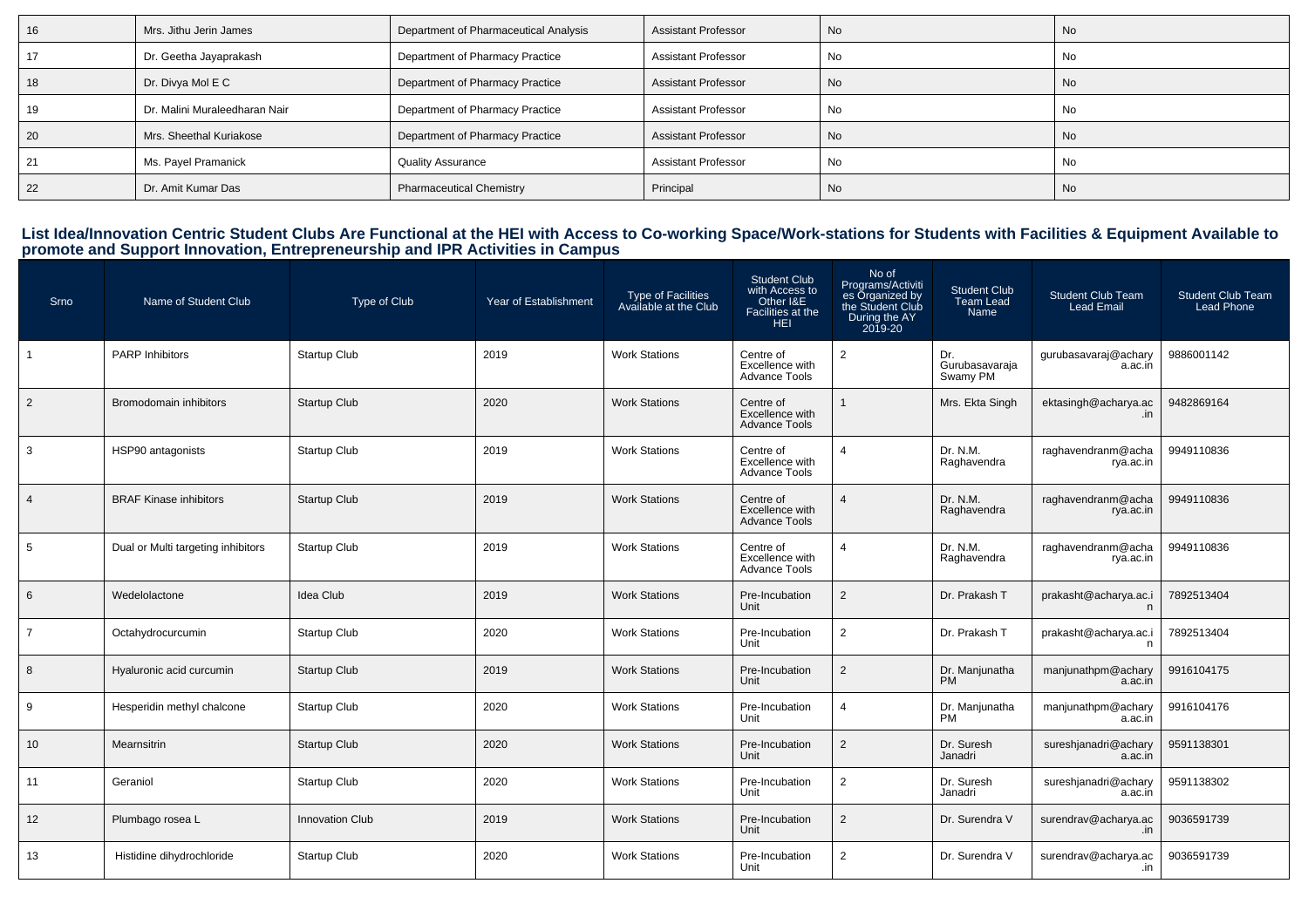| 14     | Allium cepa L                            | Startup Club           | 2019 | <b>Work Stations</b> | Pre-Incubation<br>Unit                                                                    | $\overline{2}$ | Dr. Udayraj<br>Sharma     | udayraj@acharya.ac.in             | 8217300032 |
|--------|------------------------------------------|------------------------|------|----------------------|-------------------------------------------------------------------------------------------|----------------|---------------------------|-----------------------------------|------------|
| 15     | Novel chalcones                          | <b>Startup Club</b>    | 2020 | <b>Work Stations</b> | Pre-Incubation<br>Unit                                                                    | $\overline{2}$ | Dr. Udayraj<br>Sharma     | udayraj@acharya.ac.in             | 8217300032 |
| 16     | Journal Club                             | <b>Innovation Club</b> | 2018 | <b>Work Stations</b> | Centre of<br>Excellence with<br><b>Advance Tools</b>                                      | 40             | Dr. Rajesh R              | rajeshr@acharya.ac.in             | 9448516903 |
| 17     | Chromatographic drug analyis             | Startup Club           | 2018 | <b>Work Stations</b> | Centre of<br>Excellence with<br><b>Advance Tools</b>                                      | $\overline{7}$ | Dr.K.Selvakumar           | selvakumark@acharya<br>.ac.in     | 9500423812 |
| 18     | Spectroscopic charaterization            | Startup Club           | 2019 | <b>Work Stations</b> | Centre of<br>Excellence with<br><b>Advance Tools</b>                                      | 5              | Dr. Rajesh R              | rajeshr@acharya.ac.in             | 9448516903 |
| 19     | Chiral drug analysis                     | Startup Club           | 2019 | <b>Work Stations</b> | Centre of<br>Excellence with<br>Advance Tools                                             | $\overline{2}$ | Dr.K.Selvakumar           | selvakumark@acharya<br>.ac.in     | 9500423812 |
| 20     | Impurity profiling                       | Startup Club           | 2019 | <b>Work Stations</b> | Centre of<br>Excellence with<br><b>Advance Tools</b>                                      | $\overline{2}$ | Mrs. Jithu Jerin<br>James | jithujerinjames@achar<br>ya.ac.in | 7892554325 |
| 21     | Stability testing                        | Startup Club           | 2019 | <b>Work Stations</b> | Centre of<br>Excellence with<br><b>Advance Tools</b>                                      | $\overline{7}$ | Mrs. Ann Raichel          | annraicheljohn@achar<br>ya.ac.in  | 7994515704 |
| 22     | Development of Antitubercular<br>Agents  | <b>Startup Club</b>    | 2018 | <b>Work Stations</b> | Pre-Incubation<br>Unit                                                                    | $\mathbf{1}$   | Dr. Rashmi P              | dr.rashmip@acharya.a<br>c.in      | 9886946637 |
| 23     | <b>VEGFR Inhibitors</b>                  | Startup Club           | 2019 | <b>Work Stations</b> | Pre-Incubation<br>Unit                                                                    | 1              | Dr. Rashmi P              | dr.rashmip@acharya.a<br>c.in      | 9886946638 |
| 24     | Study of Curcumin analogues              | Startup Club           | 2018 | <b>Work Stations</b> | Pre-Incubation<br>Unit                                                                    | 1              | Ms. Payel<br>Pramanick    | payelpramanick@acha<br>rya.ac.in  | 8553280770 |
| 25     | Neutraceuticals                          | Idea Club              | 2020 | <b>Work Stations</b> | Pre-Incubation<br>Unit, Innovation<br>Park/Research<br>Park                               |                | Miriyam Claudish          | Miriyamclaudish88@g<br>mail.com   | 9443804621 |
| 26     | Characterization of<br>phytoconstituents | Idea Club              | 2020 | <b>Work Stations</b> | Pre-Incubation<br>Unit, Innovation<br>Park/Research<br>Park                               |                | Ramyashree. C             | ramyashree.135@gma<br>il.com      | 9632220591 |
| 27     | <b>Tablet Technology Centre</b>          | Innovation Club        | 2007 | <b>Work Stations</b> | Pre-Incubation<br>Unit, Innovation<br>Labs, Centre of<br>Excellence with<br>Advance Tools |                | Dr. Venatesh D            | venkateshdp@acharya<br>.ac.in     | 9886527111 |
| 28     | Nano Technology                          | <b>Innovation Club</b> | 2014 | <b>Work Stations</b> | Pre-Incubation<br>Unit, Centre of<br>Excellence with<br><b>Advance Tools</b>              | 1              | Mr. Ravisah               | ravisah5592@gmail.co<br>m         | 6360733127 |
| 29     | <b>Herbal Technology</b>                 | <b>Innovation Club</b> | 2017 | <b>Work Stations</b> | Pre-Incubation<br>Unit, Centre of<br>Excellence with<br><b>Advance Tools</b>              | $\mathbf{1}$   | Ms Anupama<br>Singh       | singhanupama582@g<br>mail.com     | 9903040011 |
| $30\,$ | <b>Lipid Drug Delivery</b>               | Innovation Club        | 2014 | <b>Work Stations</b> | Pre-Incubation<br>Unit, Innovation<br>Park/Research<br>Park                               | $\mathbf{1}$   | Mr Sujit Nayek            | sujitnayek29@gmail.co<br>m        | 9735961502 |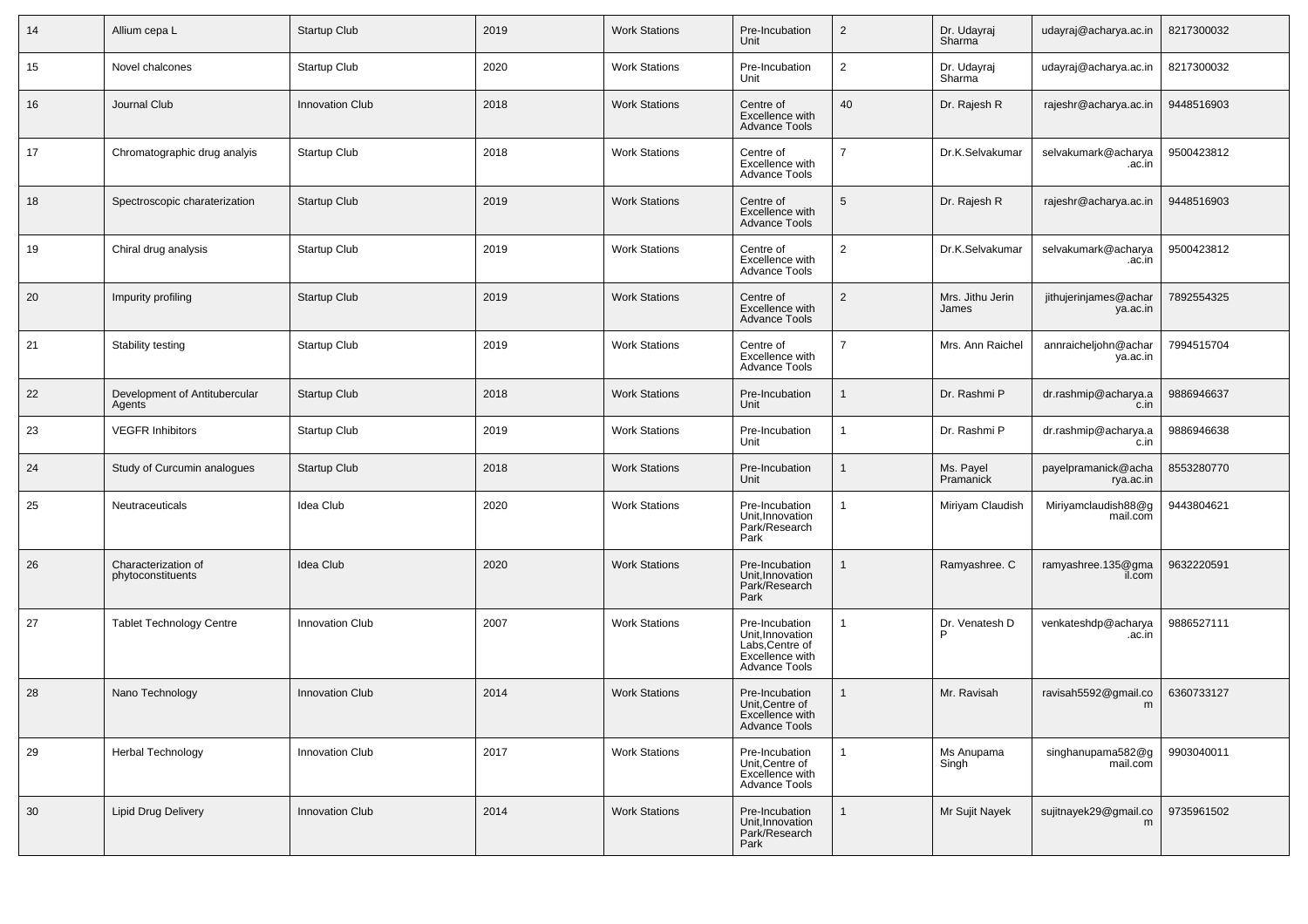| 31 | Nano Carrier                               | Innovation Club        | 2017 | <b>Work Stations</b> | Innovation<br>Labs, Innovation<br>Park/Research<br>Park                                          | -1             | Mr Ravi Sah                         | ravisah5592@gmail.co<br>m            | 6360733127 |
|----|--------------------------------------------|------------------------|------|----------------------|--------------------------------------------------------------------------------------------------|----------------|-------------------------------------|--------------------------------------|------------|
| 32 | <b>Pulmonary Drug Delivery</b>             | <b>Innovation Club</b> | 2015 | <b>Work Stations</b> | Pre-Incubation<br>Unit.Innovation<br>Park/Research<br>Park                                       | 1              | Mr. Ajay Patil                      | ajaypatil1895@gmail.c<br>om          | 9765857865 |
| 33 | <b>Transdermal Drug vDelivery</b>          | Innovation Club        | 2019 | <b>Work Stations</b> | Incubation<br>Unit, Innovation<br>Park/Research<br>Park                                          |                | Ms. Deepthi<br>Reddy                | mooledeepthi97@gmai<br>l.com         | 8367306487 |
| 34 | <b>Pellitized Drug Delivery</b>            | <b>Innovation Club</b> | 2019 | <b>Work Stations</b> | Pre-Incubation<br>Unit, Innovation<br>Labs, Innovation<br>Park/Research<br>Park                  |                | Mr. Dilip MR                        | dilipmr456@gmail.com                 | 7026106975 |
| 35 | Porous Drug Delivery System                | <b>Innovation Club</b> | 2019 | <b>Work Stations</b> | Pre-Incubation<br>Unit, Innovation<br>Labs, Innovation<br>Park/Research<br>Park                  |                | Mr. Nithin Sagar                    | nithinsagar9754@gmai<br>I.com        | 9916833679 |
| 36 | Co morbidities in pregnancy                | Startup Club           | 2019 | <b>Work Stations</b> | Pre-Incubation<br>Unit                                                                           |                | Dr. Malini<br>Muraleedharan<br>Nair | malinim@acharya.ac.i<br>n            | 8289903595 |
| 37 | Drug Club                                  | <b>Innovation Club</b> | 2020 | <b>Work Stations</b> | Pre-Incubation<br>Unit, Innovation<br>Labs, Centre of<br>Excellence with<br><b>Advance Tools</b> | 2              | Dr. Vaishnavi<br>Prasannan          | vaishnaviprasannan@<br>acharya.ac.in | 8113915490 |
| 38 | Pharm D Journal Club                       | <b>Innovation Club</b> | 2020 | <b>Work Stations</b> | Pre-Incubation<br>Unit                                                                           | 3              | Dr. Arun<br>Chandran R              | arunchandranr@achar<br>ya.ac.in      | 7012093571 |
| 39 | Disease Club                               | <b>Innovation Club</b> | 2020 | <b>Work Stations</b> | Pre-Incubation<br>Unit                                                                           | $\overline{4}$ | Ms.Sheethal<br>Kuriakose            | sheethalkuriakose@ac<br>harya.ac.in  | 9620242747 |
| 40 | QOL and Medication Adherence in<br>Surgery | <b>Innovation Club</b> | 2019 | <b>Work Stations</b> | Pre-Incubation<br>Unit                                                                           | 5              | Dr. Divyamol E C                    | divyamolec@acharya.<br>ac.in         | 9447408510 |
| 41 | Journal Club Pharmaceutical<br>chemistry   | Innovation Club        | 2010 | None                 | <b>Innovation Labs</b>                                                                           | 48             | Mr Prasad<br>Sanjay Dhiwar          | prasads.dhiwar@gmail<br>.com         | 8329332813 |
| 42 | <b>EGFR Inhibitors</b>                     | <b>Startup Club</b>    | 2017 | <b>Work Stations</b> | Pre-Incubation<br>Unit, Centre of<br>Excellence with<br><b>Advance Tools</b>                     | 5              | Dr<br>Gurubasavaraja<br>Swamy PM    | gurubasavaraj@achary<br>a.ac.in      | 9886001140 |
| 43 | MyC and HER2 inhibitors                    | Startup Club           | 2018 | <b>Work Stations</b> | Pre-Incubation<br>Unit, Innovation<br>Labs.Centre of<br>Excellence with<br>Advance Tools         | 2              | Dr.<br>Gurubasavaraja<br>Swamy PM   | gurubasavaraj@achary<br>a.ac.in      | 9886001140 |

# **List the Pre-Incubation Facility (Tinkering Lab/Makers' Space/Design Centre/New Gen IEDC/IEDC/EDC/Innovation Centre/Startup Cell) (>= 600 Sq. Ft. Floor Area)**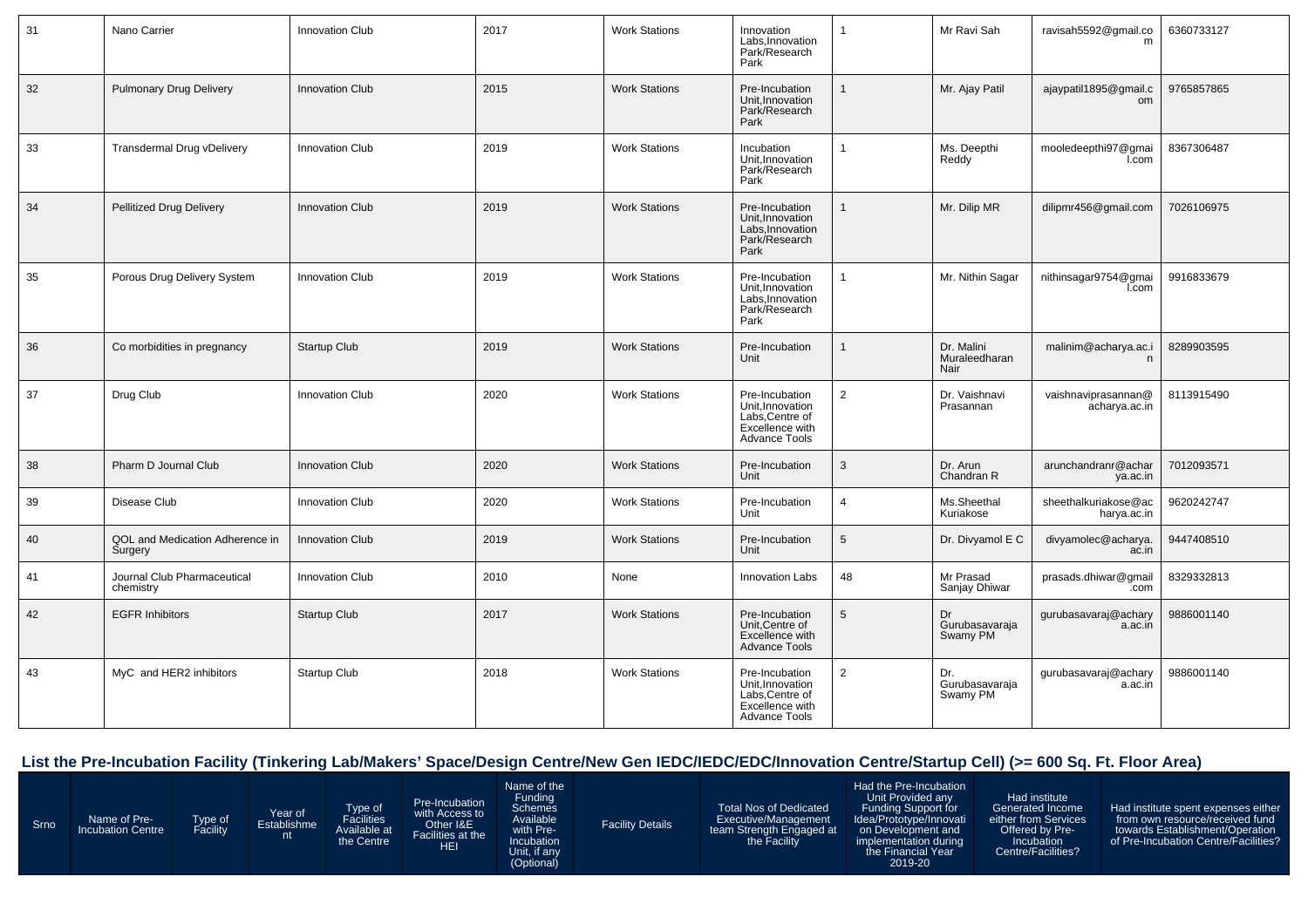|                |                            |                      |      |                  |                                                                                                               |                                                                                                                         |                                                                                                                                                                                                                 | List the Pre-Incubation Facility (Tinkering Lab/Makers' Space/Design Centre/New Gen IEDC/IEDC/EDC/Innovation Centre/Startup Cell) (>= 600 Sq. Ft. Floor Area) |               |           |               |
|----------------|----------------------------|----------------------|------|------------------|---------------------------------------------------------------------------------------------------------------|-------------------------------------------------------------------------------------------------------------------------|-----------------------------------------------------------------------------------------------------------------------------------------------------------------------------------------------------------------|---------------------------------------------------------------------------------------------------------------------------------------------------------------|---------------|-----------|---------------|
|                | <b>EGFR Inhibitors</b>     | Innovation<br>Centre | 2017 | Work<br>Stations | Innovation<br>Labs, Innovation<br>Park/Research<br>Park, Centre of<br>Excellence with<br>Advance Tools        | Innovation<br>Labs, Innova<br>tion<br>Park/Resear<br>ch<br>Park,Centre<br>of<br>Excellence<br>with<br>Advance<br>Tools  | Dr.<br>Guruba<br>Facility<br>Incharge<br>Name<br>savaraj<br>a<br>Swamy<br>PM<br>guruba<br>savaraj<br>@acha<br>Facility<br>Incharge<br>Email<br>rya.ac.i<br>n<br>988600<br>Facility<br>Incharge<br>Phone<br>1140 |                                                                                                                                                               | No            | <b>No</b> | No            |
| $\overline{2}$ | MyC and HER2<br>inhibitors | Innovation<br>Centre | 2018 | Work<br>Stations | Incubation<br>Unit,Innovation<br>Park/Research<br>Park,Centre of<br>Excellence with<br>Advance Tools          | Incubation<br>Unit, Innovati<br>on<br>Park/Resear<br>ch<br>Park,Centre<br>of<br>Excellence<br>with<br>Advance<br>Tools  | Dr.<br>Guruba<br>Facility<br>Incharge<br>Name<br>savaraj<br>a<br>Swamy<br>PM<br>guruba<br>savaraj<br>@acha<br>Facility<br>Incharge<br>Email<br>rya.ac.i<br>n<br>988600<br>Facility<br>Incharge<br>Phone<br>1140 |                                                                                                                                                               | $\mathsf{No}$ | No        | $\mathsf{No}$ |
| $\mathbf{3}$   | <b>PARP Inhibitors</b>     | Innovation<br>Centre | 2019 | Work<br>Stations | Innovation<br>Labs, Innovation<br>Park/Research<br>Park, Centre of<br>Excellence with<br>Advance Tools        | Innovation<br>Labs, Innova<br>tion<br>Park/Resear<br>ch<br>Park,Centre<br>of<br>Excellence<br>with<br>Advance<br>Tools  | Dr.<br>Guruba<br>savaraj<br>Facility<br>Incharge<br>Name<br>a<br>Swamy<br>PM<br>guruba<br>savaraj<br>@acha<br>Facility<br>Incharge<br>Email<br>rya.ac.i<br>n<br>988600<br>Facility<br>Incharge<br>Phone<br>1140 |                                                                                                                                                               | $\mathsf{No}$ | No        | No            |
| $\overline{4}$ | Bromodomain<br>inhibitors  | Innovation<br>Centre | 2020 | Work<br>Stations | Innovation<br>Labs, Innovation<br>Park/Research<br>Park, Centre of<br>Excellence with<br><b>Advance Tools</b> | Innovation<br>Labs, Innova<br>tion<br>Park/Resear<br>ch<br>Park, Centre<br>of<br>Excellence<br>with<br>Advance<br>Tools | Facility<br>Incharge<br>Mrs.<br>Ekta<br>Singh<br>Name<br>ektasin<br>Facility<br>gh@ac<br>harya.a<br>Incharge<br>Email<br>c.in<br><b>Facility</b><br>948286<br>9164<br>Incharge<br>Phone                         |                                                                                                                                                               | $\mathsf{No}$ | No        | $\mathsf{No}$ |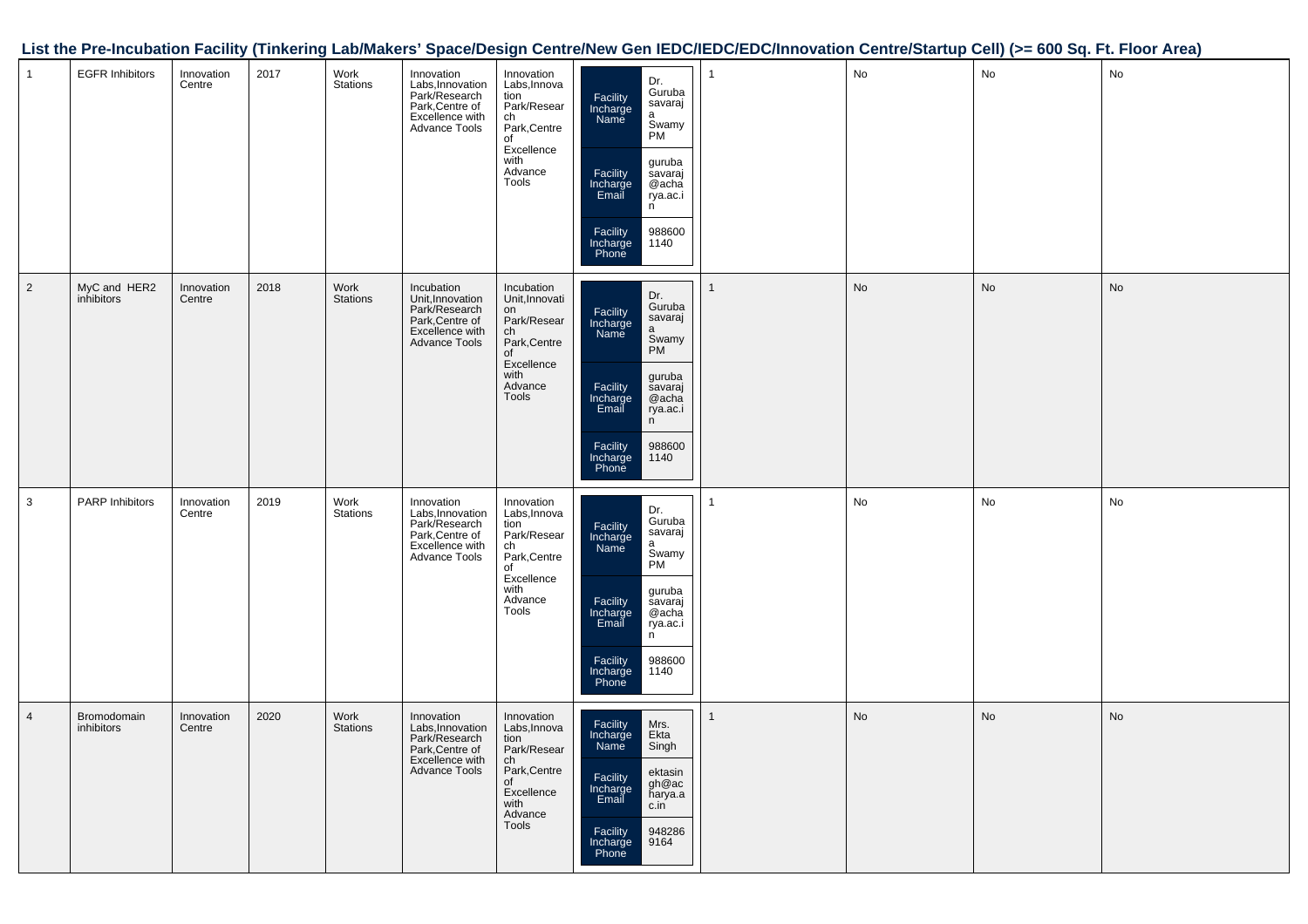|                  |                                  |                      |      |                  |                                                                                                               |                                                                                                                        |                                                                                                                                                                                                   | List the Pre-Incubation Facility (Tinkering Lab/Makers' Space/Design Centre/New Gen IEDC/IEDC/EDC/Innovation Centre/Startup Cell) (>= 600 Sq. Ft. Floor Area) |    |               |    |
|------------------|----------------------------------|----------------------|------|------------------|---------------------------------------------------------------------------------------------------------------|------------------------------------------------------------------------------------------------------------------------|---------------------------------------------------------------------------------------------------------------------------------------------------------------------------------------------------|---------------------------------------------------------------------------------------------------------------------------------------------------------------|----|---------------|----|
| $5\phantom{.0}$  | HSP90<br>antagonists             | Innovation<br>Centre | 2020 | Work<br>Stations | Innovation<br>Labs, Innovation<br>Park/Research<br>Park, Centre of<br>Excellence with<br>Advance Tools        | Innovation<br>Labs, Innova<br>tion<br>Park/Resear<br>ch<br>Park,Centre<br>of<br>Excellence<br>with<br>Advance<br>Tools | Dr.<br>N.M.<br>Facility<br>Incharge<br>Name<br>Ragha<br>vendra<br>raghav<br>endran<br>m@ac<br>harya.a<br>Facility<br>Incharge<br>Email<br>c.in<br>Facility<br>994911<br>0836<br>Incharge<br>Phone |                                                                                                                                                               | No | <b>No</b>     | No |
| $6\phantom{1}6$  | <b>BRAF Kinase</b><br>inhibitors | Innovation<br>Centre | 2020 | Work<br>Stations | Innovation<br>Labs, Innovation<br>Park/Research<br>Park                                                       | Innovation<br>Labs, Innova<br>rass, missear<br>tion<br>Park/Resear<br>ch Park                                          | Dr.<br>N.M.<br>Ragha<br>vendra<br>Facility<br>Incharge<br>Name<br>raghav<br>endran<br>Facility<br>Incharge<br>Email<br>m@ac<br>harya.a<br>c.in<br>994911<br>0836<br>Facility<br>Incharge<br>Phone |                                                                                                                                                               | No | <b>No</b>     | No |
| $\overline{7}$   | Wedelolactone                    | Innovation<br>Centre | 2019 | Work<br>Stations | Innovation<br>Labs, Innovation<br>Park/Research<br>Park, Centre of<br>Excellence with<br>Advance Tools        | Innovation<br>Labs, Innova<br>tion<br>Park/Resear<br>ch<br>Park,Centre<br>of<br>Excellence<br>with<br>Advance<br>Tools | Dr.<br>Prakas<br>Facility<br>Incharge<br>Name<br>hT<br>prakas<br>ht@ac<br>Facility<br>Incharge<br>Email<br>harya.a<br>c.in<br>789251<br>Facility<br>Incharge<br>Phone<br>3404                     |                                                                                                                                                               | No | No            | No |
| $\boldsymbol{8}$ | Octahydrocurcum<br>in            | Startup Cell         | 2020 | Work<br>Stations | Innovation<br><b>Labs, Innovation</b><br>Park/Research<br>Park, Centre of<br>Excellence with<br>Advance Tools | Innovation<br>Labs, Innova<br>tion<br>Park/Resear<br>ch<br>Park,Centre<br>of<br>Excellence<br>with<br>Advance<br>Tools | Facility<br>Incharge<br>Dr.<br>Pr <u>a</u> kas<br>hT<br>Name<br>prakas<br>ht@ac<br>Facility<br>Incharge<br>Email<br>harya.a<br>c.in<br>Facility<br>Incharge<br>Phone<br>789251<br>3404            |                                                                                                                                                               | No | $\mathsf{No}$ | No |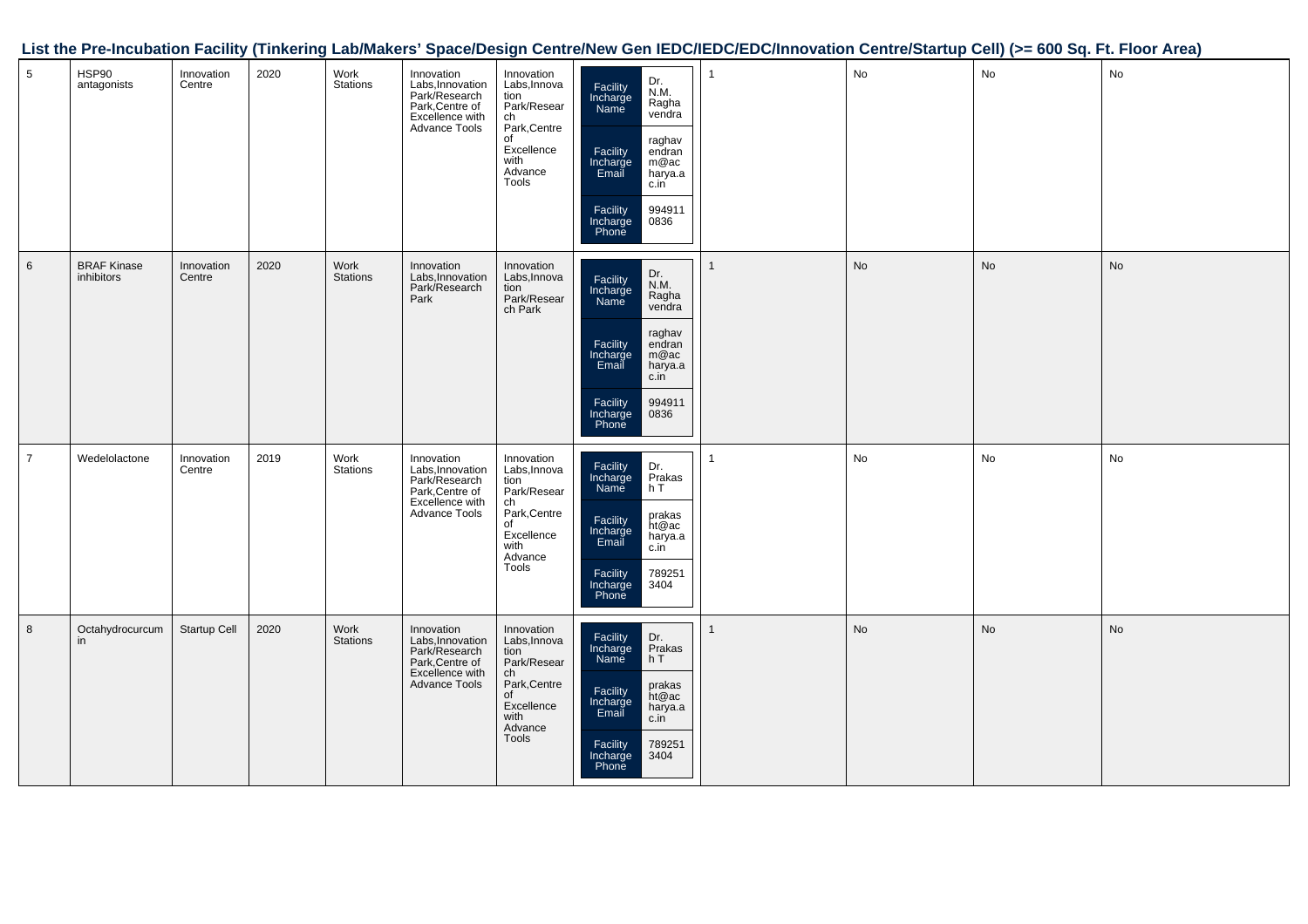|                 |                               |              |      |                         |                                                                                                        |                                                                                                                                |                                                                                                                                                                                                     | List the Pre-incubation Facility (Tinkering Lab/Makers' Space/Design Centre/New Gen IEDC/IEDC/IEDC/Innovation Centre/Startup Cell) (>= 600 Sq. Ft. Floor Area) |    |    |               |
|-----------------|-------------------------------|--------------|------|-------------------------|--------------------------------------------------------------------------------------------------------|--------------------------------------------------------------------------------------------------------------------------------|-----------------------------------------------------------------------------------------------------------------------------------------------------------------------------------------------------|----------------------------------------------------------------------------------------------------------------------------------------------------------------|----|----|---------------|
| $9\,$           | Hyaluronic acid<br>curcumin   | Startup Cell | 2019 | Work<br>Stations        | Innovation<br>Labs, Innovation<br>Park/Research<br>Park, Centre of<br>Excellence with<br>Advance Tools | Innovation<br>Labs, Innova<br>tion<br>Park/Resear<br>ch<br>Park, Centre<br>of<br>Excellence<br>with<br>Advance<br>Tools        | Dr.<br>Manjun<br>Facility<br>Incharge<br>Name<br>atha<br><b>PM</b><br>manjun<br>athpm<br>@acha<br>Facility<br>Incharge<br>Email<br>rya.ac.i<br>n<br>Facility<br>Incharge<br>Phone<br>991610<br>4175 | $\mathbf{1}$                                                                                                                                                   | No | No | <b>No</b>     |
| 10 <sup>°</sup> | Hesperidin<br>methyl chalcone | Startup Cell | 2020 | Work<br><b>Stations</b> | Innovation<br>Labs, Innovation<br>Park/Research<br>Park, Centre of<br>Excellence with<br>Advance Tools | Innovation<br>Labs, Innova<br>tion<br>Park/Resear<br>ch<br>Park,Centre<br>of<br>Excellence<br>with<br>Advance<br>Tools         | Dr.<br>Manjun<br>Facility<br>Incharge<br>atha<br>Name<br>manjun<br>athpm<br>Facility<br>Incharge<br>@acha<br>Email<br>rya.ac.i<br>n<br>Facility<br>Incharge<br>991610<br>4175<br>Phone              |                                                                                                                                                                | No | No | $\mathsf{No}$ |
| 11              | Mearnsitrin                   | Startup Cell | 2020 | Work<br><b>Stations</b> | Innovation<br>Labs, Innovation<br>Park/Research<br>Park, Centre of<br>Excellence with<br>Advance Tools | Innovation<br>Labs, Innova<br>tion<br>Park/Resear<br>ch<br>Park, Centre<br>$\circ f$<br>Excellence<br>with<br>Advance<br>Tools | Facility<br>Incharge<br>Name<br>Dr.<br>Suresh<br>Janadri<br>sureshj<br>Facility<br>Incharge<br>anadri<br>@acha<br>Email<br>rya.ac.i<br>n<br>Facility<br>959113<br>Incharge<br>Phone<br>8301         |                                                                                                                                                                | No | No | <b>No</b>     |
| 12              | Geraniol                      | Startup Cell | 2020 | Work<br><b>Stations</b> | Innovation<br>Labs, Innovation<br>Park/Research<br>Park, Centre of<br>Excellence with<br>Advance Tools | Innovation<br>Labs, Innova<br>tion<br>Park/Resear<br>ch<br>Park,Centre<br>of<br>Excellence<br>with<br>Advance<br>Tools         | Facility<br>Incharge<br>Dr.<br>Suresh<br>Name<br>Janadri<br>sureshj<br>Facility<br>anadri<br>Incharge<br>@acha<br>Email<br>rya.ac.i<br>n<br>959113<br>Facility<br>8301<br>Incharge<br>Phone         | 1                                                                                                                                                              | No | No | <b>No</b>     |

## **List the Pre-Incubation Facility (Tinkering Lab/Makers' Space/Design Centre/New Gen IEDC/IEDC/EDC/Innovation Centre/Startup Cell) (>= 600 Sq. Ft. Floor Area)**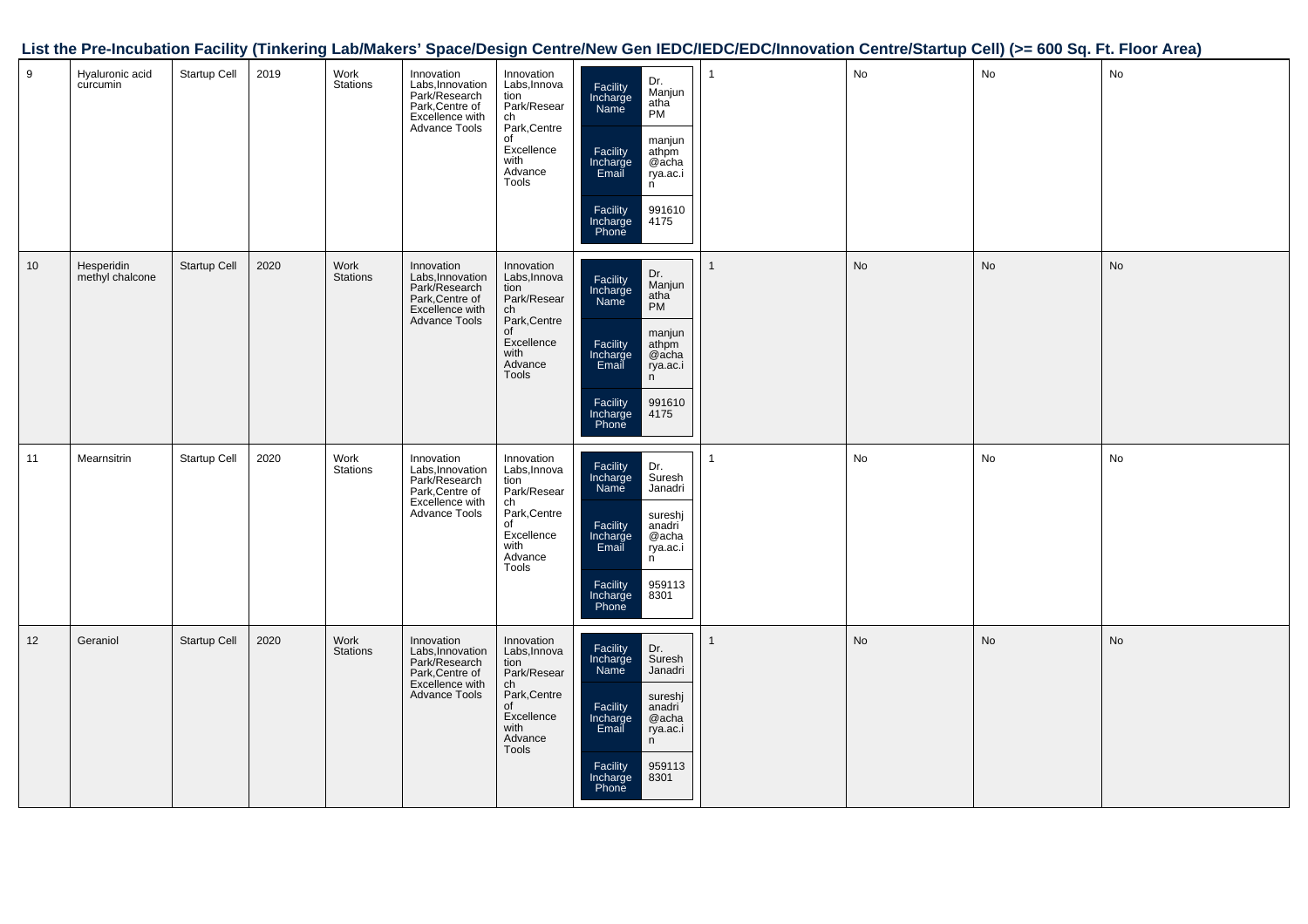|    |                              |              |      |                  |                                                                                                        |                                                                                                                                       |                                                                                                                                                                                      | List the Pre-Incubation Facility (Tinkering Lab/Makers' Space/Design Centre/New Gen IEDC/IEDC/EDC/Innovation Centre/Startup Cell) (>= 600 Sq. Ft. Floor Area) |               |               |    |
|----|------------------------------|--------------|------|------------------|--------------------------------------------------------------------------------------------------------|---------------------------------------------------------------------------------------------------------------------------------------|--------------------------------------------------------------------------------------------------------------------------------------------------------------------------------------|---------------------------------------------------------------------------------------------------------------------------------------------------------------|---------------|---------------|----|
| 13 | Plumbago Rosea<br>L.         | Startup Cell | 2019 | Work<br>Stations | Innovation<br>Labs, Innovation<br>Park/Research<br>Park, Centre of<br>Excellence with<br>Advance Tools | Innovation<br>Labs, Innova<br>Ediss, information<br>Park/Resear<br>Ch<br>Park, Centre<br>of<br>Excellence<br>with<br>Advance<br>Tools | Facility<br>Incharge<br>Name<br>Dr.<br>Surend<br>ra V<br>surend<br>rav@a<br>Facility<br>Incharge<br>Email<br>charya.<br>ac.in<br>903659<br>Facility<br>Incharge<br>Phone<br>1739     |                                                                                                                                                               | No            | No            | No |
| 14 | Histidine<br>dihydrochloride | Startup Cell | 2020 | Work<br>Stations | Innovation<br>Labs, Innovation<br>Park/Research<br>Park, Centre of<br>Excellence with<br>Advance Tools | Innovation<br>Labs, Innova<br>tion<br>Park/Resear<br>ch<br>Park, Centre<br>of<br>Excellence<br>with<br>Advance<br>Tools               | Dr<br>Facility<br>Incharge<br>Name<br>Surend<br>ra V<br>surend<br>Facility<br>Incharge<br>Email<br>rav@a<br>charya.<br>ac.in<br>Facility<br>903659<br>Incharge<br>Phone<br>1739      |                                                                                                                                                               | No            | $\mathsf{No}$ | No |
| 15 | Allium cepa L                | Startup Cell | 2019 | Work<br>Stations | Innovation<br>Labs, Innovation<br>Park/Research<br>Park, Centre of<br>Excellence with<br>Advance Tools | Innovation<br>Labs, Innova<br>tion<br>Park/Resear<br>ch<br>Park,Centre<br>of<br>Excellence<br>with<br>Advance<br>Tools                | Dr.<br>Udayra<br>Facility<br>Incharge<br>Name<br>Sharm<br>a<br>udayraj<br>@acha<br>Facility<br>Incharge<br>Email<br>rya.ac.i<br>n<br>Facility<br>Incharge<br>Phone<br>821730<br>0032 | $\mathbf{1}$                                                                                                                                                  | ${\sf No}$    | No            | No |
| 16 | Novel chalcones              | Startup Cell | 2020 | Work<br>Stations | Innovation<br>Labs, Innovation<br>Park/Research<br>Park, Centre of<br>Excellence with<br>Advance Tools | Innovation<br>Labs, Innova<br>tion<br>Park/Resear<br>ch<br>Park,Centre<br>of<br>Excellence<br>with<br>Advance<br>Tools                | Dr.<br>Udayra<br>Facility<br>Incharge<br>Name<br>Sharm<br>a<br>udayraj<br>@acha<br>Facility<br>Incharge<br>Email<br>rya.ac.i<br>n<br>821730<br>0032<br>Facility<br>Incharge<br>Phone |                                                                                                                                                               | $\mathsf{No}$ | <b>No</b>     | No |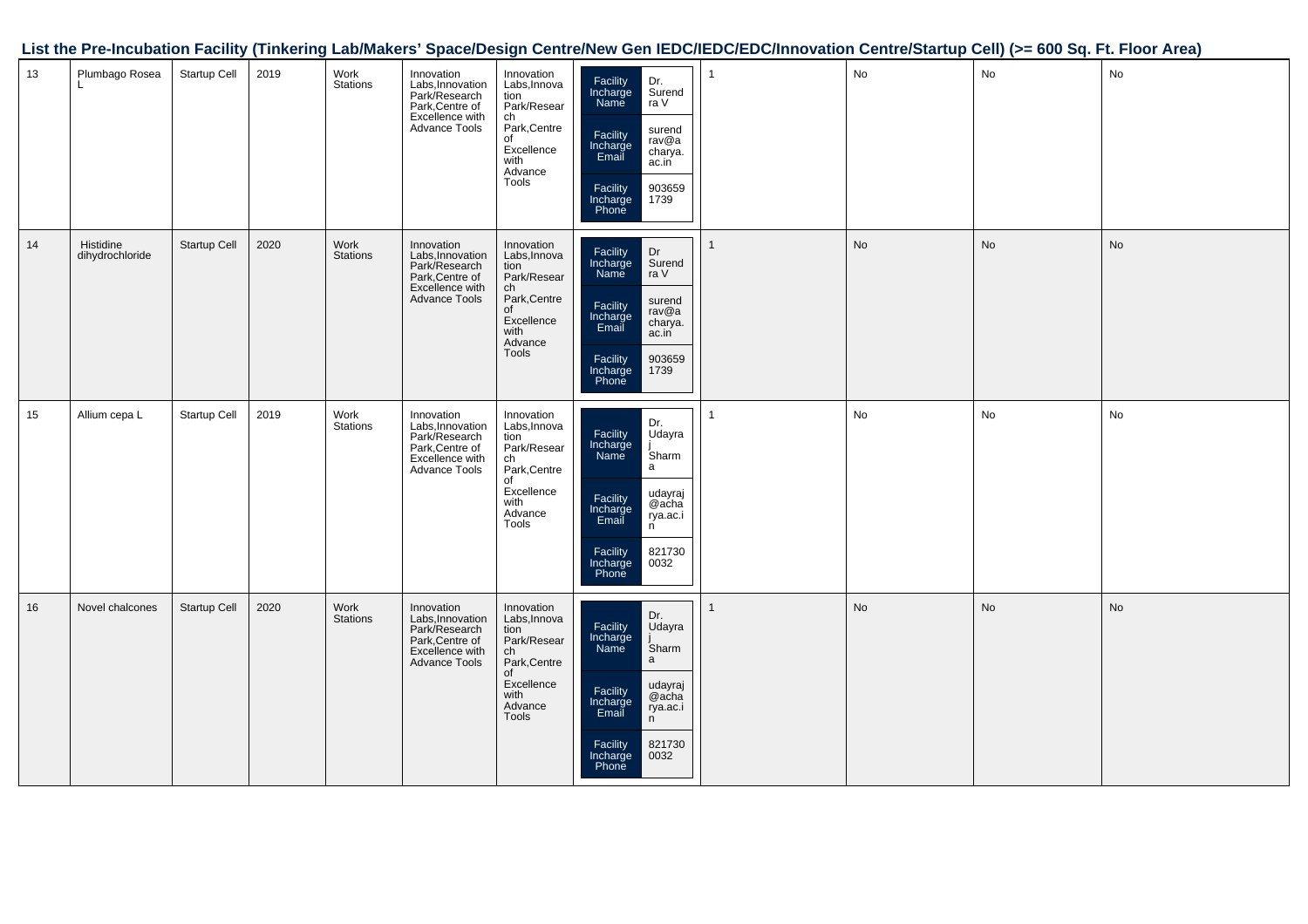|  |  |  |  |  |  | List the Pre-Incubation Facility (Tinkering Lab/Makers' Space/Design Centre/New Gen IEDC/IEDC/EDC/Innovation Centre/Startup Cell) (>= 600 Sq. Ft. Floor Area) |  |  |  |  |  |
|--|--|--|--|--|--|---------------------------------------------------------------------------------------------------------------------------------------------------------------|--|--|--|--|--|
|--|--|--|--|--|--|---------------------------------------------------------------------------------------------------------------------------------------------------------------|--|--|--|--|--|

| 17 | Pyrimidine<br>derivatives                                                                                                                                | Startup Cell         | 2020 | Work<br><b>Stations</b> | Innovation<br>Labs, Innovation<br>Park/Research<br>Park, Centre of<br>Excellence with<br>Advance Tools        | Innovation<br>Labs, Innova<br>tion<br>Park/Resear<br>ch<br>Park, Centre<br>of<br>Excellence<br>with<br>Advance<br>Tools | Dr.<br>Facility<br>Incharge<br>Udayra<br>Name<br>Sharm<br>a<br>udayraj<br>Facility<br>@acha<br>Incharge<br>Email<br>rya.ac.i<br>n<br>Facility<br>821730<br>0033<br>Incharge<br>Phone                 | No        | No        | No        |
|----|----------------------------------------------------------------------------------------------------------------------------------------------------------|----------------------|------|-------------------------|---------------------------------------------------------------------------------------------------------------|-------------------------------------------------------------------------------------------------------------------------|------------------------------------------------------------------------------------------------------------------------------------------------------------------------------------------------------|-----------|-----------|-----------|
| 18 | Design,<br>preparation and<br>evaluation of<br>topical<br>preparations from<br>the pyrolytic oil of<br>coconut shell, a<br>locally available<br>biomass. | Innovation<br>Centre | 2017 | Work<br><b>Stations</b> | Innovation<br>Labs, Innovation<br>Park/Research<br>Park, Centre of<br>Excellence with<br><b>Advance Tools</b> | Innovation<br>Labs, Innova<br>tion<br>Park/Resear<br>ch<br>Park, Centre<br>of<br>Excellence<br>with<br>Advance<br>Tools | Mrs.<br>Facility<br>Incharge<br>Jithu<br>Jerin<br>Name<br>James<br>jithujeri<br>Facility<br>njames<br>@acha<br>Incharge<br>Email<br>rya.ac.i<br>n<br>789255<br>Facility<br>Incharge<br>4325<br>Phone | <b>No</b> | <b>No</b> | <b>No</b> |
| 19 | Evaluation of<br>stereoselective<br>dissolution of<br>racemic<br>ondansetron from<br>chiral excipients<br>by HPLC method                                 | Innovation<br>Centre | 2018 | Work<br><b>Stations</b> | Innovation<br>Labs, Innovation<br>Park/Research<br>Park, Centre of<br>Excellence with<br><b>Advance Tools</b> | Innovation<br>Labs, Innova<br>tion<br>Park/Resear<br>ch<br>Park, Centre<br>of<br>Excellence<br>with<br>Advance<br>Tools | Facility<br>Dr.K.S<br>Incharge<br>elvaku<br>Name<br>mar<br>selvak<br>Facility<br>Incharge<br>umark<br>@acha<br>Email<br>rya.ac.i<br>n<br>950042<br>Facility<br>Incharge<br>Phone<br>3812             | No        | No        | No        |
| 20 | Development of<br>Antitubercular<br>Agents                                                                                                               | Innovation<br>Centre | 2018 | Work<br><b>Stations</b> | Innovation<br>Labs, Innovation<br>Park/Research<br>Park, Centre of<br>Excellence with<br><b>Advance Tools</b> | Innovation<br>Labs, Innova<br>tion<br>Park/Resear<br>ch<br>Park, Centre<br>of<br>Excellence<br>with<br>Advance<br>Tools | Facility<br>Dr.<br>Incharge<br>Rashm<br>i P<br><b>Name</b><br>dr.rash<br>Facility<br>mip@a<br>Incharge<br>Email<br>charya.<br>ac.in<br>Facility<br>988694<br>6637<br>Incharge<br>Phone               | <b>No</b> | <b>No</b> | <b>No</b> |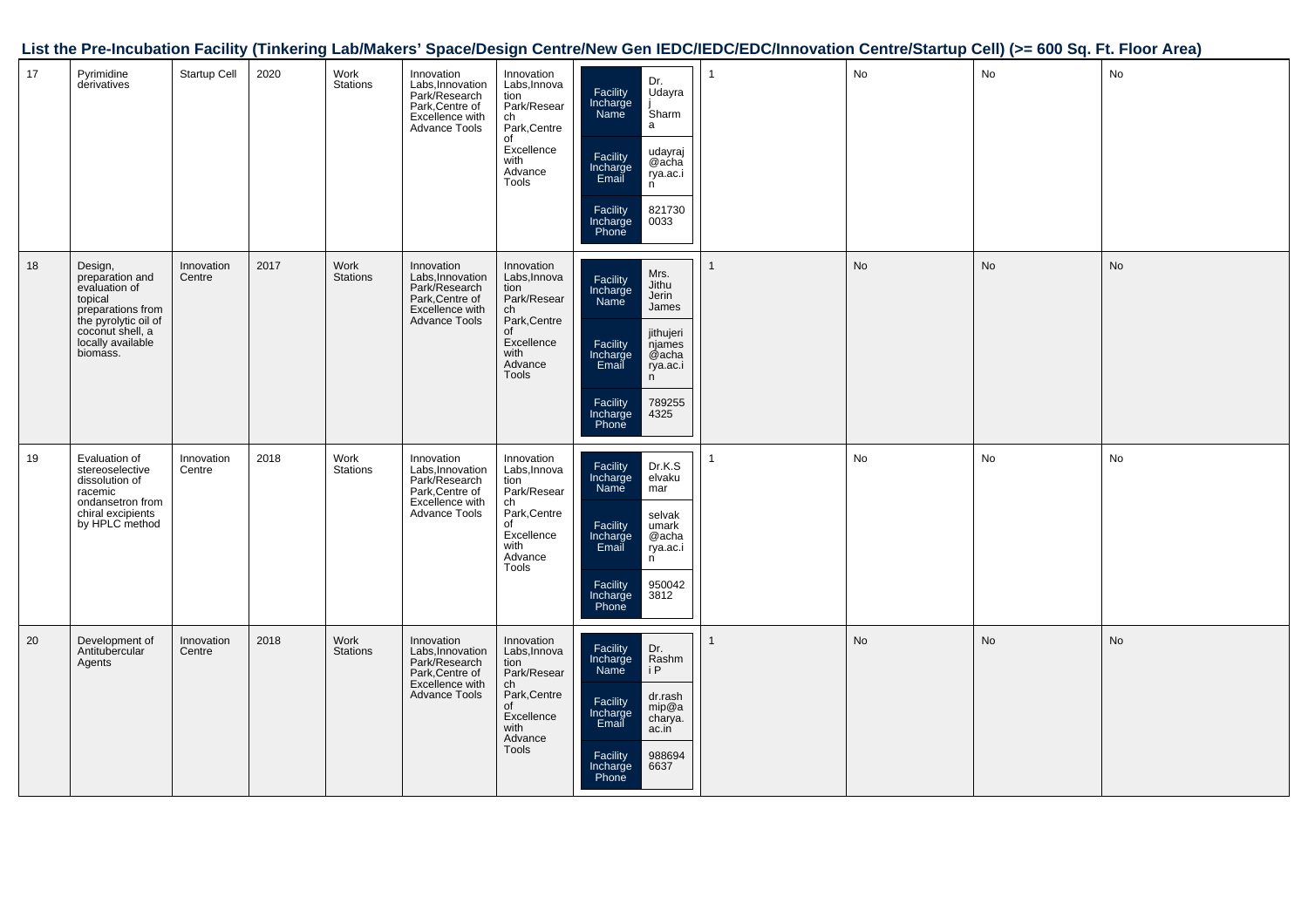|    |                                |                      |      |                     |                                                                                                        |                                                                                                                                       |                                                                                                                                                                                                   | List the Pre-Incubation Facility (Tinkering Lab/Makers' Space/Design Centre/New Gen IEDC/IEDC/EDC/Innovation Centre/Startup Cell) (>= 600 Sq. Ft. Floor Area) |    |           |               |
|----|--------------------------------|----------------------|------|---------------------|--------------------------------------------------------------------------------------------------------|---------------------------------------------------------------------------------------------------------------------------------------|---------------------------------------------------------------------------------------------------------------------------------------------------------------------------------------------------|---------------------------------------------------------------------------------------------------------------------------------------------------------------|----|-----------|---------------|
| 21 | <b>VEGFR Inhibitors</b>        | Innovation<br>Centre | 2018 | Work<br>Stations    | Innovation<br>Labs, Innovation<br>Park/Research<br>Park, Centre of<br>Excellence with<br>Advance Tools | Innovation<br>Labs, Innova<br>Ediss, information<br>Park/Resear<br>Ch<br>Park, Centre<br>of<br>Excellence<br>with<br>Advance<br>Tools | Facility<br>Incharge<br>Name<br>Dr.<br>Rashm<br>i P<br>dr.rash<br>mip@a<br>Facility<br>Incharge<br>Email<br>charya.<br>ac.in<br>988694<br>Facility<br>Incharge<br>Phone<br>6637                   |                                                                                                                                                               | No | <b>No</b> | No            |
| 22 | study of curcumin<br>analogue  | Innovation<br>Centre | 2018 | Work<br>Stations    | Innovation<br>Labs, Innovation<br>Park/Research<br>Park, Centre of<br>Excellence with<br>Advance Tools | Innovation<br>Labs, Innova<br>tion<br>Park/Resear<br>ch<br>Park,Centre<br>of<br>Excellence<br>with<br>Advance<br>Tools                | Ms.<br>Payel<br>Prama<br>nick<br>Facility<br>Incharge<br>Name<br>payelpr<br>amanic<br>Facility<br>Incharge<br>Email<br>k@ach<br>arya.ac<br>.in<br>855328<br>Facility<br>Incharge<br>Phone<br>0770 |                                                                                                                                                               | No | <b>No</b> | No            |
| 23 | Herbal drug<br>technology      | Startup Cell         | 2019 | Co-working<br>Space | Innovation<br>Labs, Innovation<br>Park/Research<br>Park, Centre of<br>Excellence with<br>Advance Tools | Innovation<br>Labs, Innova<br>tion<br>Park/Resear<br>ch<br>Park,Centre<br>of<br>Excellence<br>with<br>n<br>Advance<br>Tools           | Dr.<br>Hemal<br>Facility<br>Incharge<br>Name<br>atha K<br>hemala<br>thak@<br>Facility<br>Incharge<br>Email<br>achary<br>a.c.in<br>Facility<br>Incharge<br>Phone<br>963206<br>7566                 | $\overline{2}$                                                                                                                                                | No | No        | $\mathsf{No}$ |
| 24 | Tablet<br>Technology<br>Centre | Innovation<br>Centre | 2007 | Co-working<br>Space | Innovation<br>Labs, Innovation<br>Park/Research<br>Park, Centre of<br>Excellence with<br>Advance Tools | Innovation<br>Labs, Innova<br>tion<br>Park/Resear<br>ch<br>Park,Centre<br>of<br>Excellence<br>with<br>Advance<br>Tools                | Dr.<br>Shivan<br>Facility<br>Incharge<br>Name<br>anda<br>Mutta<br>venkat<br>Facility<br>eshdp<br>@acha<br>Incharge<br>Email<br>rya.ac.i<br>n<br>988652<br>7111<br>Facility<br>Incharge<br>Phone   | 3                                                                                                                                                             | No | No        | No            |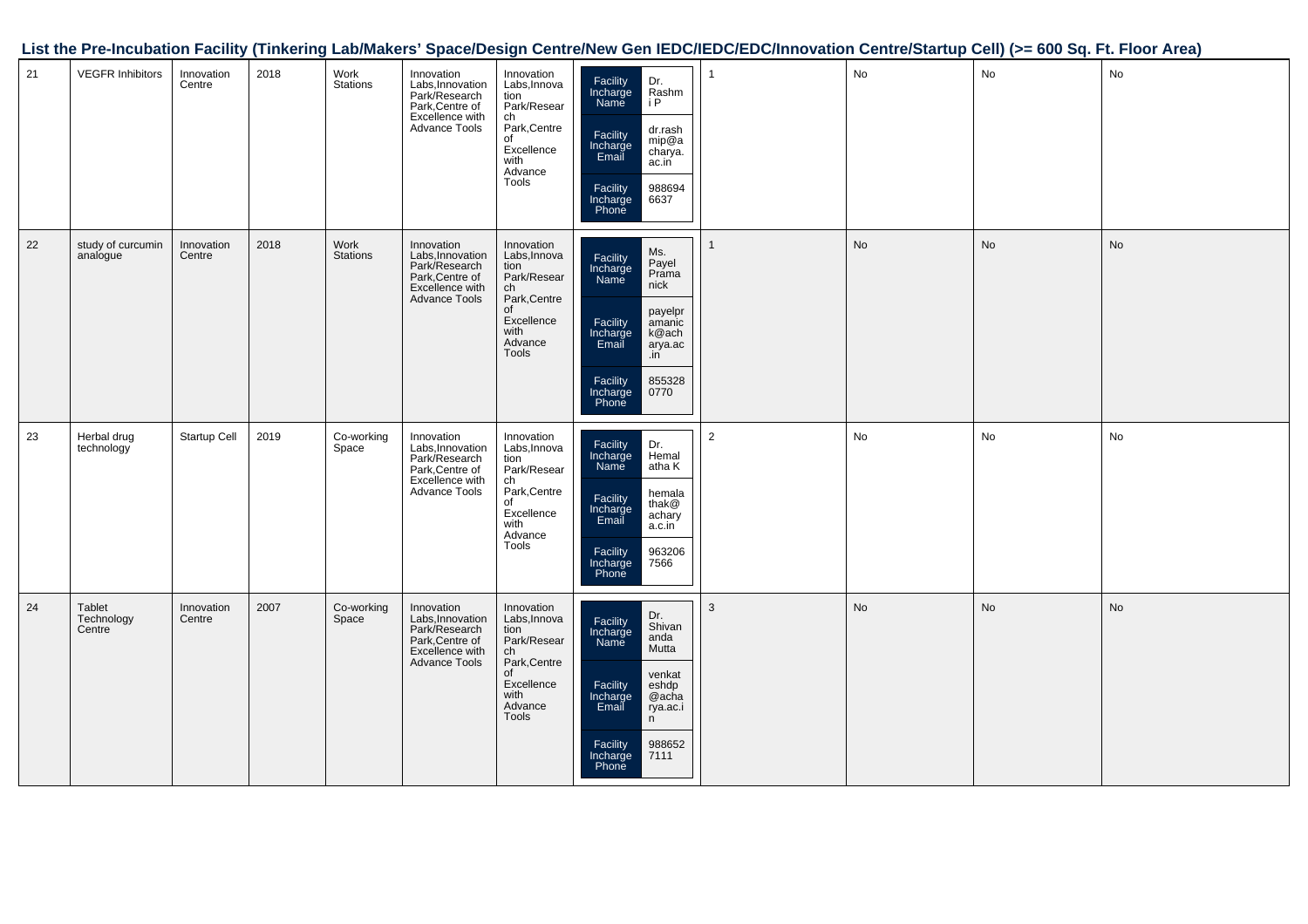|    |                                |                      |      |                  |                                                                                                        |                                                                                                                                      |                                                                                                                                                                                                                                   | List the Pre-Incubation Facility (Tinkering Lab/Makers' Space/Design Centre/New Gen IEDC/IEDC/EDC/Innovation Centre/Startup Cell) (>= 600 Sq. Ft. Floor Area) |    |           |           |
|----|--------------------------------|----------------------|------|------------------|--------------------------------------------------------------------------------------------------------|--------------------------------------------------------------------------------------------------------------------------------------|-----------------------------------------------------------------------------------------------------------------------------------------------------------------------------------------------------------------------------------|---------------------------------------------------------------------------------------------------------------------------------------------------------------|----|-----------|-----------|
| 25 | Lipid Drug<br>Delivery         | Innovation<br>Centre | 2007 | Work<br>Stations | Innovation<br>Labs, Innovation<br>Park/Research<br>Park, Centre of<br>Excellence with<br>Advance Tools | Innovation<br>Labs, Innova<br>tion<br>Park/Resear<br>ch<br>Park, Centre<br>$\overline{of}$<br>Excellence<br>with<br>Advance<br>Tools | DR<br>SAJEE<br>Facility<br>Incharge<br>Name<br>$\vee$<br>KUMA<br>R B<br>sajeev<br>kumarb<br>Facility<br>Incharge<br>Email<br>@acha<br>rya.ac.i<br>n<br>Facility<br>Incharge<br>Phone<br>949581<br>7507                            | 2                                                                                                                                                             | No | No        | No        |
| 26 | Pulmonary Drug<br>Delivery     | Innovation<br>Centre | 2015 | Work<br>Stations | Innovation<br>Labs, Innovation<br>Park/Research<br>Park, Centre of<br>Excellence with<br>Advance Tools | Innovation<br>Labs, Innova<br>tion<br>Park/Resear<br>ch<br>Park,Centre<br>of<br>Excellence<br>with<br>n<br>Advance<br>Tools          | Dr.<br>Joysa<br>Ruby<br>Facility<br>Incharge<br>Name<br>joysaru<br>byj@ac<br>harya.a<br>Facility<br>Incharge<br>Email<br>c.in<br>890386<br>Facility<br>Incharge<br>Phone<br>5499                                                  | $\sqrt{2}$                                                                                                                                                    | No | No        | <b>No</b> |
| 27 | Tablet<br>Technology<br>Centre | Innovation<br>Centre | 2020 | Work<br>Stations | Innovation<br>Labs, Innovation<br>Park/Research<br>Park/Research<br>Excellence with<br>Advance Tools   | Innovation<br>Labs, Innova<br>tion<br>Park/Resear<br>ch<br>Park, Centre<br>of<br>Excellence<br>with<br>Advance<br>Tools              | Dr.<br>Harini<br>Facility<br>Incharge<br>Name<br>Chowd<br>$\frac{1}{\text{ary}}$<br>harinic<br>howdar<br>yvadla<br>mudi@<br>Facility<br>Incharge<br>Email<br>achary<br>a.ac.in<br>Facility<br>Incharge<br>Phone<br>949459<br>8424 | 1                                                                                                                                                             | No | No        | No        |
| 28 | Pellitized Drug<br>Delivery    | Innovation<br>Centre | 2019 | Work<br>Stations | Innovation<br>Labs, Innovation<br>Park/Research<br>Park, Centre of<br>Excellence with<br>Advance Tools | Innovation<br>Labs, Innova<br>tion<br>Park/Resear<br>ch<br>Park,Centre<br>of<br>Excellence<br>with<br>Advance<br>Tools               | Dr.<br>Shanth<br>Facility<br>Incharge<br>Name<br>ahumk<br>ar GS<br>shanth<br>Facility<br>Incharge<br>Email<br>akumar<br>gs@ac<br>harya.a<br>c.in<br>701936<br>8988<br>Facility<br>Incharge<br>Phone                               | $\overline{2}$                                                                                                                                                | No | <b>No</b> | No        |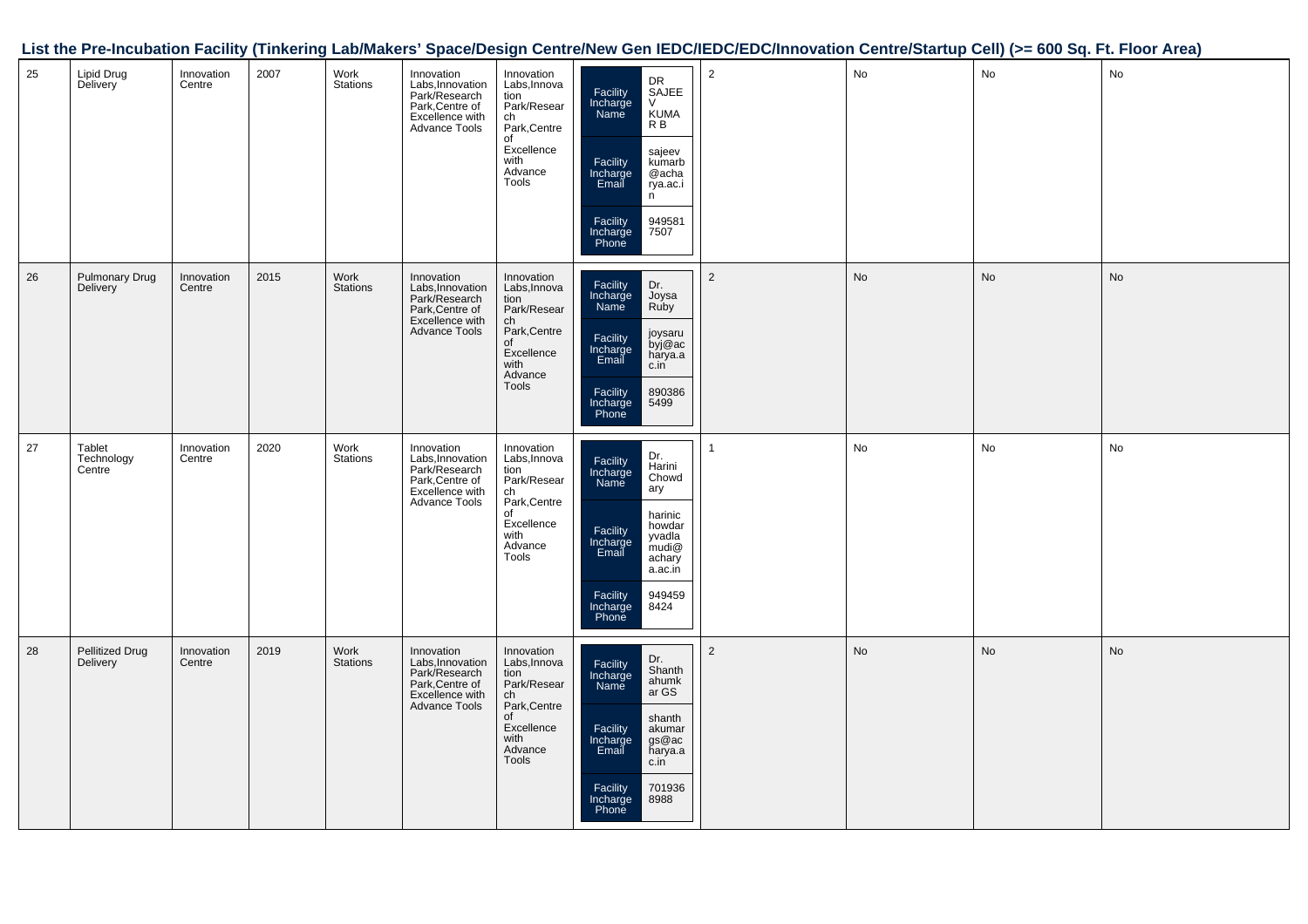|    |                                   |                      |      |                  |                                                                                                        |                                                                                                                              |                                                                                                                                                                                                                   | List the Pre-Incubation Facility (Tinkering Lab/Makers' Space/Design Centre/New Gen IEDC/IEDC/EDC/Innovation Centre/Startup Cell) (>= 600 Sq. Ft. Floor Area) |           |               |               |
|----|-----------------------------------|----------------------|------|------------------|--------------------------------------------------------------------------------------------------------|------------------------------------------------------------------------------------------------------------------------------|-------------------------------------------------------------------------------------------------------------------------------------------------------------------------------------------------------------------|---------------------------------------------------------------------------------------------------------------------------------------------------------------|-----------|---------------|---------------|
| 29 | Porous Drug<br>Delivery           | Innovation<br>Centre | 2017 | Work<br>Stations | Innovation<br>Labs, Innovation<br>Park/Research<br>Park, Centre of<br>Excellence with<br>Advance Tools | Innovation<br>Labs,Innova<br>tion<br>Park/Resear<br>ch<br>Park, Centre<br>of<br>or<br>Excellence<br>with<br>Advance<br>Tools | Facility<br>Incharge<br>Name<br>Dr.<br>Madha<br>vi BLR<br>madha<br>viblr@<br>Facility<br>Incharge<br>Email<br>achary<br>a.ac.in<br>986663<br>5751<br>Facility<br>Incharge<br>Phone                                | $\overline{2}$                                                                                                                                                | No        | No            | No            |
| 30 | Co morbidities in<br>pregnancy    | Innovation<br>Centre | 2019 | Work<br>Stations | Innovation Labs                                                                                        | Innovation<br>Labs                                                                                                           | Dr.<br>Malini<br>Facility<br>Incharge<br>Name<br>Murale<br>edhara<br>n Nair<br>malini<br>m@ac<br>harya.a<br>c.in<br>Facility<br>Incharge<br>Email<br>828990<br>3595<br>Facility<br>Incharge<br>Phone              | $\mathbf{1}$                                                                                                                                                  | No        | <b>No</b>     | $\mathsf{No}$ |
| 31 | Drug Club<br>Pharmacy<br>Practice | Innovation<br>Centre | 2020 | Work<br>Stations | Student Clubs                                                                                          | Student<br>Clubs                                                                                                             | Dr.<br>Vaishn<br>Facility<br>Incharge<br>Name<br>avi<br>Prasan<br>nan<br>vaishn<br>avipras<br>annan<br>Facility<br>Incharge<br>Email<br>@acha<br>rya.ac.i<br>n<br>811391<br>5490<br>Facility<br>Incharge<br>Phone | 1                                                                                                                                                             | <b>No</b> | $\mathsf{No}$ | No            |
| 32 | Pharm. D -<br>Journal Club        | Innovation<br>Centre | 2020 | Work<br>Stations | <b>Student Clubs</b>                                                                                   | Student<br>Clubs                                                                                                             | Dr.<br>Facility<br>Incharge<br>Name<br>Arun<br>Chandr<br>an R<br>arunch<br>Facility<br>Incharge<br>Email<br>andran<br>r@ach<br>arya.ac<br>.in<br>701209<br>3571<br>Facility<br>Incharge<br>Phone                  | $\mathbf{1}$                                                                                                                                                  | No        | No            | $\mathsf{No}$ |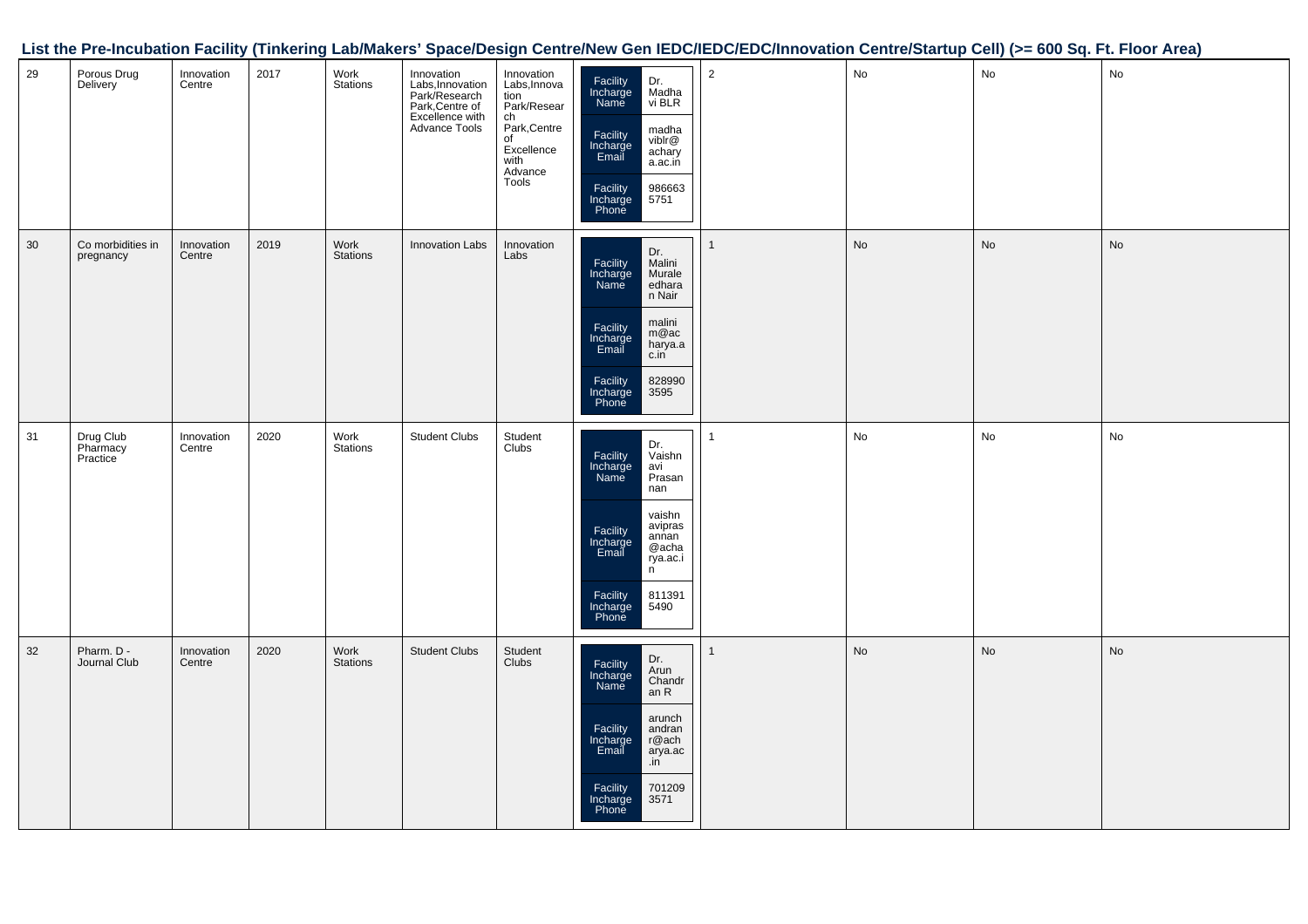**List the Pre-Incubation Facility (Tinkering Lab/Makers' Space/Design Centre/New Gen IEDC/IEDC/EDC/Innovation Centre/Startup Cell) (>= 600 Sq. Ft. Floor Area)**

| 33 | Disease Club                                     | Startup Cell | 2020 | Co-working<br>Space | <b>Student Clubs</b> | Student<br>Clubs | Ms.Sh<br>eethal<br>Kuriak<br>Facility<br>Incharge<br>Name<br>ose<br>sheeth<br>alkuria<br>kose@<br>achary<br>Facility<br>Incharge<br>Email<br>a.ac.in<br>962024<br>2747<br>Facility<br>Incharge<br>Phone | No | No | No |
|----|--------------------------------------------------|--------------|------|---------------------|----------------------|------------------|---------------------------------------------------------------------------------------------------------------------------------------------------------------------------------------------------------|----|----|----|
| 34 | QOL and<br>Medication<br>Adherence in<br>Surgery | Startup Cell | 2019 | Co-working<br>Space | <b>Student Clubs</b> | Student<br>Clubs | Facility<br>Incharge<br>Name<br>Dr.<br>Divyam<br>ol E C<br>divyam<br>olec@<br>achary<br>a.ac.in<br>Facility<br>Incharge<br>Email<br>Facility<br>944740<br>8510<br>Incharge<br>Phone                     | No | No | No |

#### **List the Centre of Excellence (CoE) Facilities with Advance Tools and Equipment at the HEI (>= 1000 Sq. Ft. Floor Area)**

| Srno | Name of CoE Facility                       | Year of<br>Establishment | CoE with Access<br>to Other I&E<br>Facilities at the<br><b>HEI</b>              | Name of the<br>Funding<br>Schemes<br>Available with<br>CoE, if any<br>(Optional) | <b>Facility Details</b>                                                                                                                                                                           | <b>Total Nos of</b><br>Dedicated<br>Executive/Manag<br>ement team<br>Strength<br>Engaged at the<br>Facility | Had the CoE Provided any<br>Funding Support for<br>Idea/Prototype/Innovation<br>Development and<br>implementation during the<br>Financial Year 2019-20? | Had institute Generated Income<br>either from Services Offered by CoE<br>Centre/Facilities? | Had institute spent expenses<br>either from own<br>resource/received fund towards<br>Establishment/Operation of<br>CoE Centre/Facilities? |
|------|--------------------------------------------|--------------------------|---------------------------------------------------------------------------------|----------------------------------------------------------------------------------|---------------------------------------------------------------------------------------------------------------------------------------------------------------------------------------------------|-------------------------------------------------------------------------------------------------------------|---------------------------------------------------------------------------------------------------------------------------------------------------------|---------------------------------------------------------------------------------------------|-------------------------------------------------------------------------------------------------------------------------------------------|
|      | Integrated Drug<br><b>Discovery Center</b> | 2007                     | Pre-<br>Incubation, Innova<br>tion<br>Labs, Innovation<br>Park/Research<br>Park |                                                                                  | Dr.<br>Facility<br>N.M.<br>Incharge<br>Ragha<br>Name<br>vendra<br>raghav<br>Facility<br>endran<br>m@ac<br>Incharge<br>harya.<br>Email<br>ac.in<br>99491<br>Facility<br>10836<br>Incharge<br>Phone |                                                                                                             | No                                                                                                                                                      | No                                                                                          | No                                                                                                                                        |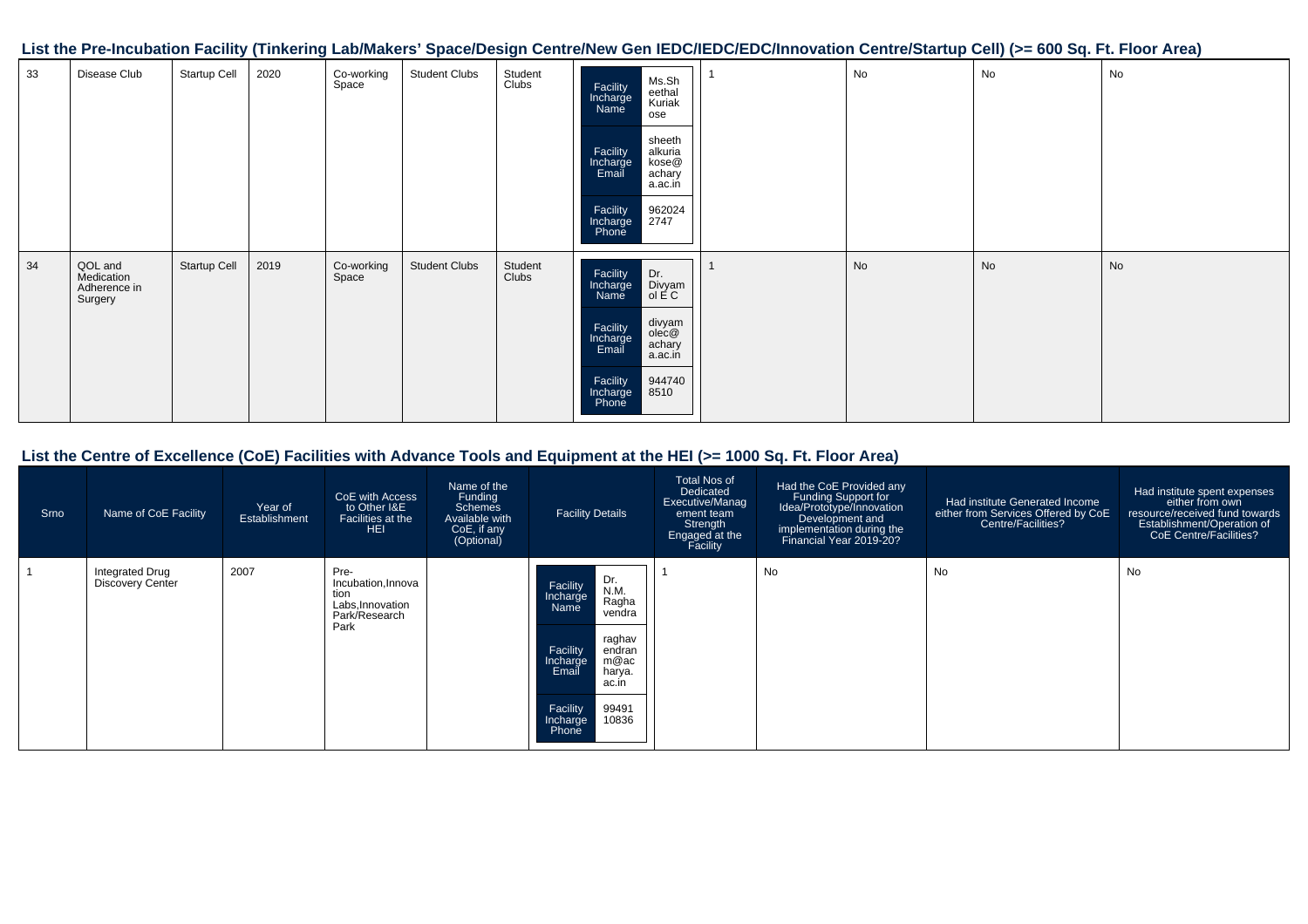## **List the Centre of Excellence (CoE) Facilities with Advance Tools and Equipment at the HEI (>= 1000 Sq. Ft. Floor Area)**

| $\overline{2}$  | Cellular and Molecular<br>Biology             | 2005 | Pre-<br>Incubation, Innova<br>tion<br>Park/Research<br>Park, IPR<br>Cell/Technology<br>Transfer Centre | Dr.<br>Suresh<br>Facility<br>Incharge<br>Name<br>Janadr<br>sureshj<br>Facility<br>Incharge<br>Email<br>anadri<br>@acha<br>rya.ac.i<br>n<br>Facility<br>Incharge<br>Phone<br>95911<br>38301 | $\mathbf{1}$ | No | No | No        |
|-----------------|-----------------------------------------------|------|--------------------------------------------------------------------------------------------------------|--------------------------------------------------------------------------------------------------------------------------------------------------------------------------------------------|--------------|----|----|-----------|
| $\mathbf{3}$    | Drug & Biochemical<br>study center            | 2005 | Pre-<br>Incubation, Innova<br>tion<br>Park/Research<br>Park, IPR<br>Cell/Technology<br>Transfer Centre | Dr.<br>Suresh<br>Facility<br>Incharge<br>Name<br>Janadr<br>sureshj<br>Facility<br>Incharge<br>Email<br>anadri<br>@acha<br>rya.ac.i<br>n<br>95911<br>38302<br>Facility<br>Incharge<br>Phone | $\mathbf{1}$ | No | No | No        |
| $\overline{4}$  | Center for Excellence in<br>Drug Analysis     | 2012 | Pre-<br>Incubation, Innova<br>tion<br>Park/Research<br>Park, IPR<br>Cell/Technology<br>Transfer Centre | Facility<br>Incharge<br>Name<br>Dr.K.S<br>elvaku<br>mar<br>selvak<br>Facility<br>Incharge<br>Email<br>umark<br>@acha<br>rya.ac.i<br>n<br>95004<br>23812<br>Facility<br>Incharge<br>Phone   | 1            | No | No | <b>No</b> |
| $5\overline{)}$ | Drug Discovery and<br>Quality Evaluation Cell | 2009 | Pre-<br>Incubation, Innova<br>tion<br>Labs, Innovation<br>Park/Research<br>Park                        | Facility<br>Incharge<br>Name<br>Dr.<br>Rashm<br>i P<br>dr.rash<br>mip@a<br>charya<br>Facility<br>Incharge<br>Email<br>.ac.in<br>Facility<br>98869<br>46637<br>Incharge<br>Phone            | $\mathbf{1}$ | No | No | No        |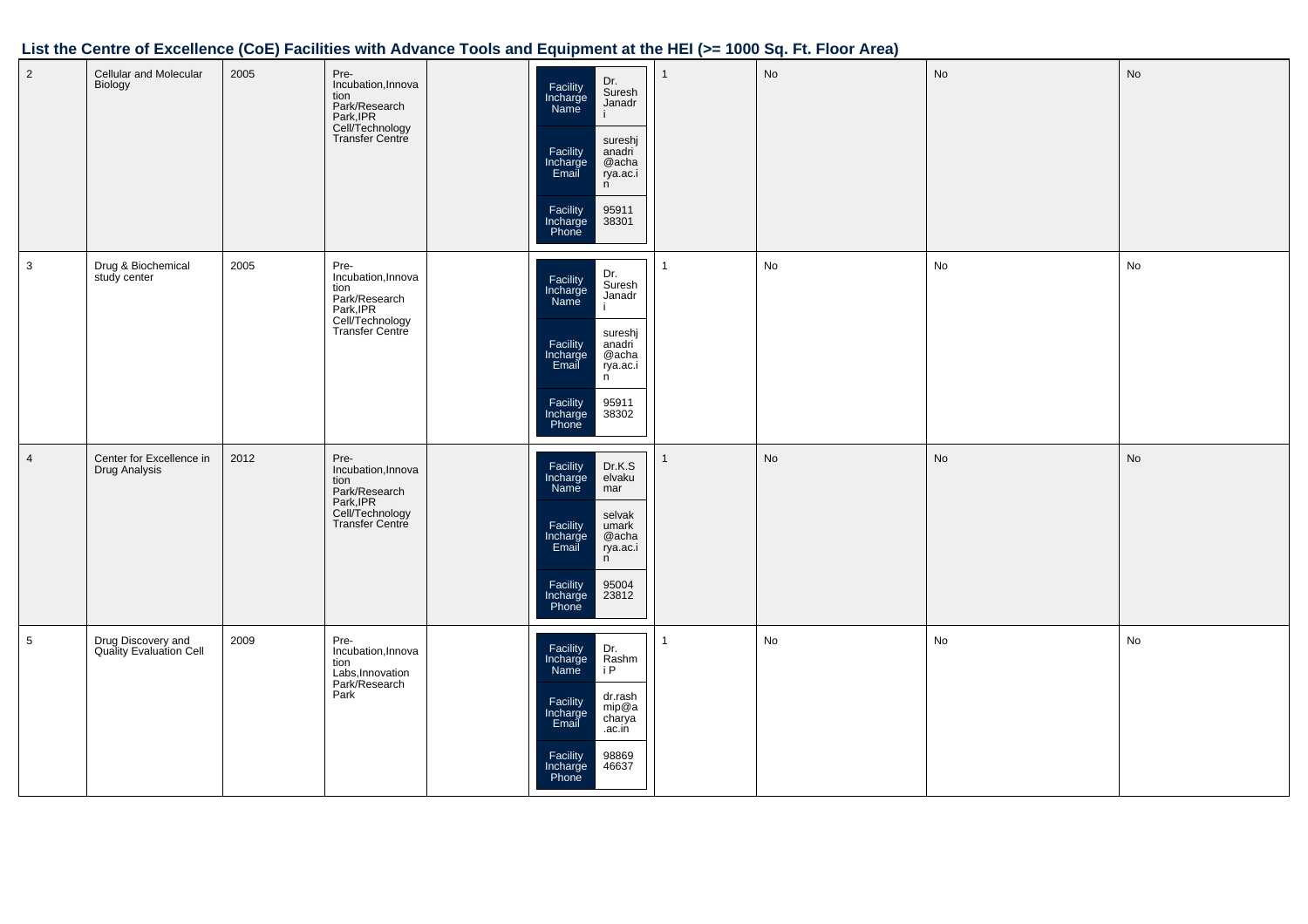| 6              | Herbal Drug Technology                                  | 2014 | Pre-<br>Incubation, Innova<br>tion<br>Park/Research<br>Park, IPR<br>Cell/Technology<br>Transfer Centre     |    | Facility<br>Incharge<br>Dr.<br>Hemal<br>Name<br>atha K<br>hemal<br>Facility<br>Incharge<br>Email<br>athak<br>@acha<br>rya.ac.i<br>n<br>96320<br>Facility<br>Incharge<br>Phone<br>67566                 |                | No | No | No |
|----------------|---------------------------------------------------------|------|------------------------------------------------------------------------------------------------------------|----|--------------------------------------------------------------------------------------------------------------------------------------------------------------------------------------------------------|----------------|----|----|----|
| $\overline{7}$ | Tablet Technology<br>Centre                             | 2007 | Pre-<br>Incubation, Innova<br>tion<br>Park/Research<br>Park, IPR<br>Cell/Technology<br>Transfer Centre     |    | Dr.<br>Sajeev<br>Kumar<br>B<br>Facility<br>Incharge<br>Name<br>sajeev<br>Facility<br>Incharge<br>Email<br>kumar<br>b@ach<br>arya.a<br>c.in<br>94958<br>17507<br>Facility<br>Incharge<br>Phone          | $\mathbf{3}$   | No | No | No |
| 8              | Center of Excellence in<br>Formulation &<br>Development | 2007 | Pre-<br>Incubation, Innova<br>tion<br>rion<br>Park, IPR<br>Park, IPR<br>Cell/Technology<br>Transfer Centre |    | Facility<br>Incharge<br>Dr.<br>Satees<br>ha S B<br>Name<br>satees<br>Facility<br>Incharge<br>Email<br>hasb@<br>achary<br>a.ac.in<br>Facility<br>Incharge<br>Phone<br>98868<br>58677                    | $\overline{2}$ | No | No | No |
| 9              | Clinical Pharmacy<br>Practice Centre                    | 2009 | <b>Student Clubs</b>                                                                                       | No | Dr.Mali<br>Facility<br>Incharge<br>ni<br>Murale<br>edhara<br><b>Name</b><br>n<br>malini<br>Facility<br>Incharge<br>m@ac<br>harya.<br>Email<br>ac.in<br>82899<br>Facility<br>03593<br>Incharge<br>Phone | 6              | No | No | No |

| Srno | <b>Jame of Incubation</b><br>Facility | Year of<br>Establishment | Incubation with<br>Access to Other<br><b>I&amp;E Facilities at</b><br>he HEI | lame of the<br>unding-<br><b>Schemes</b><br>Available with | <b>Facility Details</b> | Total Nos of<br><b>Dedicated</b><br>Executive/Manag<br>ement team | Had the Incubation Facility<br>Provided any Funding Support<br>for Idea/Prototype/Innovation<br>Development and | Had institute Generated Income<br>either from Services Offered by<br>Incubation Centre/Facilities? | Had institute spent expenses<br>either from own<br>resource/received fund towards<br>Establishment/Operation of |
|------|---------------------------------------|--------------------------|------------------------------------------------------------------------------|------------------------------------------------------------|-------------------------|-------------------------------------------------------------------|-----------------------------------------------------------------------------------------------------------------|----------------------------------------------------------------------------------------------------|-----------------------------------------------------------------------------------------------------------------|
|------|---------------------------------------|--------------------------|------------------------------------------------------------------------------|------------------------------------------------------------|-------------------------|-------------------------------------------------------------------|-----------------------------------------------------------------------------------------------------------------|----------------------------------------------------------------------------------------------------|-----------------------------------------------------------------------------------------------------------------|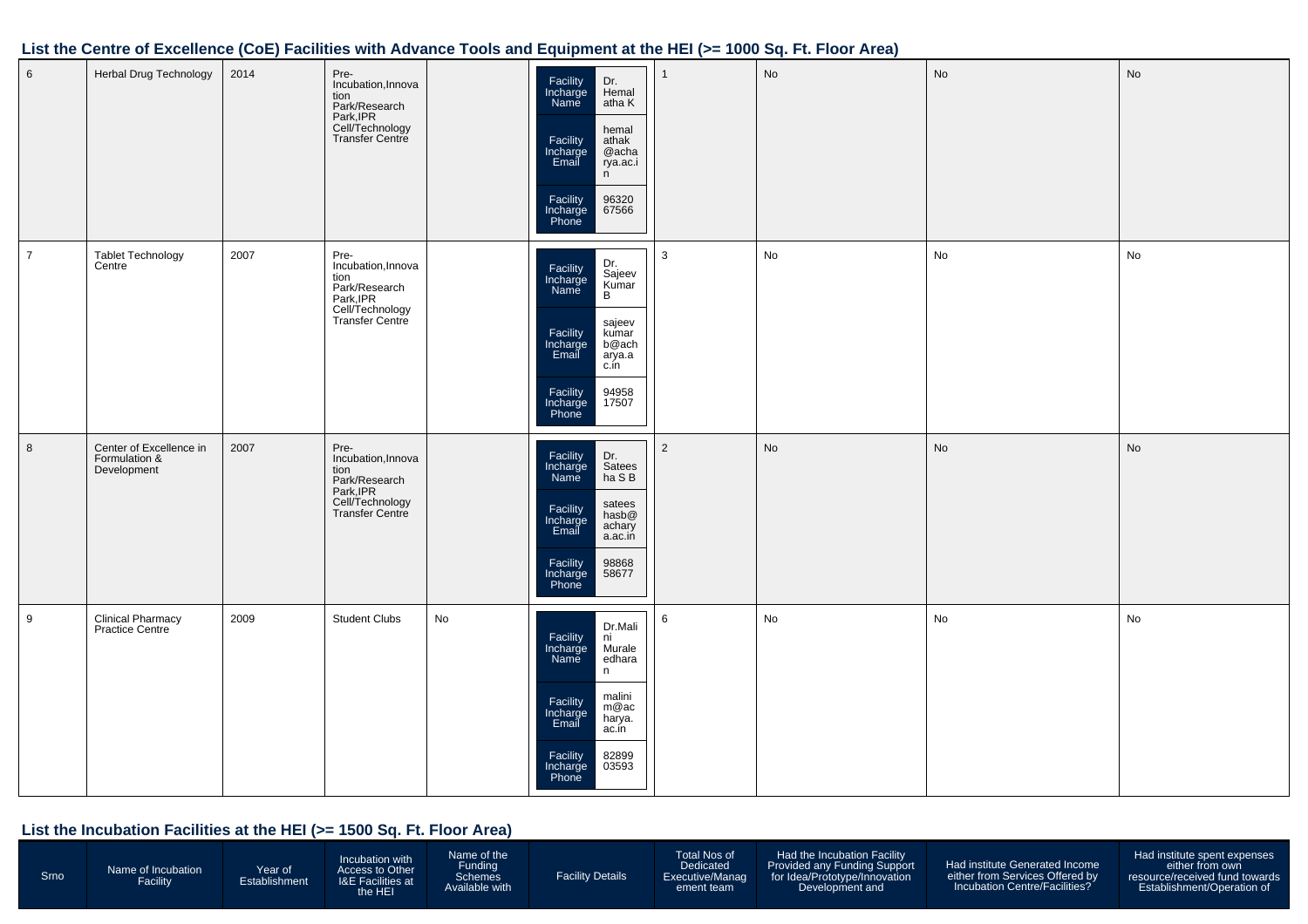|                |                                              |                        |                                                                                 | Incubation Unit, if<br>any (Optional) |                                                                                                                                                                                                                  | Strength<br>Engaged at the<br>Facility |     | implementation during the<br>Financial Year 2019-20? |           |             | Incubation Centre/Facilities?                                                        |
|----------------|----------------------------------------------|------------------------|---------------------------------------------------------------------------------|---------------------------------------|------------------------------------------------------------------------------------------------------------------------------------------------------------------------------------------------------------------|----------------------------------------|-----|------------------------------------------------------|-----------|-------------|--------------------------------------------------------------------------------------|
| $\overline{1}$ | Department of<br>Pharmaceutical<br>chemistry | 2007                   | Pre-<br>Incubation, Innova<br>tion<br>Labs, Innovation<br>Park/Research<br>Park |                                       | Dr.<br>Gurub<br>Facility<br>Incharge<br>asavar<br>aja<br>Name<br>Swam<br>y PM<br>guruba<br>Facility<br>Incharge<br>Email<br>savaraj<br>@acha<br>rya.ac.i<br>n<br>Facility<br>98860<br>01140<br>Incharge<br>Phone | $\mathbf{1}$                           | No  |                                                      | No        |             | No                                                                                   |
| $\overline{2}$ | Department of<br>Pharmaceutical<br>chemistry | 2007                   | Pre-<br>Incubation, Innova<br>tion<br>Labs, Innovation<br>Park/Research<br>Park | <b>SERB</b>                           | Dr.<br>Gurub<br>Facility<br>Incharge<br>asavar<br>aja<br>Swam<br>Name<br>y PM<br>guruba<br>Facility<br>Incharge<br>Email<br>savaraj<br>@acha<br>rya.ac.i<br>n<br>Facility<br>98860<br>01140<br>Incharge<br>Phone | $\mathbf{1}$                           | Yes |                                                      | <b>No</b> |             | Yes                                                                                  |
|                |                                              | Source of Grant / Fund |                                                                                 |                                       | Agency Name                                                                                                                                                                                                      |                                        |     | Agency Type                                          |           |             | Total Grants / Funds Received by Incubation<br>Facility exists in Campus (In Rupees) |
|                |                                              |                        |                                                                                 |                                       |                                                                                                                                                                                                                  |                                        |     |                                                      |           | $\mathsf 0$ |                                                                                      |
| $\mathbf{3}$   | Department of<br>Pharmaceutical<br>chemistry | 2007                   | Pre-<br>Incubation, Innova<br>tion<br>Labs, Innovation<br>Park/Research<br>Park | <b>RGUHS</b>                          | Dr.<br>Gurub<br>Facility<br>Incharge<br>asavar<br>aja<br>Swam<br>Name<br>y PM<br>guruba<br>Facility<br>savaraj<br>@acha<br>Incharge<br>Email<br>rya.ac.i<br>n<br>98860<br>Facility<br>Incharge<br>Phone<br>01140 | $\mathbf{1}$                           | Yes |                                                      | No        |             | Yes                                                                                  |
|                |                                              | Source of Grant / Fund |                                                                                 |                                       | Agency Name                                                                                                                                                                                                      |                                        |     | Agency Type                                          |           |             | Total Grants / Funds Received by Incubation<br>Facility exists in Campus (In Rupees) |
|                |                                              |                        |                                                                                 |                                       |                                                                                                                                                                                                                  |                                        |     | $\mathsf 0$                                          |           |             |                                                                                      |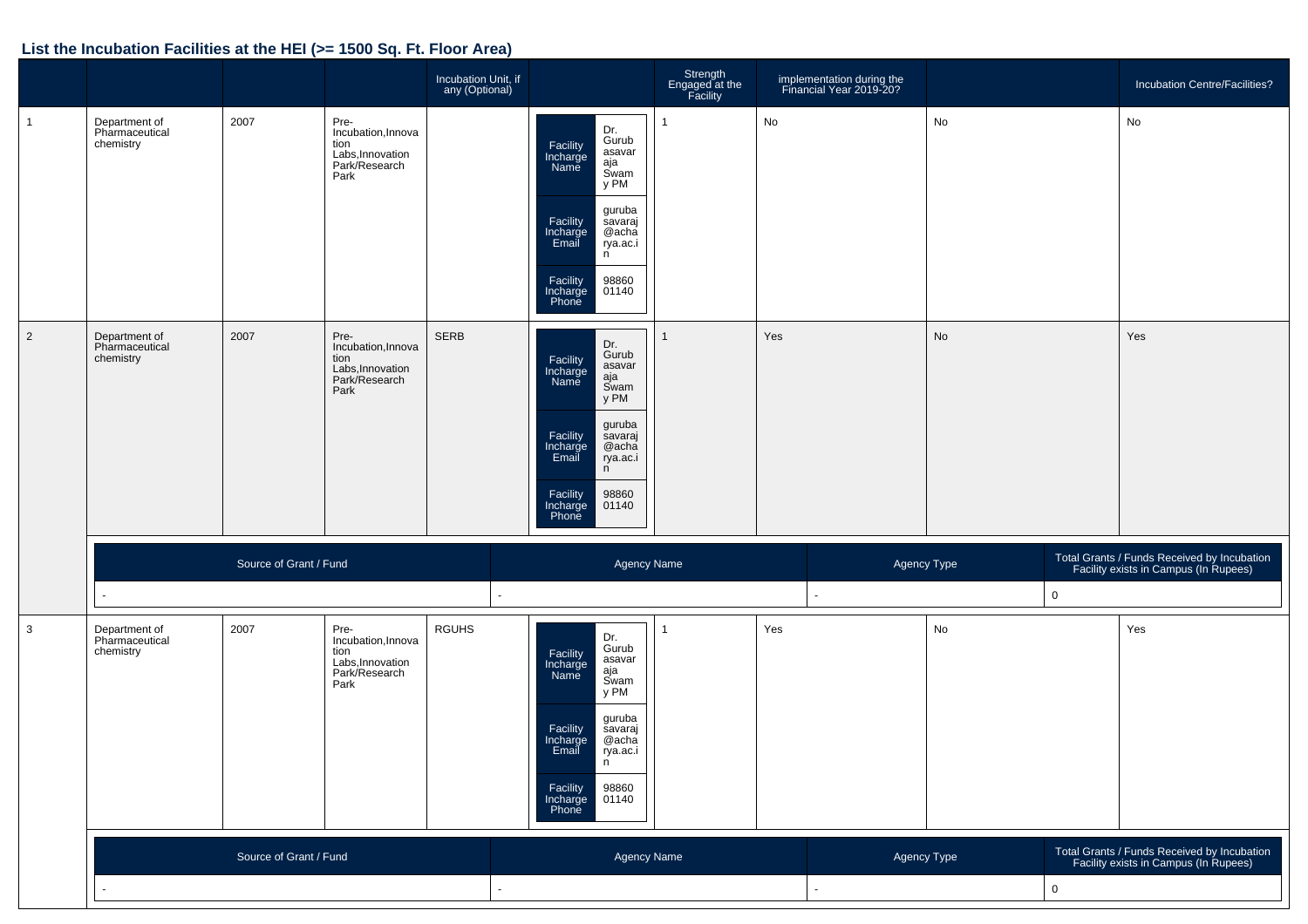| $\sqrt{4}$      | Department of<br>Pharmaceutical<br>chemistry | 2007                   | Pre-<br>Incubation, Innova<br>tion<br>Labs, Innovation<br>Park/Research<br>Park |              | Facility<br>Incharge<br>Name<br>Mrs.<br>Ekta<br>Singh<br>ektasin<br>Facility<br>Incharge<br>Email<br>gh@ac<br>harya.<br>ac.in<br>Facility<br>Incharge<br>Phone<br>94828<br>69164                  | $\mathbf{1}$       | <b>No</b> |                        | <b>No</b> |         | <b>No</b>                                                                            |
|-----------------|----------------------------------------------|------------------------|---------------------------------------------------------------------------------|--------------|---------------------------------------------------------------------------------------------------------------------------------------------------------------------------------------------------|--------------------|-----------|------------------------|-----------|---------|--------------------------------------------------------------------------------------|
| $\sqrt{5}$      | Department of<br>Pharmaceutical<br>chemistry | 2007                   | Pre-<br>Incubation, Innova<br>tion<br>Labs, Innovation<br>Park/Research<br>Park | RGUHS, AICTE | Dr.<br>Facility<br>Incharge<br>Name<br>Ragha<br>vendra<br>N.M.<br>raghav<br>Facility<br>Incharge<br>Email<br>endran<br>m@ac<br>harya.<br>ac.in<br>Facility<br>Incharge<br>Phone<br>99491<br>10836 | $\mathbf{1}$       | Yes       |                        | No        |         | Yes                                                                                  |
|                 |                                              | Source of Grant / Fund |                                                                                 |              |                                                                                                                                                                                                   | Agency Name        |           | Agency Type            |           |         | Total Grants / Funds Received by Incubation<br>Facility exists in Campus (In Rupees) |
|                 |                                              |                        |                                                                                 |              |                                                                                                                                                                                                   |                    |           |                        |           |         |                                                                                      |
|                 | <b>Funding Agency</b>                        |                        |                                                                                 |              | Rajiv Gandhi University of Health Sciences                                                                                                                                                        |                    |           | Govt. Agency (State)   |           | 700000  |                                                                                      |
|                 | <b>Funding Agency</b>                        |                        |                                                                                 |              | All India Council for Technical Education                                                                                                                                                         |                    |           | Govt. Agency (Central) |           | 1504539 |                                                                                      |
| $6\phantom{1}6$ | Department of<br>Pharmaceutical<br>chemistry | 2007                   | Pre-<br>Incubation, Innova<br>tion<br>Labs, Innovation<br>Park/Research<br>Park | <b>AICTE</b> | Dr.<br>Facility<br>Incharge<br>Name<br>Ragha<br>vendra<br>N.M.<br>raghav<br>endran<br>Facility<br>Incharge<br>Email<br>m@ac<br>harya.<br>ac.in<br>Facility<br>Incharge<br>99491<br>10836<br>Phone | $\mathbf{1}$       | Yes       |                        | <b>No</b> |         | Yes                                                                                  |
|                 |                                              | Source of Grant / Fund |                                                                                 |              |                                                                                                                                                                                                   | <b>Agency Name</b> |           | Agency Type            |           |         | Total Grants / Funds Received by Incubation<br>Facility exists in Campus (In Rupees) |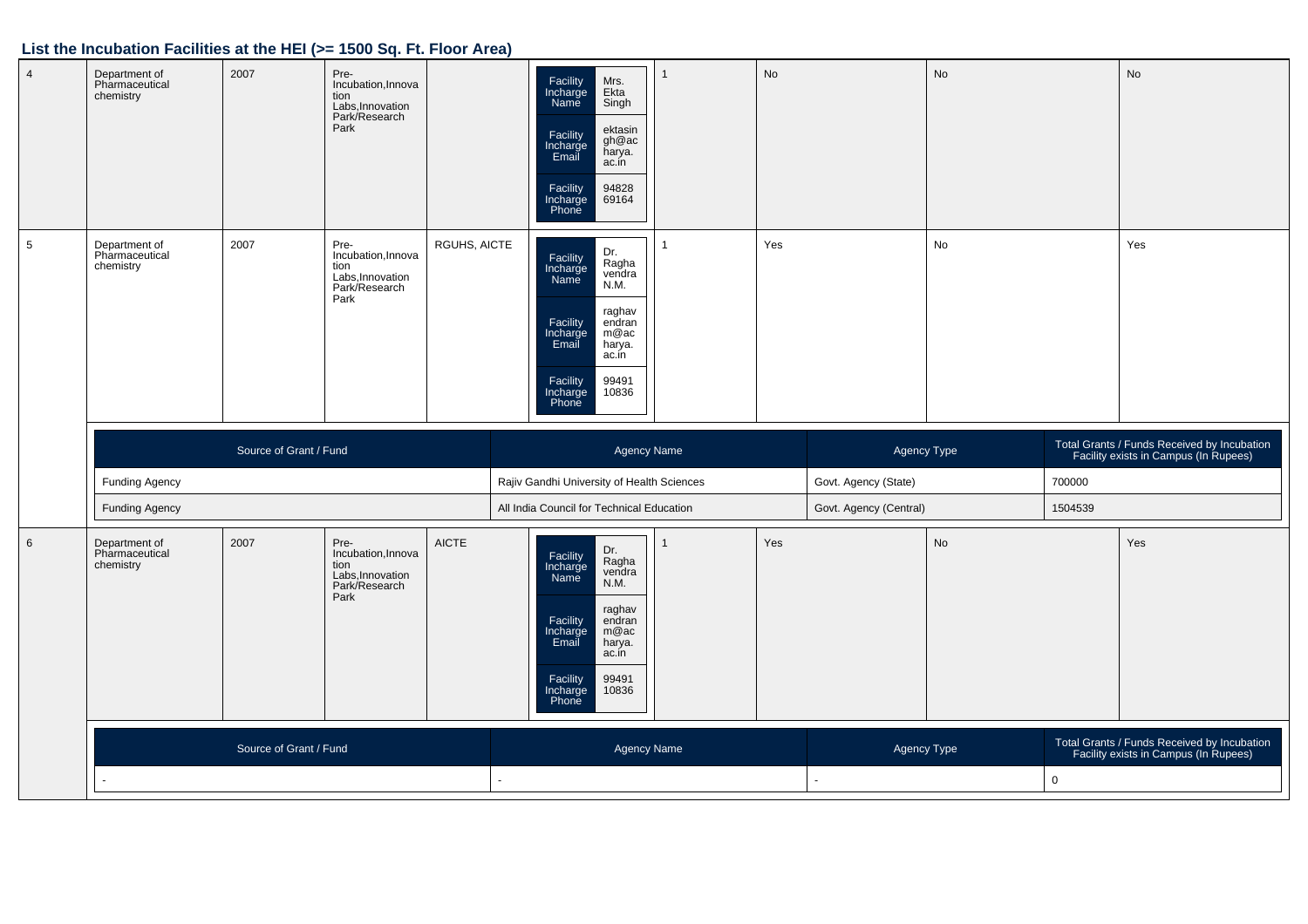| $\overline{7}$   | Department of<br>Pharmacology   | 2005                   | Pre-<br>Incubation, Innova<br>tion<br>Labs, Innovation<br>Park/Research<br>Park | RGUHS,<br>ABMRCP | Facility<br>Incharge<br>Name<br>Dr.<br>Prakas<br>h T<br>prakas<br>Facility<br>Incharge<br>Email<br>ht@ac<br>harya.<br>ac.in<br>78925<br>13404<br>Facility<br>Incharge<br>Phone               |              | Yes |                              | No        |        | Yes                                                                                  |
|------------------|---------------------------------|------------------------|---------------------------------------------------------------------------------|------------------|----------------------------------------------------------------------------------------------------------------------------------------------------------------------------------------------|--------------|-----|------------------------------|-----------|--------|--------------------------------------------------------------------------------------|
|                  |                                 | Source of Grant / Fund |                                                                                 |                  | Agency Name                                                                                                                                                                                  |              |     | Agency Type                  |           |        | Total Grants / Funds Received by Incubation<br>Facility exists in Campus (In Rupees) |
|                  | <b>Funding Agency</b>           |                        |                                                                                 |                  | Rajiv Gandhi University of Health Sciences<br>(RGUHS)(RGUHS)                                                                                                                                 |              |     | Govt. Agency (State)         |           | 100000 |                                                                                      |
|                  | Institute's Own Fund / Resource |                        |                                                                                 |                  | Acharya and BM Reddy College of Pharmacy (ABMRCP)                                                                                                                                            |              |     | <b>Educational Institute</b> |           | 36250  |                                                                                      |
| $\boldsymbol{8}$ | Department of<br>Pharmacology   | 2005                   | Pre-<br>Incubation, Innova<br>tion<br>Labs, Innovation<br>Park/Research<br>Park | <b>ABMRCP</b>    | Facility<br>Incharge<br>Name<br>Dr.<br>Prakas<br>h T<br>prakas<br>ht@ac<br>Facility<br>Incharge<br>Email<br>harya.<br>ac.in<br>78925<br>Facility<br>Incharge<br>13404<br>Phone               | $\mathbf{1}$ | Yes |                              | <b>No</b> |        | Yes                                                                                  |
|                  |                                 | Source of Grant / Fund |                                                                                 |                  | <b>Agency Name</b>                                                                                                                                                                           |              |     | Agency Type                  |           |        | Total Grants / Funds Received by Incubation<br>Facility exists in Campus (In Rupees) |
| 9                | Department of<br>Pharmacology   | 2005                   | Pre-<br>Incubation, Innova<br>tion<br>Labs, Innovation<br>Park/Research<br>Park |                  | Dr.<br>Facility<br>Incharge<br>Manju<br>natha<br>PM<br>Name<br>manju<br>Facility<br>nathp<br>Incharge<br>Email<br>m@ac<br>harya.<br>ac.in<br>Facility<br>99161<br>04175<br>Incharge<br>Phone | $\mathbf 1$  | No  |                              | No        |        | No                                                                                   |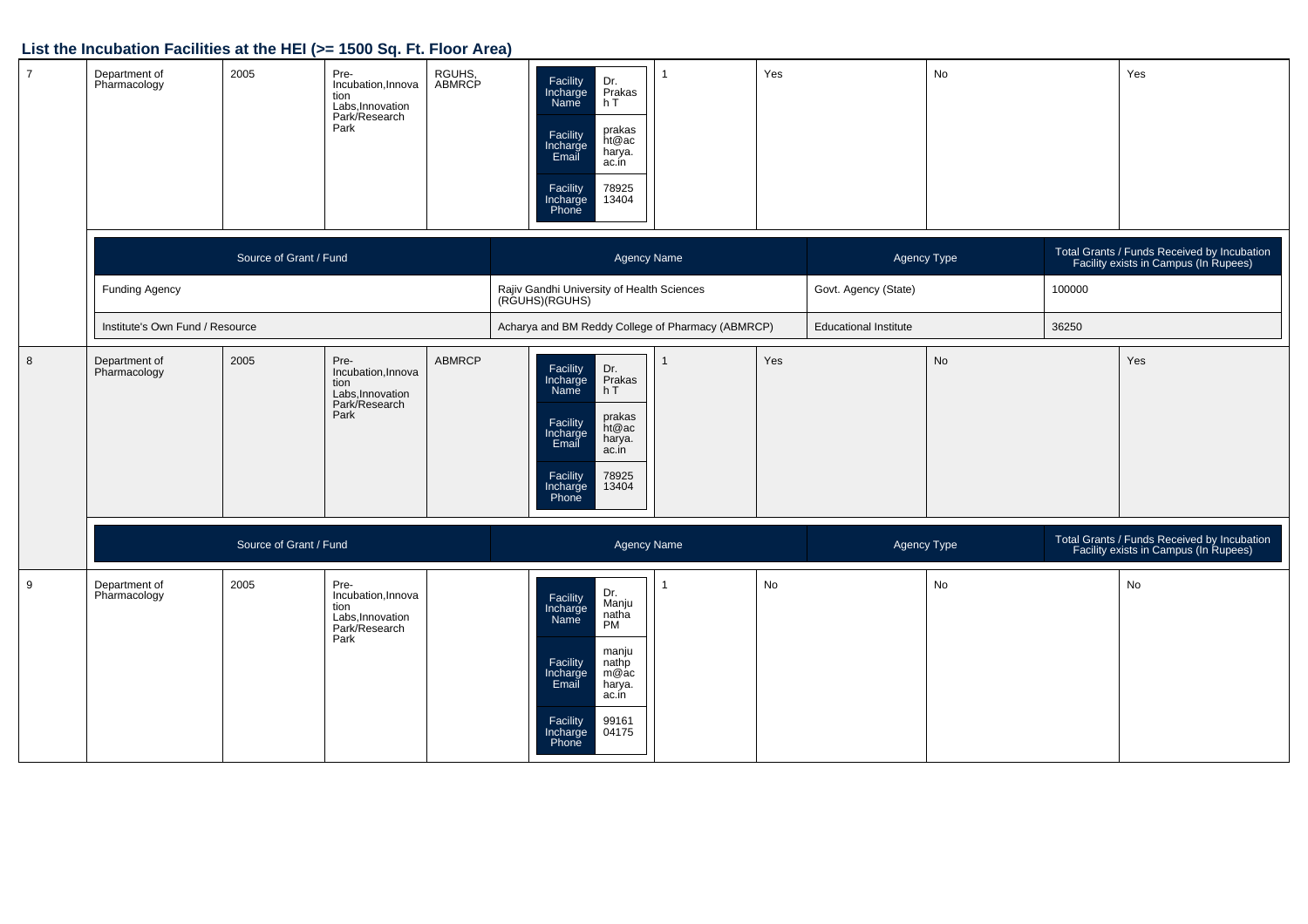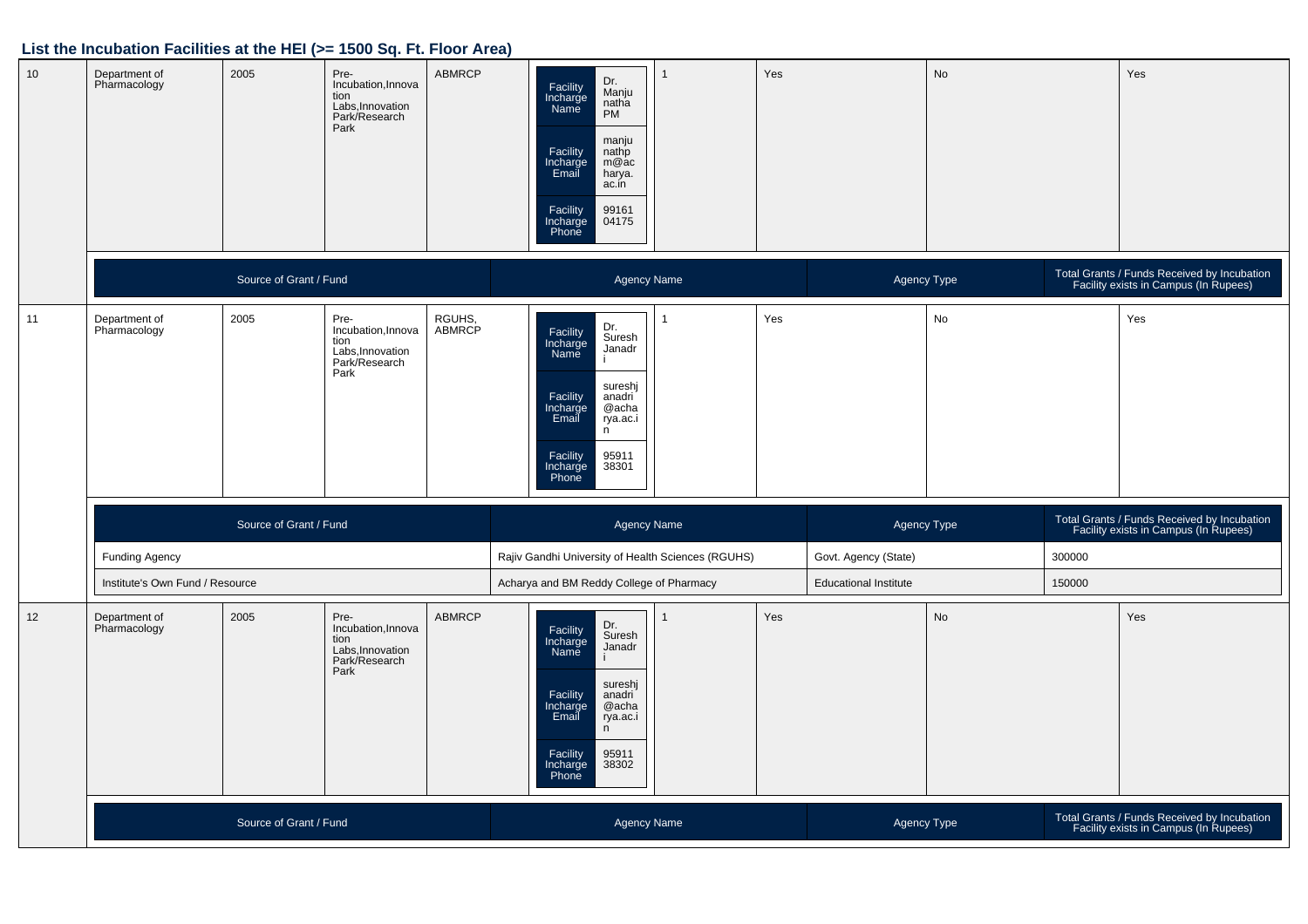| 13 | Department of<br>Pharmacology   | 2005                   | Pre-<br>Incubation, Innova<br>tion<br>Labs, Innovation<br>Park/Research<br>Park | <b>ABMRCP</b> |                                                   | Facility<br>Dr.<br>Incharge<br>Surend<br>Name<br>ra V<br>surend<br>Facility<br>Incharge<br>Email<br>rav@a<br>charya<br>.ac.in<br>90365<br>Facility<br>Incharge<br>91739<br>Phone     |  | Yes                          |                                        | No     |       | Yes                                                                                  |
|----|---------------------------------|------------------------|---------------------------------------------------------------------------------|---------------|---------------------------------------------------|--------------------------------------------------------------------------------------------------------------------------------------------------------------------------------------|--|------------------------------|----------------------------------------|--------|-------|--------------------------------------------------------------------------------------|
|    |                                 | Source of Grant / Fund |                                                                                 |               |                                                   | <b>Agency Name</b>                                                                                                                                                                   |  |                              | Agency Type                            |        |       | Total Grants / Funds Received by Incubation<br>Facility exists in Campus (In Rupees) |
|    | Institute's Own Fund / Resource |                        |                                                                                 |               | Acharya and BM Reddy College of Pharmacy (ABMRCP) |                                                                                                                                                                                      |  |                              | <b>Educational Institute</b>           |        | 68077 |                                                                                      |
|    | Institute's Own Fund / Resource |                        |                                                                                 |               | Acharya and BM Reddy College of Pharmacy (ABMRCP) |                                                                                                                                                                                      |  |                              | <b>Educational Institute</b>           |        | 38364 |                                                                                      |
| 14 | Department of<br>Pharmacology   | 2005                   | Pre-<br>Incubation, Innova<br>tion<br>Labs, Innovation<br>Park/Research<br>Park | <b>ABMRCP</b> |                                                   | Dr.<br>Facility<br>Surend<br>Incharge<br>Name<br>ra V<br>surend<br>Facility<br>rav@a<br>Incharge<br>charya<br>Email<br>.ac.in<br>Facility<br>90365<br>Incharge<br>91739<br>Phone     |  | Yes                          |                                        | No     |       | Yes                                                                                  |
|    |                                 | Source of Grant / Fund |                                                                                 |               |                                                   | <b>Agency Name</b>                                                                                                                                                                   |  |                              | Agency Type                            |        |       | Total Grants / Funds Received by Incubation<br>Facility exists in Campus (In Rupees) |
| 15 | Department of<br>Pharmacology   | 2005                   | Pre-<br>Incubation, Innova<br>tion<br>Labs, Innovation<br>Park/Research<br>Park | <b>ABMRCP</b> |                                                   | Dr.<br>Facility<br>Incharge<br>Udayra<br>Sharm<br>Name<br>a<br>udayra<br>Facility<br>j@ach<br>Incharge<br>Email<br>arya.a<br>c.in<br>82173<br>Facility<br>Incharge<br>00032<br>Phone |  | Yes                          |                                        | No     |       | Yes                                                                                  |
|    | Source of Grant / Fund          |                        |                                                                                 |               |                                                   | <b>Agency Name</b>                                                                                                                                                                   |  |                              | Agency Type                            |        |       | Total Grants / Funds Received by Incubation<br>Facility exists in Campus (In Rupees) |
|    | Institute's Own Fund / Resource |                        |                                                                                 |               |                                                   | Acharya and BM Reddy College of Pharmacy (ABMRCP)                                                                                                                                    |  |                              | <b>Educational Institute</b>           |        | 60573 |                                                                                      |
|    | Institute's Own Fund / Resource |                        |                                                                                 |               | Acharya and BM Reddy College of Pharmacy (ABMRCP) |                                                                                                                                                                                      |  | <b>Educational Institute</b> |                                        | 113268 |       |                                                                                      |
|    | Institute's Own Fund / Resource |                        |                                                                                 |               |                                                   | Acharya and BM Reddy College of Pharmacy (ABMRCP)                                                                                                                                    |  |                              | <b>Educational Institute</b><br>213141 |        |       |                                                                                      |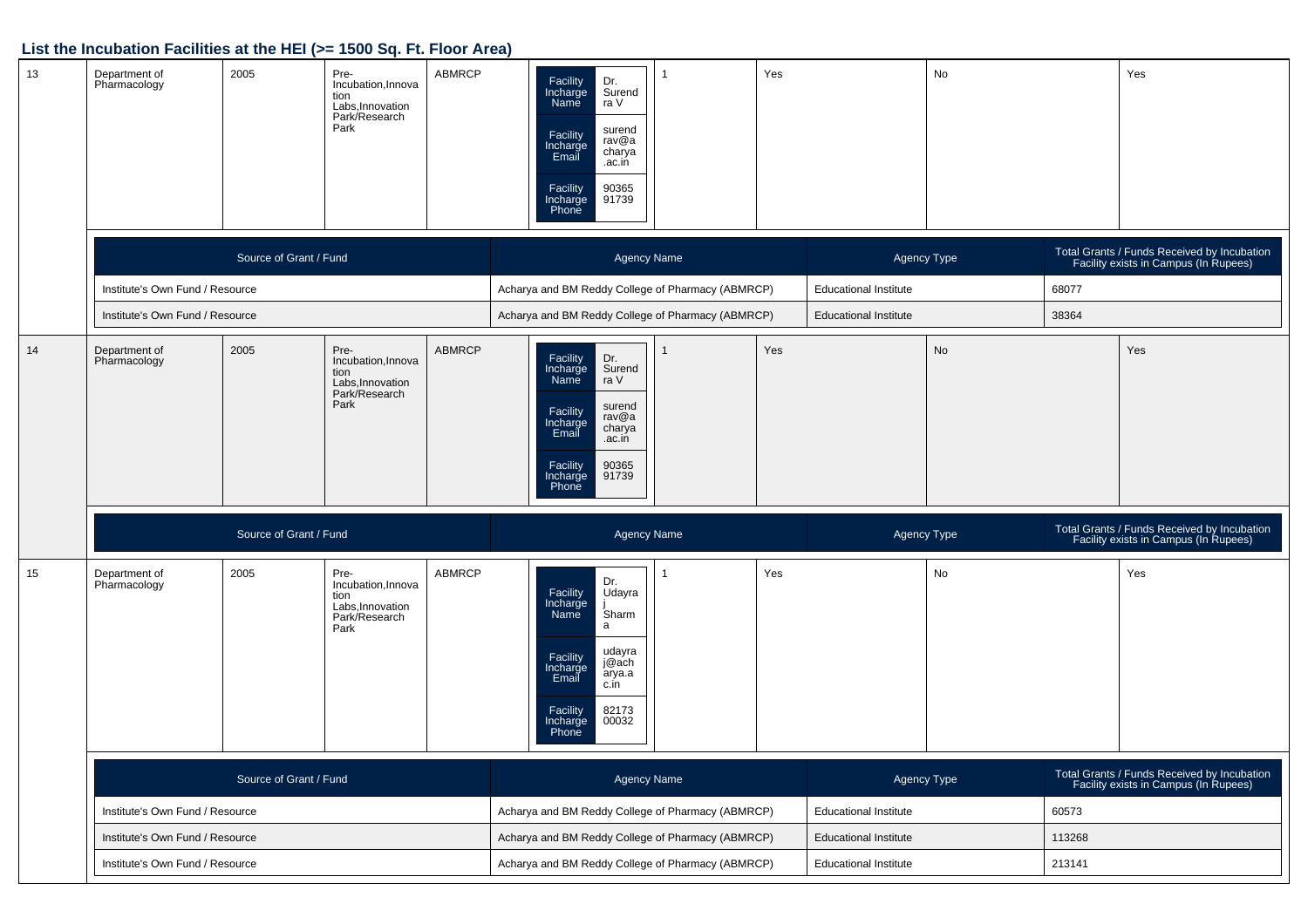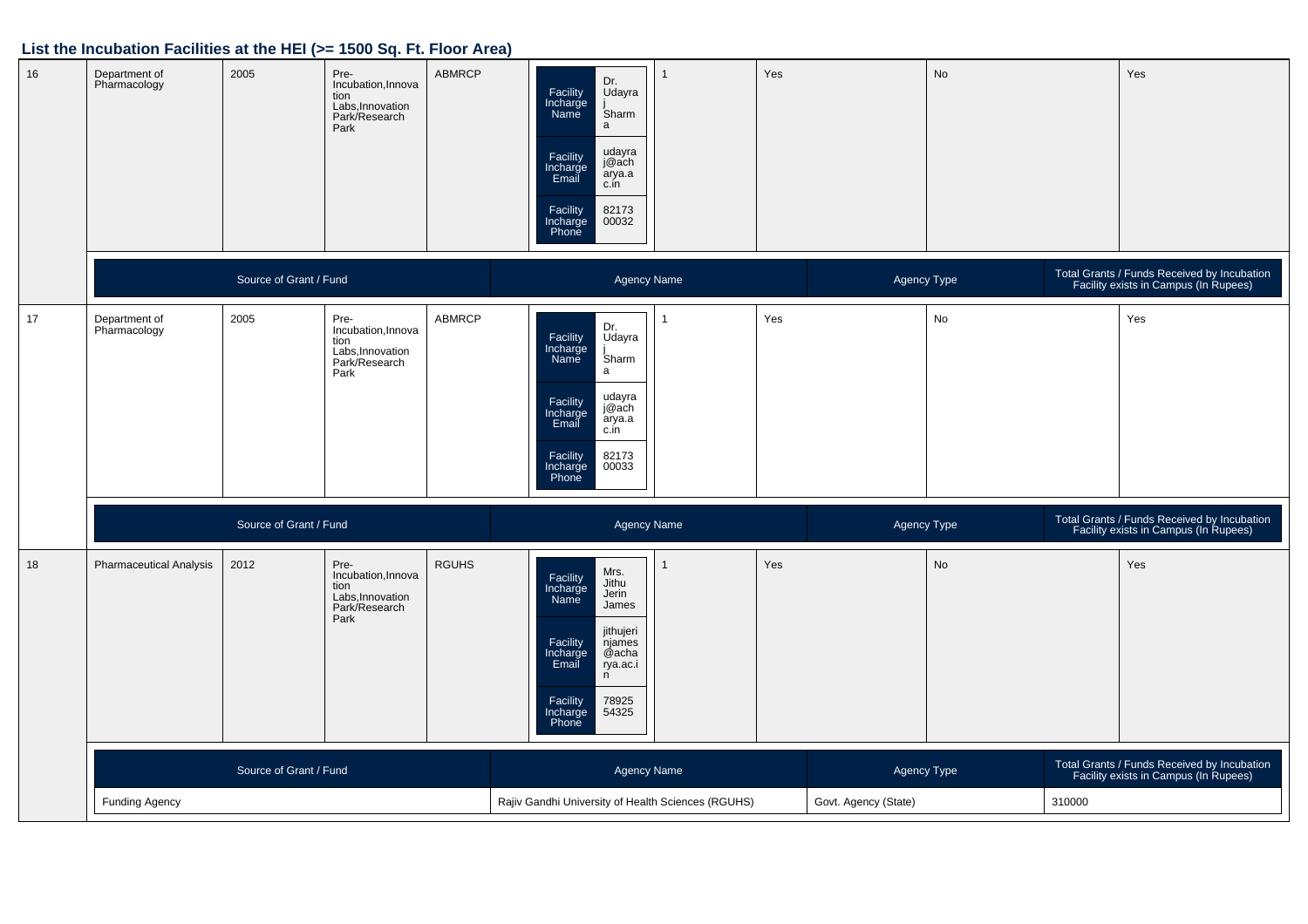| 19 | Pharmaceutical Analysis  | 2012                   | Pre-<br>Incubation, Innova<br>tion<br>Labs, Innovation<br>Park/Research<br>Park |              | Dr.<br>Rajesh<br>R<br>Facility<br>Incharge<br>Name<br>rajeshr<br>@acha<br>Facility<br>Incharge<br>Email<br>rya.ac.i<br>n<br>94485<br>16903<br>Facility<br>Incharge<br>Phone                       |  | No  |                      | No                           |                                                                                      | No                                                                                   |  |
|----|--------------------------|------------------------|---------------------------------------------------------------------------------|--------------|---------------------------------------------------------------------------------------------------------------------------------------------------------------------------------------------------|--|-----|----------------------|------------------------------|--------------------------------------------------------------------------------------|--------------------------------------------------------------------------------------|--|
| 20 | <b>Quality Assurance</b> | 2009                   | Pre-<br>Incubation, Innova<br>tion<br>Labs, Innovation<br>Park/Research<br>Park |              | Facility<br>Incharge<br>Name<br>Dr.<br>Rashm<br>i P<br>dr.rash<br>Facility<br>Incharge<br>Email<br>mip@a<br>charya<br>.ac.in<br>98765<br>Facility<br>Incharge<br>Phone<br>4321                    |  | No  |                      | $\operatorname{\mathsf{No}}$ |                                                                                      | No                                                                                   |  |
| 21 | <b>Quality Assurance</b> | 2009                   | Pre-<br>Incubation, Innova<br>tion<br>Labs, Innovation<br>Park/Research<br>Park | MoES         | Facility<br>Incharge<br>Name<br>Dr.<br>Rashm<br>i P<br>dr.rash<br>mip@a<br>charya<br>Facility<br>Incharge<br>Email<br>.ac.iń<br>98765<br>Facility<br>Incharge<br>Phone<br>4321                    |  | Yes |                      | No                           |                                                                                      | Yes                                                                                  |  |
|    |                          | Source of Grant / Fund |                                                                                 |              | <b>Agency Name</b>                                                                                                                                                                                |  |     | Agency Type          |                              |                                                                                      | Total Grants / Funds Received by Incubation<br>Facility exists in Campus (In Rupees) |  |
| 22 | <b>Quality Assurance</b> | 2009                   | Pre-<br>Incubation, Innova<br>tion<br>Labs, Innovation<br>Park/Research<br>Park | <b>RGUHS</b> | Ms.<br>Payel<br>Prama<br>Facility<br>Incharge<br>Name<br>nick<br>payelp<br>ramani<br>Facility<br>Incharge<br>Email<br>ck@ac<br>harya.<br>ac.in<br>Facility<br>85532<br>Incharge<br>Phone<br>80770 |  | Yes |                      | $\operatorname{\mathsf{No}}$ |                                                                                      | Yes                                                                                  |  |
|    | Source of Grant / Fund   |                        |                                                                                 |              | <b>Agency Name</b>                                                                                                                                                                                |  |     | Agency Type          |                              | Total Grants / Funds Received by Incubation<br>Facility exists in Campus (In Rupees) |                                                                                      |  |
|    | <b>Funding Agency</b>    |                        |                                                                                 |              | Rajiv Gandhi University of Health Sciences (RGUHS)                                                                                                                                                |  |     | Govt. Agency (State) |                              | 150000                                                                               |                                                                                      |  |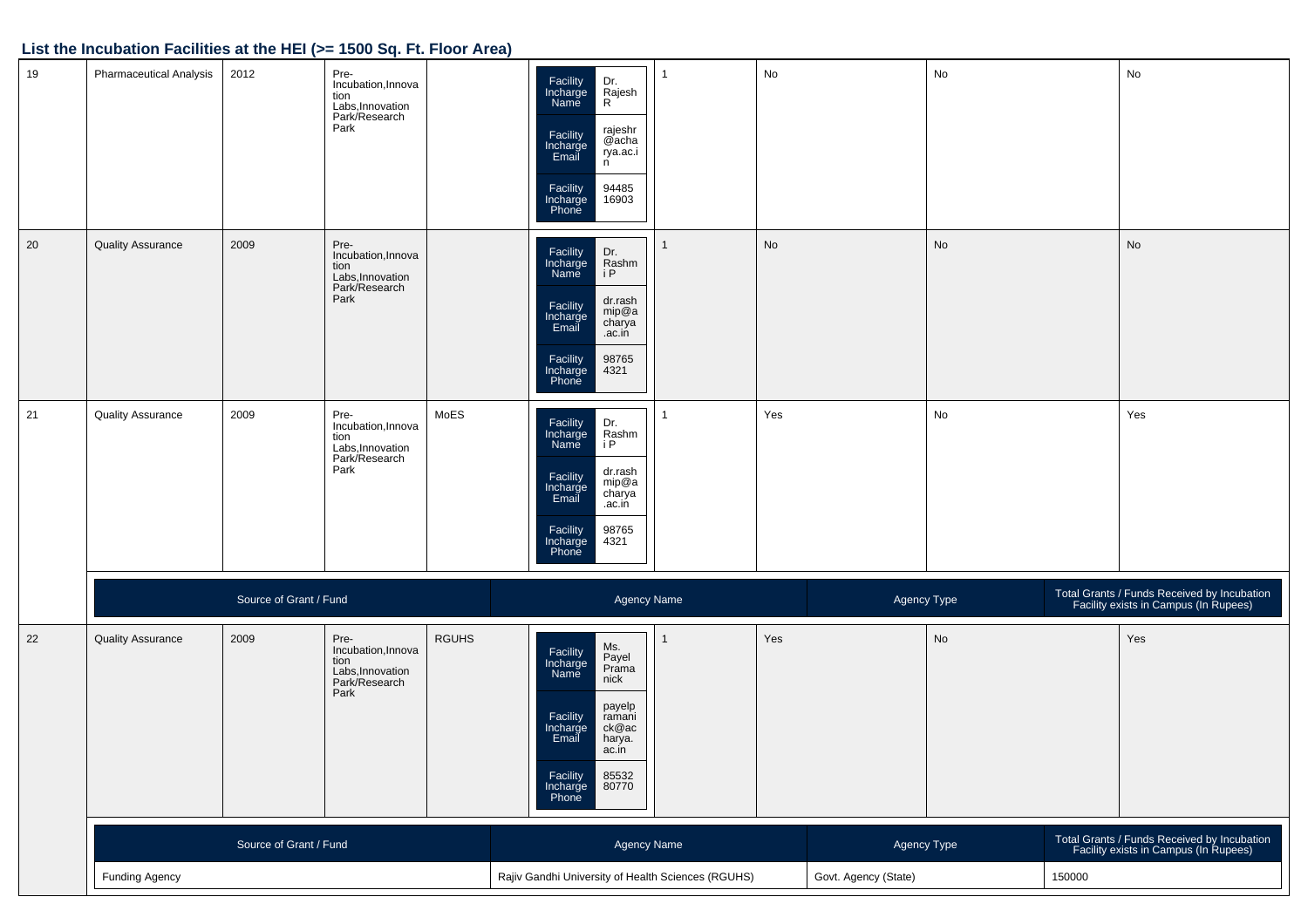| 23 | Department of<br>Pharmaceutics | 2007                   | Pre-<br>Incubation, Innova<br>tion<br>Labs, Innovation<br>Park/Research<br>Park | Strides Pharma<br><b>Science Limited</b> | Dr.<br>Venkat<br>Facility<br>Incharge<br>Name<br>esh D<br>P<br>venkat<br>eshdp<br>@acha<br>Facility<br>Incharge<br>Email<br>rya.ac.i<br>n<br>98865<br>27111<br>Facility<br>Incharge<br>Phone  | $\sqrt{5}$                                         | No  |                      | Yes<br><b>Total Annual</b><br>Income from<br>Training and<br>Skill<br>Development<br>Services (In<br>Rupees)<br><b>Total Annual</b><br>Income from<br>(Technical and<br>Business)<br>Mentoring<br>Services (In<br>Rupees)<br><b>Total Annual</b><br>Income from<br>Office Space<br>and Rental<br>Services to<br>Start-<br>ups/Innovators<br>(In Rupees) | 1500000<br>$\mathbf 0$<br>$\mathbf 0$ | No                                                                                   |
|----|--------------------------------|------------------------|---------------------------------------------------------------------------------|------------------------------------------|-----------------------------------------------------------------------------------------------------------------------------------------------------------------------------------------------|----------------------------------------------------|-----|----------------------|---------------------------------------------------------------------------------------------------------------------------------------------------------------------------------------------------------------------------------------------------------------------------------------------------------------------------------------------------------|---------------------------------------|--------------------------------------------------------------------------------------|
| 24 | Department of<br>Pharmaceutics | 2007                   | Pre-<br>Incubation, Innova<br>tion<br>Labs, Innovation<br>Park/Research<br>Park | <b>RGUHS</b>                             | Dr.<br>Facility<br>Incharge<br>Sajeev<br>Kumar<br>B<br>Name<br>sajeev<br>Facility<br>Incharge<br>Email<br>kumar<br>b@ach<br>arya.a<br>c.in<br>94958<br>Facility<br>Incharge<br>Phone<br>17507 | $\overline{2}$                                     | Yes |                      | No                                                                                                                                                                                                                                                                                                                                                      |                                       | Yes                                                                                  |
|    |                                | Source of Grant / Fund |                                                                                 |                                          | <b>Agency Name</b>                                                                                                                                                                            |                                                    |     | Agency Type          |                                                                                                                                                                                                                                                                                                                                                         |                                       | Total Grants / Funds Received by Incubation<br>Facility exists in Campus (In Rupees) |
|    | <b>Funding Agency</b>          |                        |                                                                                 |                                          | Rajiv Gandhi University of Health Sciences (RGUHS)                                                                                                                                            |                                                    |     | Govt. Agency (State) |                                                                                                                                                                                                                                                                                                                                                         | 400000                                |                                                                                      |
| 25 | Department of<br>Pharmaceutics | 2007                   | Pre-<br>Incubation, Innova<br>tion<br>Labs, Innovation<br>Park/Research<br>Park | <b>RGUHS</b>                             | Dr.<br>Facility<br>Incharge<br>Joysa<br>Name<br>Ruby<br>joysaru<br>Facility<br>byj@a<br>Incharge<br>charya<br>Email<br>.ac.in<br>89038<br>Facility<br>Incharge<br>Phone<br>65499              | $\overline{2}$                                     | Yes |                      | No                                                                                                                                                                                                                                                                                                                                                      |                                       | Yes                                                                                  |
|    |                                | Source of Grant / Fund |                                                                                 |                                          | Agency Name                                                                                                                                                                                   |                                                    |     | Agency Type          |                                                                                                                                                                                                                                                                                                                                                         |                                       | Total Grants / Funds Received by Incubation<br>Facility exists in Campus (In Rupees) |
|    | <b>Funding Agency</b>          |                        |                                                                                 |                                          |                                                                                                                                                                                               | Rajiv Gandhi University of Health Sciences (RGUHS) |     |                      | Govt. Agency (State)<br>185000                                                                                                                                                                                                                                                                                                                          |                                       |                                                                                      |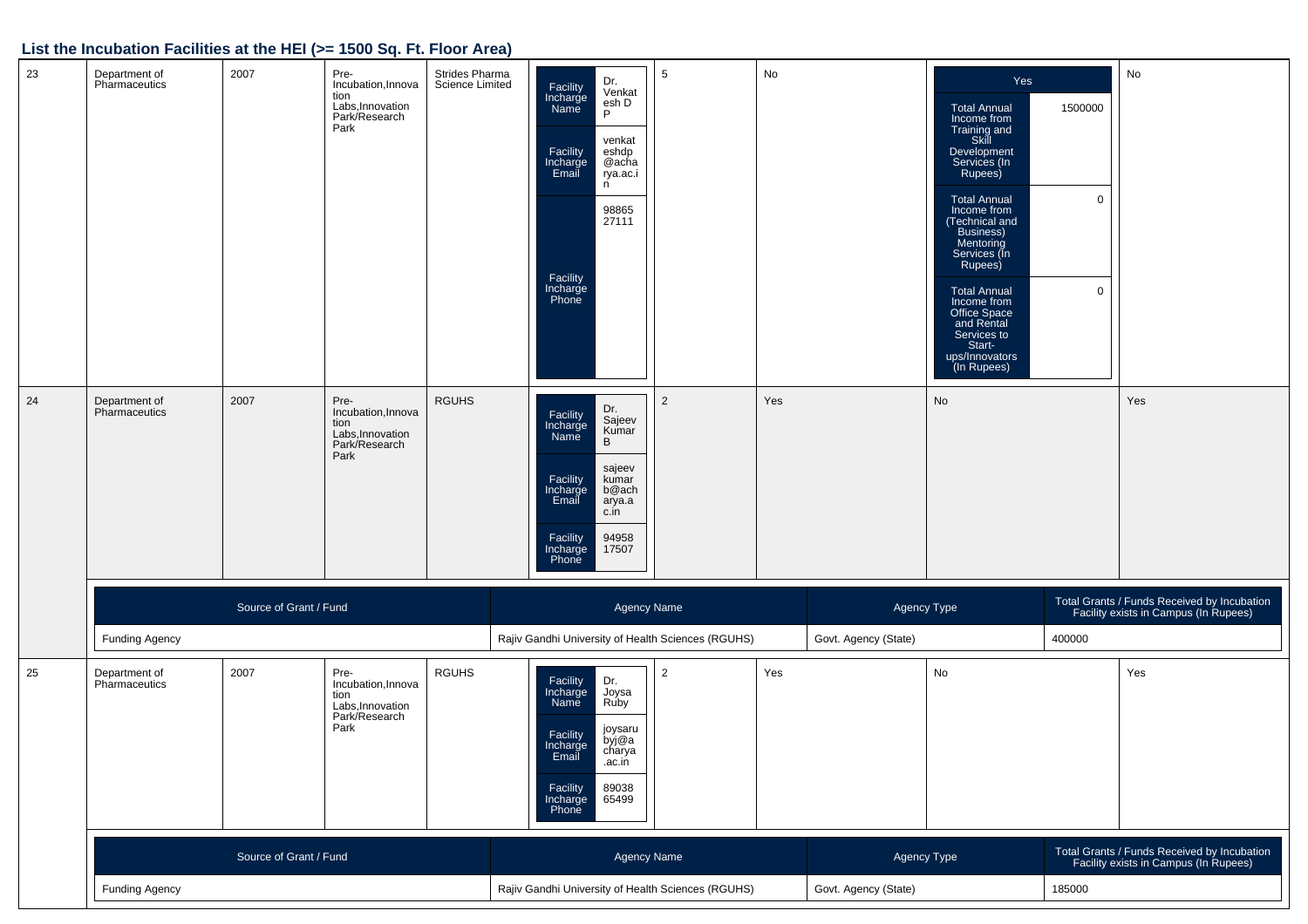| 26 | Department of<br>Pharmaceutics | 2007                   | Pre-<br>Incubation, Innova<br>tion<br>Labs, Innovation<br>Park/Research<br>Park |              | Dr.<br>Facility<br>Venkat<br>Incharge<br>Name<br>esh<br>D.P<br>venkat<br>Facility<br>Incharge<br>Email<br>eshdp<br>@acha<br>rya.ac.i<br>n<br>Facility<br>Incharge<br>Phone<br>98865<br>27111                   | $\overline{2}$ | No  |                      | $\mathsf{No}$ |             | No                                                                                   |
|----|--------------------------------|------------------------|---------------------------------------------------------------------------------|--------------|----------------------------------------------------------------------------------------------------------------------------------------------------------------------------------------------------------------|----------------|-----|----------------------|---------------|-------------|--------------------------------------------------------------------------------------|
| 27 | Department of<br>Pharmaceutics | 2007                   | Pre-<br>Incubation, Innova<br>tion<br>Labs, Innovation<br>Park/Research<br>Park | <b>RGUHS</b> | Dr.<br>Facility<br>Incharge<br>Name<br>Harini<br>Chowd<br>ary<br>harinic<br>howda<br>Facility<br>Incharge<br>Email<br>ryvadla<br>mudi@<br>achary<br>a.ac.in<br>94945<br>98424<br>Facility<br>Incharge<br>Phone | 2              | Yes |                      | No            |             | Yes                                                                                  |
|    |                                | Source of Grant / Fund |                                                                                 |              |                                                                                                                                                                                                                | Agency Name    |     | Agency Type          |               |             | Total Grants / Funds Received by Incubation<br>Facility exists in Campus (In Rupees) |
|    | <b>Funding Agency</b>          |                        |                                                                                 |              | Rajiv Gandhi University of Health Sciences (RGUHS)                                                                                                                                                             |                |     | Govt. Agency (State) |               | $\mathsf 0$ |                                                                                      |
| 28 |                                |                        |                                                                                 |              |                                                                                                                                                                                                                |                |     |                      |               |             |                                                                                      |
|    | Department of<br>Pharmaceutics | 2007                   | Pre-<br>Incubation, Innova<br>tion<br>Labs, Innovation<br>Park/Research<br>Park | <b>RGUHS</b> | Dr.<br>Facility<br>Incharge<br>Shanth<br>$\mathsf{a}$<br>Name<br>Kumar<br>shanth<br>Facility<br>akuma<br>Incharge<br>Email<br>rgs@a<br>charya<br>.ac.in<br>94487<br>Facility<br>35274<br>Incharge<br>Phone     | $\overline{2}$ | Yes |                      | No            |             | Yes                                                                                  |
|    |                                | Source of Grant / Fund |                                                                                 |              |                                                                                                                                                                                                                | Agency Name    |     | Agency Type          |               |             | Total Grants / Funds Received by Incubation<br>Facility exists in Campus (In Rupees) |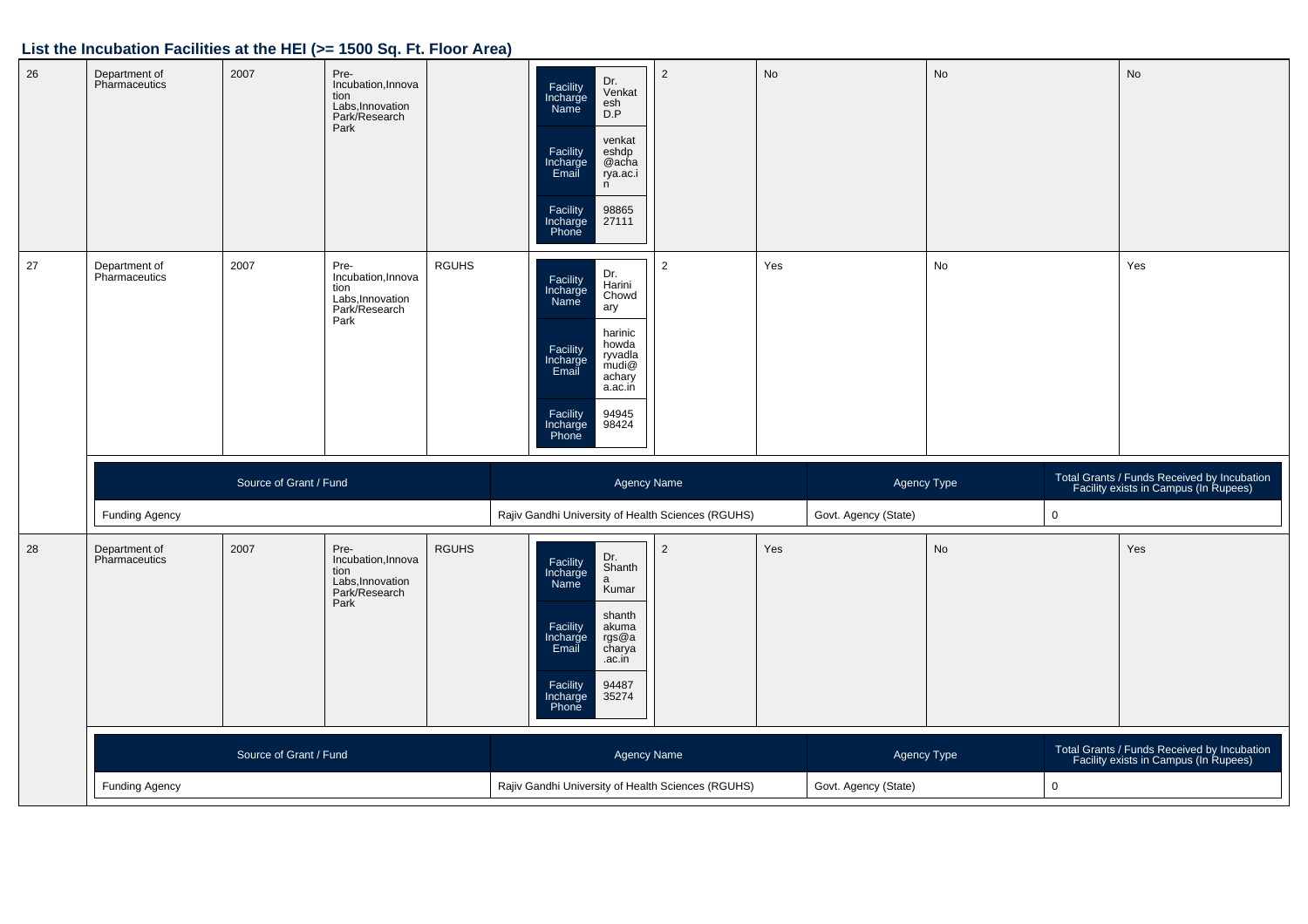| 29 | Department of<br>Pharmaceutics | 2007                   | Pre-<br><b>RGUHS</b><br>Incubation, Innova<br>tion<br>Labs, Innovation<br>Park/Research<br>Park | Facility<br>Incharge<br>Dr.<br>Satees<br>ha SB<br>Name<br>satees<br>Facility<br>Incharge<br>Email<br>ha@ac<br>harya.<br>ac.in<br>98868<br>Facility<br>Incharge<br>58677<br>Phone                                | $\overline{2}$ | Yes                  |                      | No          |             | Yes                                                                                  |
|----|--------------------------------|------------------------|-------------------------------------------------------------------------------------------------|-----------------------------------------------------------------------------------------------------------------------------------------------------------------------------------------------------------------|----------------|----------------------|----------------------|-------------|-------------|--------------------------------------------------------------------------------------|
|    |                                | Source of Grant / Fund |                                                                                                 | Agency Name                                                                                                                                                                                                     |                |                      | Agency Type          |             |             | Total Grants / Funds Received by Incubation<br>Facility exists in Campus (In Rupees) |
|    | Funding Agency                 |                        |                                                                                                 | Rajiv Gandhi University of Health Sciences                                                                                                                                                                      |                | Govt. Agency (State) |                      | $\mathbf 0$ |             |                                                                                      |
| 30 | Department of<br>Pharmaceutics | 2007                   | <b>RGUHS</b><br>Pre-<br>Incubation, Innova<br>tion<br>Labs, Innovation<br>Park/Research<br>Park | Facility<br>Incharge<br>Name<br>Dr.<br>Madha<br>viBLR<br>madha<br>Facility<br>Incharge<br>Email<br>viblr@<br>achary<br>a.ac.in<br>Facility<br>Incharge<br>98666<br>35751<br>Phone                               | $\overline{2}$ | Yes                  |                      | <b>No</b>   |             | Yes                                                                                  |
|    |                                | Source of Grant / Fund |                                                                                                 | Agency Name                                                                                                                                                                                                     |                |                      | Agency Type          |             |             | Total Grants / Funds Received by Incubation<br>Facility exists in Campus (In Rupees) |
|    | <b>Funding Agency</b>          |                        |                                                                                                 | Rajiv Gandhi University of Health Sciences (RGUHS)                                                                                                                                                              |                |                      | Govt. Agency (State) |             | $\mathbf 0$ |                                                                                      |
| 31 | <b>Pharmacy Practice</b>       | 2009                   | <b>Innovation Labs</b>                                                                          | Dr.<br>Geeth<br>Facility<br>Incharge<br>Name<br>a<br>Jayapr<br>akash<br>geetha<br>jayapr<br>Facility<br>Incharge<br>Email<br>akash<br>@acha<br>rya.ac.i<br>n<br>94495<br>Facility<br>Incharge<br>89809<br>Phone | 6              | No                   |                      | No          |             | No                                                                                   |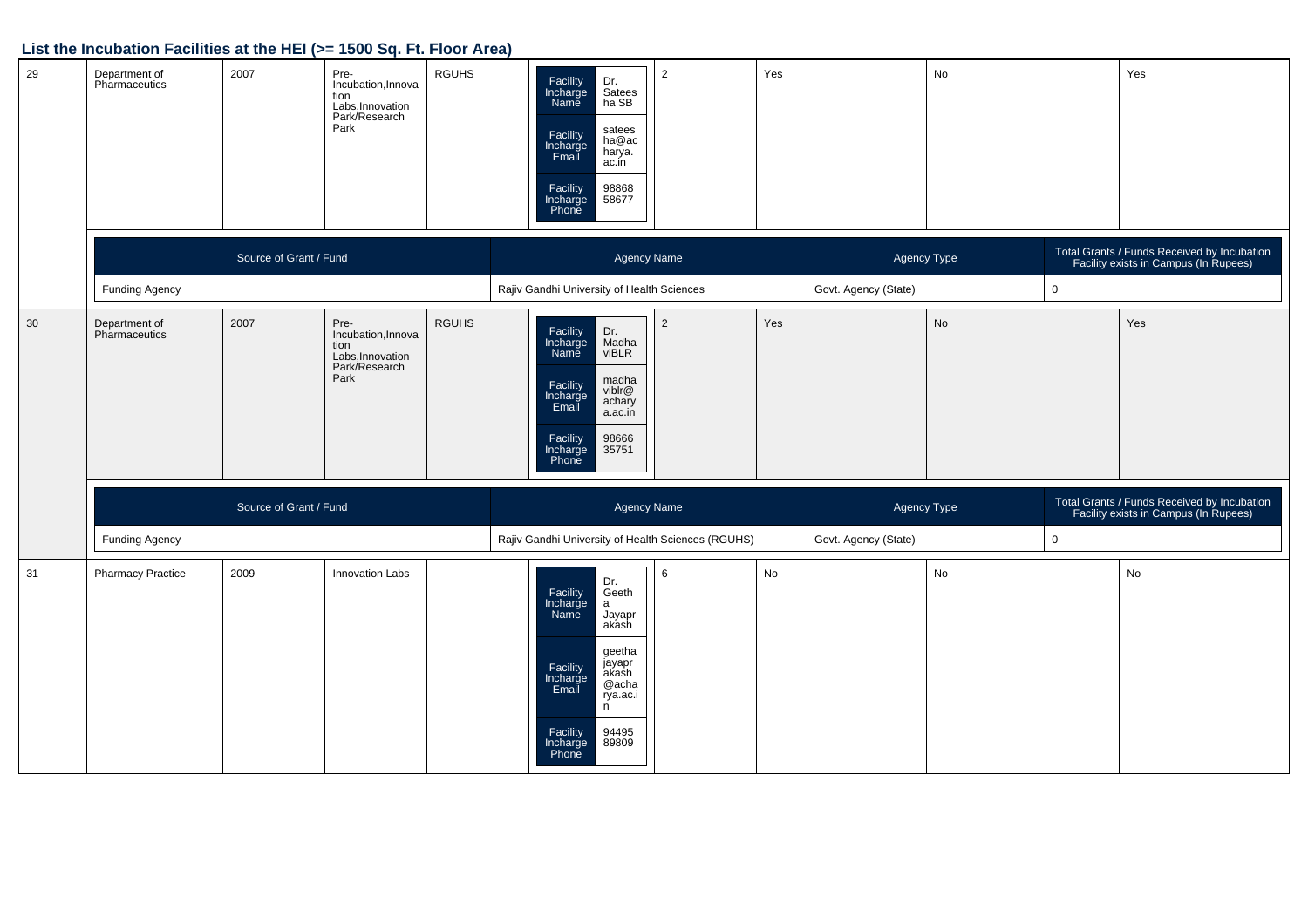| $32\,$ | Pharm-D | 2009 | <b>Innovation Labs</b> | Dr.Mali<br>Facility<br>Incharge<br>ni<br>Murale<br>Name<br>edhara<br>n<br>malini<br>m@ac<br>Facility<br>Incharge<br>Email<br>harya.<br>ac.in<br>Facility<br>Incharge<br>Phone<br>82899<br>03595                     | $\,6\,$ | No            | No            | No                           |
|--------|---------|------|------------------------|---------------------------------------------------------------------------------------------------------------------------------------------------------------------------------------------------------------------|---------|---------------|---------------|------------------------------|
| 33     | Pharm-D | 2009 | Innovation Labs        | Ms.<br>Facility<br>Incharge<br>Name<br>wis.<br>Sheeth<br>al<br>Kuriak<br>ose<br>sheeth<br>Facility<br>Incharge<br>Email<br>alkuria<br>kose@<br>achary<br>a.ac.in<br>Facility<br>Incharge<br>Phone<br>96202<br>42747 | 6       | $\mathsf{No}$ | $\mathsf{No}$ | $\operatorname{\mathsf{No}}$ |
| 34     | Pharm-D | 2009 | <b>Innovation Labs</b> | Dr.<br>Divya<br>mol E<br>C<br>Facility<br>Incharge<br>Name<br>divyam<br>olec@<br>Facility<br>Incharge<br>Email<br>achary<br>a.ac.in<br>Facility<br>Incharge<br>Phone<br>94474<br>08510                              | 6       | No            | No            | No                           |
| 35     | Pharm-D | 2009 | Pre-Incubation         | Dr.<br>Vaishn<br>avi<br>Facility<br>Incharge<br>Prasan<br>Name<br>nan<br>vaishn<br>avipras<br>annan<br>Facility<br>Incharge<br>Email<br>@acha<br>rya.ac.i<br>n.<br>Facility<br>Incharge<br>Phone<br>81139<br>15490  | 6       | No            | No            | No                           |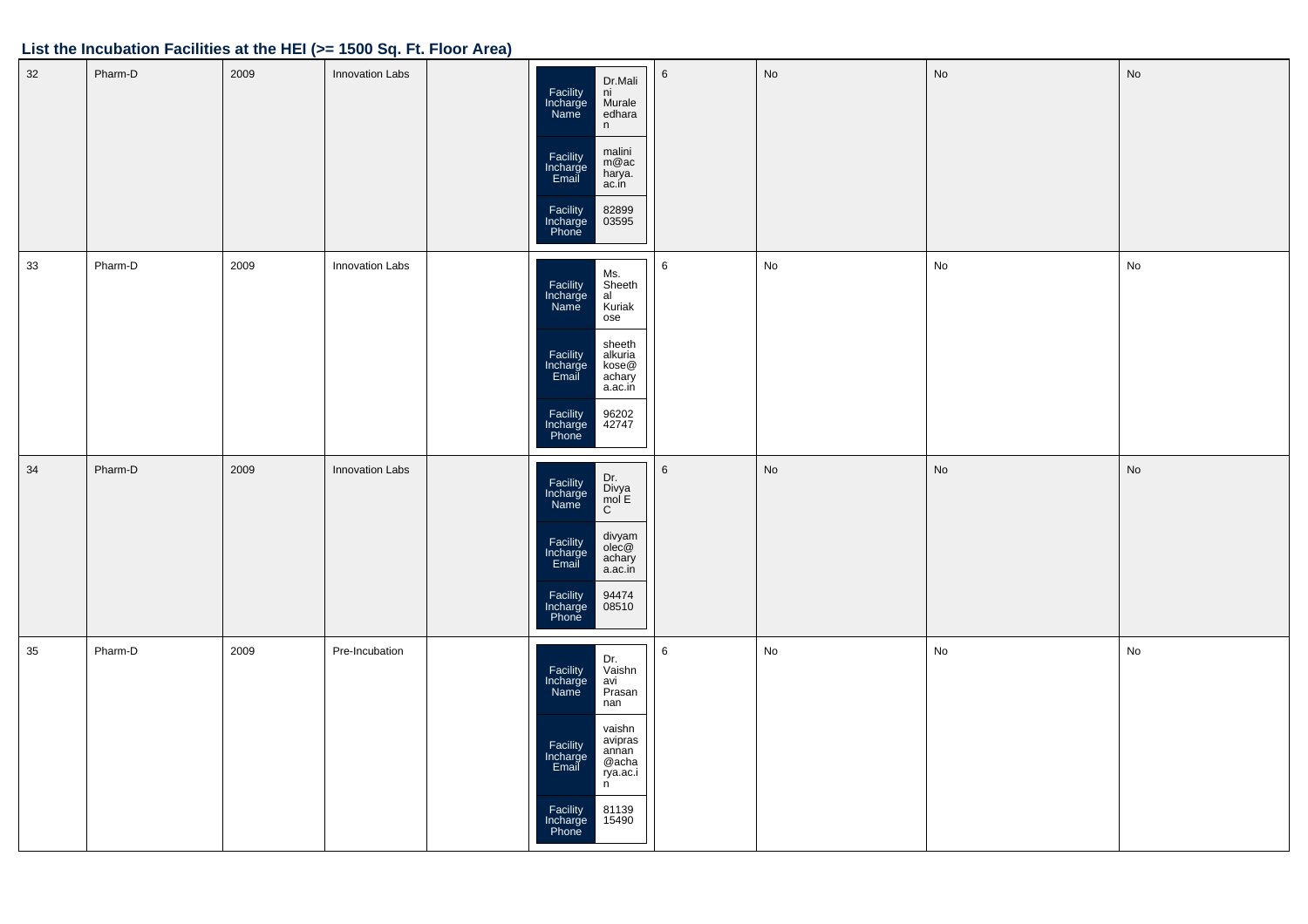| 36 | Pharm-D                              | 2009                   | Pre-Incubation                                                                                                                                                                |               | Dr.<br>Facility<br>Incharge<br>Name<br>Arun<br>Chand<br>ran R<br>arunch<br>Facility<br>Incharge<br>Email<br>andran<br>@acha<br>rya.ac.i<br>n<br>Facility<br>82819<br>Incharge<br>Phone<br>56799                  | 6 | <b>No</b> |                              | No |        | No                                                                                   |
|----|--------------------------------------|------------------------|-------------------------------------------------------------------------------------------------------------------------------------------------------------------------------|---------------|------------------------------------------------------------------------------------------------------------------------------------------------------------------------------------------------------------------|---|-----------|------------------------------|----|--------|--------------------------------------------------------------------------------------|
| 37 | Dept. of Pharmaceutical<br>Chemistry | 2007                   | Pre-<br>Incubation, Innova<br>tion<br>Park/Research<br>Park, Centre of<br>Excellence with<br>Advance<br>Tools, IPR<br>Cell/Technology<br>Transfer<br>Centre, Student<br>Clubs | ABMRCP        | Dr.<br>Gurub<br>Facility<br>Incharge<br>Name<br>asavar<br>aja<br>Swam<br>y PM<br>guruba<br>Facility<br>Incharge<br>Email<br>savaraj<br>@acha<br>rya.ac.i<br>n<br>Facility<br>Incharge<br>Phone<br>98860<br>01140 | 5 | No        |                              | No |        | Yes                                                                                  |
|    |                                      | Source of Grant / Fund |                                                                                                                                                                               |               | <b>Agency Name</b>                                                                                                                                                                                               |   |           | Agency Type                  |    |        | Total Grants / Funds Received by Incubation<br>Facility exists in Campus (In Rupees) |
|    |                                      |                        |                                                                                                                                                                               |               |                                                                                                                                                                                                                  |   |           |                              |    |        |                                                                                      |
|    | Funding Agency                       |                        |                                                                                                                                                                               |               | ABMRCP                                                                                                                                                                                                           |   |           | <b>Educational Institute</b> |    | 425391 |                                                                                      |
| 38 | Dept. of Pharmacology                | 2005                   | Pre-<br>Incubation, Innova<br>tion<br>Labs, Innovation<br>Park/Research<br>Park, Centre of<br>Excellence with<br>Advance<br>Tools, IPR<br>Cell/Technology<br>Transfer Centre  | <b>ABMRCP</b> | Dr.<br>Manju<br>Facility<br>Incharge<br>Name<br>natha<br>PM<br>manju<br>Facility<br>Incharge<br>Email<br>nathp<br>m@ac<br>harya.<br>ac.in<br>Facility<br>Incharge<br>Phone<br>99161<br>04175                     | 8 | <b>No</b> |                              | No |        | Yes                                                                                  |
|    |                                      | Source of Grant / Fund |                                                                                                                                                                               |               | <b>Agency Name</b>                                                                                                                                                                                               |   |           | Agency Type                  |    |        | Total Grants / Funds Received by Incubation<br>Facility exists in Campus (In Rupees) |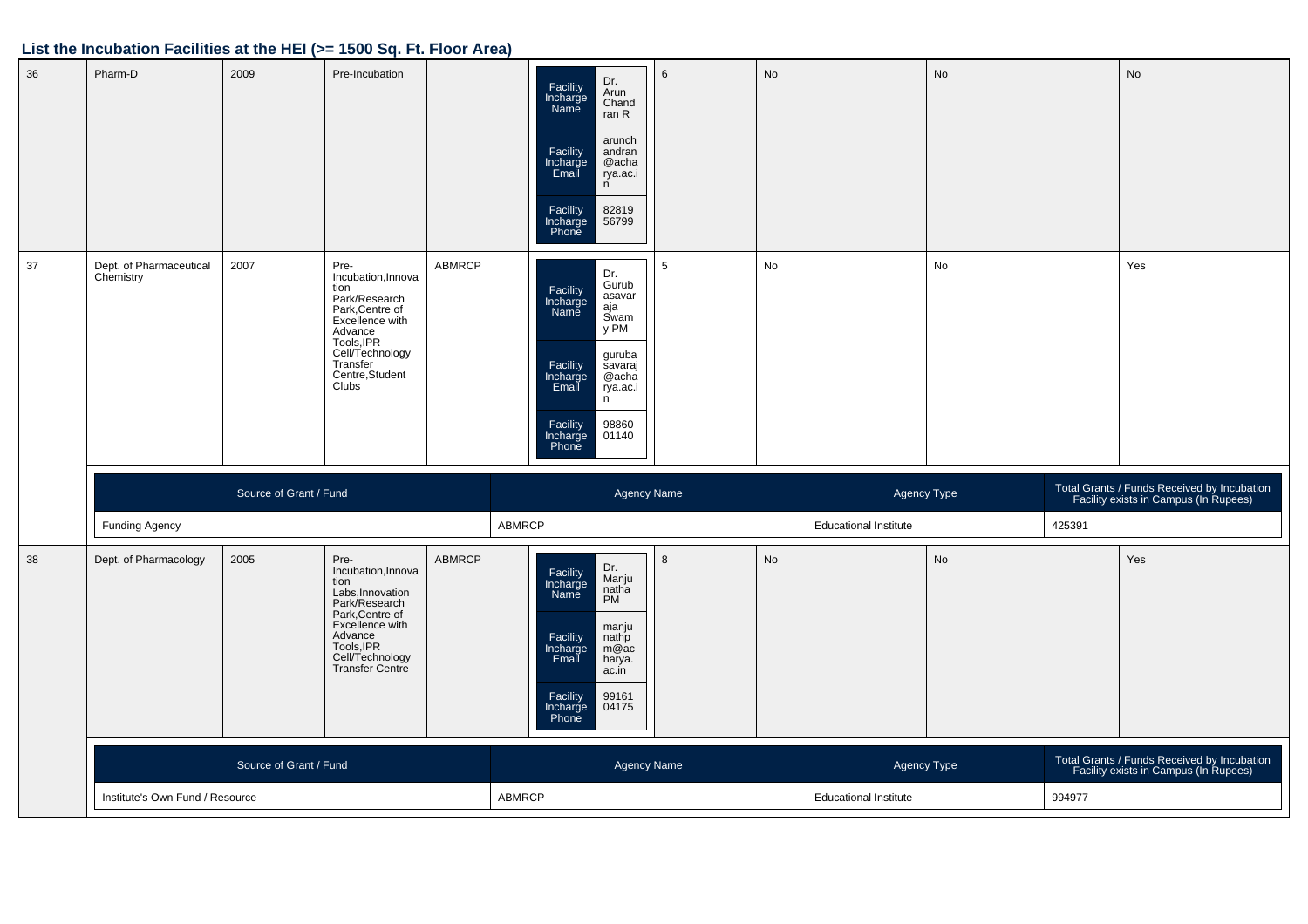| 39 | Dept. of Pharmaceutics          | 2007                   | Pre-<br>Incubation, Innova<br>tion<br>Park/Research<br>Park, Centre of<br>Excellence with<br>Advance<br>Tools, IPR<br>Cell/Technology<br>Transfer<br>Centre, Student<br>Clubs | ABMRCP        | Dr.<br>Facility<br>Incharge<br>Name<br>Venkat<br>esh<br>DP<br>venkat<br>Facility<br>Incharge<br>Email<br>eshdp<br>@acha<br>rya.ac.i<br>n<br>98865<br>27111<br>Facility<br>Incharge<br>Phone | 6                  | No        |                              | Yes<br><b>Total Annual</b><br>Income from<br>Training and<br>Skill<br>Development<br>Services (In<br>Rupees)<br><b>Total Annual</b><br>Income from<br>(Technical and<br>Business)<br>Mentoring<br>Services (In<br>Rupees)<br><b>Total Annual</b><br>Income from<br>Office Space<br>and Rental<br>Services to<br>Start-<br>ups/Innovators<br>(In Rupees) | 1500000<br>$\mathbf 0$<br>50000 | Yes                                                                                  |
|----|---------------------------------|------------------------|-------------------------------------------------------------------------------------------------------------------------------------------------------------------------------|---------------|---------------------------------------------------------------------------------------------------------------------------------------------------------------------------------------------|--------------------|-----------|------------------------------|---------------------------------------------------------------------------------------------------------------------------------------------------------------------------------------------------------------------------------------------------------------------------------------------------------------------------------------------------------|---------------------------------|--------------------------------------------------------------------------------------|
|    |                                 | Source of Grant / Fund |                                                                                                                                                                               |               |                                                                                                                                                                                             | <b>Agency Name</b> |           | Agency Type                  |                                                                                                                                                                                                                                                                                                                                                         |                                 | Total Grants / Funds Received by Incubation<br>Facility exists in Campus (In Rupees) |
|    | <b>Funding Agency</b>           |                        |                                                                                                                                                                               |               | ABMRCP                                                                                                                                                                                      |                    |           | <b>Educational Institute</b> |                                                                                                                                                                                                                                                                                                                                                         | 1215266                         |                                                                                      |
| 40 | Dept. of Pharmacognosy          | 2018                   | Pre-<br>Incubation, Innova<br>tion<br>Labs, Innovation<br>Park/Research<br>Park, IPR<br>Cell/Technology<br><b>Transfer Centre</b>                                             | <b>ABMRCP</b> | Facility<br>Incharge<br>Dr.<br>Hemal<br>Name<br>atha K<br>hemal<br>Facility<br>athak<br>Incharge<br>Email<br>@acha<br>yra.ac.i<br>n<br>96320<br>Facility<br>Incharge<br>67566<br>Phone      | $\overline{2}$     | <b>No</b> |                              | No                                                                                                                                                                                                                                                                                                                                                      |                                 | Yes                                                                                  |
|    |                                 | Source of Grant / Fund |                                                                                                                                                                               |               |                                                                                                                                                                                             | <b>Agency Name</b> |           | Agency Type                  |                                                                                                                                                                                                                                                                                                                                                         |                                 | Total Grants / Funds Received by Incubation<br>Facility exists in Campus (In Rupees) |
|    | Institute's Own Fund / Resource |                        |                                                                                                                                                                               |               | ABMRCP                                                                                                                                                                                      |                    |           | <b>Educational Institute</b> |                                                                                                                                                                                                                                                                                                                                                         | 416665                          |                                                                                      |
| 41 | Dept. of Quality<br>Assurance   | 2009                   | Pre-<br>Incubation, Innova<br>tion<br>Labs, Innovation<br>Park/Research<br>Park, Centre of<br>Excellence with<br>Advance<br>Tools, IPR<br>Cell/Technology<br>Transfer Centre  | <b>ABMRCP</b> | Facility<br>Dr.<br>Rashm<br>Incharge<br>i P<br>Name<br>dr.rash<br>Facility<br>mip@a<br>Incharge<br>Email<br>charya<br>.ac.in<br>98765<br>Facility<br>Incharge<br>Phone<br>4321              | $\overline{2}$     | No        |                              | No                                                                                                                                                                                                                                                                                                                                                      |                                 | Yes                                                                                  |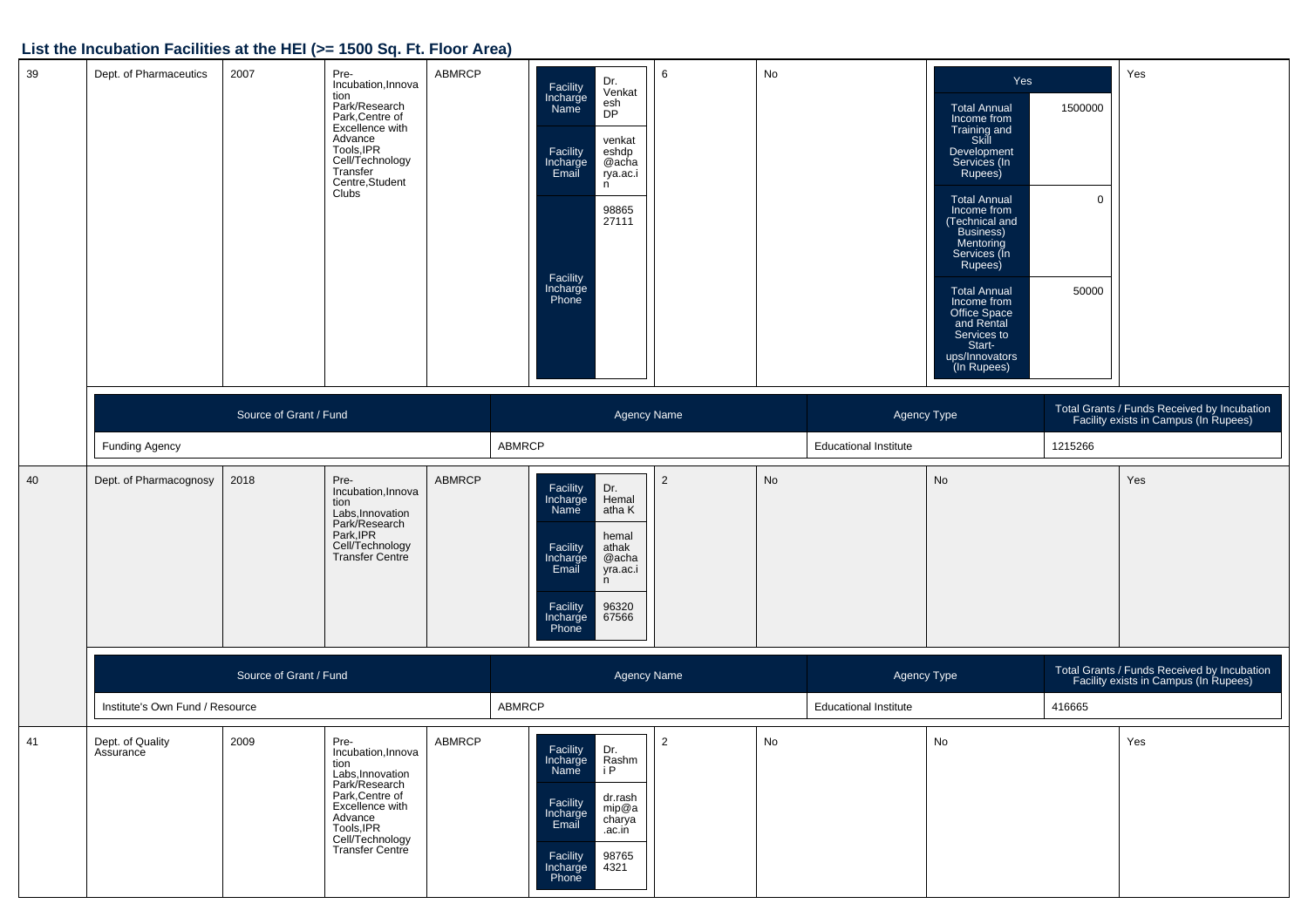|    |                                     | Source of Grant / Fund |                                                                                                                                                                               |               |               |                                                                                                                     | Agency Name                                                                                         |   |           | Agency Type                  |           | Total Grants / Funds Received by Incubation<br>Facility exists in Campus (In Rupees) |                                                                                      |
|----|-------------------------------------|------------------------|-------------------------------------------------------------------------------------------------------------------------------------------------------------------------------|---------------|---------------|---------------------------------------------------------------------------------------------------------------------|-----------------------------------------------------------------------------------------------------|---|-----------|------------------------------|-----------|--------------------------------------------------------------------------------------|--------------------------------------------------------------------------------------|
|    | Institute's Own Fund / Resource     |                        |                                                                                                                                                                               |               | ABMRCP        |                                                                                                                     |                                                                                                     |   |           | <b>Educational Institute</b> |           | 491840                                                                               |                                                                                      |
| 42 | Dept. of Pharmaceutical<br>Analysis | 2012                   | Pre-<br>Incubation, Innova<br>tion<br>Labs, Innovation<br>Park/Research<br>Park, Centre of<br>Excellence with<br>Advance<br>Tools, IPR<br>Cell/Technology<br>Transfer Centre  | <b>ABMRCP</b> |               | Facility<br>Incharge<br>$\mathsf{R}$<br>Name<br>Facility<br>Incharge<br>Email<br>n<br>Facility<br>Incharge<br>Phone | Dr.<br>Rajesh<br>rajeshr<br>$@a$ cha<br>rya.ac.i<br>94485<br>16903                                  |   | <b>No</b> |                              | <b>No</b> |                                                                                      | Yes                                                                                  |
|    |                                     | Source of Grant / Fund |                                                                                                                                                                               |               |               |                                                                                                                     | <b>Agency Name</b>                                                                                  |   |           | Agency Type                  |           |                                                                                      | Total Grants / Funds Received by Incubation<br>Facility exists in Campus (In Rupees) |
|    | Institute's Own Fund / Resource     |                        |                                                                                                                                                                               |               | <b>ABMRCP</b> |                                                                                                                     |                                                                                                     |   |           | <b>Educational Institute</b> |           | 431687                                                                               |                                                                                      |
| 43 | <b>Pharmacy Practice</b>            | 2009                   | Pre-<br>Incubation, Innova<br>tion<br>Park/Research<br>Park, Centre of<br>Excellence with<br>Advance<br>Tools, IPR<br>Cell/Technology<br>Transfer<br>Centre, Student<br>Clubs | <b>ABMRCP</b> |               | Facility<br>Incharge<br>a<br>Name<br>Facility<br>Incharge<br>Email<br>n<br>Facility<br>Incharge<br>Phone            | Dr.<br>Geeth<br>Jayapr<br>akash<br>geetha<br>jayapr<br>akash<br>@acha<br>rya.ac.i<br>94495<br>89809 | 6 | No        |                              | No        |                                                                                      | <b>No</b>                                                                            |

# **List the Innovation Park/Research Park Facilities at the HEI (>= 5000 Sq. Ft. Floor Area)**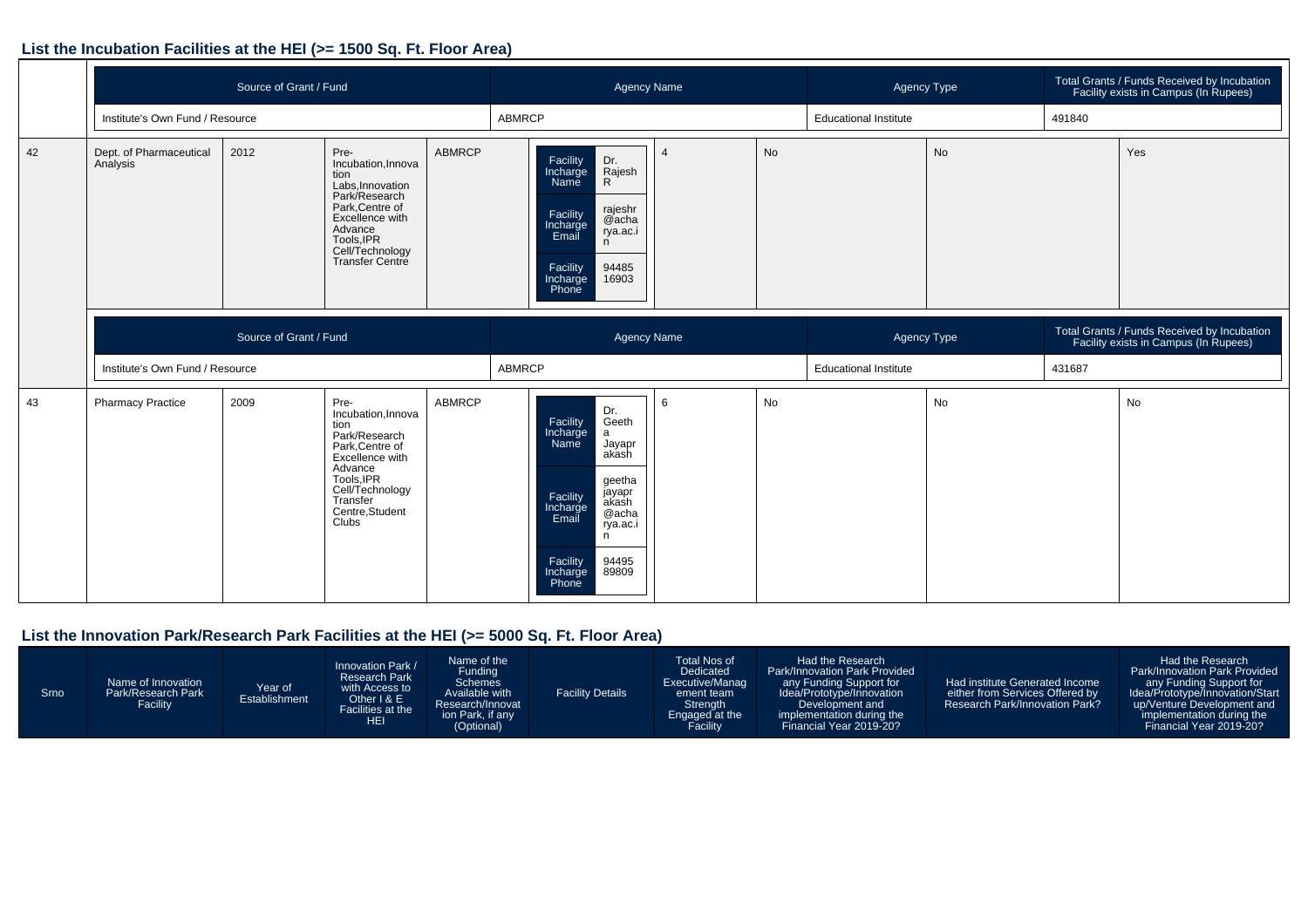#### **List the Innovation Park/Research Park Facilities at the HEI (>= 5000 Sq. Ft. Floor Area)**

| Research Park | 2007 | Pre-<br>Incubation, Innova<br>tion Labs, Centre<br>of Excellence<br>with Advance<br>Tools | Dr.<br>Amit<br>Facility<br>Incharge<br>Name<br>Kumar<br>Das                    | No | No | No |
|---------------|------|-------------------------------------------------------------------------------------------|--------------------------------------------------------------------------------|----|----|----|
|               |      |                                                                                           | princip<br>Facility<br>Incharge<br>alabmr<br>cp@ac<br>Email<br>harya.<br>ac.in |    |    |    |
|               |      |                                                                                           | 97425<br>Facility<br>44738<br>Incharge<br>Phone                                |    |    |    |

#### **List the IPR Cell/Technology Transfer Centre Facilities at the HEI**

| Srno | Name of IPR<br>Cell/Technology<br><b>Transfer Centre Facility</b> | Year of<br>Establishment | <b>IPR</b><br>Cell/Technology<br><b>Transfer Centre</b><br>with Access to<br>Other I&E<br>Facilities at the<br><b>HEL</b> | Name of the<br>Funding<br><b>Schemes</b><br>Available with<br><b>IPR</b><br>Cell/Technology<br>Transfer Centre,<br>if any (Optional) | <b>Facility Details</b>                                                                                                                                                           | Total Nos of<br>Dedicated<br>Executive/Manag<br>ement team<br>Strength<br>Engaged at the<br>Facility | Had the IPR Cell/Technology<br><b>Transfer Centre Provided any</b><br>Funding Support for<br>Idea/Prototype/Innovation<br>Development and<br>implementation during the<br>Financial Year 2019-20? | Had institute Generated Income<br>either from Services Offered by IPR<br>Cell/Technology Transfer Centre? | Had the IPR Cell/Technology<br>Transfer Centre Provided any<br><b>Funding Support for</b><br>Idea/Prototype/Innovation/Start<br>up/Venture Development and<br>implementation during the<br>Financial Year 2019-20? |
|------|-------------------------------------------------------------------|--------------------------|---------------------------------------------------------------------------------------------------------------------------|--------------------------------------------------------------------------------------------------------------------------------------|-----------------------------------------------------------------------------------------------------------------------------------------------------------------------------------|------------------------------------------------------------------------------------------------------|---------------------------------------------------------------------------------------------------------------------------------------------------------------------------------------------------|-----------------------------------------------------------------------------------------------------------|--------------------------------------------------------------------------------------------------------------------------------------------------------------------------------------------------------------------|
|      | <b>JMJ EDUCATION</b><br><b>SOCIETY</b>                            | 1991                     | Innovation<br>Park/Research<br>Park, Centre of<br>Excellence with<br>Advance Tools                                        |                                                                                                                                      | Facility<br>Mr.<br>Iqbal<br>Incharge<br>Name<br>Ahmed<br>iqbalah<br>Facility<br>med@<br>Incharge<br>achary<br>Email<br>a.ac.ir<br>Facility<br>98452<br>78472<br>Incharge<br>Phone |                                                                                                      | No                                                                                                                                                                                                | No                                                                                                        | No                                                                                                                                                                                                                 |

#### **Provide detail list of Faculties as Mentor to help Ideas/Innovations/Startups**

| Srno           | Designation of the Faculty<br>Name of the Faculty |           | Mentor Expert Area                        | Years of Experience in Mentorship (In<br>Years) |                             |  |
|----------------|---------------------------------------------------|-----------|-------------------------------------------|-------------------------------------------------|-----------------------------|--|
|                | Dr. Gurubsavaraja Swamy P M                       | Professor | Idea/Innovation Development               |                                                 | 17                          |  |
|                | Name of Idea/Innovation/ Startup Mentored         |           | Mentoring Setup [Within (or) Outside] HEI |                                                 | CIN (in case it is Startup) |  |
|                | Bromodomain inhibitors                            |           | Within                                    |                                                 |                             |  |
|                | EGFR & HER2 inhibitors                            |           | Within                                    |                                                 |                             |  |
|                | MyC and MyB inhibitors                            |           | Within                                    |                                                 |                             |  |
|                | DDR1 and DDR2 inhibitors                          |           | Within                                    |                                                 |                             |  |
| $\overline{2}$ | Professor<br>Dr. N M Raghavendra                  |           | Idea/Innovation Development               |                                                 | 19                          |  |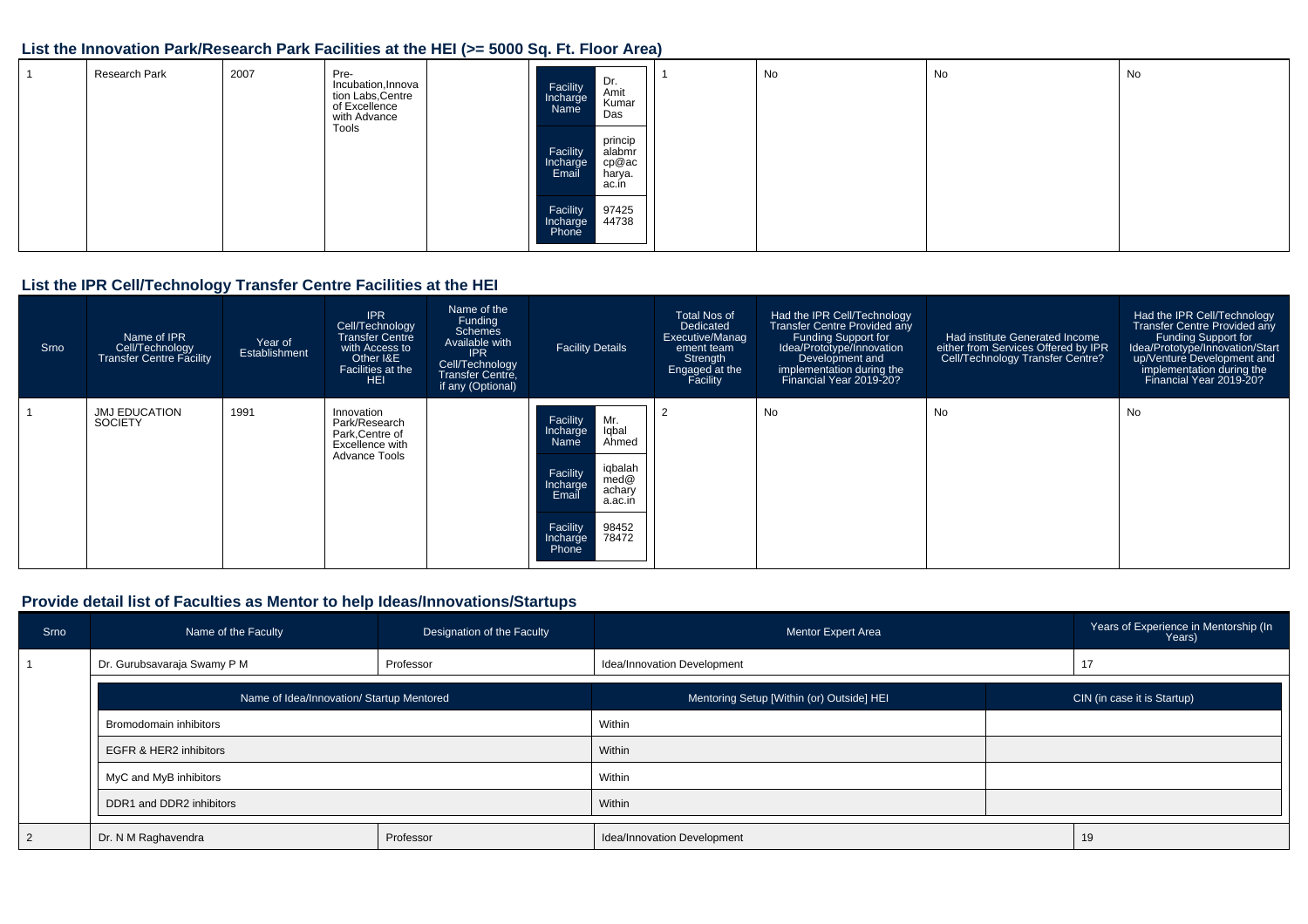#### **Provide detail list of Faculties as Mentor to help Ideas/Innovations/Startups**

|                 | Name of Idea/Innovation/ Startup Mentored                  |                            | Mentoring Setup [Within (or) Outside] HEI | CIN (in case it is Startup) |
|-----------------|------------------------------------------------------------|----------------------------|-------------------------------------------|-----------------------------|
|                 | Hsp90 antagonists                                          |                            | Within                                    |                             |
|                 | <b>BRAF Kinase inhibitors</b>                              |                            | Within                                    |                             |
|                 | Dual/Multi-targeting inhibitors                            |                            | Within                                    |                             |
| $\mathbf{3}$    | Dr Manjunatha PM                                           | Professor                  | Idea/Innovation Development               | 22                          |
|                 | Name of Idea/Innovation/ Startup Mentored                  |                            | Mentoring Setup [Within (or) Outside] HEI | CIN (in case it is Startup) |
|                 | Hyaluronic acid+curcumin selective cancer inhibition       |                            | Within                                    |                             |
|                 | Hesperidin methyl chalcone for inhibition of cancer growth |                            | Within                                    |                             |
| $\overline{4}$  | Dr. Surendra V                                             | Associate Professor        | Idea/Innovation Development               | 15                          |
|                 | Name of Idea/Innovation/ Startup Mentored                  |                            | Mentoring Setup [Within (or) Outside] HEI | CIN (in case it is Startup) |
|                 | Anttidiabetic activity of Plumbago rosea L                 |                            | Within                                    |                             |
| $\overline{5}$  | Dr. Uday Raj Sharma                                        | Associate Professor        | Idea/Innovation Development               | 15                          |
|                 | Name of Idea/Innovation/ Startup Mentored                  |                            | Mentoring Setup [Within (or) Outside] HEI | CIN (in case it is Startup) |
|                 |                                                            |                            | Within                                    |                             |
|                 | Anti-arthritis of Allium cepa L                            |                            | Within                                    |                             |
| $6\phantom{1}6$ | Dr Suresh Janadri                                          | <b>Assistant Professor</b> | Idea/Innovation Development               | 14                          |
|                 | Name of Idea/Innovation/ Startup Mentored                  |                            | Mentoring Setup [Within (or) Outside] HEI | CIN (in case it is Startup) |
|                 | Cytotoxicity of Mearnsitrin                                |                            | Within                                    |                             |
|                 | Cereboral protective of Geraniol                           |                            | Within                                    |                             |
| $\overline{7}$  | Dr RAJESH R                                                | Associate Professor        | Idea/Innovation Development               | 5                           |
|                 | Name of Idea/Innovation/ Startup Mentored                  |                            | Mentoring Setup [Within (or) Outside] HEI | CIN (in case it is Startup) |
|                 | Analytical method development and validation               |                            | Within                                    |                             |
| 8               | Mrs. Jithu Jerin James                                     | <b>Assistant Professor</b> | Idea/Innovation Development               | $\mathbf{3}$                |
|                 | Name of Idea/Innovation/ Startup Mentored                  |                            | Mentoring Setup [Within (or) Outside] HEI | CIN (in case it is Startup) |
|                 | Quality control of finished products                       |                            | Within                                    |                             |
| 9               | Dr. Selvakumar K                                           | <b>Assistant Professor</b> | Idea/Innovation Development               | 3                           |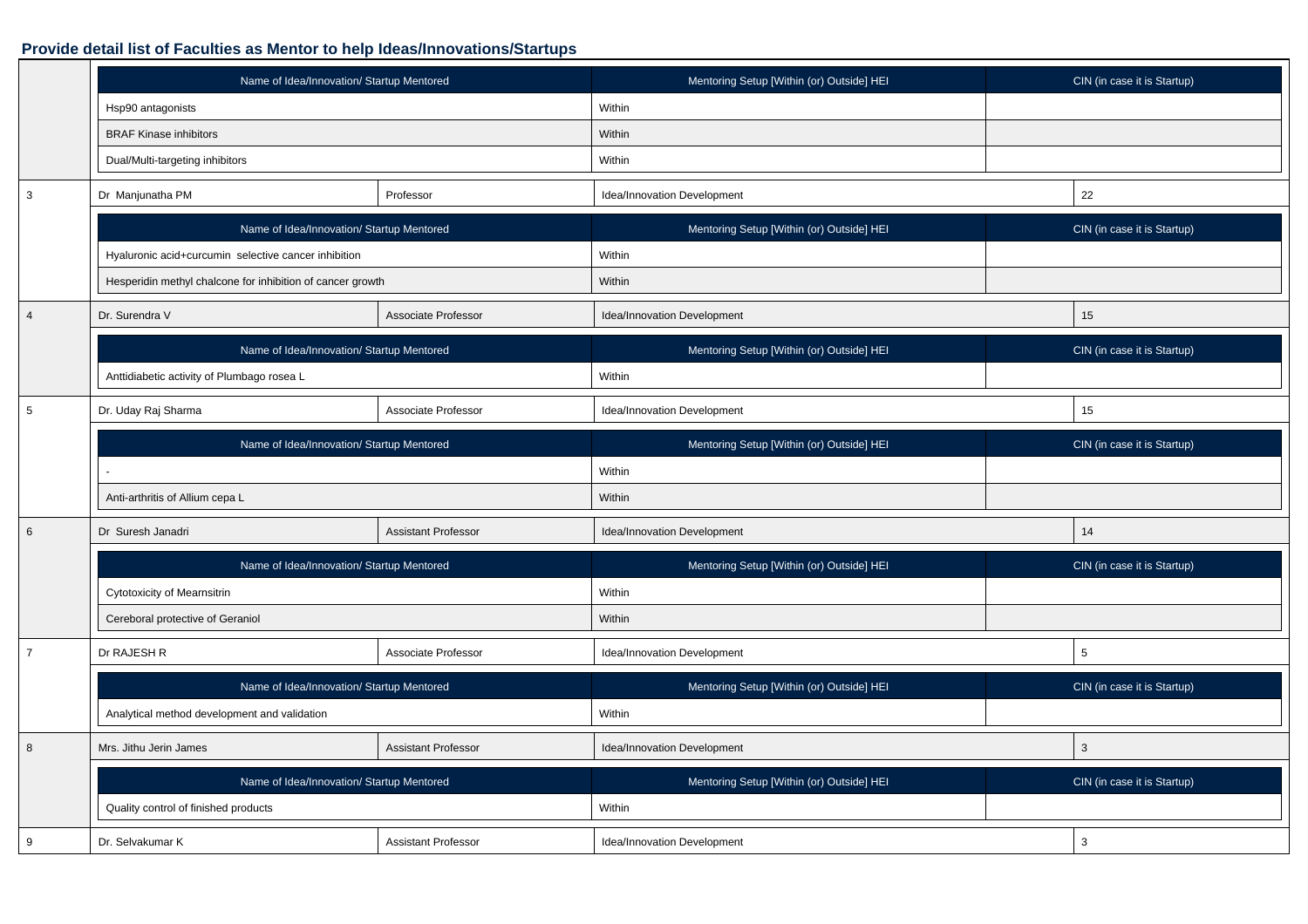# **Provide detail list of Faculties as Mentor to help Ideas/Innovations/Startups**

|    | Name of Idea/Innovation/ Startup Mentored                                                                          |                            | Mentoring Setup [Within (or) Outside] HEI | CIN (in case it is Startup) |
|----|--------------------------------------------------------------------------------------------------------------------|----------------------------|-------------------------------------------|-----------------------------|
|    | Stereo selective analysis                                                                                          |                            | Within                                    |                             |
| 10 | Dr Rashmi P                                                                                                        | Associate professor        | Idea/Innovation Development               | 13                          |
|    | Name of Idea/Innovation/ Startup Mentored                                                                          |                            | Mentoring Setup [Within (or) Outside] HEI | CIN (in case it is Startup) |
|    | Development of Antitubercular Agents                                                                               |                            | Within                                    |                             |
|    | <b>VEGFR Inhibitors</b>                                                                                            |                            | Within                                    |                             |
| 11 | Dr Venkatesh DP                                                                                                    | Associate Professor        | Idea/Innovation Development               | 15                          |
|    | Name of Idea/Innovation/ Startup Mentored                                                                          |                            | Mentoring Setup [Within (or) Outside] HEI | CIN (in case it is Startup) |
|    | Nano based Drug Delivery System, Nano emulsion, Pelletization Technology, Herbal Technology, Ethosomes & Cubosomes |                            | Within                                    |                             |
| 12 | Dr. Sateesha S B                                                                                                   | Associate Professor        | Idea/Innovation Development               | 10                          |
|    | Name of Idea/Innovation/ Startup Mentored                                                                          |                            | Mentoring Setup [Within (or) Outside] HEI | CIN (in case it is Startup) |
|    | Herbal technology                                                                                                  |                            | Within                                    |                             |
| 13 | Professor<br>Dr Sajeev Kumar B                                                                                     |                            | Idea/Innovation Development               | 15                          |
|    |                                                                                                                    |                            |                                           |                             |
|    | Name of Idea/Innovation/ Startup Mentored                                                                          |                            | Mentoring Setup [Within (or) Outside] HEI | CIN (in case it is Startup) |
|    | Targetted nano drug delivery system                                                                                |                            | Within                                    |                             |
| 14 | Dr. Joysa Ruby J                                                                                                   | <b>Assistant Professor</b> | Idea/Innovation Development               | 8                           |
|    | Name of Idea/Innovation/ Startup Mentored                                                                          |                            | Mentoring Setup [Within (or) Outside] HEI | CIN (in case it is Startup) |
|    | Nano carriers, Pelletized Drug Delivery, Transdermal drug delivery                                                 |                            | Within                                    |                             |
| 15 | Dr.Malini Muraleedharan Nair                                                                                       | <b>Assistant Professor</b> | Idea/Innovation Development               | 3                           |
|    | Name of Idea/Innovation/ Startup Mentored                                                                          |                            | Mentoring Setup [Within (or) Outside] HEI | CIN (in case it is Startup) |
|    | Maternal and fetal outcomes in DM in Pregnancy                                                                     |                            | Within                                    |                             |
| 16 | Mrs. Sheethal Kuriakose                                                                                            | <b>Assistant Professor</b> | Idea/Innovation Development               | 5                           |
|    | Name of Idea/Innovation/ Startup Mentored                                                                          |                            | Mentoring Setup [Within (or) Outside] HEI | CIN (in case it is Startup) |
|    | Cognitive functions and complications in Hemodialysis                                                              |                            | Within                                    |                             |
|    | Symptom assessment and medication adherence in UTI                                                                 |                            | Within                                    |                             |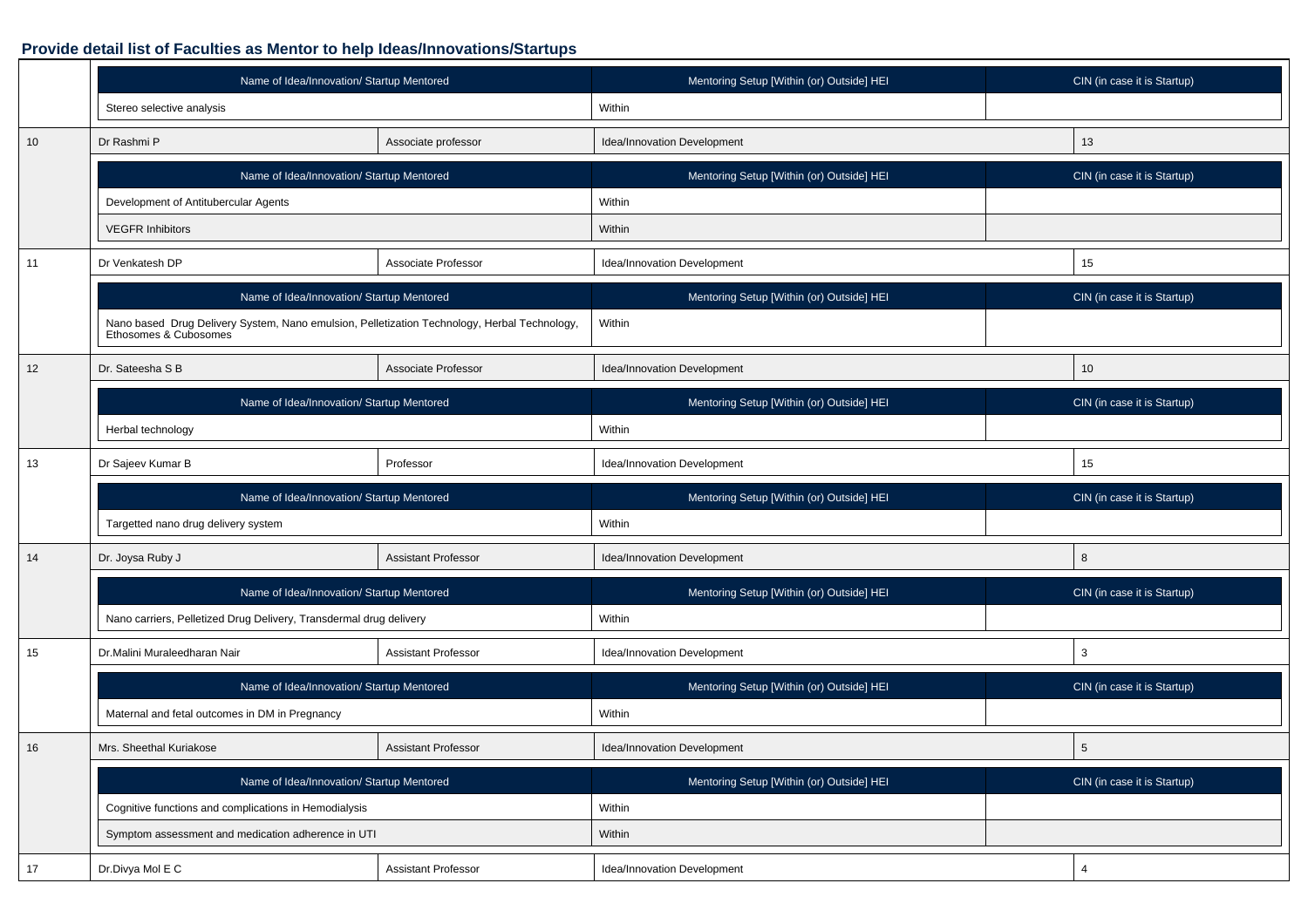#### **Provide detail list of Faculties as Mentor to help Ideas/Innovations/Startups**

|    | Name of Idea/Innovation/ Startup Mentored             |                            | Mentoring Setup [Within (or) Outside] HEI |    | CIN (in case it is Startup) |
|----|-------------------------------------------------------|----------------------------|-------------------------------------------|----|-----------------------------|
|    | QOL and medication adherence in geriatry patients     |                            | Within                                    |    |                             |
| 18 | Dr. Geetha Jayaprakash                                | <b>Assistant Professor</b> | Idea/Innovation Development               | 20 |                             |
|    | Name of Idea/Innovation/ Startup Mentored             |                            | Mentoring Setup [Within (or) Outside] HEI |    | CIN (in case it is Startup) |
|    | QOL and risk factor assessment in diabetic foot ulcer |                            | Within                                    |    |                             |
| 19 | Ms. Payel Pramanick                                   | <b>Assistant Professor</b> | Idea/Innovation Development               | 2  |                             |
|    | Name of Idea/Innovation/ Startup Mentored             |                            | Mentoring Setup [Within (or) Outside] HEI |    | CIN (in case it is Startup) |
|    | Study of Curcumin analogue                            |                            | Within                                    |    |                             |
| 20 | Dr. Madhavi B L R                                     | <b>Assistant Professor</b> | Idea/Innovation Development               | 10 |                             |
|    | Name of Idea/Innovation/ Startup Mentored             |                            | Mentoring Setup [Within (or) Outside] HEI |    | CIN (in case it is Startup) |
|    | Mini tablets, Nano drug delivery, Herbal technology   |                            | Within                                    |    |                             |

# **Provide detail list of External Experts/Agencies engaged as Mentor to help Ideas/Innovations/Startups**

| Srno           | Name of the External Expert/Agency as Mentor |                   |                                      | <b>Mentor Expert Area</b>                 |                        |   |                                           | Type of Mentorship    |
|----------------|----------------------------------------------|-------------------|--------------------------------------|-------------------------------------------|------------------------|---|-------------------------------------------|-----------------------|
|                | Dr. Sarang Bani                              |                   | Entrepreneurship/Startup Development |                                           |                        |   | <b>Structured Mentorship</b>              |                       |
|                | Structured Mentorship Program Name           | <b>Start Date</b> | <b>End Date</b>                      | Total No of Days of<br>Mentorship Program | No of Mentors Involved |   | Mentorship Cohort Size<br>(No. of Mentee) | Type of Mentee        |
|                | M Pharm                                      | 20-04-2019        | 10-06-2019                           | 52                                        | $\overline{2}$         | 6 |                                           | Innovation/Prototype  |
| $\overline{2}$ | Dr. Paranjyothi Kanni                        |                   | Idea/Innovation Development          |                                           |                        |   | <b>Structured Mentorship</b>              |                       |
|                | <b>Structured Mentorship Program Name</b>    | <b>Start Date</b> | <b>End Date</b>                      | Total No of Days of<br>Mentorship Program | No of Mentors Involved |   | Mentorship Cohort Size<br>(No. of Mentee) | <b>Type of Mentee</b> |
|                | Ph D                                         | 01-04-2019        | 31-03-2020                           | 366                                       |                        |   |                                           | Innovation/Prototype  |
| 3              | Dr. Niveditha                                |                   | Idea/Innovation Development          |                                           |                        |   | <b>Structured Mentorship</b>              |                       |
|                | <b>Structured Mentorship Program Name</b>    | <b>Start Date</b> | <b>End Date</b>                      | Total No of Days of<br>Mentorship Program | No of Mentors Involved |   | Mentorship Cohort Size<br>(No. of Mentee) | <b>Type of Mentee</b> |
|                | Pharm D                                      | 01-08-2019        | 12-03-2020                           | 225                                       |                        |   |                                           | Innovation/Prototype  |
| $\overline{4}$ | Dr. Gangaboraiah                             |                   | Idea/Innovation Development          |                                           |                        |   | <b>Structured Mentorship</b>              |                       |
|                | Structured Mentorship Program Name           | <b>Start Date</b> | <b>End Date</b>                      | Total No of Days of<br>Mentorship Program | No of Mentors Involved |   | Mentorship Cohort Size<br>(No. of Mentee) | Type of Mentee        |
|                | Pharm D                                      | 01-07-2019        | 31-03-2020                           | 275                                       |                        |   |                                           | Innovation/Prototype  |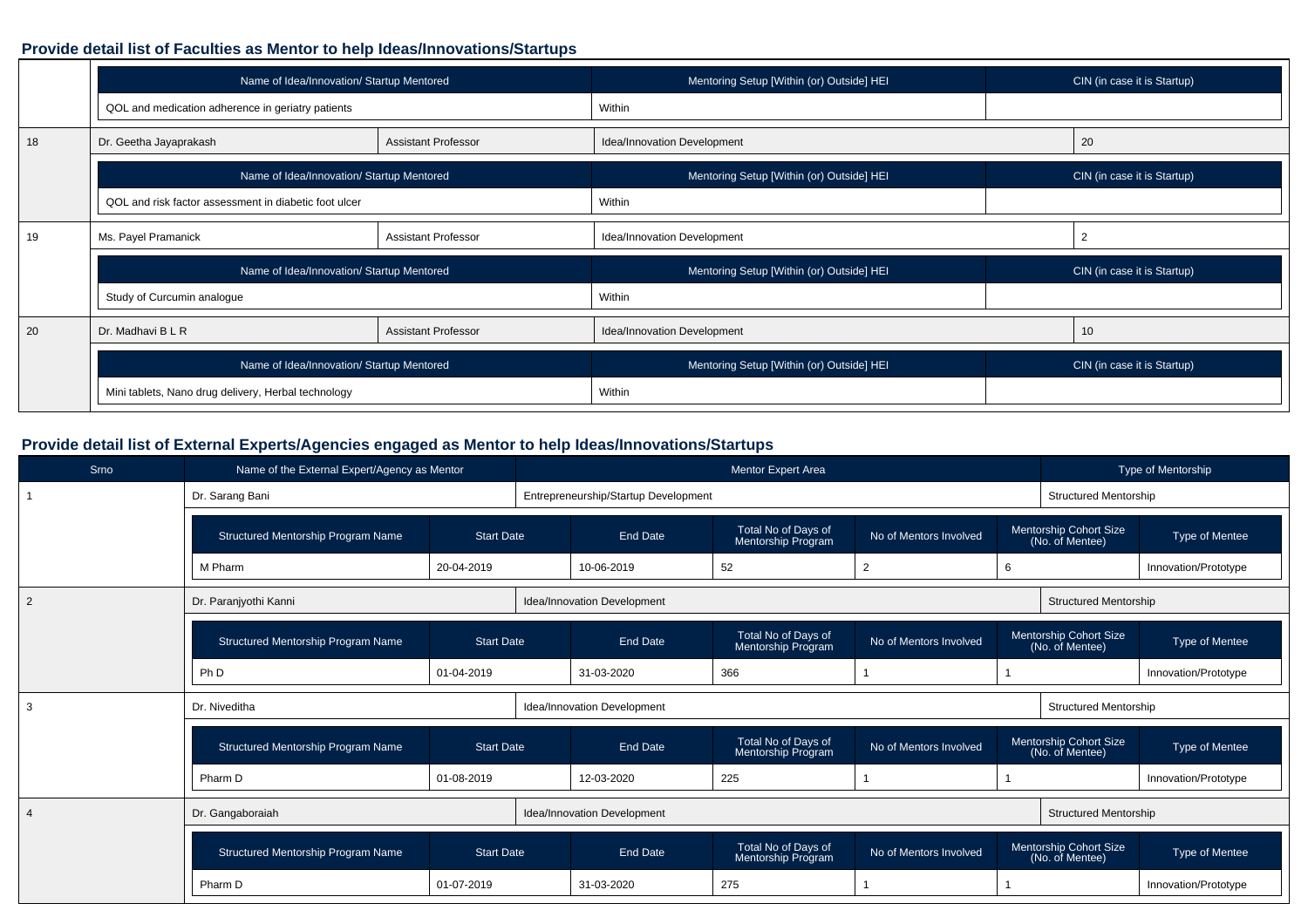# **List all the Innovations Generated Developed, Completed and Implemented in Ground with Support of Pre-incubation & Incubation facilities at the HEI and Recognitions Received**

| Srno           | Name of the<br><b>Innovation Generated</b><br>with the Support of<br>HEI.                                                                 | Type of Innovation        | Nature of<br>Innovation | Name of the<br>HEI Supported<br>Innovation<br>Development | Innovation<br>Developed<br>by | Stage of<br>Innovation<br>/Stage of<br>TRL it<br>started<br>receiving<br>the<br>Support<br>during the<br>FY 2019-<br>20         | Stage of<br>Innovation<br>/Stage of<br>TRL<br>reached<br>as on 31st<br>March<br>2020                                            | Status Pre-<br>Incubation/Inc<br>ubation<br>Support to<br>Innovation as<br>on 31st March<br>2020 | Had the Innovation<br>Received any Recognition<br>at State, National,<br><b>International Level</b><br>Programs during the<br>financial period 2019-20 | Had the<br>Innovation<br>Converted into<br>Venture/Startu<br>p/SME Unit<br>during the<br>financial<br>period 2019-<br><b>20</b> | Had<br>Centre/institut<br>e provided any<br>Financial<br>support (either<br>own resource<br>or fund<br>received from<br>agencies) in<br>terms of Seed<br>Grant/Fund<br>Support to<br>Idea /<br>Prototype /<br>Innovations<br>Development<br>during the<br>financial<br>period 2019-<br>20 | Had the<br>Innovations<br>raised any<br>Seed<br>fund/Angel<br>Investment/VC<br>during the<br>period of<br>receiving pre-<br>incubation/inc<br>ubation<br>support at<br>your Pre-<br>incubation/inc<br>ubation or HEI<br>during the<br>financial<br>period 2019-<br>20 | Had the Pre-<br>incubation/Inc<br>ubation<br>Centre/HEI<br>received any<br>income/revenu<br>e from<br>Idea/Prototype<br>/Innovations<br>for the pre-<br>incubation/inc<br>ubation<br>support and<br>the services<br>offered by<br>Pre-<br>incubation/inc<br>ubation or<br>institute during<br>the financial<br>period 2019 |
|----------------|-------------------------------------------------------------------------------------------------------------------------------------------|---------------------------|-------------------------|-----------------------------------------------------------|-------------------------------|---------------------------------------------------------------------------------------------------------------------------------|---------------------------------------------------------------------------------------------------------------------------------|--------------------------------------------------------------------------------------------------|--------------------------------------------------------------------------------------------------------------------------------------------------------|---------------------------------------------------------------------------------------------------------------------------------|-------------------------------------------------------------------------------------------------------------------------------------------------------------------------------------------------------------------------------------------------------------------------------------------|-----------------------------------------------------------------------------------------------------------------------------------------------------------------------------------------------------------------------------------------------------------------------|----------------------------------------------------------------------------------------------------------------------------------------------------------------------------------------------------------------------------------------------------------------------------------------------------------------------------|
| $\mathbf{1}$   | Discovery of new<br>antibiotics from<br>microbes of the<br>graveyard                                                                      | <b>Product Innovation</b> | Technological           | Cellular and<br>molecular<br>biology                      | Faculty                       | TRL 0:<br>Idea.<br>Unproven<br>concept,<br>no testing<br>has been<br>performed                                                  | TRL $1:$<br>Basic<br>research.<br>Principles<br>postulated<br>and<br>observed<br>but no<br>experimen<br>tal proof<br>available. | Innovation<br>Development<br>Ongoing                                                             | No                                                                                                                                                     | <b>No</b>                                                                                                                       | No                                                                                                                                                                                                                                                                                        | No                                                                                                                                                                                                                                                                    | No                                                                                                                                                                                                                                                                                                                         |
|                |                                                                                                                                           | Name                      |                         |                                                           | <b>Type</b>                   |                                                                                                                                 |                                                                                                                                 | Gender                                                                                           |                                                                                                                                                        | Email                                                                                                                           |                                                                                                                                                                                                                                                                                           | Contact                                                                                                                                                                                                                                                               |                                                                                                                                                                                                                                                                                                                            |
|                | Dr. N.M. Raghavendra                                                                                                                      |                           |                         | Faculty                                                   |                               |                                                                                                                                 | Male                                                                                                                            |                                                                                                  | raghavendranm@acharya.ac.in                                                                                                                            |                                                                                                                                 |                                                                                                                                                                                                                                                                                           | 9949110836                                                                                                                                                                                                                                                            |                                                                                                                                                                                                                                                                                                                            |
|                |                                                                                                                                           |                           |                         |                                                           |                               |                                                                                                                                 |                                                                                                                                 |                                                                                                  |                                                                                                                                                        |                                                                                                                                 |                                                                                                                                                                                                                                                                                           |                                                                                                                                                                                                                                                                       |                                                                                                                                                                                                                                                                                                                            |
|                |                                                                                                                                           | Name                      |                         |                                                           | <b>Type</b>                   |                                                                                                                                 |                                                                                                                                 | Gender                                                                                           |                                                                                                                                                        | Email                                                                                                                           |                                                                                                                                                                                                                                                                                           | Contact                                                                                                                                                                                                                                                               |                                                                                                                                                                                                                                                                                                                            |
|                | Dr. Divakar Goli                                                                                                                          |                           |                         | Faculty                                                   |                               |                                                                                                                                 | Male                                                                                                                            |                                                                                                  | divakargoli@yahoo.com                                                                                                                                  |                                                                                                                                 |                                                                                                                                                                                                                                                                                           | 9341960799                                                                                                                                                                                                                                                            |                                                                                                                                                                                                                                                                                                                            |
| $\overline{2}$ | Discovery of triangular<br>heterocyclic molecules<br>as inhibitors of dual<br>oncogenic pathways<br>triggered by HSP90<br>and BRAF kinase | <b>Product Innovation</b> | Technological           | Drug<br><b>Discovery</b><br>Center                        | Faculty                       | $TRL1$ :<br>Basic<br>research.<br>Principles<br>postulated<br>and<br>observed<br>but no<br>experimen<br>tal proof<br>available. | TRL 3:<br>Applied<br>research.<br>First<br>laboratory<br>tests<br>completed<br>; proof of<br>concept.                           | Innovation<br>Development<br>Ongoing                                                             | <b>No</b>                                                                                                                                              | <b>No</b>                                                                                                                       | <b>No</b>                                                                                                                                                                                                                                                                                 | <b>No</b>                                                                                                                                                                                                                                                             | No                                                                                                                                                                                                                                                                                                                         |
|                |                                                                                                                                           | <b>Name</b>               |                         |                                                           | <b>Type</b>                   |                                                                                                                                 |                                                                                                                                 | Gender                                                                                           |                                                                                                                                                        | Email                                                                                                                           |                                                                                                                                                                                                                                                                                           | Contact                                                                                                                                                                                                                                                               |                                                                                                                                                                                                                                                                                                                            |
|                | Dr. N.M. Raghavendra                                                                                                                      |                           |                         | Faculty                                                   |                               |                                                                                                                                 | Male                                                                                                                            |                                                                                                  | raghavendranm@acharya.ac.in                                                                                                                            |                                                                                                                                 |                                                                                                                                                                                                                                                                                           | 9949110836                                                                                                                                                                                                                                                            |                                                                                                                                                                                                                                                                                                                            |
|                |                                                                                                                                           | Name                      |                         |                                                           | <b>Type</b>                   |                                                                                                                                 |                                                                                                                                 | Gender                                                                                           |                                                                                                                                                        | Email                                                                                                                           |                                                                                                                                                                                                                                                                                           | Contact                                                                                                                                                                                                                                                               |                                                                                                                                                                                                                                                                                                                            |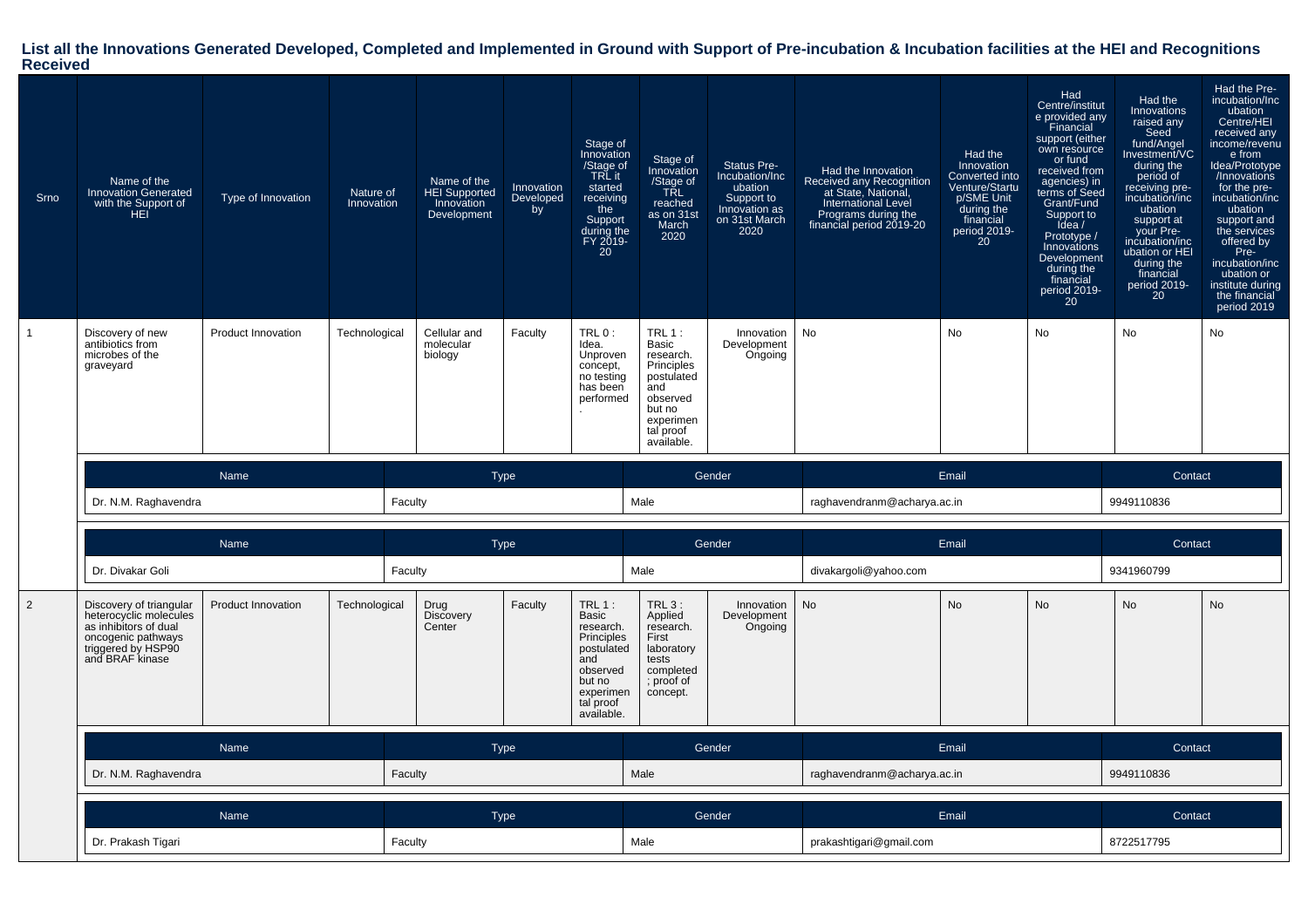| 3 | Discovery of trigonal<br>heterocyclic molecules<br>as oncogenic BRAF<br>inhibitors for the<br>treatment of small cell<br>lung carcinoma                                                                | <b>Product Innovation</b> | Technological | Integrated<br>Drug<br>Discovery<br>Center        | Faculty     | TRL 1:<br>Basic<br>research.<br>Principles<br>postulated<br>and<br>observed<br>but no<br>experimen<br>tal proof<br>available.        | TRL 3:<br>Applied<br>research.<br>First<br>laboratory<br>tests<br>completed<br>; proof of<br>concept.        | Innovation<br>Development<br>Ongoing            | America<br>n<br>Associati<br>on of<br>Governm<br>Agency<br>Name<br>ent<br>College<br>of<br>Pharmac<br>y, New<br>York,<br><b>USA</b><br>Internati<br>Agency<br>Type<br>onal<br>Agencies<br><b>STARS</b><br>Award /<br>Position /<br>Teacher<br>Researc<br>Recognitio<br>n Secured<br>her<br>Award | No    | $\begin{array}{c} 15 \\ 27 \\ 45 \end{array}$<br>$\overline{1}$<br>Gra<br>nt<br>Amo<br>unt<br>in<br>Rs | No         | No |
|---|--------------------------------------------------------------------------------------------------------------------------------------------------------------------------------------------------------|---------------------------|---------------|--------------------------------------------------|-------------|--------------------------------------------------------------------------------------------------------------------------------------|--------------------------------------------------------------------------------------------------------------|-------------------------------------------------|--------------------------------------------------------------------------------------------------------------------------------------------------------------------------------------------------------------------------------------------------------------------------------------------------|-------|--------------------------------------------------------------------------------------------------------|------------|----|
|   |                                                                                                                                                                                                        | Name                      |               |                                                  | Type        |                                                                                                                                      |                                                                                                              | Gender                                          |                                                                                                                                                                                                                                                                                                  | Email |                                                                                                        | Contact    |    |
|   | Dr. N.M. Raghavendra                                                                                                                                                                                   |                           |               | Faculty                                          |             |                                                                                                                                      | Male                                                                                                         |                                                 | raghavendranm@acharya.ac.in                                                                                                                                                                                                                                                                      |       |                                                                                                        | 9949110836 |    |
|   |                                                                                                                                                                                                        | Name                      |               |                                                  | Type        |                                                                                                                                      |                                                                                                              | Gender                                          |                                                                                                                                                                                                                                                                                                  | Email |                                                                                                        | Contact    |    |
|   | Dr. Prakash Tigari                                                                                                                                                                                     |                           |               | Faculty                                          |             |                                                                                                                                      | Male                                                                                                         |                                                 | prakashtigari@gmail.com                                                                                                                                                                                                                                                                          |       |                                                                                                        | 8722517795 |    |
| 4 | Molecular design,<br>chemical synthesis<br>and anticancer studies<br>of tri-substituted<br>heterocyclic<br>compounds as HSP90<br>inhibitors                                                            | <b>Product Innovation</b> | Technological | Integrated<br>Drug<br><b>Discovery</b><br>Center | Faculty     | <b>TRL 1:</b><br>Basic<br>research.<br>Principles<br>postulated<br>and<br>observed<br>but no<br>experimen<br>tal proof<br>available. | <b>TRL 3:</b><br>Applied<br>research.<br>First<br>laboratory<br>tests<br>completed<br>; proof of<br>concept. | Innovation<br>Development<br>Ongoing            | No                                                                                                                                                                                                                                                                                               | No    | $\mathop{70}\limits_{00}$<br>Gra<br>00<br>nt<br>Amo<br>unt<br>in<br><b>Rs</b>                          | No         | No |
|   |                                                                                                                                                                                                        | Name                      |               |                                                  | <b>Type</b> |                                                                                                                                      |                                                                                                              | Gender                                          |                                                                                                                                                                                                                                                                                                  | Email |                                                                                                        | Contact    |    |
|   | Dr. N.M. Raghavendra                                                                                                                                                                                   |                           |               | Faculty                                          |             |                                                                                                                                      | Male                                                                                                         |                                                 | raghavendranm@acharya.ac.in                                                                                                                                                                                                                                                                      |       |                                                                                                        | 9949110836 |    |
|   |                                                                                                                                                                                                        | Name                      |               |                                                  | Type        |                                                                                                                                      |                                                                                                              | Gender                                          |                                                                                                                                                                                                                                                                                                  | Email |                                                                                                        | Contact    |    |
|   | Dr. Prakash Tigari                                                                                                                                                                                     |                           |               | Faculty                                          |             |                                                                                                                                      | Male                                                                                                         |                                                 | prakashtigari@gmail.com                                                                                                                                                                                                                                                                          |       |                                                                                                        | 8722517795 |    |
| 5 | Design, synthesis and<br>evaluation of<br>pyrimidine derivatives<br>as a potent and<br>selective epidermal<br>growth factor receptor<br>(EGFR) inhibitors for<br>non small cell lung<br>cancer (NSCLC) | Product Innovation        | Technological | Drug<br>Discovery<br>Center                      | Faculty     | $TRL1$ :<br>Basic<br>research.<br>Principles<br>postulated<br>and<br>observed<br>but no<br>experimen<br>tal proof<br>available.      | <b>TRL 3:</b><br>Applied<br>research.<br>First<br>laboratory<br>tests<br>completed<br>; proof of<br>concept. | Innovation $\vert$ No<br>Development<br>Ongoing |                                                                                                                                                                                                                                                                                                  | No    | No                                                                                                     | No         | No |
|   |                                                                                                                                                                                                        | Name                      |               |                                                  | Type        |                                                                                                                                      |                                                                                                              | Gender                                          |                                                                                                                                                                                                                                                                                                  | Email |                                                                                                        | Contact    |    |
|   | Dr. Gurubasavaraja Swamy PM                                                                                                                                                                            |                           |               | Faculty                                          |             |                                                                                                                                      | Male                                                                                                         |                                                 | gurubasavaraj@acharya.ac.in                                                                                                                                                                                                                                                                      |       |                                                                                                        | 9886001140 |    |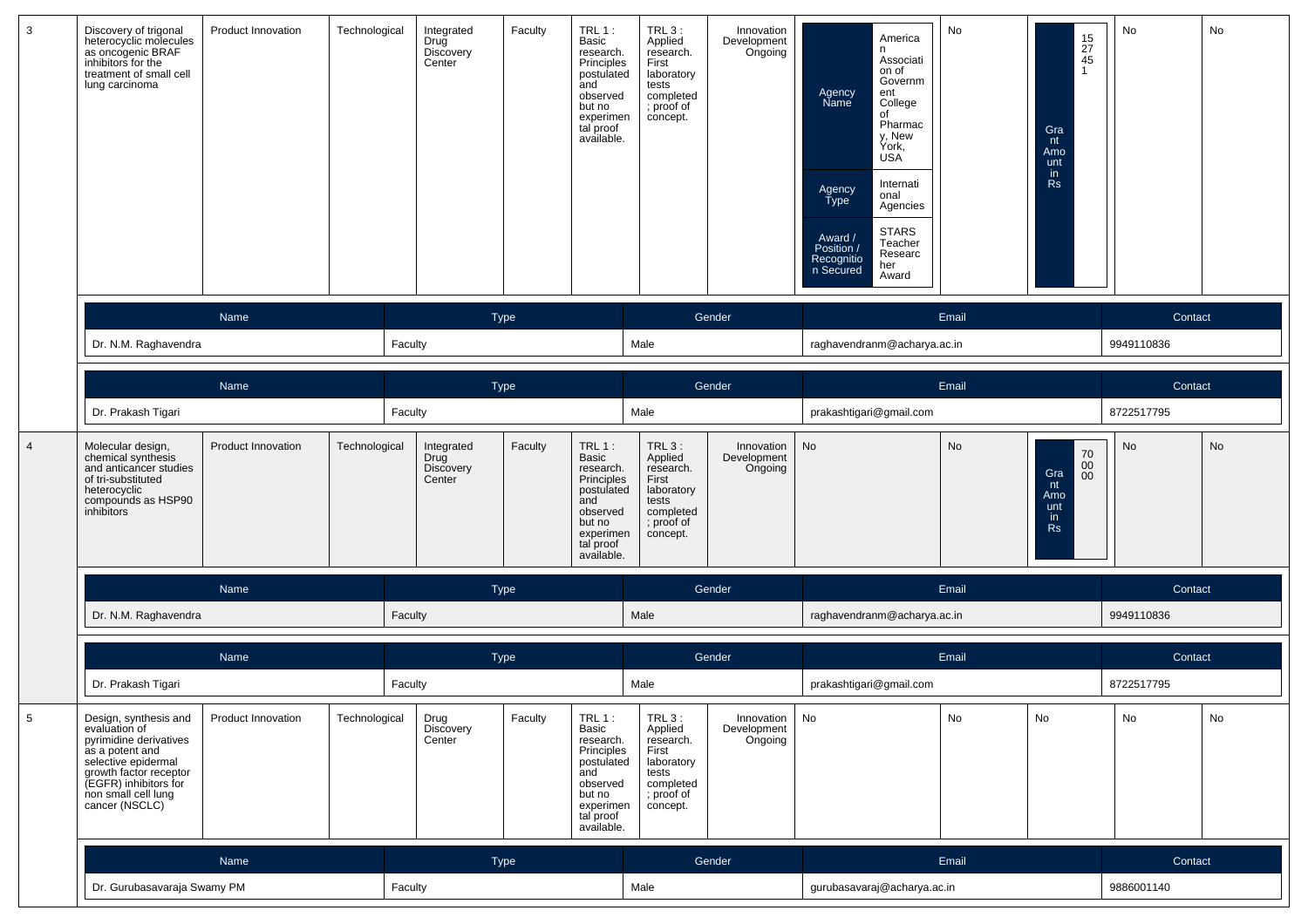|                                                                                                                                                                    | Name                                                                                   |                           |                             |                             | Type                                                                                                                            |                                                                                                                                  |                                                                                                         | Gender                               |                             | Email     |            | Contact    |                                                          |
|--------------------------------------------------------------------------------------------------------------------------------------------------------------------|----------------------------------------------------------------------------------------|---------------------------|-----------------------------|-----------------------------|---------------------------------------------------------------------------------------------------------------------------------|----------------------------------------------------------------------------------------------------------------------------------|---------------------------------------------------------------------------------------------------------|--------------------------------------|-----------------------------|-----------|------------|------------|----------------------------------------------------------|
|                                                                                                                                                                    | Dr. Prakash Tigari                                                                     |                           |                             | Faculty                     |                                                                                                                                 |                                                                                                                                  | Male                                                                                                    |                                      | prakashtigari@gmail.com     |           |            | 8722517795 |                                                          |
| 6                                                                                                                                                                  | Design and synthesis<br>of 7-azaindole<br>derivatives for their<br>anticancer activity | <b>Product Innovation</b> | Technological               | Drug<br>Discovery<br>Center | Faculty                                                                                                                         | TRL $1$ :<br>Basic<br>research.<br>Principles<br>postulated<br>and<br>observed<br>but no<br>experimen<br>tal proof<br>available. | $TRL3$ :<br>Applied<br>research.<br>First<br>laboratory<br>tests<br>completed<br>; proof of<br>concept. | Innovation<br>Development<br>Ongoing | No                          | <b>No</b> | No         | No         | No                                                       |
|                                                                                                                                                                    | Name<br>Dr. Gurubasavaraja Swamy PM                                                    |                           |                             |                             | Type                                                                                                                            |                                                                                                                                  |                                                                                                         | Gender                               |                             | Email     |            | Contact    |                                                          |
|                                                                                                                                                                    |                                                                                        |                           |                             | Faculty                     |                                                                                                                                 |                                                                                                                                  | Male                                                                                                    |                                      | gurubasavaraj@acharya.ac.in |           |            | 9886001140 |                                                          |
|                                                                                                                                                                    | Name                                                                                   |                           |                             | Type                        |                                                                                                                                 |                                                                                                                                  | Gender                                                                                                  |                                      | Email                       |           | Contact    |            | $\overline{7}$                                           |
| Pyrimidi<br>ne-<br>quinazol<br>in based<br>discoidin<br>domain<br>receptor<br>inhibitor<br>s:<br>design,<br>synthesi<br>s and in-<br>vitro<br>anticanc<br>er study | Product Innovation                                                                     | Technological             | Drug<br>Discovery<br>Center | Faculty                     | TRL0:<br>Idea.<br>Unproven<br>concept,<br>no testing<br>has been<br>performed                                                   | $TRL1$ :<br>Basic<br>research.<br>Principles<br>postulated<br>and<br>observed<br>but no<br>experimen<br>tal proof<br>available.  | Innovation<br>Developm<br>ent<br>Ongoing                                                                | No                                   | No                          | No        | No         | No         |                                                          |
|                                                                                                                                                                    | Name                                                                                   |                           |                             | Type                        |                                                                                                                                 |                                                                                                                                  | Gender                                                                                                  |                                      | Email                       |           | Contact    |            |                                                          |
|                                                                                                                                                                    | Dr. Gurubasavaraja Swamy PM                                                            |                           | Faculty                     |                             |                                                                                                                                 | Male                                                                                                                             |                                                                                                         |                                      | gurubasavaraj@acharya.ac.in |           | 9886001140 |            |                                                          |
|                                                                                                                                                                    | Name                                                                                   |                           |                             | Type                        |                                                                                                                                 |                                                                                                                                  | Gender                                                                                                  |                                      | Email                       |           | Contact    |            | 8                                                        |
|                                                                                                                                                                    | Dr. Prakash Tigari                                                                     |                           | Faculty                     |                             |                                                                                                                                 | Male                                                                                                                             |                                                                                                         |                                      | prakashtigari@gmail.com     |           | 8722517795 |            |                                                          |
| Design,<br>synthesi<br>s and<br>pharmac<br>ological<br>evaluati<br>on of<br>azaindol<br>e<br>derivativ<br>es.                                                      | Product Innovation                                                                     | Technological             | Drug<br>Discovery<br>Center | Faculty                     | $TRL1$ :<br>Basic<br>research.<br>Principles<br>postulated<br>and<br>observed<br>but no<br>experimen<br>tal proof<br>available. | $TRL3$ :<br>Applied<br>research.<br>First<br>laboratory<br>tests<br>completed<br>; proof of<br>concept.                          | Innovation<br>Developm<br>ent<br>Ongoing                                                                | No                                   | No                          | <b>No</b> | No         | No         |                                                          |
|                                                                                                                                                                    | Name                                                                                   |                           |                             | Type                        |                                                                                                                                 |                                                                                                                                  | Gender                                                                                                  |                                      | Email                       |           | Contact    |            |                                                          |
|                                                                                                                                                                    | Dr. Gurubasavaraja Swamy PM                                                            |                           | Faculty                     |                             |                                                                                                                                 | Male                                                                                                                             |                                                                                                         |                                      | gurubasavaraj@acharya.ac.in |           | 9886001140 |            | E<br>A<br>i<br>a<br>i<br>$\frac{1}{2}$ and $\frac{1}{2}$ |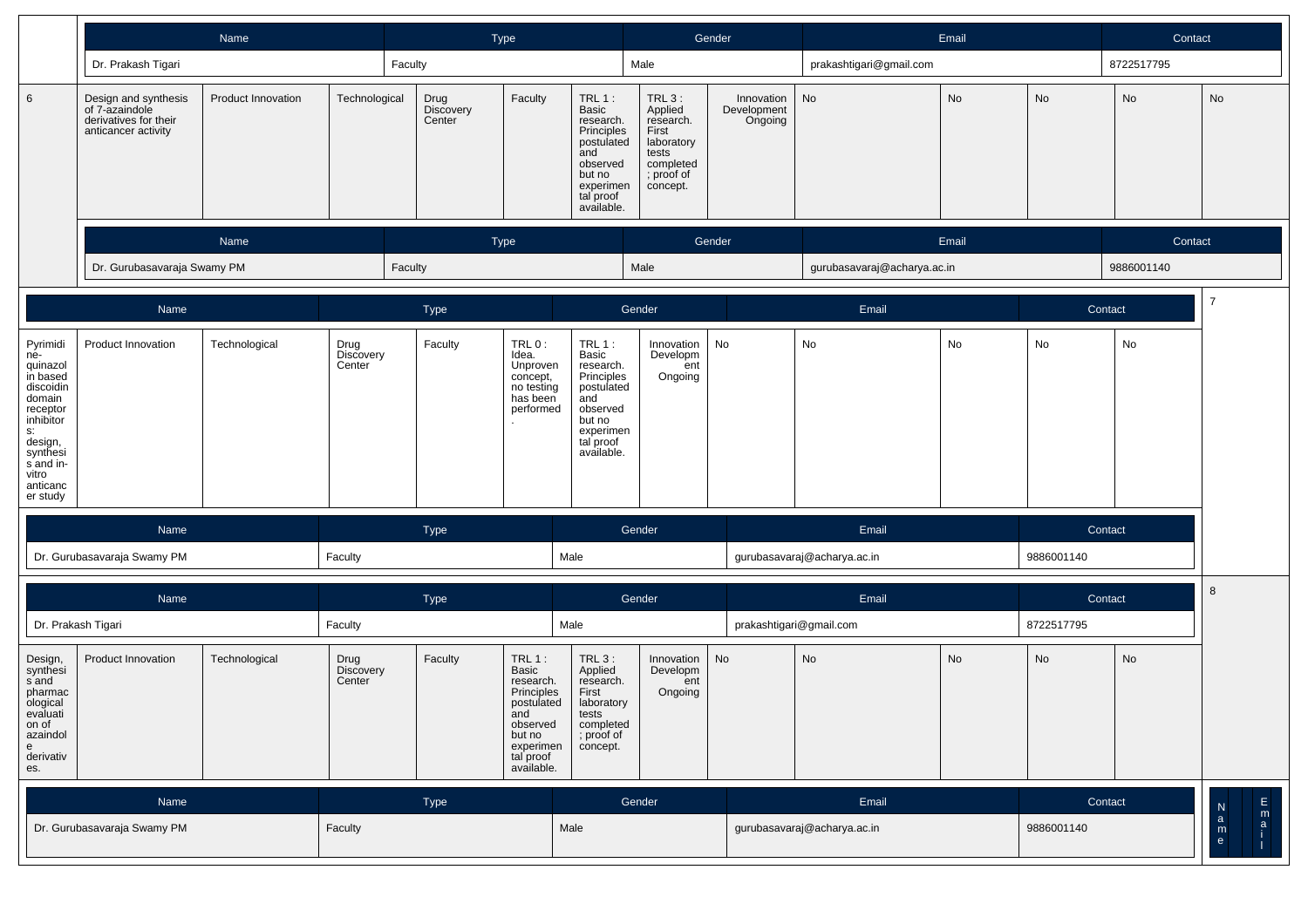| 9                                                                                                                                                 | Design and Synthesis<br>of Imidazole<br>Derivatives for Their<br><b>Anticancer Activity</b>          | Product Innovation | Technological                      | Drug<br>Discovery<br>Center | Faculty                                                                                                                         | TRL 1:<br>Basic<br>research.<br>Principles<br>postulated<br>and<br>observed<br>but no<br>experimen<br>tal proof<br>available.        | TRL 3:<br>Applied<br>research.<br>First<br>laboratory<br>tests<br>completed<br>; proof of<br>concept.   | Innovation<br>Development<br>Ongoing | No                          | No    | No         | No         | No                                         |
|---------------------------------------------------------------------------------------------------------------------------------------------------|------------------------------------------------------------------------------------------------------|--------------------|------------------------------------|-----------------------------|---------------------------------------------------------------------------------------------------------------------------------|--------------------------------------------------------------------------------------------------------------------------------------|---------------------------------------------------------------------------------------------------------|--------------------------------------|-----------------------------|-------|------------|------------|--------------------------------------------|
|                                                                                                                                                   |                                                                                                      | Name               |                                    |                             | Type                                                                                                                            |                                                                                                                                      |                                                                                                         | Gender                               |                             | Email |            | Contact    |                                            |
|                                                                                                                                                   | Dr. Gurubasavaraja Swamy PM                                                                          |                    | Faculty                            |                             |                                                                                                                                 |                                                                                                                                      | Male                                                                                                    |                                      | gurubasavaraj@acharya.ac.in |       |            | 9886001140 |                                            |
|                                                                                                                                                   | Name                                                                                                 |                    |                                    | Type                        |                                                                                                                                 |                                                                                                                                      | Gender                                                                                                  |                                      | Email                       |       | Contact    |            | 10                                         |
| Design,<br>Synthesi<br>s and<br>Anticanc<br>er<br>Activity<br>of<br>Pyrimidi<br>ne<br>Derivativ<br>es<br>Derivativ<br>es for<br>targeting<br>EGFR | Product Innovation                                                                                   | Technological      | Drug<br><b>Discovery</b><br>Center | Faculty                     | $TRL1$ :<br>Basic<br>research.<br>Principles<br>postulated<br>and<br>observed<br>but no<br>experimen<br>tal proof<br>available. | $TRL3$ :<br>Applied<br>research.<br>First<br>laboratory<br>tests<br>completed<br>; proof of<br>concept.                              | Innovation<br>Developm<br>ent<br>Ongoing                                                                | No                                   | No                          | No    | <b>No</b>  | No         |                                            |
|                                                                                                                                                   | Name                                                                                                 |                    |                                    | Type                        |                                                                                                                                 |                                                                                                                                      | Gender                                                                                                  |                                      | Email                       |       |            | Contact    | $\frac{E}{i}$<br>${\sf N}$<br>$\mathbf{a}$ |
|                                                                                                                                                   | Dr. Gurubasavaraja Swamy PM                                                                          |                    | Faculty                            |                             |                                                                                                                                 | Male                                                                                                                                 |                                                                                                         |                                      | gurubasavaraj@acharya.ac.in |       | 9886001140 |            | m<br>$\mathbf{e}$                          |
| 11                                                                                                                                                | Synthetic metal<br>complexed Curcumin;<br>A tactical approach to<br>overcome poor<br>bioavailability | Product Innovation | Technological                      | Drug<br>Discovery<br>Center | Faculty                                                                                                                         | <b>TRL 1:</b><br>Basic<br>research.<br>Principles<br>postulated<br>and<br>observed<br>but no<br>experimen<br>tal proof<br>available. | $TRL3$ :<br>Applied<br>research.<br>First<br>laboratory<br>tests<br>completed<br>; proof of<br>concept. | Innovation<br>Development<br>Ongoing | No                          | No    | <b>No</b>  | No         | No                                         |
|                                                                                                                                                   |                                                                                                      | Name               |                                    |                             | Type                                                                                                                            |                                                                                                                                      |                                                                                                         | Gender                               |                             | Email |            | Contact    |                                            |
|                                                                                                                                                   | Dr. Gurubasavaraja Swamy PM                                                                          |                    | Faculty                            |                             |                                                                                                                                 |                                                                                                                                      | Male                                                                                                    |                                      | gurubasavaraj@acharya.ac.in |       |            | 9886001140 |                                            |
|                                                                                                                                                   | Name                                                                                                 |                    |                                    | Type                        |                                                                                                                                 |                                                                                                                                      | Gender                                                                                                  |                                      | Email                       |       |            | Contact    | 12                                         |
| Design<br>and<br>Synthesi<br>s of<br>pyrimidi<br>nes<br>Derivativ<br>es for<br>targeting<br>EGFR                                                  | Product Innovation                                                                                   | Technological      | Drug<br>Discovery<br>Center        | Faculty                     | TRL1:<br>Basic<br>research.<br>Principles<br>postulated<br>and<br>observed<br>but no<br>experimen<br>tal proof<br>available.    | $TRL3$ :<br>Applied<br>research.<br>First<br>laboratory<br>tests<br>completed<br>; proof of<br>concept.                              | Innovation<br>Developm<br>ent<br>Ongoing                                                                | No                                   | No                          | No    | No         | No         |                                            |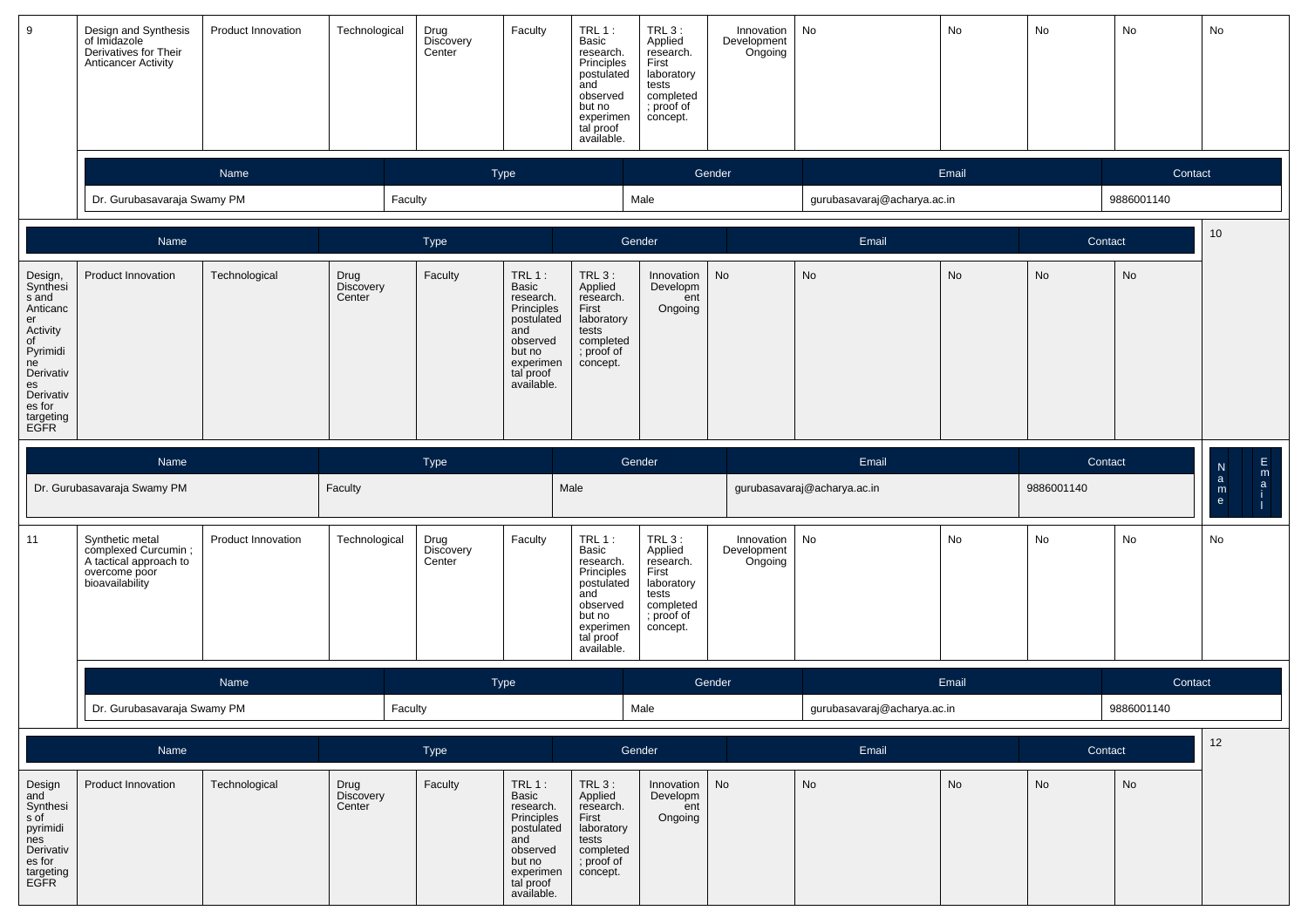|    | Name                                                                                                                                           |                    |               | <b>Type</b>                           |                                                                                                                                          | Gender                                                                                                                          |                        |                                      | Email                       |            |                                                                                                             | Contact    | E<br>${\sf N}$                                      |
|----|------------------------------------------------------------------------------------------------------------------------------------------------|--------------------|---------------|---------------------------------------|------------------------------------------------------------------------------------------------------------------------------------------|---------------------------------------------------------------------------------------------------------------------------------|------------------------|--------------------------------------|-----------------------------|------------|-------------------------------------------------------------------------------------------------------------|------------|-----------------------------------------------------|
|    | Dr. Gurubasavaraja Swamy PM                                                                                                                    |                    | Faculty       |                                       | Male                                                                                                                                     |                                                                                                                                 |                        |                                      | gurubasavaraj@acharya.ac.in |            | 9886001140                                                                                                  |            | m<br>$\mathsf{a}$<br>$\mathsf{a}$<br>${\sf m}$<br>e |
| 13 | Evaluation of anti-<br>colitic activity of<br>Wedelolactone in rats                                                                            | Product Innovation | Technological | Drug &<br>Biochemical<br>study center | TRL 1:<br>Faculty<br>Basic<br>research.<br>Principles<br>postulated<br>and<br>observed<br>but no<br>experimen<br>tal proof<br>available. | TRL $1:$<br>Basic<br>research.<br>Principles<br>postulated<br>and<br>observed<br>but no<br>experimen<br>tal proof<br>available. |                        | Innovation<br>Development<br>Ongoing | No                          | No         | $\begin{array}{c} 10 \\ 00 \\ 00 \end{array}$<br>Gra<br>nt<br>$\mathbf 0$<br>Amo<br>unt<br>in.<br><b>Rs</b> | No         | No                                                  |
|    |                                                                                                                                                | Name<br>Type       |               |                                       |                                                                                                                                          | Gender                                                                                                                          |                        |                                      | Email                       |            | Contact                                                                                                     |            |                                                     |
|    | Dr. Prakash T<br>Faculty                                                                                                                       |                    |               | Male                                  |                                                                                                                                          |                                                                                                                                 | prakasht@acharya.ac.in |                                      |                             | 8722517795 |                                                                                                             |            |                                                     |
|    | Name<br><b>Type</b>                                                                                                                            |                    |               |                                       |                                                                                                                                          | Gender                                                                                                                          |                        |                                      | Email                       |            | Contact                                                                                                     |            |                                                     |
|    | Faculty<br>Dr. Suresh Janadri                                                                                                                  |                    |               |                                       |                                                                                                                                          | Male                                                                                                                            |                        |                                      | sureshjanadri@acharya.ac.in |            |                                                                                                             | 9591138301 |                                                     |
| 14 | <b>Effects of Mearnsitrin</b><br>on doxorubicin-<br>induced apoptosis in<br>H9C2 cells                                                         | Product Innovation | Technological | Drug &<br>Biochemical<br>study center | Faculty<br>TRL 0:<br>Idea.<br>Unproven<br>concept,<br>no testing<br>has been<br>performed<br>$\sim$                                      | TRL $1:$<br>Basic<br>research.<br>Principles<br>postulated<br>and<br>observed<br>but no<br>experimen<br>tal proof<br>available. |                        | Innovation<br>Development<br>Ongoing | No                          | No         | $\mathbf{30} \\ \mathbf{00}$<br>Gra<br>$00\,$<br>nt<br>Amo<br>unt<br>in<br><b>Rs</b>                        | <b>No</b>  | No                                                  |
|    |                                                                                                                                                | Name               |               | <b>Type</b>                           |                                                                                                                                          |                                                                                                                                 | Gender                 |                                      |                             | Email      |                                                                                                             | Contact    |                                                     |
|    | Dr. Suresh Janadri                                                                                                                             |                    | Faculty       |                                       |                                                                                                                                          | Male                                                                                                                            |                        |                                      | sureshjanadri@acharya.ac.in |            |                                                                                                             | 9591138301 |                                                     |
|    |                                                                                                                                                | Name               |               | Type                                  |                                                                                                                                          |                                                                                                                                 | Gender                 |                                      |                             | Email      |                                                                                                             | Contact    |                                                     |
|    | Dr. Raghavendra NM                                                                                                                             |                    | Faculty       |                                       |                                                                                                                                          | Male                                                                                                                            |                        |                                      | raghavendranm@acharya.ac.in |            |                                                                                                             | 9949110836 |                                                     |
| 15 | Development of<br>Dendrimer-<br>5Flurouracil and folic<br>acid conjugation for<br>the treatment of colon<br>cancer via target drug<br>delivery | Product Innovation | Technological | Drug &<br>Biochemical<br>study center | TRL 0:<br>Faculty<br>Idea.<br>Unproven<br>concept,<br>no testing<br>has been<br>performed                                                | $TRL1$ :<br>Basic<br>research.<br>Principles<br>postulated<br>and<br>observed<br>but no<br>experimen<br>tal proof<br>available. |                        | Innovation<br>Development<br>Ongoing | No                          | No         | $25\,$<br>$00\,$<br>Gra<br>00<br>nt<br>Amo<br>$\frac{unt}{in}$<br>Rs                                        | No         | No                                                  |
|    |                                                                                                                                                | Name               |               | Type                                  |                                                                                                                                          |                                                                                                                                 | Gender                 |                                      |                             | Email      |                                                                                                             | Contact    |                                                     |
|    | Mr. Haribabu                                                                                                                                   |                    | Faculty       |                                       |                                                                                                                                          | Male                                                                                                                            |                        |                                      | haribabu@acharya.ac.in      |            |                                                                                                             | 9481479978 |                                                     |
|    | Name                                                                                                                                           |                    |               | Type                                  |                                                                                                                                          | Gender                                                                                                                          |                        |                                      | Email                       |            |                                                                                                             | Contact    | 16                                                  |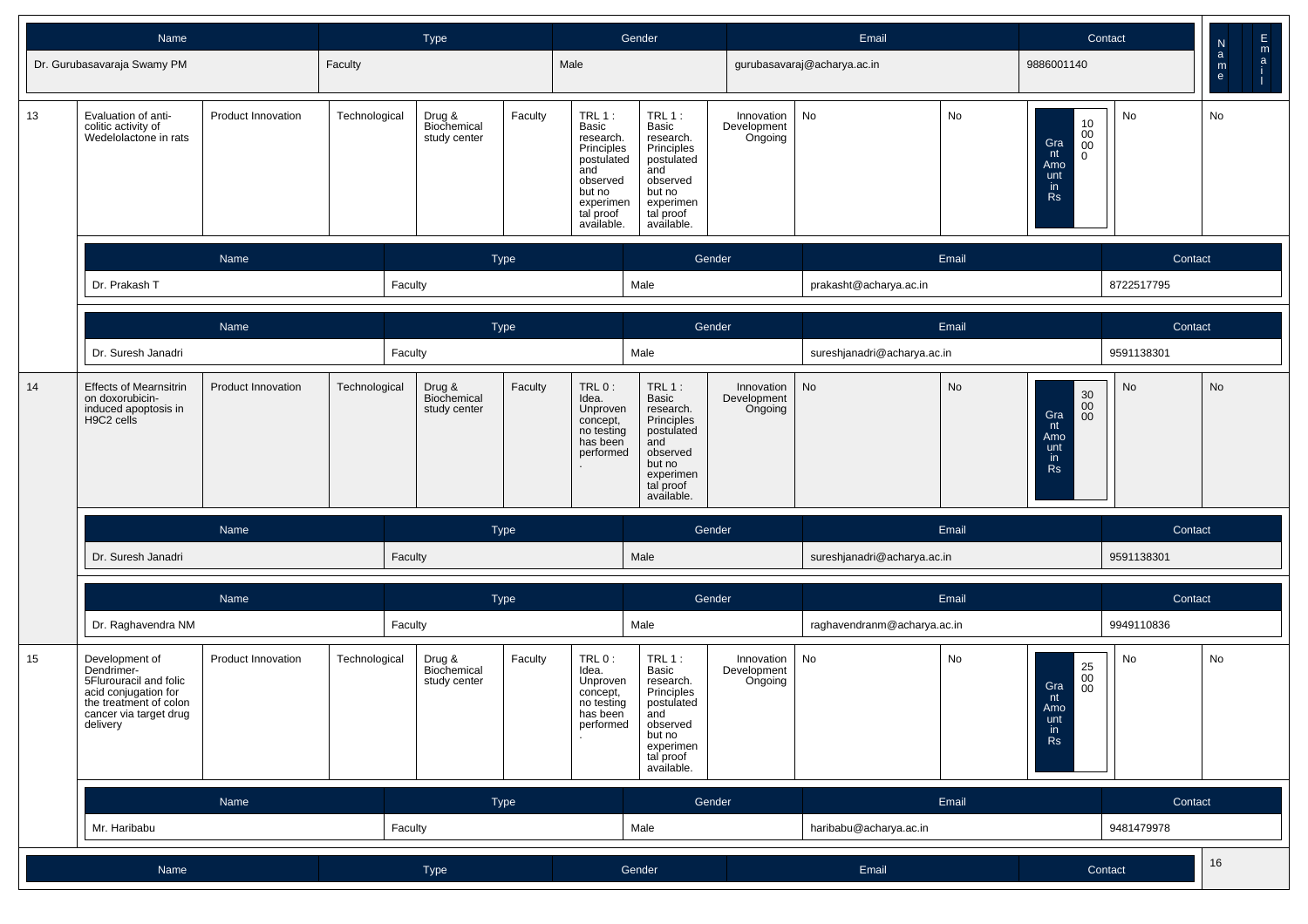| Experim<br>ental<br>evaluati<br>on of<br>source<br>plants<br>of<br>Dugdhik<br>a for<br>anabolic<br>activity                                                                | Product Innovation            | Technological | Drug &<br>Biochemical<br>study center | Faculty | $TRL$ 1:<br>Basic<br>research.<br>Principles<br>postulated<br>and<br>observed<br>but no<br>experimen<br>tal proof<br>available. | $TRL_3$ :<br>Applied<br>research.<br>First<br>laboratory<br>tests<br>completed<br>; proof of<br>concept. | Innovation<br>Developm<br>ent<br>Dropped | No                          | No                          | No         | No         | 30<br>$00\,$<br>Amo<br>$\overline{0}$<br>unt<br>Rec<br>eive<br>d in<br>Rs. |    |
|----------------------------------------------------------------------------------------------------------------------------------------------------------------------------|-------------------------------|---------------|---------------------------------------|---------|---------------------------------------------------------------------------------------------------------------------------------|----------------------------------------------------------------------------------------------------------|------------------------------------------|-----------------------------|-----------------------------|------------|------------|----------------------------------------------------------------------------|----|
|                                                                                                                                                                            | Name                          |               |                                       | Type    |                                                                                                                                 |                                                                                                          | Gender                                   |                             | Email                       |            | Contact    |                                                                            |    |
|                                                                                                                                                                            | Dr. Suresh Janadri            |               | Faculty                               |         |                                                                                                                                 | Male                                                                                                     |                                          |                             | sureshjanadri@acharya.ac.in |            | 9591138301 |                                                                            |    |
|                                                                                                                                                                            | Name                          |               |                                       | Type    |                                                                                                                                 |                                                                                                          | Gender                                   |                             | Email                       |            | Contact    |                                                                            | 17 |
|                                                                                                                                                                            | Dr Yashaswini B.K             |               | Student                               |         |                                                                                                                                 | Female                                                                                                   |                                          |                             | dryashaswinibk014@gmail.com |            | 866094089  |                                                                            |    |
| An<br>experim<br>ental<br>study<br>for the<br>evaluati<br>on of<br>Ashwag<br>andhagh<br>rita with<br>special<br>referenc<br>e to its<br>immuno<br>modulat<br>ory<br>action | Product Innovation            | Technological | Drug &<br>Biochemical<br>study center | Faculty | TRL 1 :<br>Basic<br>research.<br>Principles<br>postulated<br>and<br>observed<br>but no<br>experimen<br>tal proof<br>available.  | TRL 3:<br>Applied<br>research.<br>First<br>laboratory<br>tests<br>completed<br>; proof of<br>concept.    | Innovation<br>Developm<br>ent<br>Dropped | No                          | No                          | No         | No         | $\substack{15 \\ 00}$<br>0<br>Amo<br>unt<br>Rec<br>eive<br>d in<br>Rs.     |    |
|                                                                                                                                                                            | Name                          |               |                                       | Type    |                                                                                                                                 |                                                                                                          | Gender                                   |                             | Email                       |            | Contact    |                                                                            |    |
|                                                                                                                                                                            | Dr. Suresh Janadri            |               | Faculty                               |         |                                                                                                                                 | Male                                                                                                     |                                          |                             | sureshjanadri@acharya.ac.in |            | 9591138301 |                                                                            |    |
|                                                                                                                                                                            | Name                          |               |                                       | Type    |                                                                                                                                 |                                                                                                          | Gender                                   |                             | Email                       |            | Contact    |                                                                            | 18 |
|                                                                                                                                                                            | Dr.Amrita Raveendran          |               | Student                               |         |                                                                                                                                 | Female                                                                                                   |                                          |                             | raveendranamrita@gmail.com  |            | 9663460658 |                                                                            |    |
| Acute<br>and sub-<br>acute<br>toxicity<br>studies<br>of<br>bioactiv<br>$\mathsf{e}% _{0}\left( \mathsf{e}\right)$<br>compou<br>nds                                         | Service Innovation            | Technological | Drug &<br>Biochemical<br>study center | Faculty | $TRL1$ :<br>Basic<br>research.<br>Principles<br>postulated<br>and<br>observed<br>but no<br>experimen<br>tal proof<br>available. | $TRL3$ :<br>Applied<br>research.<br>First<br>laboratory<br>tests<br>completed<br>; proof of<br>concept.  | Innovation<br>Developm<br>ent<br>Dropped | No                          | No                          | No         | No         | 17<br>50<br>Amo<br>00<br>unt<br>Rec<br>eive<br>a in<br>Rs.                 |    |
|                                                                                                                                                                            | Name                          |               |                                       | Type    |                                                                                                                                 |                                                                                                          | Gender                                   |                             | Email                       |            | Contact    |                                                                            |    |
|                                                                                                                                                                            | Dr. Suresh Janadri<br>Faculty |               |                                       |         | Male                                                                                                                            |                                                                                                          |                                          | sureshjanadri@acharya.ac.in |                             | 9591138301 |            |                                                                            |    |
|                                                                                                                                                                            | Type<br>Name                  |               |                                       |         |                                                                                                                                 |                                                                                                          | Gender                                   |                             | Email                       |            | Contact    |                                                                            | 19 |
|                                                                                                                                                                            | Dr.Amrita Raveendran          |               | Student                               |         |                                                                                                                                 | Female                                                                                                   |                                          |                             | raveendranamrita@gmail.com  |            | 9663460658 |                                                                            |    |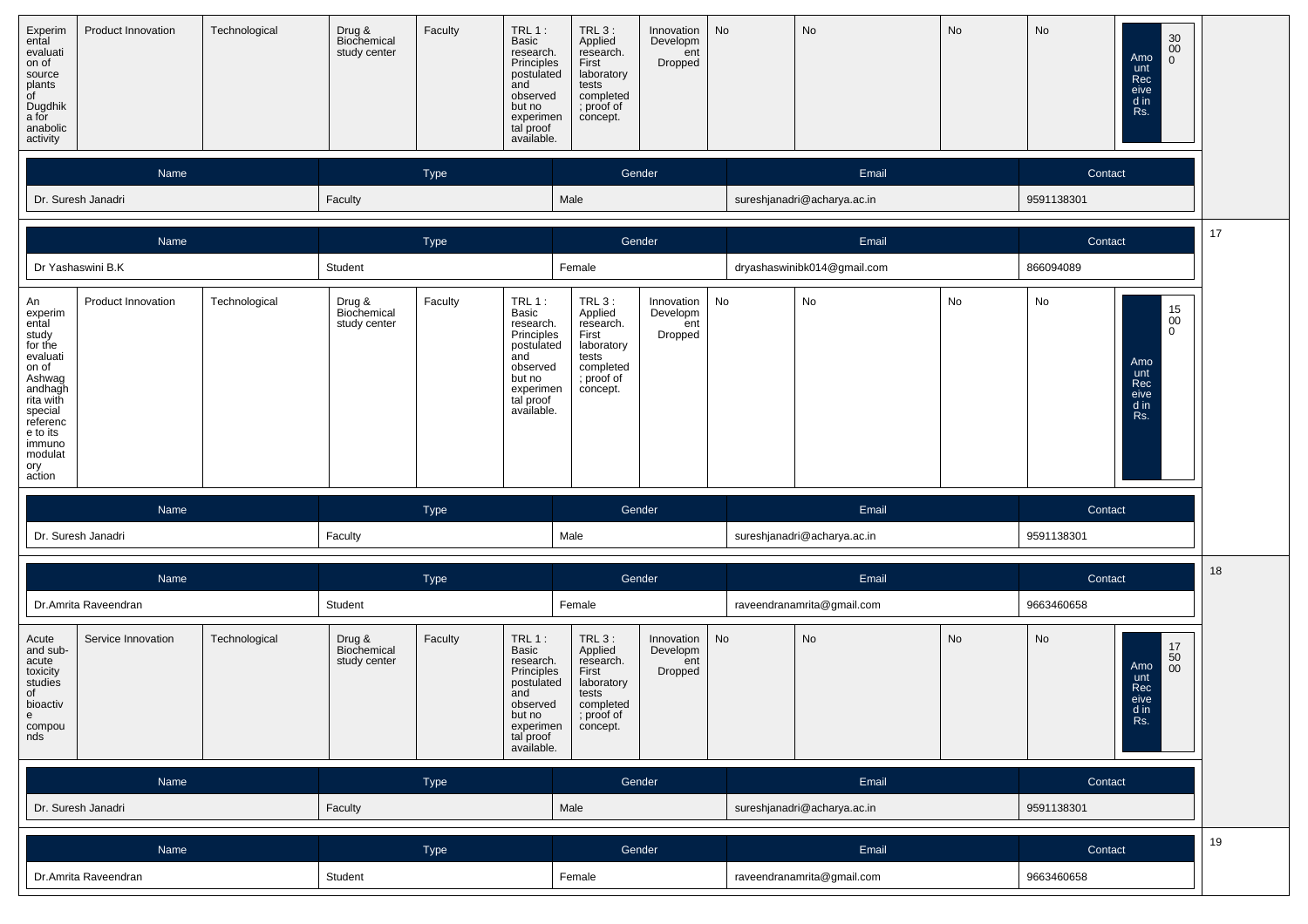| Effect of<br>bioactiv<br>e<br>compou<br>nds on<br>diabetic<br>nephrop<br>athy | Service Innovation                                                     | Technological      | Drug &<br>Biochemical<br>study center | Faculty                               | TRL 1:<br>Basic<br>research.<br>Principles<br>postulated<br>and<br>observed<br>but no<br>experimen<br>tal proof<br>available.    | <b>TRL 3:</b><br>Applied<br>research.<br>First<br>laboratory<br>tests<br>completed<br>; proof of<br>concept.                    | Innovation<br>Developm<br>ent<br>Dropped                                                                 | No                                              | No                          | No        | No         | 40<br>0 <sup>0</sup><br>Amo<br>00<br>unt<br>Rec<br>eive<br>d in<br>Rs.       |                                                                                                     |
|-------------------------------------------------------------------------------|------------------------------------------------------------------------|--------------------|---------------------------------------|---------------------------------------|----------------------------------------------------------------------------------------------------------------------------------|---------------------------------------------------------------------------------------------------------------------------------|----------------------------------------------------------------------------------------------------------|-------------------------------------------------|-----------------------------|-----------|------------|------------------------------------------------------------------------------|-----------------------------------------------------------------------------------------------------|
|                                                                               | Name                                                                   |                    |                                       | Type                                  |                                                                                                                                  |                                                                                                                                 | Gender                                                                                                   |                                                 | Email                       |           | Contact    |                                                                              | $\frac{E}{2}$                                                                                       |
|                                                                               | Dr. Manjunatha.P.M                                                     |                    | Faculty                               |                                       |                                                                                                                                  | Male                                                                                                                            |                                                                                                          |                                                 | manjunathpm@acharya.ac.in   |           | 9916104175 |                                                                              | $\frac{N}{a}$<br>$\mathsf{m}_{\mathsf{e}}$                                                          |
| 20                                                                            | Anti-nociception<br>testing                                            | Service Innovation | Technological                         | Drug &<br>Biochemical<br>study center | Faculty                                                                                                                          | $TRL1$ :<br>Basic<br>research.<br>Principles<br>postulated<br>and<br>observed<br>but no<br>experimen<br>tal proof<br>available. | TRL 3 :<br>Applied<br>research.<br>First<br>laboratory<br>tests<br>completed<br>; proof of<br>concept.   | Innovation<br>Development<br>Dropped            | No                          | <b>No</b> | No         | <b>No</b>                                                                    | $\begin{array}{c} 47 \\ 30 \end{array}$<br>Amo<br>$\mathbf{0}$<br>unt<br>Rec<br>eive<br>d in<br>Rs. |
|                                                                               |                                                                        | Name               |                                       |                                       | Type                                                                                                                             |                                                                                                                                 |                                                                                                          | Gender                                          |                             | Email     |            | Contact                                                                      |                                                                                                     |
|                                                                               | Dr. Suresh Janadri                                                     |                    |                                       | Faculty                               |                                                                                                                                  |                                                                                                                                 | Male                                                                                                     |                                                 | sureshjanadri@acharya.ac.in |           |            | 9591138301                                                                   |                                                                                                     |
|                                                                               | Name                                                                   |                    |                                       | Type                                  |                                                                                                                                  |                                                                                                                                 | Gender                                                                                                   |                                                 | Email                       |           | Contact    |                                                                              | 21                                                                                                  |
| Wound<br>healing<br>activity<br>silk<br>fibrion-<br>cecropin<br>protein       | Service Innovation                                                     | Technological      | Drug &<br>Biochemical<br>study center | Faculty                               | TRL $1$ :<br>Basic<br>research.<br>Principles<br>postulated<br>and<br>observed<br>but no<br>experimen<br>tal proof<br>available. | TRL 3 :<br>Applied<br>research.<br>First<br>laboratory<br>tests<br>completed<br>; proof of<br>concept.                          | Innovation<br>Developm<br>ent<br>Dropped                                                                 | No                                              | No                          | No        | No         | $\mathbf{50} \00$<br>Amo<br>$\mathbf 0$<br>unt<br>Rec<br>eive<br>d in<br>Rs. |                                                                                                     |
|                                                                               | Name                                                                   |                    |                                       | Type                                  |                                                                                                                                  |                                                                                                                                 | Gender                                                                                                   |                                                 | Email                       |           | Contact    |                                                                              | $\frac{\mathsf{E}}{\mathsf{m}}$                                                                     |
|                                                                               | Dr. Manjunatha.P.M                                                     |                    | Faculty                               |                                       |                                                                                                                                  | Male                                                                                                                            |                                                                                                          |                                                 | manjunathpm@acharya.ac.in   |           | 9916104175 |                                                                              | $\frac{\mathsf{N}}{\mathsf{a}}$<br>$\mathbf{a}$<br>$\mathsf{m}_{\mathsf{e}}$                        |
| 22                                                                            | Acute toxicity and anti-<br>obesity in rats for<br>bioactive compounds | Service Innovation | Technological                         | Drug &<br>Biochemical<br>study center | Faculty                                                                                                                          | $TRL$ 1:<br>Basic<br>research.<br>Principles<br>postulated<br>and<br>observed<br>but no<br>experimen<br>tal proof<br>available. | $TRL_3$ :<br>Applied<br>research.<br>First<br>laboratory<br>tests<br>completed<br>; proof of<br>concept. | Innovation $\vert$ No<br>Development<br>Dropped |                             | No        | No         | No                                                                           | $\begin{array}{c} 95 \\ 00 \\ 0 \end{array}$<br>Amo<br>unt<br>Rec<br>eive<br>$d$ in<br>Rs.          |
|                                                                               | Name                                                                   |                    |                                       |                                       | Type                                                                                                                             |                                                                                                                                 |                                                                                                          | Gender                                          |                             | Email     |            | Contact                                                                      |                                                                                                     |
|                                                                               | Dr. Suresh Janadri                                                     |                    | Faculty                               |                                       |                                                                                                                                  | Male                                                                                                                            |                                                                                                          | sureshjanadri@acharya.ac.in                     |                             |           | 9591138301 |                                                                              |                                                                                                     |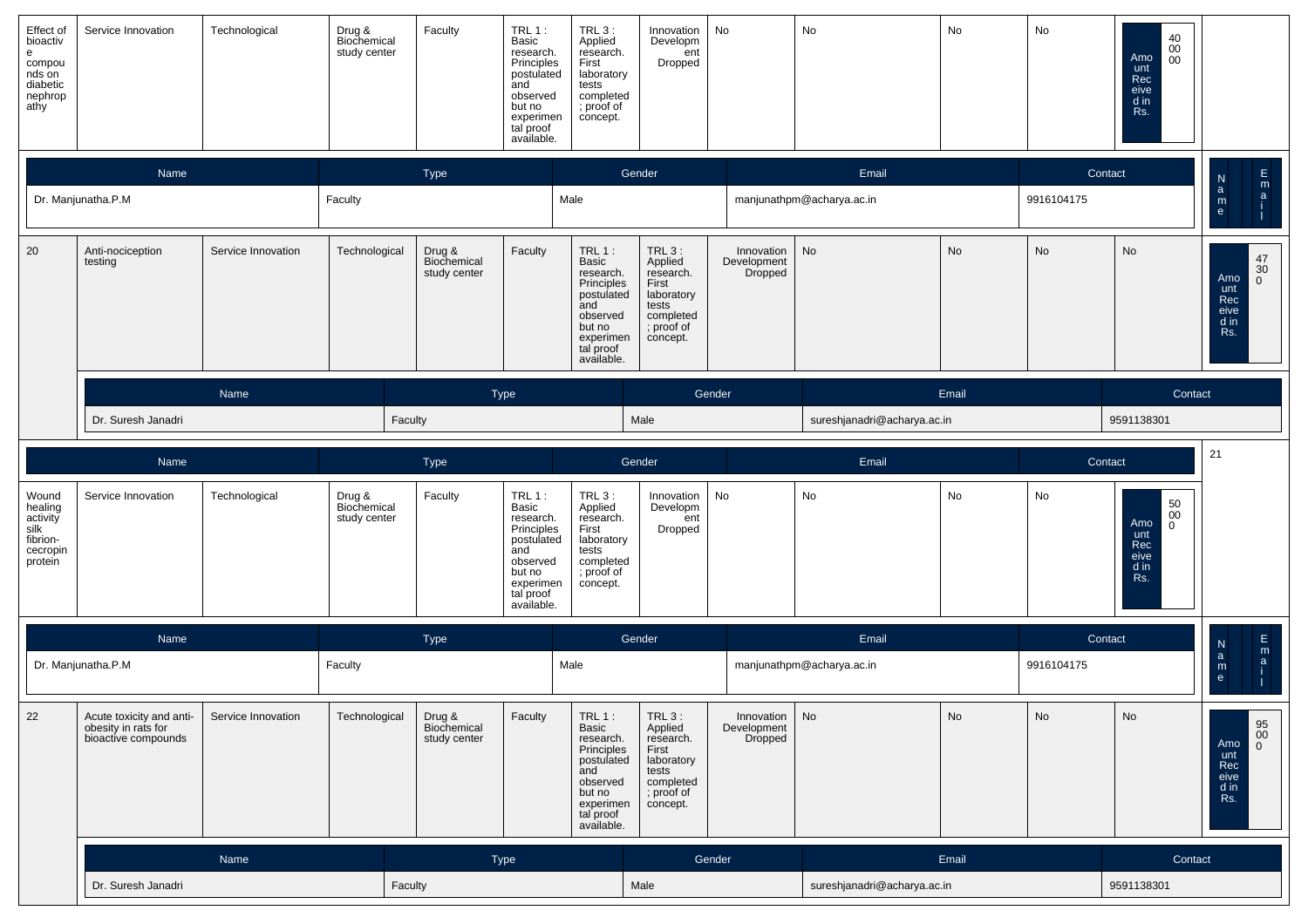|                                                                                         | Name                                                                                                                         |                    |                                       | Type                                  |                                                                                                                               |                                                                                                                                      | Gender                                                                                                  |                                      | Email                       |           |            | 23<br>Contact                                                                                         |                                                                                           |
|-----------------------------------------------------------------------------------------|------------------------------------------------------------------------------------------------------------------------------|--------------------|---------------------------------------|---------------------------------------|-------------------------------------------------------------------------------------------------------------------------------|--------------------------------------------------------------------------------------------------------------------------------------|---------------------------------------------------------------------------------------------------------|--------------------------------------|-----------------------------|-----------|------------|-------------------------------------------------------------------------------------------------------|-------------------------------------------------------------------------------------------|
| Immuno<br>modulat<br>ory<br>activity<br>of trial<br>drugs                               | Service Innovation                                                                                                           | Technological      | Drug &<br>Biochemical<br>study center | Faculty                               | TRL 1:<br>Basic<br>research.<br>Principles<br>postulated<br>and<br>observed<br>but no<br>experimen<br>tal proof<br>available. | $TRL3$ :<br>Applied<br>research.<br>First<br>laboratory<br>tests<br>completed<br>; proof of<br>concept.                              | Innovation<br>Developm<br>ent<br>Dropped                                                                | No                                   | No                          | No        | No         | $\begin{array}{c} 60 \\ 00 \end{array}$<br>Amo<br>$\overline{0}$<br>unt<br>Rec<br>eive<br>d in<br>Rs. |                                                                                           |
|                                                                                         | Name                                                                                                                         |                    |                                       | Type                                  |                                                                                                                               |                                                                                                                                      | Gender                                                                                                  |                                      | Email                       |           | Contact    |                                                                                                       | $\mathsf{E}\!\!\!\!/$<br>N                                                                |
|                                                                                         | Dr. Suresh Janadri                                                                                                           |                    | Faculty                               |                                       |                                                                                                                               | Male                                                                                                                                 |                                                                                                         |                                      | sureshjanadri@acharya.ac.in |           | 9591138301 |                                                                                                       | $\mathop{{\sf m}}\limits_{\mathop{{\sf a}}}$<br>$\mathbf{a}$<br>$\mathsf{m}_{\mathsf{e}}$ |
| 24                                                                                      | Evaluation of bioactive<br>compounds on<br>pulmonary fibrosis                                                                | Service Innovation | Technological                         | Drug &<br>Biochemical<br>study center | Faculty                                                                                                                       | $TRL1$ :<br>Basic<br>research.<br>Principles<br>postulated<br>and<br>observed<br>but no<br>experimen<br>tal proof<br>available.      | $TRL3$ :<br>Applied<br>research.<br>First<br>laboratory<br>tests<br>completed<br>; proof of<br>concept. | Innovation<br>Development<br>Dropped | No                          | No        | <b>No</b>  | No                                                                                                    | $\begin{array}{c} 17 \\ 50 \\ 00 \end{array}$<br>Amo<br>unt<br>Rec<br>eive<br>d in<br>Rs. |
|                                                                                         |                                                                                                                              | Name               |                                       |                                       | Type                                                                                                                          |                                                                                                                                      |                                                                                                         | Gender                               |                             | Email     |            | Contact                                                                                               |                                                                                           |
|                                                                                         | Dr. Manjunatha.P.M                                                                                                           |                    | Faculty                               |                                       |                                                                                                                               |                                                                                                                                      | Male                                                                                                    |                                      | manjunathpm@acharya.ac.in   |           |            | 9916104175                                                                                            |                                                                                           |
|                                                                                         | Name                                                                                                                         |                    |                                       | Type                                  |                                                                                                                               |                                                                                                                                      | Gender                                                                                                  |                                      | Email                       |           | Contact    |                                                                                                       | 25                                                                                        |
| Evaluati<br>on of<br>bioactiv<br>e<br>compou<br>nds on<br>hormon<br>es study<br>in rats | Service Innovation                                                                                                           | Technological      | Drug &<br>Biochemical<br>study center | Faculty                               | TRL 1:<br>Basic<br>research.<br>Principles<br>postulated<br>and<br>observed<br>but no<br>experimen<br>tal proof<br>available. | $TRL3$ :<br>Applied<br>research.<br>First<br>laboratory<br>tests<br>completed<br>; proof of<br>concept.                              | Innovation<br>Developm<br>ent<br>Dropped                                                                | No                                   | No                          | No        | No         | 39<br>38<br>00<br>Amo<br>unt<br>Rec<br>eive<br>d in<br>Rs.                                            |                                                                                           |
|                                                                                         | Name                                                                                                                         |                    |                                       | Type                                  |                                                                                                                               |                                                                                                                                      | Gender                                                                                                  |                                      | Email                       |           | Contact    |                                                                                                       | $\mathsf{E}\!\!\restriction$<br>${\sf N}$                                                 |
|                                                                                         | Dr. Suresh Janadri                                                                                                           |                    | Faculty                               |                                       |                                                                                                                               | Male                                                                                                                                 |                                                                                                         |                                      | sureshjanadri@acharya.ac.in |           | 9591138301 |                                                                                                       | $\mathop{{\sf m}}\limits_{\mathop{{\sf a}}}$<br>$\alpha$<br>m<br>H<br>e                   |
| 26                                                                                      | Amiliorative effect of<br>Hesperidin methyl<br>chalcone on<br>isoproterenol induced<br>oxidative damage in<br>rat myocardium | Service Innovation | Technological                         | Drug &<br>Biochemical<br>study center | Faculty                                                                                                                       | <b>TRL 1:</b><br>Basic<br>research.<br>Principles<br>postulated<br>and<br>observed<br>but no<br>experimen<br>tal proof<br>available. | $TRL3$ :<br>Applied<br>research.<br>First<br>laboratory<br>tests<br>completed<br>; proof of<br>concept. | Innovation<br>Development<br>Dropped | No                          | <b>No</b> | No         | <b>No</b>                                                                                             | No                                                                                        |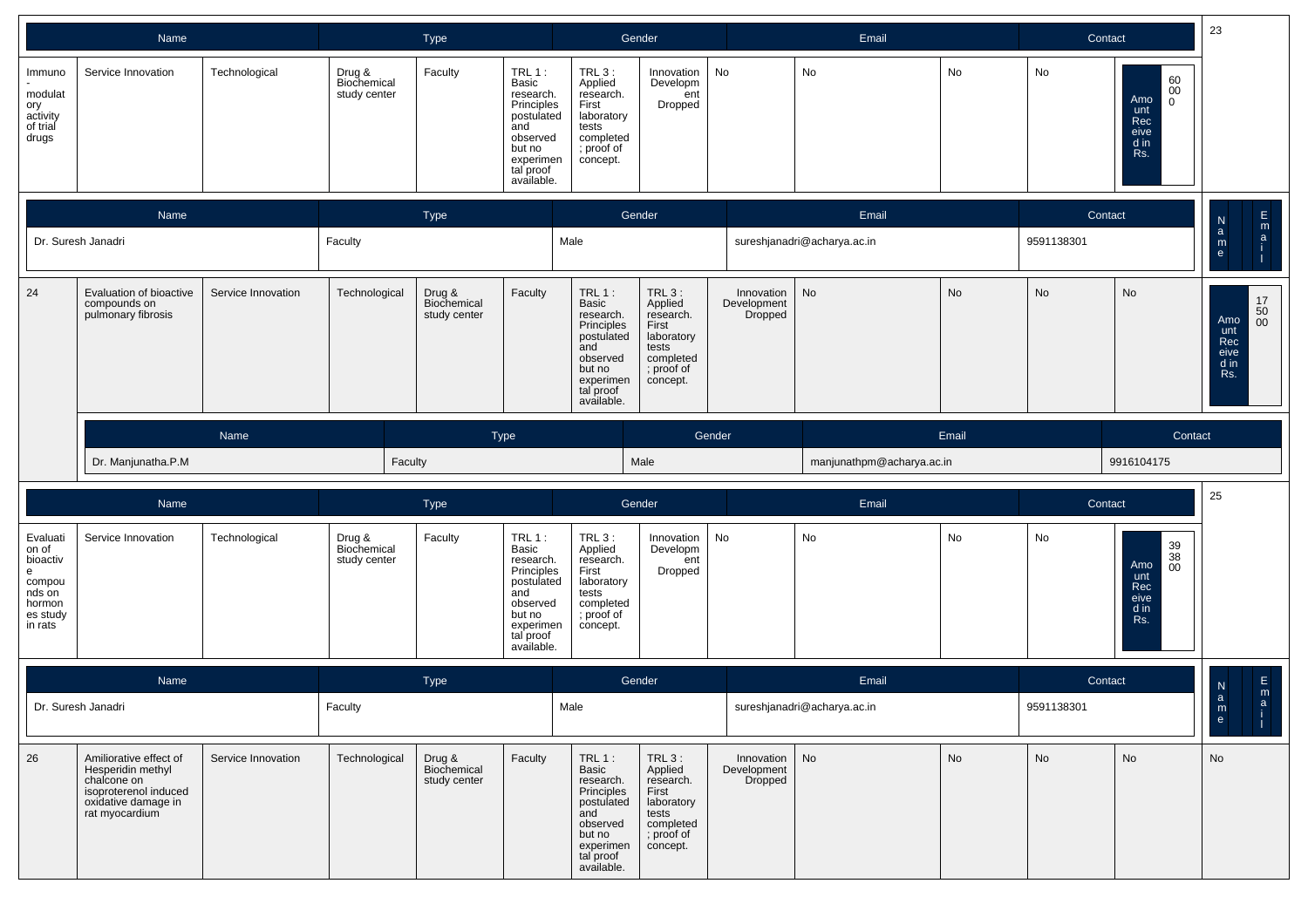|                                                                                              | Name                                                                                                                                              |                           |                                       | Type                                  |                                                                                                                               |                                                                                                                                 | Gender                                                                                                  |                                      |                             | Email     |            | Contact    |                                                                        |
|----------------------------------------------------------------------------------------------|---------------------------------------------------------------------------------------------------------------------------------------------------|---------------------------|---------------------------------------|---------------------------------------|-------------------------------------------------------------------------------------------------------------------------------|---------------------------------------------------------------------------------------------------------------------------------|---------------------------------------------------------------------------------------------------------|--------------------------------------|-----------------------------|-----------|------------|------------|------------------------------------------------------------------------|
|                                                                                              | Dr. Manjunatha.P.M                                                                                                                                |                           |                                       | Faculty                               |                                                                                                                               |                                                                                                                                 | Male                                                                                                    |                                      | manjunathpm@acharya.ac.in   |           |            | 9916104175 |                                                                        |
|                                                                                              |                                                                                                                                                   | Name                      |                                       | Type                                  |                                                                                                                               |                                                                                                                                 |                                                                                                         | Gender                               |                             | Email     |            | Contact    |                                                                        |
|                                                                                              | Dr.Amrita Raveendran                                                                                                                              |                           |                                       | Student                               |                                                                                                                               |                                                                                                                                 | Female                                                                                                  |                                      | raveendranamrita@gmail.com  |           |            | 9663460658 |                                                                        |
| 27                                                                                           | Amelioration of<br>cognitive deficit by<br>Hesperidin Methyl<br>Chalcone in<br>Aluminium Chloride<br>induced Alzheimer's<br>disease model in rats | Product Innovation        | Technological                         | Drug &<br>Biochemical<br>study center | Faculty                                                                                                                       | $TRL1$ :<br>Basic<br>research.<br>Principles<br>postulated<br>and<br>observed<br>but no<br>experimen<br>tal proof<br>available. | TRL 3:<br>Applied<br>research.<br>First<br>laboratory<br>tests<br>completed<br>; proof of<br>concept.   | Innovation<br>Development<br>Dropped | No                          | No        | No         | No         | No                                                                     |
|                                                                                              |                                                                                                                                                   | Name                      |                                       | Type                                  |                                                                                                                               |                                                                                                                                 |                                                                                                         | Gender                               |                             | Email     |            | Contact    |                                                                        |
|                                                                                              | Dr. Manjunatha.P.M                                                                                                                                |                           |                                       | Faculty                               |                                                                                                                               |                                                                                                                                 | Male                                                                                                    |                                      | manjunathpm@acharya.ac.in   |           |            | 9916104175 |                                                                        |
|                                                                                              | Name                                                                                                                                              |                           |                                       | Type                                  |                                                                                                                               |                                                                                                                                 | Gender                                                                                                  |                                      | Email                       |           |            | Contact    | 28                                                                     |
| Evaluati<br>on of<br>geraniol<br>on STZ<br>induced<br>diabetic<br>nephrop<br>athy in<br>rats | Product Innovation                                                                                                                                | Technological             | Drug &<br>Biochemical<br>study center | Faculty                               | TRL 1:<br>Basic<br>research.<br>Principles<br>postulated<br>and<br>observed<br>but no<br>experimen<br>tal proof<br>available. | TRL $3:$<br>Applied<br>research.<br>First<br>laboratory<br>tests<br>completed<br>; proof of<br>concept.                         | Innovation<br>Developm<br>ent<br>Dropped                                                                | No                                   | <b>No</b>                   | <b>No</b> | No         | No         |                                                                        |
|                                                                                              | Name                                                                                                                                              |                           |                                       | Type                                  |                                                                                                                               |                                                                                                                                 | Gender                                                                                                  |                                      | Email                       |           |            | Contact    | E                                                                      |
| Dr. Suresh Janadri                                                                           |                                                                                                                                                   |                           | Faculty                               |                                       | Male                                                                                                                          |                                                                                                                                 |                                                                                                         |                                      | sureshjanadri@acharya.ac.in |           | 9591138301 |            | $\frac{\mathsf{N}}{\mathsf{a}}$<br>m<br>a<br>$\mathsf{m}_{\mathsf{e}}$ |
| 29                                                                                           | Protective role of<br>geraniol against<br>Cerebral<br>ischemia/reperfusion<br>induced rat: role of<br>oxidative stress and<br>cytokines           | <b>Product Innovation</b> | Technological                         | Drug &<br>Biochemical<br>study center | Faculty                                                                                                                       | $TRL1$ :<br>Basic<br>research.<br>Principles<br>postulated<br>and<br>observed<br>but no<br>experimen<br>tal proof<br>available. | $TRL3$ :<br>Applied<br>research.<br>First<br>laboratory<br>tests<br>completed<br>; proof of<br>concept. | Innovation<br>Development<br>Dropped | No                          | <b>No</b> | No         | No         | No                                                                     |
|                                                                                              |                                                                                                                                                   | Name                      |                                       | Type                                  |                                                                                                                               |                                                                                                                                 | Gender                                                                                                  |                                      |                             | Email     |            | Contact    |                                                                        |
|                                                                                              | Dr. Suresh Janadri                                                                                                                                |                           |                                       | Faculty                               |                                                                                                                               |                                                                                                                                 | Male                                                                                                    |                                      | sureshjanadri@acharya.ac.in |           |            | 9591138301 |                                                                        |
|                                                                                              | Name                                                                                                                                              |                           | Type                                  |                                       |                                                                                                                               | Gender                                                                                                                          |                                                                                                         | Email                                |                             |           | Contact    | $30\,$     |                                                                        |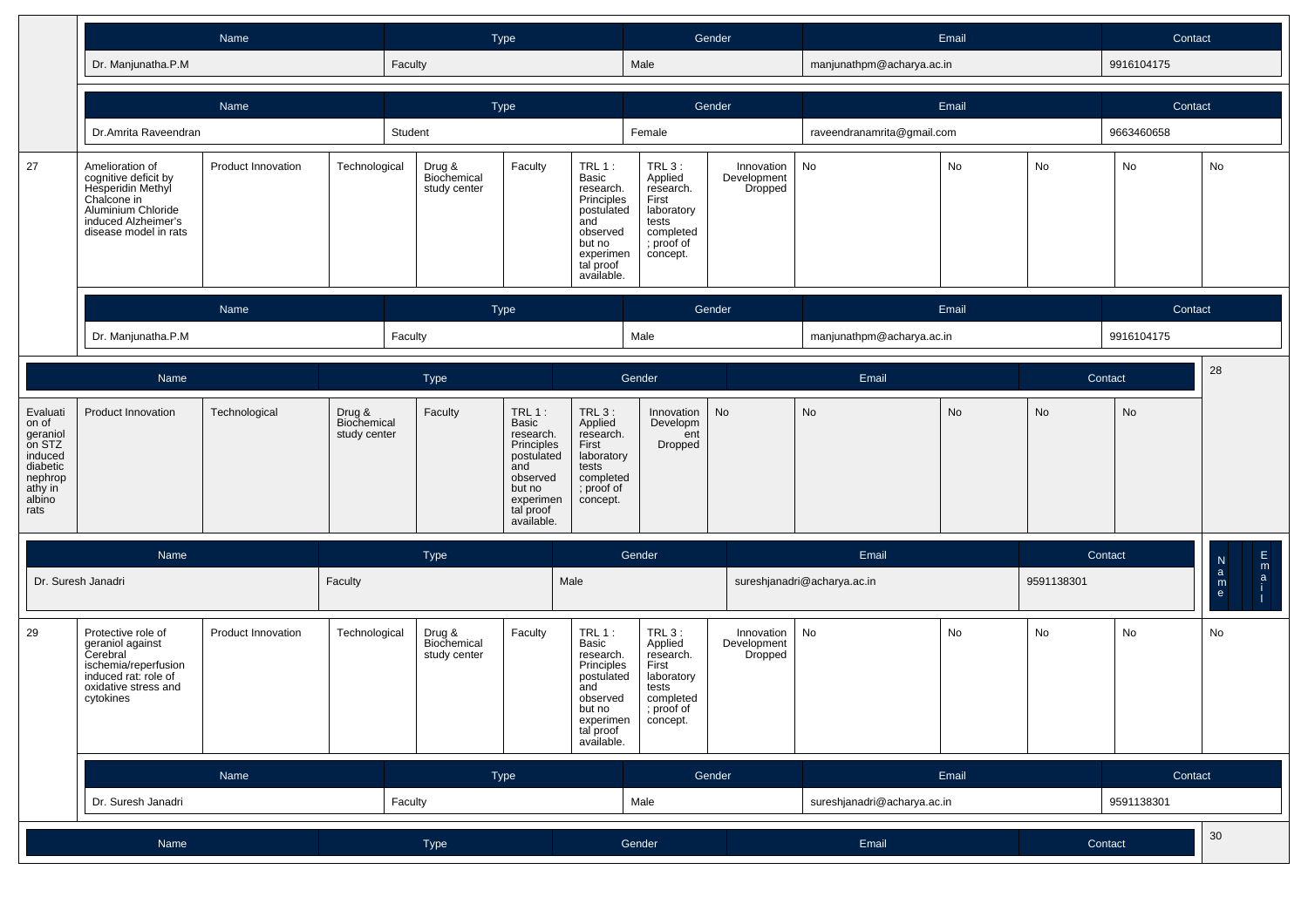| Screeni<br>ng of<br>novel<br>chalcon<br>es<br>targeting<br>cancer                                                       | Product Innovation                                                                   | Technological             | Drug &<br>Biochemical<br>study center | Faculty                               | TRL1:<br>Basic<br>research.<br>Principles<br>postulated<br>and<br>observed<br>but no<br>experimen<br>tal proof<br>available. | $TRL3$ :<br>Applied<br>research.<br>First<br>laboratory<br>tests<br>completed<br>; proof of<br>concept.                          | Innovation<br>Developm<br>ent<br>Dropped                                                              | No                                   | No                    | No    | No         | No         |                                                                    |
|-------------------------------------------------------------------------------------------------------------------------|--------------------------------------------------------------------------------------|---------------------------|---------------------------------------|---------------------------------------|------------------------------------------------------------------------------------------------------------------------------|----------------------------------------------------------------------------------------------------------------------------------|-------------------------------------------------------------------------------------------------------|--------------------------------------|-----------------------|-------|------------|------------|--------------------------------------------------------------------|
|                                                                                                                         | Name                                                                                 |                           |                                       | Type                                  |                                                                                                                              |                                                                                                                                  | Gender                                                                                                |                                      | Email                 |       | Contact    |            | $\frac{E}{2}$<br>$\frac{\mathsf{N}}{\mathsf{a}}$                   |
|                                                                                                                         | Dr.Uday Raj Sharma                                                                   |                           | Faculty                               |                                       |                                                                                                                              | Male                                                                                                                             |                                                                                                       | udayraj@acharya.ac.in                |                       |       | 9886237068 |            | $_{\rm e}^{\rm m}$                                                 |
| 31                                                                                                                      | Pyrimidine derivatives<br>targets Cancer<br>through Inhibition of<br>BRD4 expression | <b>Product Innovation</b> | Technological                         | Drug &<br>Biochemical<br>study center | Faculty                                                                                                                      | $TRL 1$ :<br>Basic<br>research.<br>Principles<br>postulated<br>and<br>observed<br>but no<br>experimen<br>tal proof<br>available. | TRL 3:<br>Applied<br>research.<br>First<br>laboratory<br>tests<br>completed<br>; proof of<br>concept. | Innovation<br>Development<br>Dropped | No                    | No    | No         | No         | No                                                                 |
|                                                                                                                         |                                                                                      | Name                      |                                       |                                       | <b>Type</b>                                                                                                                  |                                                                                                                                  |                                                                                                       | Gender                               |                       | Email |            | Contact    |                                                                    |
|                                                                                                                         | Dr.Uday Raj Sharma                                                                   |                           | Faculty                               |                                       |                                                                                                                              |                                                                                                                                  | Male                                                                                                  |                                      | udayraj@acharya.ac.in |       |            | 9886237068 |                                                                    |
|                                                                                                                         | Name                                                                                 |                           |                                       | Type                                  |                                                                                                                              |                                                                                                                                  | Gender                                                                                                |                                      | Email                 |       | Contact    |            | 32                                                                 |
| Evaluati<br>on of                                                                                                       | <b>Product Innovation</b>                                                            |                           |                                       |                                       |                                                                                                                              | <b>TRL 3:</b>                                                                                                                    |                                                                                                       |                                      |                       |       |            |            |                                                                    |
| Therape<br>utic<br>efficacy<br>of<br>polyherb<br>al<br>preparat<br>ion in<br>Different<br>Arthritis<br>model in<br>rats |                                                                                      | Technological             | Drug &<br>Biochemical<br>study center | Faculty                               | TRL1:<br>Basic<br>research.<br>Principles<br>postulated<br>and<br>observed<br>but no<br>experimen<br>tal proof<br>available. | Applied<br>research.<br>First<br>laboratory<br>tests<br>completed<br>; proof of<br>concept.                                      | Innovation<br>Developm<br>ent<br>Dropped                                                              | No                                   | No                    | No    | No         | No         |                                                                    |
|                                                                                                                         | Name                                                                                 |                           |                                       | Type                                  |                                                                                                                              |                                                                                                                                  | Gender                                                                                                |                                      | Email                 |       | Contact    |            | $\mathsf E$                                                        |
| Dr. Prakash T                                                                                                           |                                                                                      |                           | Faculty                               |                                       |                                                                                                                              | Male                                                                                                                             |                                                                                                       | prakasht@acharya.ac.in               |                       |       | 8722517795 |            | N<br>m<br>$\mathsf a$<br>$\mathsf{a}$<br>${\sf m}$<br>$\mathbf{e}$ |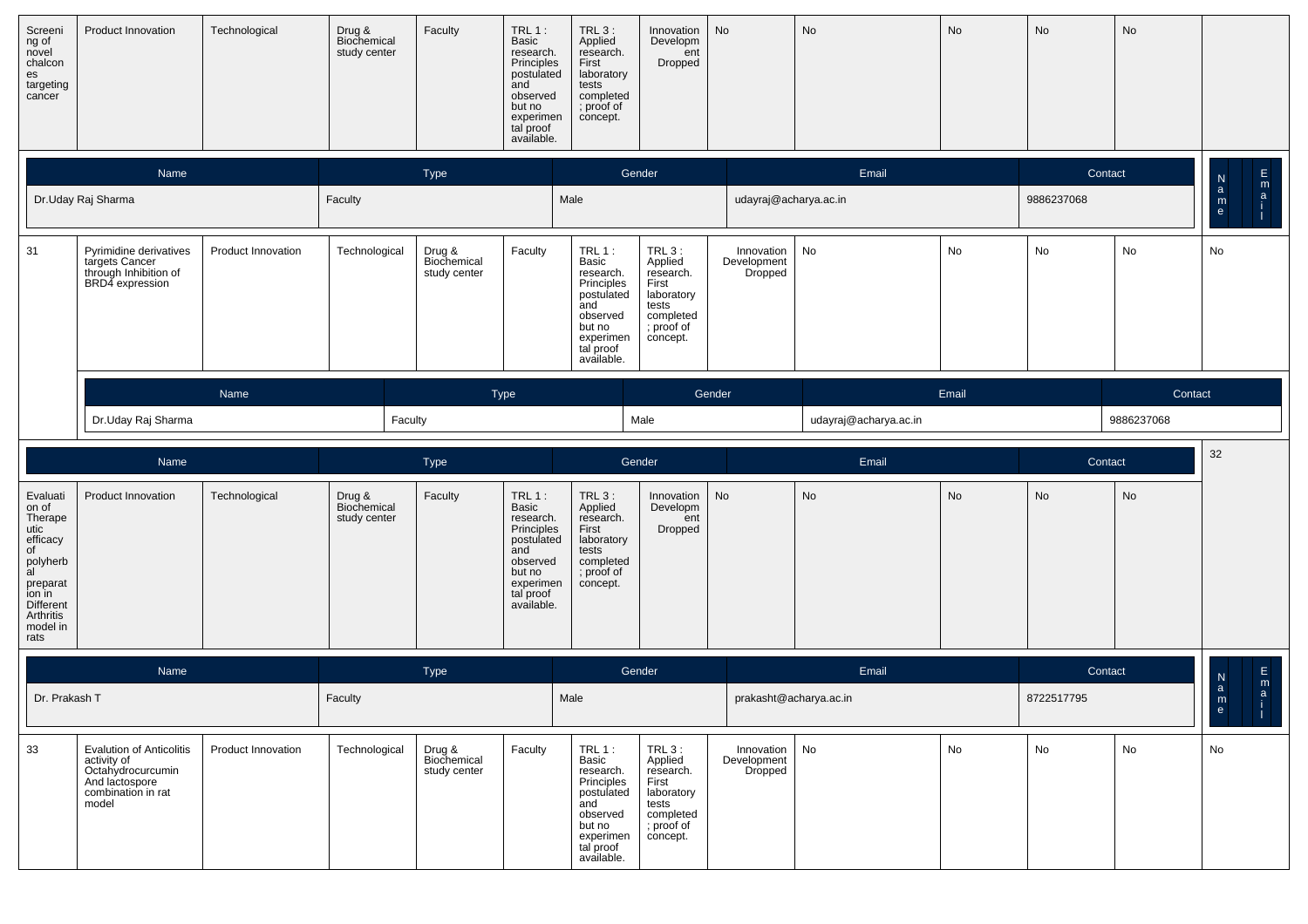|                                                                                                                                           |                                                                                                       | Name               |                                       |                                       | Type                                                                                                                                   |                                                                                                                                  |                                                                                                                               | Gender                               |                           | Email |            | Contact    |                                                  |
|-------------------------------------------------------------------------------------------------------------------------------------------|-------------------------------------------------------------------------------------------------------|--------------------|---------------------------------------|---------------------------------------|----------------------------------------------------------------------------------------------------------------------------------------|----------------------------------------------------------------------------------------------------------------------------------|-------------------------------------------------------------------------------------------------------------------------------|--------------------------------------|---------------------------|-------|------------|------------|--------------------------------------------------|
|                                                                                                                                           | Dr. Prakash T                                                                                         |                    | Faculty                               |                                       |                                                                                                                                        |                                                                                                                                  | Male                                                                                                                          |                                      | prakasht@acharya.ac.in    |       |            | 8722517795 |                                                  |
|                                                                                                                                           | Name                                                                                                  |                    |                                       | Type                                  |                                                                                                                                        |                                                                                                                                  | Gender                                                                                                                        |                                      | Email                     |       |            | Contact    | 34                                               |
| Evalutio<br>n of<br>Antiobes<br>ity and<br>Antidiab<br>etic<br>effect of<br>Histidine<br>dihydroc<br>hloride<br>in<br>Zebrafis<br>h model | Product Innovation                                                                                    | Technological      | Drug &<br>Biochemical<br>study center | Faculty                               | $TRL1$ :<br><b>Basic</b><br>research.<br>Principles<br>postulated<br>and<br>observed<br>but no<br>experimen<br>tal proof<br>available. | <b>TRL 3:</b><br>Applied<br>research.<br>First<br>laboratory<br>tests<br>completed<br>; proof of<br>concept.                     | Innovation<br>Developm<br>ent<br>Dropped                                                                                      | <b>No</b>                            | No                        | No    | No         | No         |                                                  |
|                                                                                                                                           | <b>Name</b>                                                                                           |                    |                                       | Type                                  |                                                                                                                                        |                                                                                                                                  | Gender                                                                                                                        |                                      | Email                     |       |            | Contact    | $\frac{\mathsf{E}}{\mathsf{n}}$<br>$\frac{N}{a}$ |
| Dr. Surendra V                                                                                                                            |                                                                                                       |                    | Faculty                               |                                       |                                                                                                                                        | Male                                                                                                                             |                                                                                                                               |                                      | surendrav@acharya.ac.in   |       | 9036591739 |            | ${\sf m}$<br>e                                   |
| 35                                                                                                                                        | Evaluation of<br>Coniferaldehyde<br>against Haloperidol<br>induced Parkinsonian<br>Wister albino rats | Product Innovation | Technological                         | Drug &<br>Biochemical<br>study center | Faculty                                                                                                                                | TRL $0$ :<br>Idea.<br>Unproven<br>concept,<br>no testing<br>has been<br>performed                                                | TRL 1:<br>Basic<br>research.<br>Principles<br>postulated<br>and<br>observed<br>but no<br>experimen<br>tal proof<br>available. | Innovation<br>Development<br>Ongoing | No                        | No    | No         | No         | No                                               |
|                                                                                                                                           |                                                                                                       | Name               |                                       |                                       | <b>Type</b>                                                                                                                            |                                                                                                                                  |                                                                                                                               | Gender                               |                           | Email |            | Contact    |                                                  |
|                                                                                                                                           | Dr. Manjunatha.P.M                                                                                    |                    | Faculty                               |                                       |                                                                                                                                        |                                                                                                                                  | Male                                                                                                                          |                                      | manjunathpm@acharya.ac.in |       |            | 9916104175 |                                                  |
|                                                                                                                                           | Name                                                                                                  |                    |                                       | Type                                  |                                                                                                                                        |                                                                                                                                  | Gender                                                                                                                        |                                      | Email                     |       |            | Contact    | 36                                               |
| Design<br>and<br>synthesi<br>s of<br>Novel<br>Glipizide<br>Analogu<br>es for<br>the<br>treatme<br>nt of<br>Diabete<br>S<br>Mellitus       | Product Innovation                                                                                    | Technological      | Drug &<br>Biochemical<br>study center | Faculty                               | $TRL0$ :<br>Idea.<br>Unproven<br>concept,<br>no testing<br>has been<br>performed                                                       | $TRL 1$ :<br>Basic<br>research.<br>Principles<br>postulated<br>and<br>observed<br>but no<br>experimen<br>tal proof<br>available. | Innovation<br>Developm<br>ent<br>Ongoing                                                                                      | No                                   | <b>No</b>                 | No    | No         | <b>No</b>  |                                                  |

| Name               | <b>Type</b> | Gender | Email                     | Contact    | $\overline{N}$<br>m |
|--------------------|-------------|--------|---------------------------|------------|---------------------|
| Dr. Manjunatha.P.M | Faculty     | Male   | manjunathpm@acharya.ac.in | 9916104175 | $\mathsf{m}$        |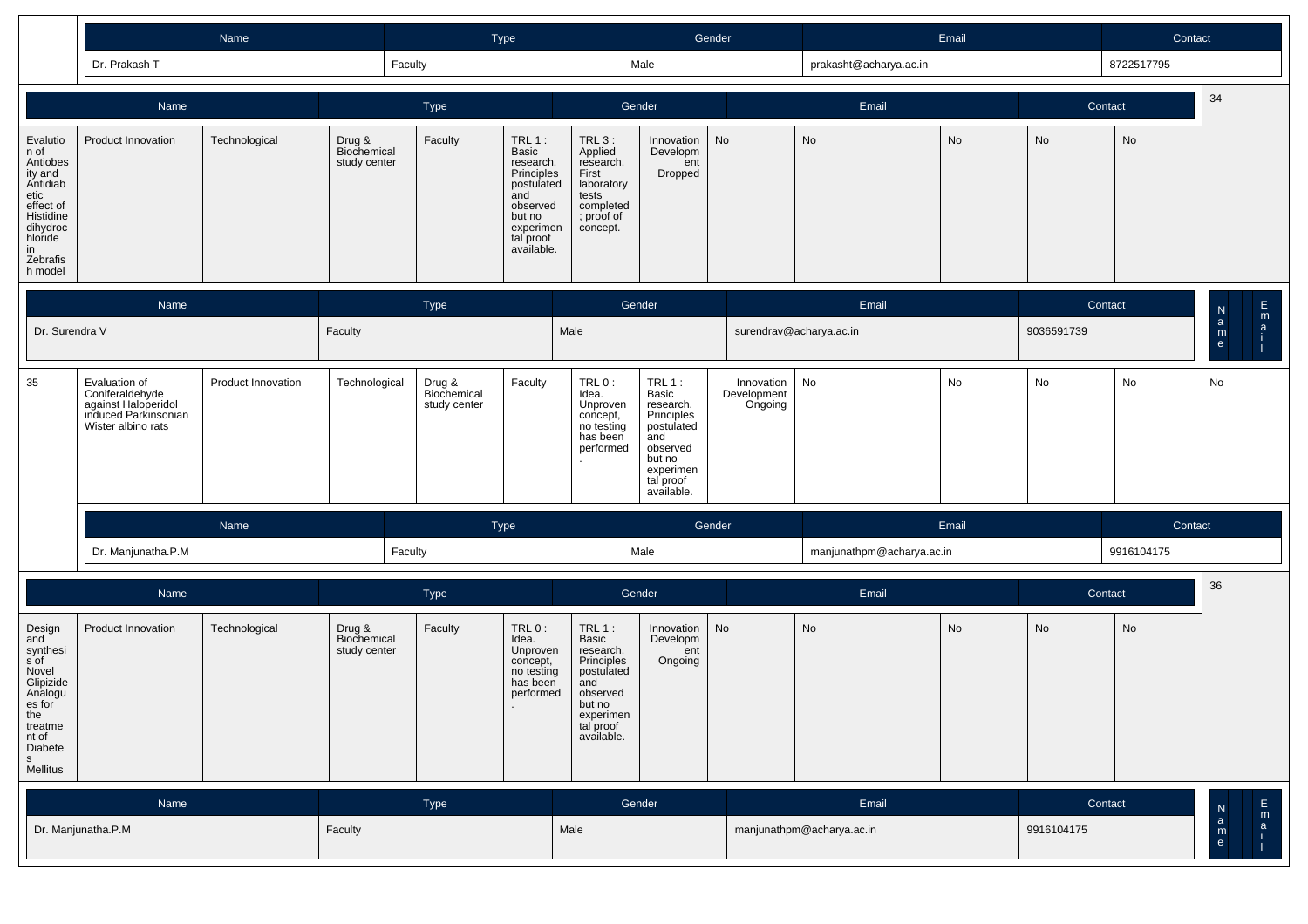| 37                                                                                                                             | Neuroprotective effect<br>of Geraniol and a-<br>Tocopherol against<br>Aluminium chloride<br>induced Alzheimer's<br>wister rats                              | Product Innovation | Technological                         | Drug &<br>Biochemical<br>study center | Faculty                                                                          | TRL 0:<br>Idea.<br>Unproven<br>concept,<br>no testing<br>has been<br>performed                                                       | $TRL1$ :<br>Basic<br>research.<br>Principles<br>postulated<br>and<br>observed<br>but no<br>experimen<br>tal proof<br>available. | Innovation<br>Development<br>Ongoing | No                          | No        | No         | No         | No                                                                               |
|--------------------------------------------------------------------------------------------------------------------------------|-------------------------------------------------------------------------------------------------------------------------------------------------------------|--------------------|---------------------------------------|---------------------------------------|----------------------------------------------------------------------------------|--------------------------------------------------------------------------------------------------------------------------------------|---------------------------------------------------------------------------------------------------------------------------------|--------------------------------------|-----------------------------|-----------|------------|------------|----------------------------------------------------------------------------------|
|                                                                                                                                |                                                                                                                                                             | Name               |                                       |                                       | Type                                                                             |                                                                                                                                      |                                                                                                                                 | Gender                               |                             | Email     |            | Contact    |                                                                                  |
|                                                                                                                                | Dr. Suresh Janadri                                                                                                                                          |                    | Faculty                               |                                       |                                                                                  |                                                                                                                                      | Male                                                                                                                            |                                      | sureshjanadri@acharya.ac.in |           |            | 9591138301 |                                                                                  |
|                                                                                                                                | Name                                                                                                                                                        |                    |                                       | Type                                  |                                                                                  |                                                                                                                                      | Gender                                                                                                                          |                                      | Email                       |           | Contact    |            | 38                                                                               |
| Evaluati<br>on of ?<br>Terpine<br>ne on<br><b>STZ</b><br>induced<br>Diabetic<br>nephrop<br>athy in<br>wister<br>albino<br>rats | Product Innovation                                                                                                                                          | Technological      | Drug &<br>Biochemical<br>study center | Faculty                               | $TRL0$ :<br>Idea.<br>Unproven<br>concept,<br>no testing<br>has been<br>performed | TRL 1:<br><b>Basic</b><br>research.<br>Principles<br>postulated<br>and<br>observed<br>but no<br>experimen<br>tal proof<br>available. | Innovation<br>Developm<br>ent<br>Ongoing                                                                                        | No                                   | No                          | <b>No</b> | <b>No</b>  | <b>No</b>  |                                                                                  |
|                                                                                                                                | Name                                                                                                                                                        |                    |                                       | Type                                  |                                                                                  |                                                                                                                                      | Gender                                                                                                                          |                                      | Email                       |           | Contact    |            | E<br>${\sf N}$                                                                   |
|                                                                                                                                | Dr. Suresh Janadri                                                                                                                                          |                    | Faculty                               |                                       |                                                                                  | Male                                                                                                                                 |                                                                                                                                 |                                      | sureshjanadri@acharya.ac.in |           | 9591138301 |            | $\begin{bmatrix} m \\ a \\ i \end{bmatrix}$<br>$\mathbf{a}$<br>m<br>$\mathsf{e}$ |
| 39                                                                                                                             | Elaluation of Anti -<br>arthritic activity of<br>Fisetin & sansevieria<br>cylindrica leaves<br>extract in Freund's<br>adjuvant induced<br>arthritis in rats | Product Innovation | Technological                         | Drug &<br>Biochemical<br>study center | Faculty                                                                          | TRL 0:<br>Idea.<br>Unproven<br>concept,<br>no testing<br>has been<br>performed                                                       | TRL 1:<br>Basic<br>research.<br>Principles<br>postulated<br>and<br>observed<br>but no<br>experimen<br>tal proof<br>available.   | Innovation<br>Development<br>Ongoing | No                          | No        | No         | <b>No</b>  | No                                                                               |
|                                                                                                                                |                                                                                                                                                             | Name               |                                       |                                       | Type                                                                             |                                                                                                                                      |                                                                                                                                 | Gender                               |                             | Email     |            | Contact    |                                                                                  |
|                                                                                                                                | Dr.Uday Raj Sharma                                                                                                                                          |                    | Faculty                               |                                       |                                                                                  |                                                                                                                                      | Male                                                                                                                            |                                      | udayraj@acharya.ac.in       |           |            | 9886237068 |                                                                                  |
|                                                                                                                                | Name                                                                                                                                                        |                    |                                       |                                       |                                                                                  |                                                                                                                                      |                                                                                                                                 |                                      |                             |           |            |            | 40                                                                               |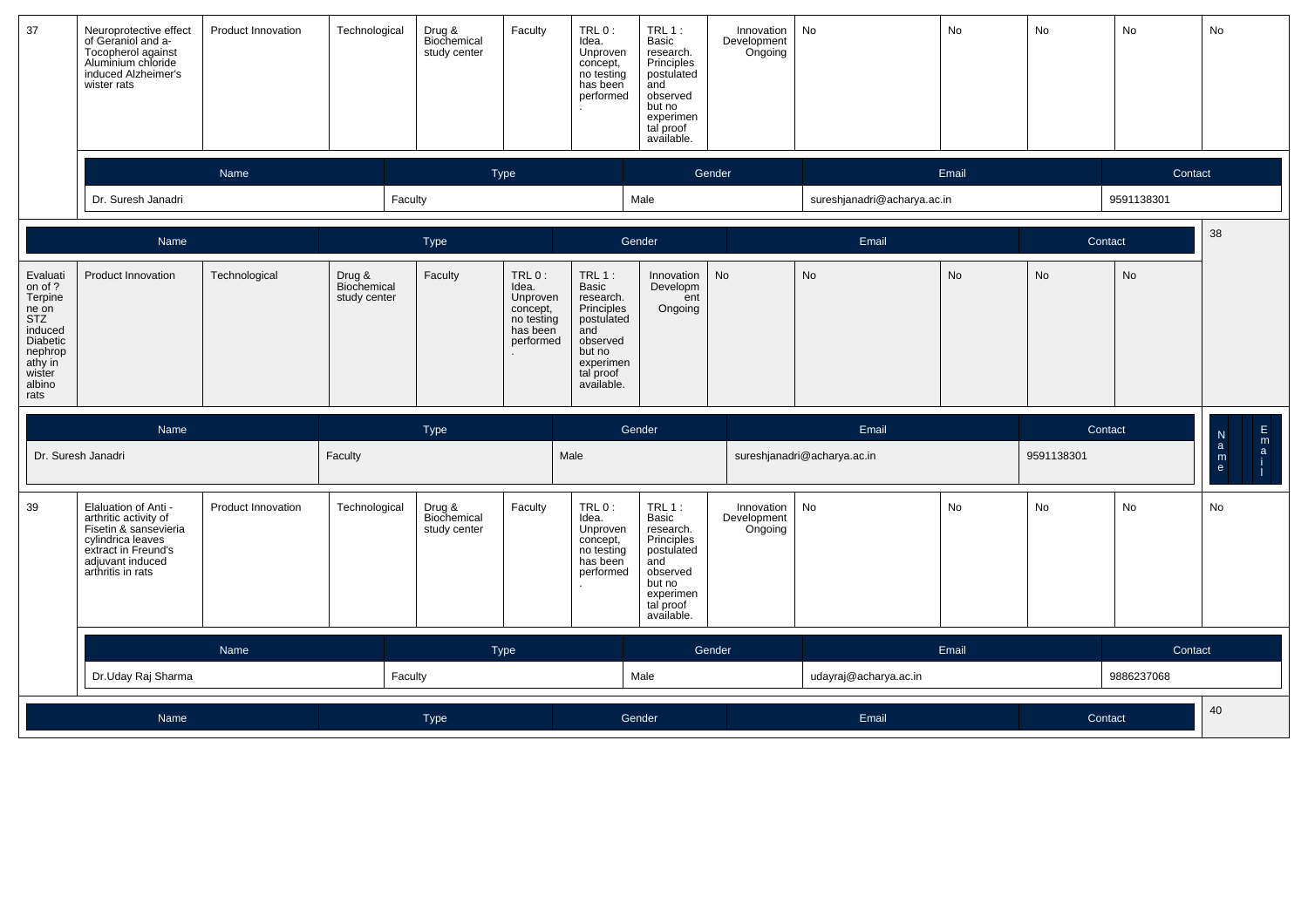| Evaluati<br>on of<br>gastroint<br>estinal<br>tract<br>inflamm<br>ation<br>activity<br>in rat<br>modal<br>using<br>combina<br>tion of<br>Fisetin<br>and<br>Lactosp<br>ore | Product Innovation | Technological | Drug &<br>Biochemical<br>study center | Faculty | $TRL0$ :<br>Idea.<br>Unproven<br>concept,<br>no testing<br>has been<br>performed<br>$\sim$ | $TRL1$ :<br>Basic<br>research.<br>Principles<br>postulated<br>and<br>observed<br>but no<br>experimen<br>tal proof<br>available. | Innovation<br>Developm<br>ent<br>Ongoing | No | No | No | No | No |  |
|--------------------------------------------------------------------------------------------------------------------------------------------------------------------------|--------------------|---------------|---------------------------------------|---------|--------------------------------------------------------------------------------------------|---------------------------------------------------------------------------------------------------------------------------------|------------------------------------------|----|----|----|----|----|--|
|--------------------------------------------------------------------------------------------------------------------------------------------------------------------------|--------------------|---------------|---------------------------------------|---------|--------------------------------------------------------------------------------------------|---------------------------------------------------------------------------------------------------------------------------------|------------------------------------------|----|----|----|----|----|--|

|                                               | Name                                                                                                                    |                           |                                       | <b>Type</b>                           |                                                                  |                                                                                   | Gender                                                                                                                           |                                      | Email                  |           | Contact    |            | $\frac{E}{1}$<br>N<br>a |
|-----------------------------------------------|-------------------------------------------------------------------------------------------------------------------------|---------------------------|---------------------------------------|---------------------------------------|------------------------------------------------------------------|-----------------------------------------------------------------------------------|----------------------------------------------------------------------------------------------------------------------------------|--------------------------------------|------------------------|-----------|------------|------------|-------------------------|
|                                               | Dr.Uday Raj Sharma                                                                                                      |                           | Faculty                               |                                       |                                                                  | Male                                                                              |                                                                                                                                  | udayraj@acharya.ac.in                |                        |           | 9886237068 |            | ${\sf m}$<br>e          |
| 41                                            | <b>Preclinical testing</b><br>strategy for the<br>development of Noval<br>chemical entities for<br>anti cancer activity | <b>Product Innovation</b> | Technological                         | Drug &<br>Biochemical<br>study center | Faculty                                                          | TRL $0$ :<br>Idea.<br>Unproven<br>concept,<br>no testing<br>has been<br>performed | $TRL 1$ :<br>Basic<br>research.<br>Principles<br>postulated<br>and<br>observed<br>but no<br>experimen<br>tal proof<br>available. | Innovation<br>Development<br>Ongoing | No                     | <b>No</b> | No         | <b>No</b>  | <b>No</b>               |
|                                               |                                                                                                                         | Name                      |                                       |                                       | Type                                                             |                                                                                   |                                                                                                                                  | Gender                               |                        | Email     |            | Contact    |                         |
|                                               | Dr. Prakash T                                                                                                           |                           |                                       | Faculty                               |                                                                  |                                                                                   | Male                                                                                                                             |                                      | prakasht@acharya.ac.in |           |            | 8722517795 |                         |
|                                               | Name                                                                                                                    |                           |                                       | Type                                  |                                                                  |                                                                                   | Gender                                                                                                                           |                                      | Email                  |           | Contact    |            | 42                      |
| Biologic<br>al<br>synthesi<br>sand<br>chemica | Product Innovation                                                                                                      | Technological             | Drug &<br>Biochemical<br>study center | Faculty                               | TRL0:<br>Idea.<br>Unproven<br>concept,<br>no testing<br>has been | TRL $1:$<br>Basic<br>research.<br>Principles<br>postulated<br>and                 | Innovation<br>Developm<br>ent<br>Ongoing                                                                                         | No                                   | No                     | <b>No</b> | <b>No</b>  | No         |                         |

| Biologic<br>al<br>synthesi<br>s and<br>chemica<br>evaluati<br>on of<br>noval<br>HSP90<br>inhibitor<br>s | <b>Product Innovation</b> | Technological | Drug &<br>Biochemical<br>study center | Faculty | TRL 0 :<br>Idea.<br>Unproven<br>concept,<br>no testing<br>has been<br>performed | TRL 1 :<br>Basic<br>research.<br>Principles<br>postulated<br>and<br>observed<br>but no<br>experimen<br>tal proof<br>available. | Innovation   No<br>Developm<br>ent<br>Ongoing | No                     | No. | No         | No. |   |  |
|---------------------------------------------------------------------------------------------------------|---------------------------|---------------|---------------------------------------|---------|---------------------------------------------------------------------------------|--------------------------------------------------------------------------------------------------------------------------------|-----------------------------------------------|------------------------|-----|------------|-----|---|--|
|                                                                                                         | Name                      |               |                                       | Type    |                                                                                 | Gender                                                                                                                         |                                               | Email                  |     | Contact    |     | N |  |
| Dr. Prakash T                                                                                           |                           |               | Faculty                               |         |                                                                                 | Male                                                                                                                           |                                               | prakasht@acharya.ac.in |     | 8722517795 |     | m |  |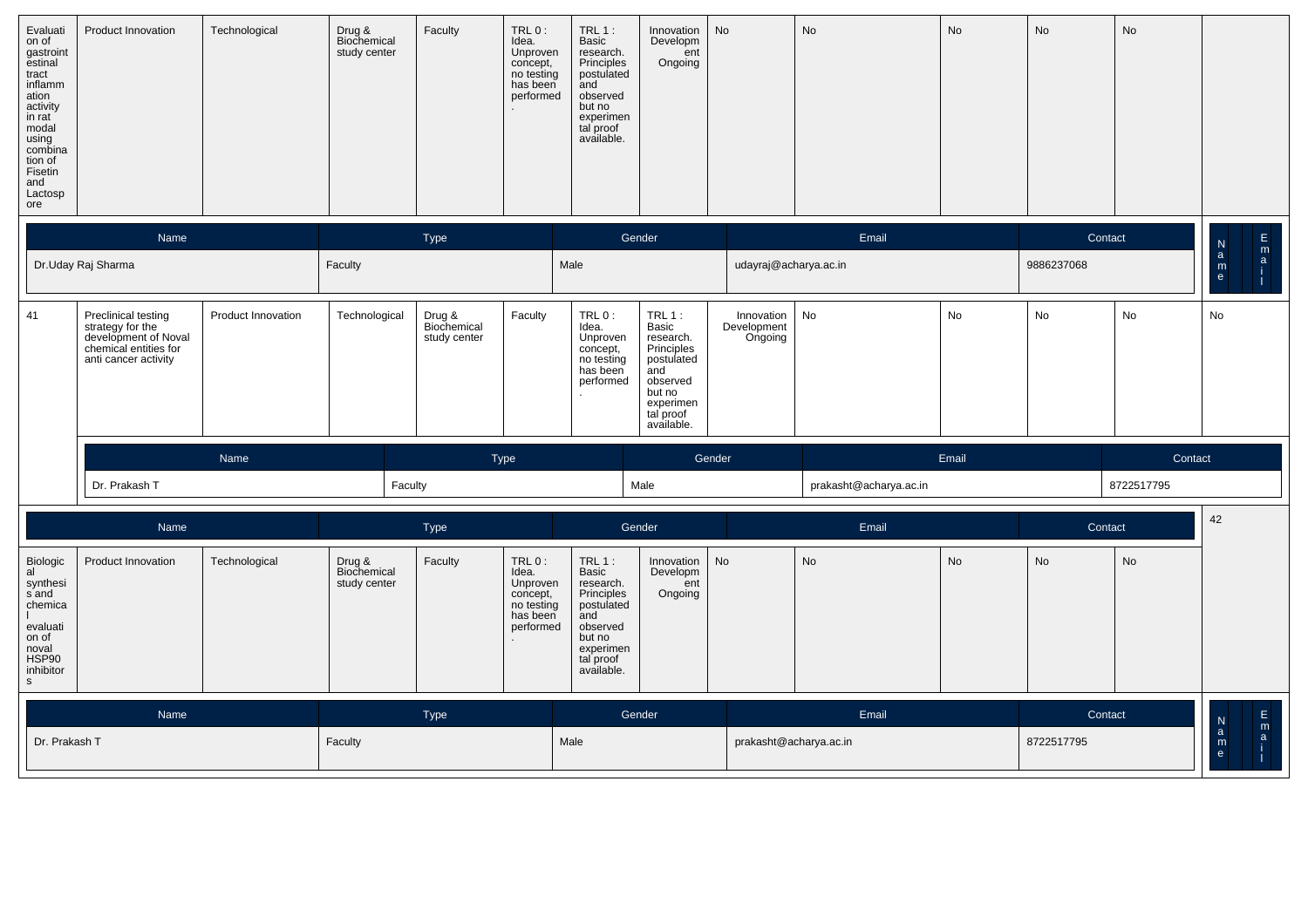| 43                                                                                                                                                                                                | Evalution of<br>Antidiabetic effect of<br>hesperidin methyl<br>chalcone in Zebra fish<br>modal | <b>Product Innovation</b> | Technological                       | Drug &<br>Biochemical<br>study center | Faculty                                                                                                                         | TRL 0:<br>Idea.<br>Unproven<br>concept,<br>no testing<br>has been<br>performed                              | $TRL1$ :<br>Basic<br>research.<br>Principles<br>postulated<br>and<br>observed<br>but no<br>experimen<br>tal proof<br>available. | Innovation<br>Development<br>Ongoing | No                         | No    | No         | No         | No |
|---------------------------------------------------------------------------------------------------------------------------------------------------------------------------------------------------|------------------------------------------------------------------------------------------------|---------------------------|-------------------------------------|---------------------------------------|---------------------------------------------------------------------------------------------------------------------------------|-------------------------------------------------------------------------------------------------------------|---------------------------------------------------------------------------------------------------------------------------------|--------------------------------------|----------------------------|-------|------------|------------|----|
|                                                                                                                                                                                                   |                                                                                                | Name                      |                                     | Type                                  |                                                                                                                                 |                                                                                                             |                                                                                                                                 | Gender                               |                            | Email |            | Contact    |    |
|                                                                                                                                                                                                   | Dr. Surendra V                                                                                 |                           | Faculty                             |                                       |                                                                                                                                 |                                                                                                             | Male                                                                                                                            |                                      | surendrav@acharya.ac.in    |       |            | 9036591739 |    |
|                                                                                                                                                                                                   |                                                                                                |                           |                                     |                                       |                                                                                                                                 |                                                                                                             |                                                                                                                                 |                                      |                            |       |            |            |    |
|                                                                                                                                                                                                   | Name                                                                                           |                           |                                     | Type                                  |                                                                                                                                 |                                                                                                             | Gender                                                                                                                          |                                      | Email                      |       | Contact    |            | 44 |
| Stability<br>Indicatin<br>g RP-<br>HPLC<br>method<br>develop<br>ment<br>and<br>validatio<br>n for the<br>analysis<br>of<br>Tizanidi<br>ne in<br>bulk and<br>pharmac<br>eutical<br>formulati<br>on | Product Innovation                                                                             | Technological             | Chromatograp<br>hic drug<br>analyis | Faculty                               | $TRL1$ :<br>Basic<br>research.<br>Principles<br>postulated<br>and<br>observed<br>but no<br>experimen<br>tal proof<br>available. | $TRL2$ :<br>Technolog<br>formulatio<br>n.<br>Concept<br>and<br>application<br>have been<br>formulated<br>ä, | Innovation<br>Developm<br>ent<br>Complete<br>d                                                                                  | No                                   | No                         | No    | No         | No         |    |
|                                                                                                                                                                                                   | Name                                                                                           |                           |                                     | Type                                  |                                                                                                                                 |                                                                                                             | Gender                                                                                                                          |                                      | Email                      |       | Contact    |            |    |
| Dr. RAJESH R                                                                                                                                                                                      |                                                                                                |                           | Faculty                             |                                       |                                                                                                                                 | Male                                                                                                        |                                                                                                                                 | rajeshr@acharya.ac.in                |                            |       | 9448516903 |            |    |
|                                                                                                                                                                                                   |                                                                                                |                           |                                     |                                       |                                                                                                                                 |                                                                                                             |                                                                                                                                 |                                      |                            |       |            |            | 45 |
|                                                                                                                                                                                                   | Name                                                                                           |                           |                                     | Type                                  |                                                                                                                                 |                                                                                                             | Gender                                                                                                                          |                                      | Email                      |       | Contact    |            |    |
|                                                                                                                                                                                                   | MS. ZOTHANPUII                                                                                 |                           | Student                             |                                       |                                                                                                                                 | Female                                                                                                      |                                                                                                                                 | ztpifanai@gmail.com                  |                            |       | 9774583677 |            |    |
| Counterf<br>eit<br>Screeni<br>ng of Rx<br>to OTC<br>Switche<br>s by RP-<br>HPLC<br>Method                                                                                                         | Product Innovation                                                                             | Technological             | Chromatograp<br>hic drug<br>analyis | Faculty                               | $TRL1$ :<br>Basic<br>research.<br>Principles<br>postulated<br>and<br>observed<br>but no<br>experimen<br>tal proof<br>available. | $TRL2$ :<br>Technolog<br>formulatio<br>n.<br>Concept<br>and<br>application<br>have been<br>formulated       | Innovation<br>Developm<br>ent<br>Complete<br>d                                                                                  | No                                   | No                         | No    | No         | No         |    |
|                                                                                                                                                                                                   | Name                                                                                           |                           |                                     | Type                                  |                                                                                                                                 |                                                                                                             | Gender                                                                                                                          |                                      | Email                      |       | Contact    |            |    |
| Dr. Selvakumar                                                                                                                                                                                    |                                                                                                |                           | Faculty                             |                                       |                                                                                                                                 | Male                                                                                                        |                                                                                                                                 |                                      | selvakumark@acharya.ac.in  |       | 9500423812 |            |    |
|                                                                                                                                                                                                   |                                                                                                |                           |                                     |                                       |                                                                                                                                 |                                                                                                             |                                                                                                                                 |                                      |                            |       |            |            | 46 |
|                                                                                                                                                                                                   | Name                                                                                           |                           |                                     | Type                                  |                                                                                                                                 |                                                                                                             | Gender                                                                                                                          |                                      | Email                      |       | Contact    |            |    |
|                                                                                                                                                                                                   | MS. KHUSHBU GUPTA                                                                              |                           |                                     |                                       |                                                                                                                                 |                                                                                                             |                                                                                                                                 |                                      | khushbugupta5599@gmail.com |       |            |            |    |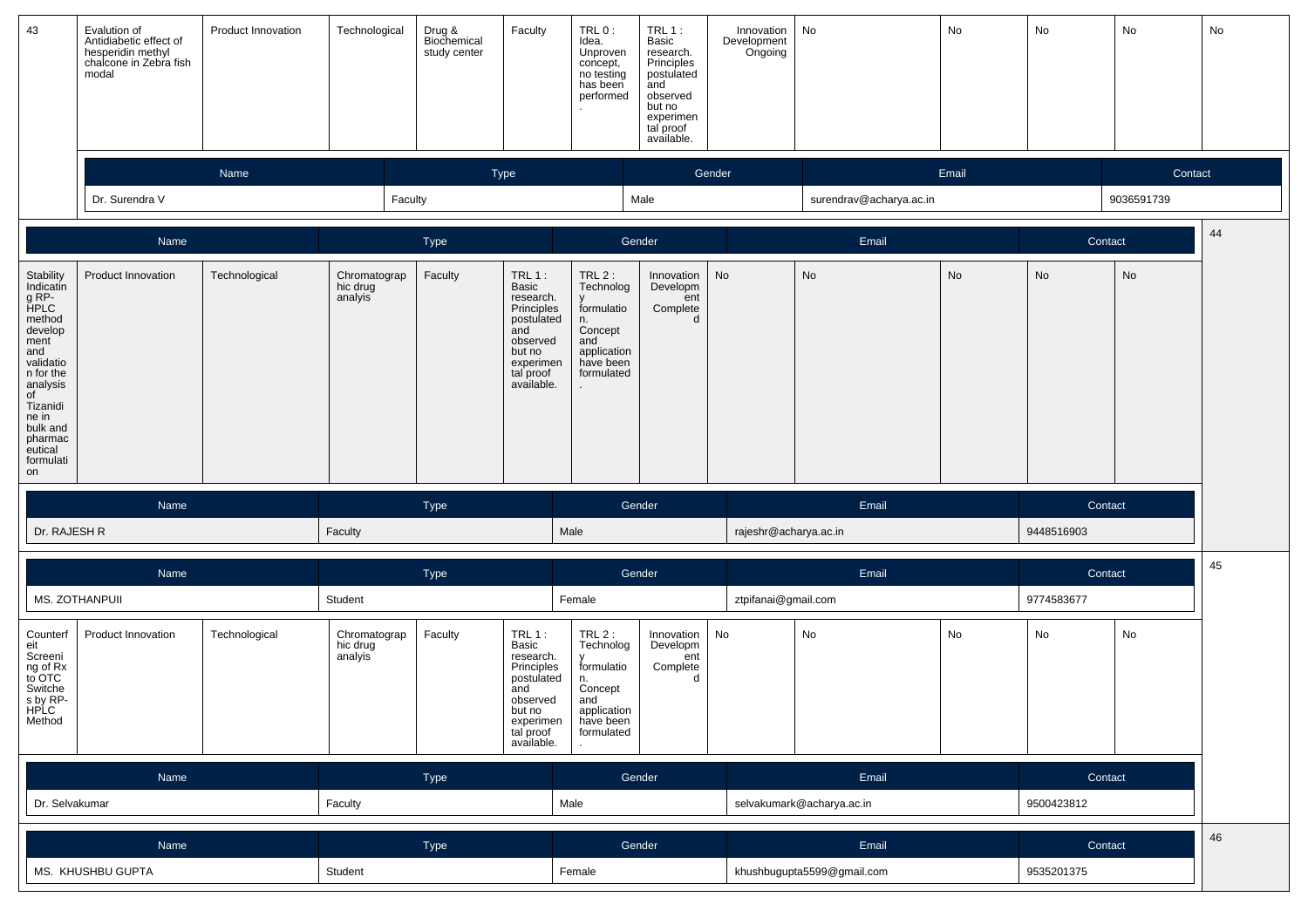| Develop<br>ment<br>and<br>validatio<br>n of<br>stability<br>indicatin<br>g HPLC<br>method<br>for<br>analysis<br>of<br>Doxepin<br>hydrochl<br>oride in<br>bulk and<br>pharmac<br>eutical<br>dosage<br>form | Product Innovation | Technological | Chromatograp<br>hic drug<br>analyis | Faculty | $TRL1$ :<br>Basic<br>research.<br>Principles<br>postulated<br>and<br>observed<br>but no<br>experimen<br>tal proof<br>available. | $TRL2$ :<br>Technolog<br>formulatio<br>n.<br>Concept<br>and<br>application<br>have been<br>formulated | Innovation   No<br>Developm<br>ent<br>Complete |                       | No    | No | No         | No |  |
|-----------------------------------------------------------------------------------------------------------------------------------------------------------------------------------------------------------|--------------------|---------------|-------------------------------------|---------|---------------------------------------------------------------------------------------------------------------------------------|-------------------------------------------------------------------------------------------------------|------------------------------------------------|-----------------------|-------|----|------------|----|--|
|                                                                                                                                                                                                           | Name               |               |                                     | Type    |                                                                                                                                 |                                                                                                       | Gender                                         |                       | Email |    | Contact    |    |  |
| Dr. RAJESH R                                                                                                                                                                                              |                    |               | Faculty                             |         |                                                                                                                                 | Male                                                                                                  |                                                | rajeshr@acharya.ac.in |       |    | 9448516903 |    |  |

|                                                                                                                                                                                                                       | Name                      |               | Type                                |         |                                                                                                                                 | Gender                                                                                                |                                                | Email |                                | Contact |            |    |
|-----------------------------------------------------------------------------------------------------------------------------------------------------------------------------------------------------------------------|---------------------------|---------------|-------------------------------------|---------|---------------------------------------------------------------------------------------------------------------------------------|-------------------------------------------------------------------------------------------------------|------------------------------------------------|-------|--------------------------------|---------|------------|----|
|                                                                                                                                                                                                                       | MS. GIOGI NANIA           |               | Student                             |         |                                                                                                                                 | Female                                                                                                |                                                |       | naniagiogi77@gmail.com         |         | 8919845588 |    |
| <b>HPLC</b><br>method<br>develop<br>ment<br>and<br>validatio<br>n for the<br>identific<br>ation of<br>selected<br>genotoxi<br>$\mathbf{C}$<br>impuritie<br>s in bulk<br>and<br>pharmac<br>eutical<br>formulati<br>ons | Product Innovation        | Technological | Chromatograp<br>hic drug<br>analyis | Faculty | $TRL1$ :<br>Basic<br>research.<br>Principles<br>postulated<br>and<br>observed<br>but no<br>experimen<br>tal proof<br>available. | $TRL2$ :<br>Technolog<br>formulatio<br>n.<br>Concept<br>and<br>application<br>have been<br>formulated | Innovation<br>Developm<br>ent<br>Complete<br>d | No    | No                             | No      | No         | No |
|                                                                                                                                                                                                                       | Name                      |               | Type                                |         |                                                                                                                                 |                                                                                                       | Gender                                         |       | Email                          |         | Contact    |    |
| Dr. RAJESH R                                                                                                                                                                                                          | Faculty                   |               |                                     | Male    |                                                                                                                                 |                                                                                                       | selvakumark@acharya.ac.in                      |       | 9500423812                     |         |            |    |
|                                                                                                                                                                                                                       | Name<br>Type              |               |                                     |         |                                                                                                                                 | Gender                                                                                                |                                                | Email |                                | Contact |            |    |
|                                                                                                                                                                                                                       | MR. VANDAMME SYIEM SUTNGA |               | Student                             |         |                                                                                                                                 | Male                                                                                                  |                                                |       | vandamme.pana.18@acharya.ac.in |         | 8794950370 |    |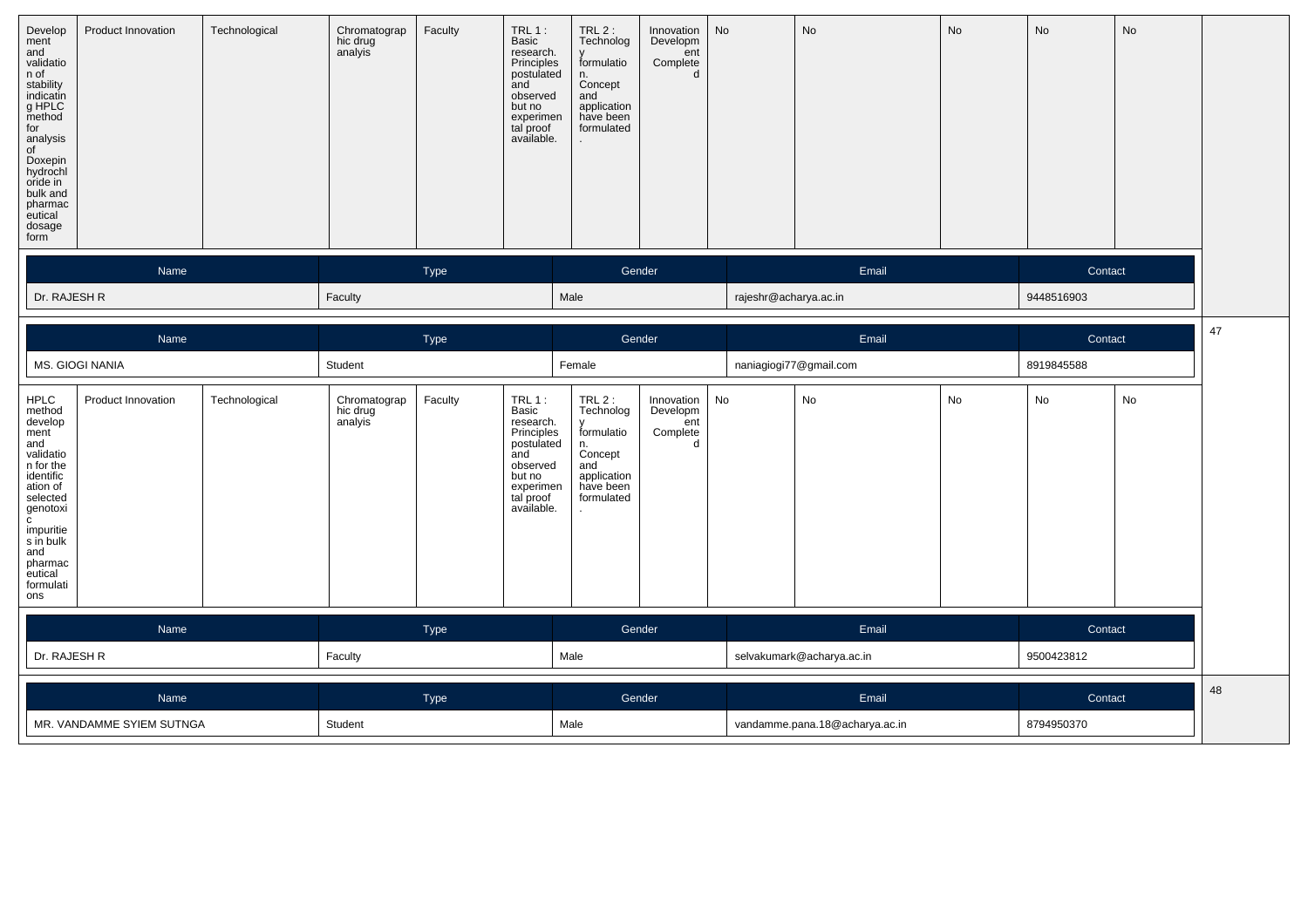| Design,<br>preparat<br>ion and<br>evaluati<br>on of<br>topical<br>preparat<br>ions<br>from the<br>pyrolytic<br>oil of<br>coconut<br>shell, a<br>locally<br>availabl<br>e<br>biomass | Product Innovation                                                                                                 | Technological      | Chromatograp<br>hic drug<br>analyis | Faculty                             | <b>TRL 1:</b><br>Basic<br>research.<br>Principles<br>postulated<br>and<br>observed<br>but no<br>experimen<br>tal proof<br>available. | $TRL1$ :<br>Basic<br>research.<br>Principles<br>postulated<br>and<br>observed<br>but no<br>experimen<br>tal proof<br>available. | Innovation<br>Developm<br>ent<br>Complete<br>d                                                                                | No                                   | No                            | $\begin{array}{c} 31 \\ 00 \end{array}$<br>00<br>Gra<br>nt<br>Amo<br>unt<br>in<br><b>Rs</b> | No                    | No         |                                                                           |
|-------------------------------------------------------------------------------------------------------------------------------------------------------------------------------------|--------------------------------------------------------------------------------------------------------------------|--------------------|-------------------------------------|-------------------------------------|--------------------------------------------------------------------------------------------------------------------------------------|---------------------------------------------------------------------------------------------------------------------------------|-------------------------------------------------------------------------------------------------------------------------------|--------------------------------------|-------------------------------|---------------------------------------------------------------------------------------------|-----------------------|------------|---------------------------------------------------------------------------|
|                                                                                                                                                                                     | Name                                                                                                               |                    |                                     | Type                                |                                                                                                                                      | Female                                                                                                                          | Gender                                                                                                                        |                                      | Email                         |                                                                                             | Contact<br>7892554325 |            |                                                                           |
|                                                                                                                                                                                     | Mrs. Jithu Jerin James                                                                                             |                    | Faculty                             |                                     |                                                                                                                                      |                                                                                                                                 |                                                                                                                               |                                      | jithujerinjames@acharya.ac.in |                                                                                             |                       |            |                                                                           |
|                                                                                                                                                                                     | Name                                                                                                               |                    |                                     | Type                                |                                                                                                                                      |                                                                                                                                 | Gender                                                                                                                        |                                      | Email                         |                                                                                             | Contact               |            | 49                                                                        |
| Dr. Joysa Ruby J                                                                                                                                                                    |                                                                                                                    |                    | Faculty                             |                                     |                                                                                                                                      | Female                                                                                                                          |                                                                                                                               |                                      | joysarubyj@acharya.ac.in      |                                                                                             | 8903865499            |            |                                                                           |
| Evaluati<br>on of<br>stereose<br>lective<br>dissoluti<br>on of<br>racemic<br>ondanse<br>tron<br>from<br>chiral<br>excipien<br>ts                                                    | Product Innovation                                                                                                 | Technological      | Chromatograp<br>hic drug<br>analyis | Faculty                             | TRL1:<br>Basic<br>research.<br>Principles<br>postulated<br>and<br>observed<br>but no<br>experimen<br>tal proof<br>available.         | TRL 1:<br>Basic<br>research.<br>Principles<br>postulated<br>and<br>observed<br>but no<br>experimen<br>tal proof<br>available.   | Innovation<br>Developm<br>ent<br>Ongoing                                                                                      | No                                   | No                            | $\substack{22 \ 50}$<br>$00\,$<br>Gra<br>nt<br>Amo<br>unt<br>in<br><b>Rs</b>                | No                    | No         |                                                                           |
|                                                                                                                                                                                     | Name                                                                                                               |                    |                                     | <b>Type</b>                         |                                                                                                                                      |                                                                                                                                 | Gender                                                                                                                        |                                      | Email                         |                                                                                             | Contact               |            | $\frac{N}{a}$                                                             |
| Dr.K.Selvakumar                                                                                                                                                                     |                                                                                                                    |                    | Faculty                             |                                     |                                                                                                                                      | Male                                                                                                                            |                                                                                                                               |                                      | selvakumark@acharya.ac.in     |                                                                                             | 9500423812            |            | $\begin{array}{c}\nE \\ I \\ I\n\end{array}$<br>$\mathsf{m}_{\mathsf{e}}$ |
| 50                                                                                                                                                                                  | Evaluation of<br>Chemical<br>Compatibility of Tablet<br>Excipients with<br>Ondansetron Using<br><b>HPLC Method</b> | Product Innovation | Technological                       | Chromatograp<br>hic drug<br>analyis | Faculty                                                                                                                              | TRL 0:<br>Idea.<br>Unproven<br>concept,<br>no testing<br>has been<br>performed                                                  | TRL 1:<br>Basic<br>research.<br>Principles<br>postulated<br>and<br>observed<br>but no<br>experimen<br>tal proof<br>available. | Innovation<br>Development<br>Ongoing | No                            | $\mathsf{No}$                                                                               | No                    | No         | No                                                                        |
|                                                                                                                                                                                     |                                                                                                                    | Name               |                                     |                                     | Type                                                                                                                                 |                                                                                                                                 |                                                                                                                               | Gender                               |                               | Email                                                                                       |                       | Contact    |                                                                           |
|                                                                                                                                                                                     | Dr.Rajesh R                                                                                                        |                    |                                     | Faculty                             |                                                                                                                                      |                                                                                                                                 | Male                                                                                                                          |                                      | rajeshr@acharya.ac.in         |                                                                                             |                       | 9448516903 |                                                                           |
|                                                                                                                                                                                     |                                                                                                                    | Name               |                                     |                                     | Type                                                                                                                                 |                                                                                                                                 |                                                                                                                               | Gender                               |                               | Email                                                                                       |                       | Contact    |                                                                           |
|                                                                                                                                                                                     | Dr. Joysa Ruby J                                                                                                   |                    |                                     | Faculty                             |                                                                                                                                      |                                                                                                                                 | Female                                                                                                                        |                                      | joysarubyj@acharya.ac.in      |                                                                                             |                       | 8903865499 |                                                                           |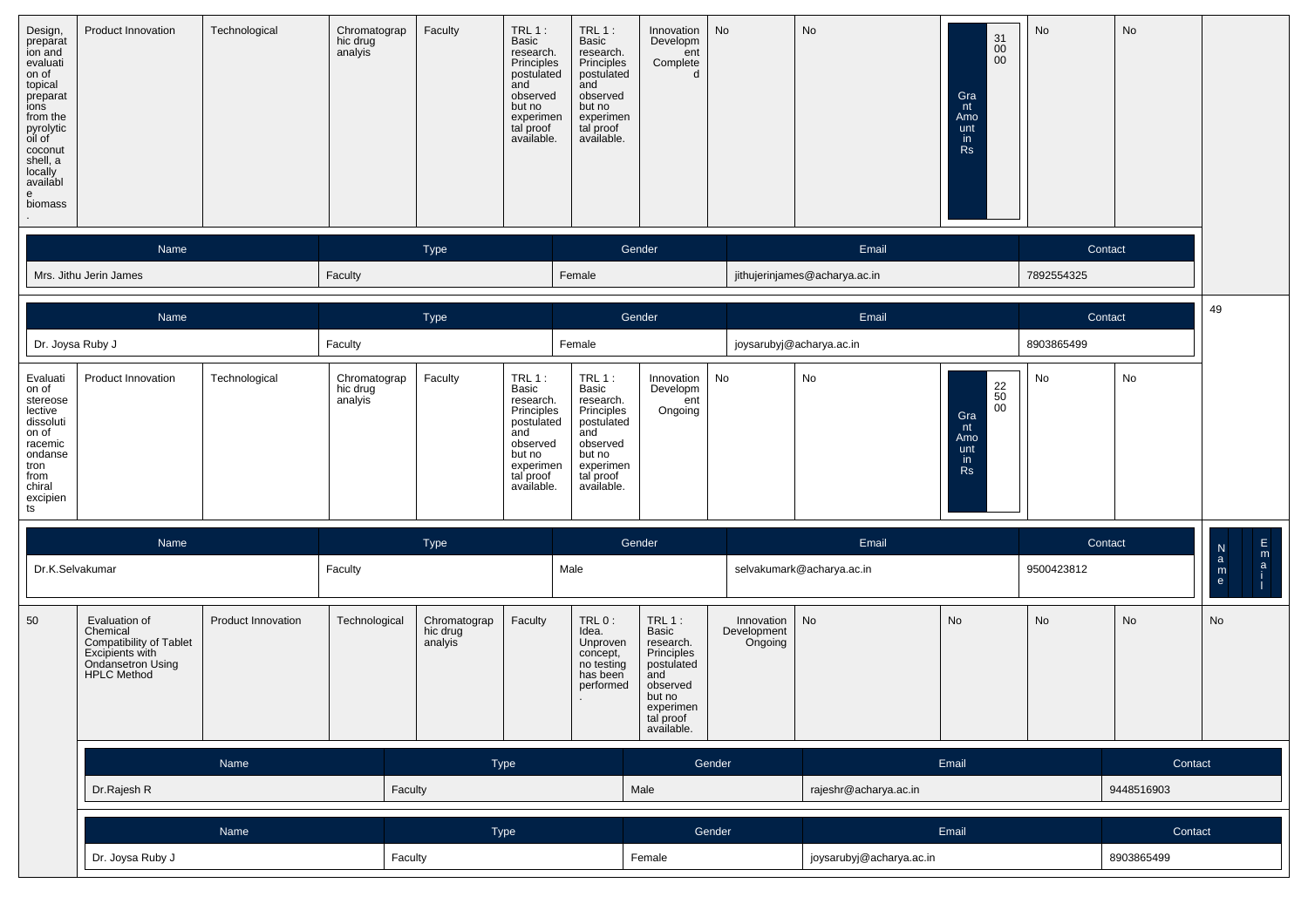| 51                                                                             | Cognitive functions<br>and complications in<br>Hemodialysis | Service Innovation | Technological                              | Clinical<br>Pharmacy<br>Practice<br>Centre | Faculty                                                                                                                      | $TRL1$ :<br>Basic<br>research.<br>Principles<br>postulated<br>and<br>observed<br>but no<br>experimen<br>tal proof<br>available. | $TRL_3$ :<br>Applied<br>research.<br>First<br>laboratory<br>tests<br>completed<br>; proof of<br>concept. | Innovation<br>Development<br>Completed | No                              | No         | No      | No                                                              | No |
|--------------------------------------------------------------------------------|-------------------------------------------------------------|--------------------|--------------------------------------------|--------------------------------------------|------------------------------------------------------------------------------------------------------------------------------|---------------------------------------------------------------------------------------------------------------------------------|----------------------------------------------------------------------------------------------------------|----------------------------------------|---------------------------------|------------|---------|-----------------------------------------------------------------|----|
|                                                                                |                                                             | Name               |                                            |                                            | Type                                                                                                                         |                                                                                                                                 |                                                                                                          | Gender                                 |                                 | Email      |         | Contact                                                         |    |
|                                                                                | malinim@acharya.ac.in                                       |                    | Faculty                                    |                                            |                                                                                                                              |                                                                                                                                 | Female                                                                                                   |                                        | malinim@acharya.ac.in           |            |         | 8289903593                                                      |    |
|                                                                                | Name                                                        |                    |                                            | Type                                       |                                                                                                                              |                                                                                                                                 | Gender                                                                                                   |                                        | Email                           |            | Contact |                                                                 | 52 |
| Cognitiv<br>e<br>function<br>s and<br>complic<br>ations in<br>Hemodi<br>alysis | Service Innovation                                          | Technological      | Clinical<br>Pharmacy<br>Practice<br>Centre | Faculty                                    | TRL1:<br>Basic<br>research.<br>Principles<br>postulated<br>and<br>observed<br>but no<br>experimen<br>tal proof<br>available. | TRL 3:<br>Applied<br>research.<br>First<br>laboratory<br>tests<br>completed<br>; proof of<br>concept.                           | Innovation<br>Developm<br>ent<br>Complete<br>d                                                           | No                                     | No                              | No         | No      | No                                                              |    |
|                                                                                | Name                                                        | <b>Type</b>        |                                            |                                            |                                                                                                                              |                                                                                                                                 | Gender                                                                                                   |                                        | Email                           |            | Contact |                                                                 |    |
|                                                                                | Ms. Sheethal Kuriakose                                      | Faculty            |                                            |                                            | Female                                                                                                                       |                                                                                                                                 |                                                                                                          | sheethalkuriakose@acharya.ac.in        |                                 | 9620242747 |         | $F = 1$<br>$\begin{array}{c} \n 2 \\  \hline\n 0\n \end{array}$ |    |
| 53                                                                             | Symptom assessment<br>and medication<br>adherence in UTI    | Service Innovation | Technological                              | Clinical<br>Pharmacy<br>Practice<br>Centre | Faculty                                                                                                                      | $TRL1$ :<br>Basic<br>research.<br>Principles<br>postulated<br>and<br>observed<br>but no<br>experimen<br>tal proof<br>available. | $TRL3$ :<br>Applied<br>research.<br>First<br>laboratory<br>tests<br>completed<br>; proof of<br>concept.  | Innovation<br>Development<br>Completed | No                              | No         | No      | No                                                              | No |
|                                                                                |                                                             | Name               |                                            |                                            | Type                                                                                                                         |                                                                                                                                 |                                                                                                          | Gender                                 |                                 | Email      |         | Contact                                                         |    |
|                                                                                | Ms. Sheethal Kuriakose                                      |                    | Faculty                                    |                                            |                                                                                                                              |                                                                                                                                 | Female                                                                                                   |                                        | sheethalkuriakose@acharya.ac.in |            |         | 9620242747                                                      |    |
|                                                                                | Name<br>Type                                                |                    |                                            |                                            |                                                                                                                              | Gender                                                                                                                          |                                                                                                          | Email                                  |                                 | Contact    |         | 54                                                              |    |
| QOL<br>and<br>medicati<br>on<br>adheren<br>ce in<br>geriatry<br>patients       | Service Innovation                                          | Technological      | Clinical<br>Pharmacy<br>Practice<br>Centre | Faculty                                    | TRL1:<br>Basic<br>research.<br>Principles<br>postulated<br>and<br>observed<br>but no<br>experimen<br>tal proof<br>available. | $TRL_3$ :<br>Applied<br>research.<br>First<br>laboratory<br>tests<br>completed<br>; proof of<br>concept.                        | Innovation<br>Developm<br>ent<br>Complete<br>d                                                           | No                                     | No                              | No         | No      | No                                                              |    |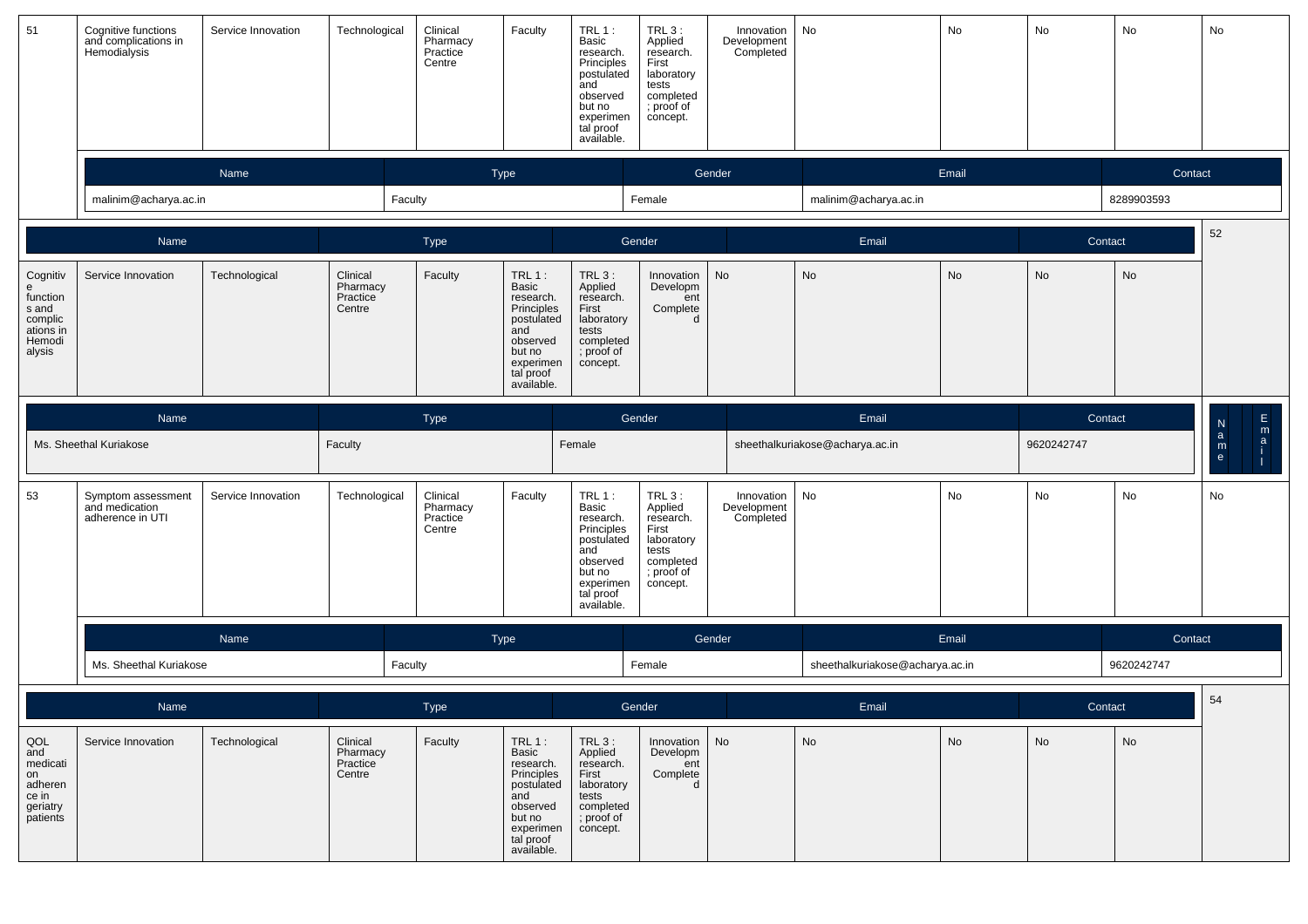|                                                                                                  | <b>Name</b>                                                     |                    |                                            | Type                                       |                                                                                                                               |                                                                                                                               | Gender                                                                                                |                                        | Email                            |       | Contact    |               | ${\sf N}$                                | $\frac{E}{a}$ |
|--------------------------------------------------------------------------------------------------|-----------------------------------------------------------------|--------------------|--------------------------------------------|--------------------------------------------|-------------------------------------------------------------------------------------------------------------------------------|-------------------------------------------------------------------------------------------------------------------------------|-------------------------------------------------------------------------------------------------------|----------------------------------------|----------------------------------|-------|------------|---------------|------------------------------------------|---------------|
| Dr. Divyamol E C                                                                                 |                                                                 |                    | Faculty                                    |                                            |                                                                                                                               | Female                                                                                                                        |                                                                                                       |                                        | divyamolec@acharya.ac.in         |       | 9447408510 | No<br>Contact | $\mathsf a$<br>$\mathsf{m}_{\mathsf{e}}$ |               |
| 55                                                                                               | QOL and risk factor<br>assessment in diabetic<br>foot ulcer     | Service Innovation | Technological                              | Clinical<br>Pharmacy<br>Practice<br>Centre | Faculty                                                                                                                       | TRL 1:<br>Basic<br>research.<br>Principles<br>postulated<br>and<br>observed<br>but no<br>experimen<br>tal proof<br>available. | TRL 3:<br>Applied<br>research.<br>First<br>laboratory<br>tests<br>completed<br>; proof of<br>concept. | Innovation<br>Development<br>Completed | No                               | No    | No         |               | No                                       |               |
|                                                                                                  |                                                                 | Name               |                                            | <b>Type</b>                                |                                                                                                                               |                                                                                                                               |                                                                                                       | Gender                                 |                                  | Email |            |               |                                          |               |
|                                                                                                  | Dr. Geetha Jayaprakash                                          |                    | Faculty                                    |                                            |                                                                                                                               |                                                                                                                               | Female                                                                                                |                                        | geethajayaprakash@acharya.ac.in  |       |            | 9449589809    |                                          |               |
|                                                                                                  | Name                                                            |                    |                                            | Type                                       |                                                                                                                               |                                                                                                                               | Gender                                                                                                |                                        | Email                            |       | Contact    |               | 56                                       |               |
| Assess<br>ment of<br>Knowled<br>ge<br>Attitude<br>Practice<br>of<br>Tubercul<br>osis<br>patients | Service Innovation                                              | Technological      | Clinical<br>Pharmacy<br>Practice<br>Centre | Faculty                                    | TRL 1:<br>Basic<br>research.<br>Principles<br>postulated<br>and<br>observed<br>but no<br>experimen<br>tal proof<br>available. | <b>TRL 3:</b><br>Applied<br>research.<br>First<br>laboratory<br>tests<br>completed<br>; proof of<br>concept.                  | Innovation<br>Developm<br>ent<br>Complete<br>d                                                        | No                                     | <b>No</b>                        | No    | No         | No            |                                          |               |
|                                                                                                  | Name                                                            |                    |                                            | <b>Type</b>                                |                                                                                                                               |                                                                                                                               | Gender                                                                                                |                                        | Email                            |       | Contact    |               | $\frac{\mathsf{N}}{\mathsf{a}}$          | m             |
| Dr. Divyamol E C                                                                                 |                                                                 |                    | Faculty                                    |                                            |                                                                                                                               | Female                                                                                                                        |                                                                                                       |                                        | divyamolec@acharya.ac.in         |       | 9447408510 |               | $\mathsf{m}_{\mathsf{e}}$                | $\mathsf{a}$  |
| 57                                                                                               | Assessment of impact<br>of COVID19 pandemic<br>on mental health | Service Innovation | Technological                              | Clinical<br>Pharmacy<br>Practice<br>Centre | Faculty                                                                                                                       | TRL 0:<br>Idea.<br>Unproven<br>concept,<br>no testing<br>has been<br>performed                                                | TRL 0:<br>Idea.<br>Unproven<br>concept,<br>no testing<br>has been<br>performed                        | Innovation<br>Development<br>Ongoing   | No                               | No    | No         | No            | No                                       |               |
|                                                                                                  |                                                                 | Name               |                                            | Type                                       |                                                                                                                               |                                                                                                                               |                                                                                                       | Gender                                 |                                  | Email |            | Contact       |                                          |               |
|                                                                                                  | Dr. Vaishnavi Prasannan                                         |                    | Faculty                                    |                                            |                                                                                                                               |                                                                                                                               | Female                                                                                                |                                        | vaishnaviprasannan@acharya.ac.in |       |            | 8113915490    |                                          |               |
|                                                                                                  | Name                                                            |                    |                                            | Type                                       |                                                                                                                               |                                                                                                                               | Gender                                                                                                |                                        | Email                            |       | Contact    |               | 58                                       |               |
| Assess<br>ment of<br>misuse<br>of<br>antibioti<br>cs: A<br>commun<br>ity<br>based<br>study       | Service Innovation                                              | Technological      | Clinical<br>Pharmacy<br>Practice<br>Centre | Faculty                                    | $TRL0$ :<br>Idea.<br>Unproven<br>concept,<br>no testing<br>has been<br>performed                                              | $TRL0$ :<br>Idea.<br>Unproven<br>concept,<br>no testing<br>has been<br>performed                                              | Innovation<br>Developm<br>ent<br>Ongoing                                                              | No                                     | <b>No</b>                        | No    | No         | No            |                                          |               |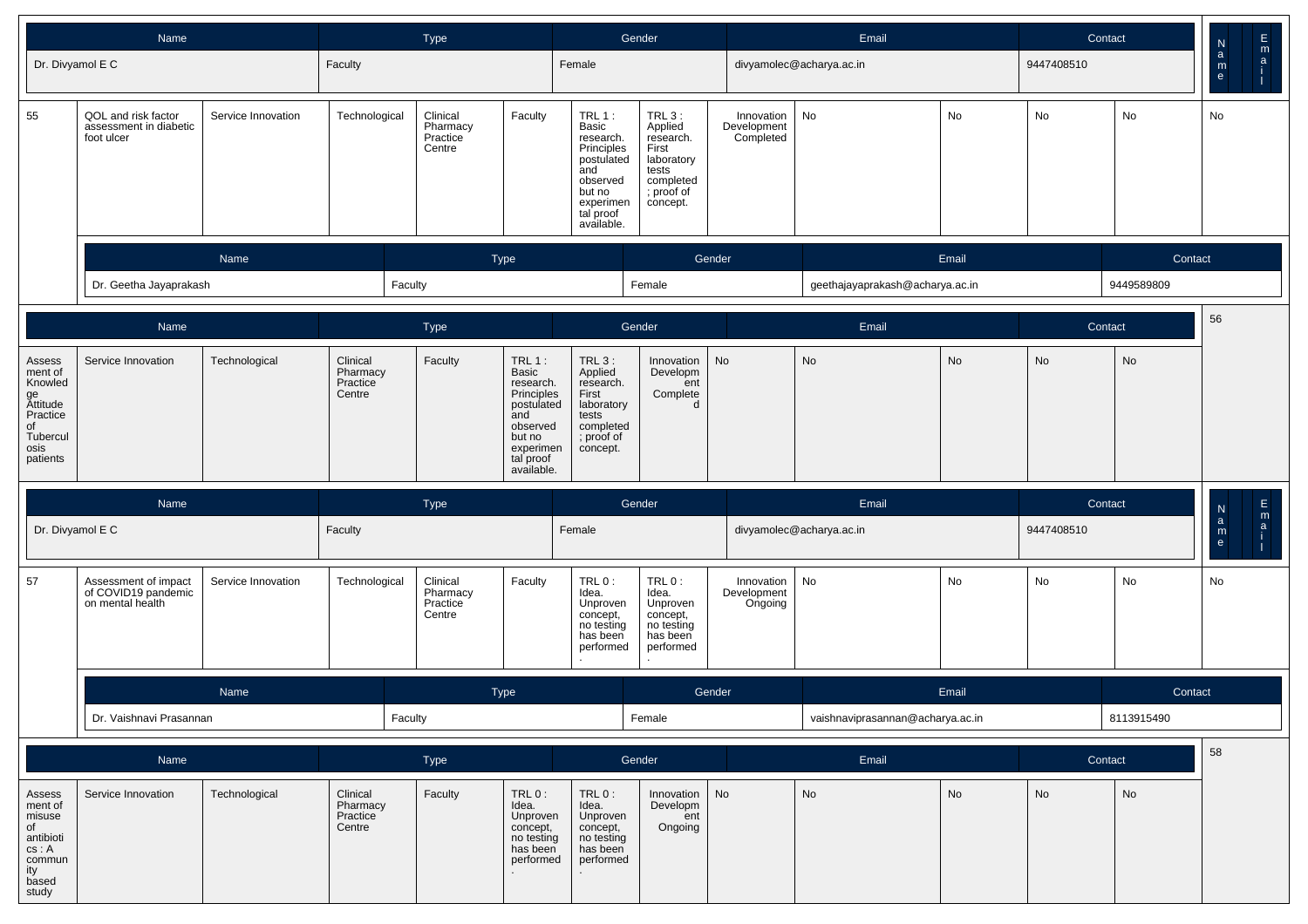|                                                                                                                                | Name                                                                                                                  |                    |                                            | <b>Type</b>                                |                                                                               |                                                                                  | Gender                                                                           |                                        | Email                            |       | Contact    |            |                                                                |
|--------------------------------------------------------------------------------------------------------------------------------|-----------------------------------------------------------------------------------------------------------------------|--------------------|--------------------------------------------|--------------------------------------------|-------------------------------------------------------------------------------|----------------------------------------------------------------------------------|----------------------------------------------------------------------------------|----------------------------------------|----------------------------------|-------|------------|------------|----------------------------------------------------------------|
|                                                                                                                                | Dr. Vaishnavi Prasannan                                                                                               |                    | Faculty                                    |                                            |                                                                               | Female                                                                           |                                                                                  |                                        | vaishnaviprasannan@acharya.ac.in |       | 8113915490 |            | E<br>a<br>i<br>i<br>$\frac{N}{a}$<br>$\mathsf{m}_{\mathsf{e}}$ |
| 59                                                                                                                             | Valuation of<br>pharmacoeconomics<br>of insulin therapy in<br>glycemic patients and<br>their quality of life          | Service Innovation | Technological                              | Service<br>Innovation                      | Faculty                                                                       | $TRL0$ :<br>Idea.<br>Unproven<br>concept,<br>no testing<br>has been<br>performed | TRL 0:<br>Idea.<br>Unproven<br>concept,<br>no testing<br>has been<br>performed   | Innovation<br>Development<br>Completed | No                               | No    | No         | No         | No                                                             |
|                                                                                                                                |                                                                                                                       | Name               |                                            |                                            | <b>Type</b>                                                                   |                                                                                  | Gender                                                                           |                                        |                                  | Email |            | Contact    |                                                                |
|                                                                                                                                | Dr. Geetha Jayaprakash                                                                                                |                    | Faculty                                    |                                            |                                                                               |                                                                                  | Female                                                                           |                                        | geethajayaprakash@acharya.ac.in  |       |            | 9449589809 |                                                                |
|                                                                                                                                | Name                                                                                                                  |                    |                                            | <b>Type</b>                                |                                                                               |                                                                                  | Gender                                                                           |                                        | Email                            |       | Contact    |            | 60                                                             |
| Assess<br>ment of<br>modifiab<br>le and<br>non-<br>modifiab<br>le risk<br>factors<br>that can<br>cause<br>diabetes<br>mellitus | Service Innovation                                                                                                    | Technological      | Clinical<br>Pharmacy<br>Practice<br>Centre | Faculty                                    | TRL0:<br>Idea.<br>Unproven<br>concept,<br>no testing<br>has been<br>performed | TRL 0:<br>Idea.<br>Unproven<br>concept,<br>no testing<br>has been<br>performed   | Innovation<br>Developm<br>ent<br>Ongoing                                         | No                                     | No                               | No    | No         | <b>No</b>  |                                                                |
|                                                                                                                                | Name                                                                                                                  |                    |                                            | <b>Type</b>                                |                                                                               |                                                                                  | Gender                                                                           |                                        | Email                            |       | Contact    |            |                                                                |
|                                                                                                                                | Dr. Geetha Jayaprakash                                                                                                |                    | Faculty                                    |                                            |                                                                               | Female                                                                           |                                                                                  |                                        | geethajayaprakash@acharya.ac.in  |       | 9449589809 |            | $\frac{N}{a}$                                                  |
|                                                                                                                                |                                                                                                                       |                    |                                            |                                            |                                                                               |                                                                                  |                                                                                  |                                        |                                  |       |            |            |                                                                |
| 61                                                                                                                             | Assessment of risk of<br>pesticidal exposure in<br>parkinson's disease -<br>Acommunity based<br>cross sectional study | Service Innovation | Technological                              | Clinical<br>Pharmacy<br>Practice<br>Centre | Faculty                                                                       | TRL 0:<br>Idea.<br>Unproven<br>concept,<br>no testing<br>has been<br>performed   | $TRL0$ :<br>Idea.<br>Unproven<br>concept,<br>no testing<br>has been<br>performed | Innovation<br>Development<br>Ongoing   | No                               | No    | No         | No         | No                                                             |
|                                                                                                                                |                                                                                                                       | Name               |                                            |                                            | Type                                                                          |                                                                                  | Gender                                                                           |                                        |                                  | Email |            | Contact    |                                                                |
|                                                                                                                                | Dr. Geetha Jayaprakash                                                                                                |                    | Faculty                                    |                                            |                                                                               |                                                                                  | Female                                                                           |                                        | geethajayaprakash@acharya.ac.in  |       |            | 9449589809 |                                                                |
|                                                                                                                                | Name                                                                                                                  |                    |                                            | Type                                       |                                                                               |                                                                                  | Gender                                                                           |                                        | Email                            |       | Contact    |            | 62                                                             |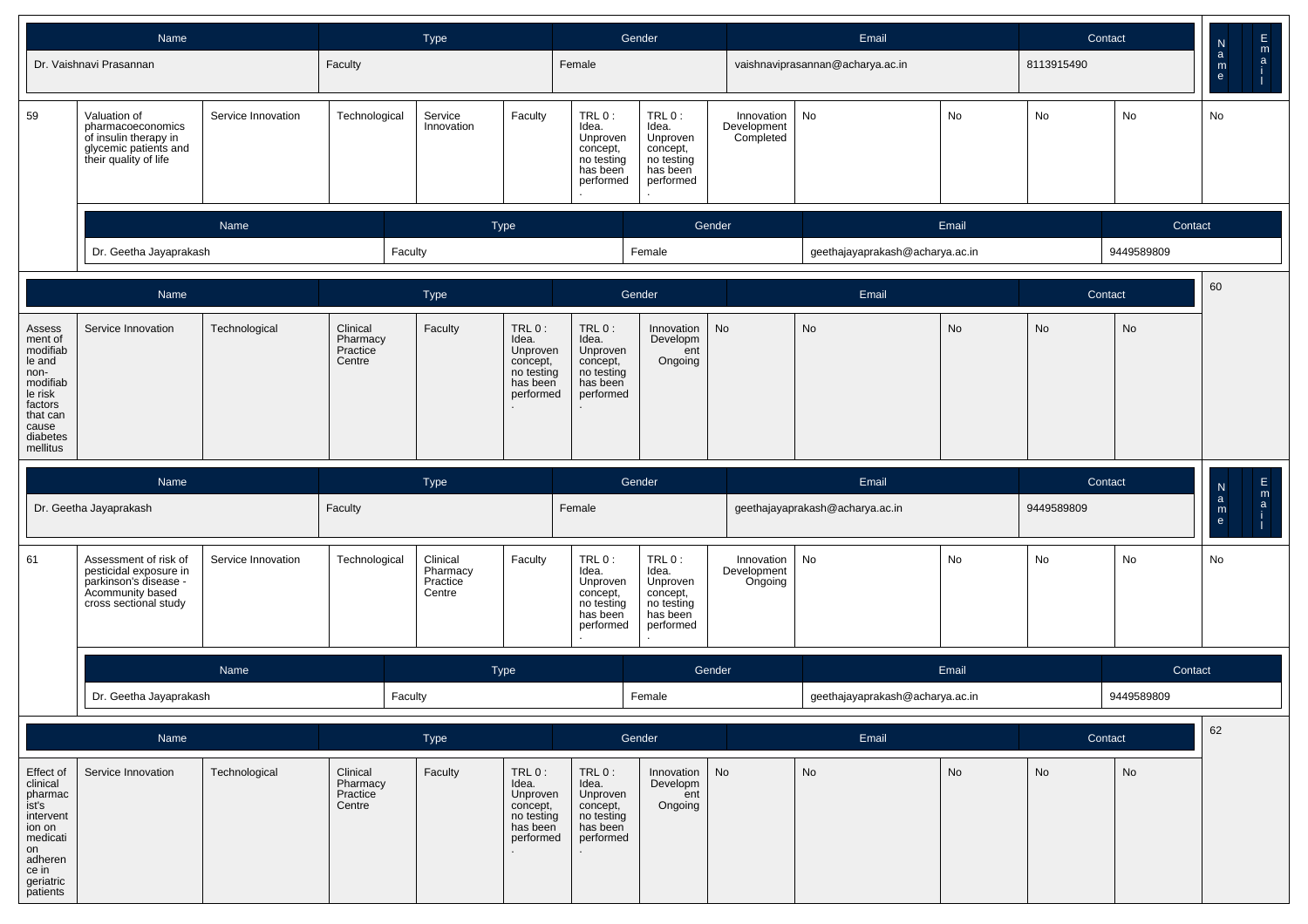|                                                                                                                                                                                         | Name                                                                                                                                |                    |                                            | Type                                       |                                                                               |                                                                                                                               | Gender                                                                                             |                                        | Email                                 |       |            | Contact    | $\mathsf E$<br>N                                                   |
|-----------------------------------------------------------------------------------------------------------------------------------------------------------------------------------------|-------------------------------------------------------------------------------------------------------------------------------------|--------------------|--------------------------------------------|--------------------------------------------|-------------------------------------------------------------------------------|-------------------------------------------------------------------------------------------------------------------------------|----------------------------------------------------------------------------------------------------|----------------------------------------|---------------------------------------|-------|------------|------------|--------------------------------------------------------------------|
|                                                                                                                                                                                         | Dr.Malini Muraleedharan                                                                                                             |                    | Faculty                                    |                                            |                                                                               | Female                                                                                                                        |                                                                                                    | malinim@acharya.ac.in                  |                                       |       | 8289903593 |            | $\mathop{{\sf a}}\limits^{\sf m}$<br>$\mathbf{a}$<br>$\frac{m}{e}$ |
| 63                                                                                                                                                                                      | Effect of clinical<br>pharmacist's<br>intervention on the<br>attitude of youth<br>towards COVID 19<br>prevention and<br>vaccination | Service Innovation | Technological                              | Clinical<br>Pharmacy<br>Practice<br>Centre | Faculty                                                                       | TRL 0:<br>Idea.<br>Unproven<br>concept,<br>no testing<br>has been<br>performed                                                | TRL 0:<br>Idea.<br>Unproven<br>concept,<br>no testing<br>has been<br>performed                     | Innovation<br>Development<br>Ongoing   | No                                    | No    | No         | No         | No                                                                 |
|                                                                                                                                                                                         |                                                                                                                                     | Name               |                                            |                                            | <b>Type</b>                                                                   |                                                                                                                               |                                                                                                    | Gender                                 |                                       | Email |            | Contact    |                                                                    |
|                                                                                                                                                                                         | Dr.Malini Muraleedharan                                                                                                             |                    |                                            | Faculty                                    |                                                                               |                                                                                                                               | Female                                                                                             |                                        | malinim@acharya.ac.in                 |       |            | 8289903593 |                                                                    |
|                                                                                                                                                                                         | Name                                                                                                                                |                    |                                            | Type                                       |                                                                               |                                                                                                                               | Gender                                                                                             |                                        | Email                                 |       |            | Contact    | 64                                                                 |
| Impact<br>of<br>clinical<br>pharmac<br>ist<br>intervent<br>ion on<br>brest<br>feeding<br>mothers<br>knowled<br>ge about<br>immunis<br>ation<br>and<br>good<br>child<br>care<br>practice | Service Innovation                                                                                                                  | Technological      | Clinical<br>Pharmacy<br>Practice<br>Centre | Faculty                                    | TRL0:<br>Idea.<br>Unproven<br>concept,<br>no testing<br>has been<br>performed | $TRL0$ :<br>Idea.<br>Unproven<br>concept,<br>no testing<br>has been<br>performed                                              | Innovation<br>Developm<br>ent<br>Ongoing                                                           | No                                     | No                                    | No    | No         | No         |                                                                    |
|                                                                                                                                                                                         | Name                                                                                                                                |                    |                                            | Type                                       |                                                                               |                                                                                                                               | Gender                                                                                             |                                        | Email                                 |       |            | Contact    | $\frac{\mathsf{E}}{\mathsf{m}}$<br>${\sf N}$                       |
|                                                                                                                                                                                         | Dr. Arun Chandran R                                                                                                                 |                    | Faculty                                    |                                            |                                                                               | Male                                                                                                                          |                                                                                                    |                                        | arunchandranr@acharya.ac.in           |       | 8281956799 |            | $\mathbf{a}$<br>a<br>${\sf m}$<br>e                                |
| 65                                                                                                                                                                                      | Fabrication and<br>assessment of<br>microemulsion based<br>antifungal bioadhesive<br>gel                                            | Product Innovation | Technological                              | Tablet<br>Technology                       | Student                                                                       | TRL 1:<br>Basic<br>research.<br>Principles<br>postulated<br>and<br>observed<br>but no<br>experimen<br>tal proof<br>available. | TRL2:<br>Technolog<br>formulatio<br>n.<br>Concept<br>and<br>application<br>have been<br>formulated | Innovation<br>Development<br>Completed | No                                    | No    | No         | No         | No                                                                 |
|                                                                                                                                                                                         |                                                                                                                                     | Name               |                                            |                                            | Type                                                                          |                                                                                                                               |                                                                                                    | Gender                                 |                                       | Email |            | Contact    |                                                                    |
|                                                                                                                                                                                         | Abhirami Venkatachalam                                                                                                              |                    |                                            | Student                                    |                                                                               |                                                                                                                               | Female                                                                                             |                                        | harinichowdaryvadlamudi@acharya.ac.in |       |            | 9535685399 |                                                                    |
|                                                                                                                                                                                         |                                                                                                                                     | Name               |                                            |                                            | Type                                                                          |                                                                                                                               |                                                                                                    | Gender                                 |                                       | Email |            | Contact    |                                                                    |
|                                                                                                                                                                                         | Dr. Harini Chowdary Vadlamudi                                                                                                       |                    |                                            | Faculty                                    |                                                                               |                                                                                                                               | Female                                                                                             |                                        | harinichowdaryvadlamudi@acharya.ac.in |       |            | 9535685399 |                                                                    |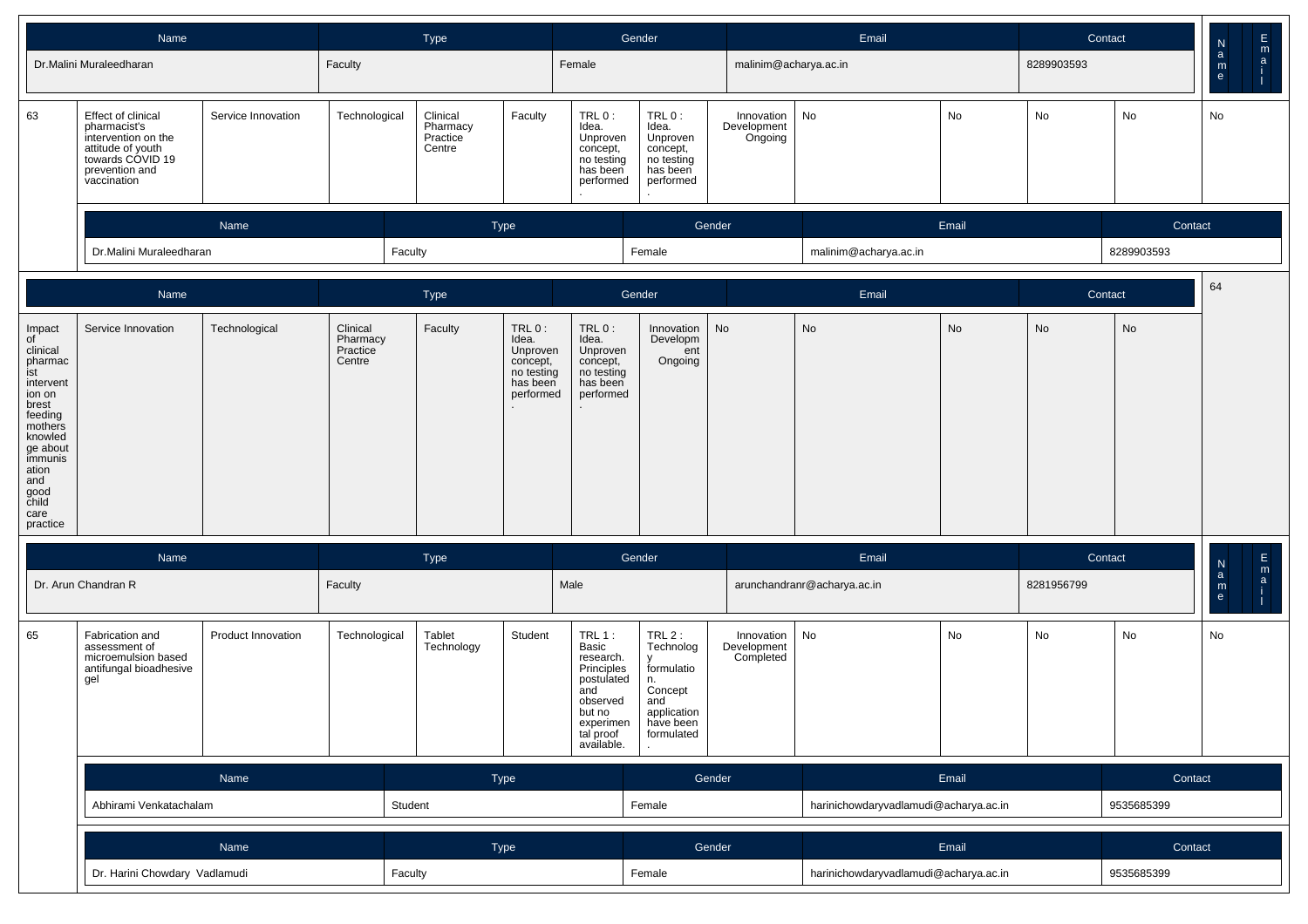| 66 | Formulation and<br>Product Innovation<br>evaluation of<br>Polyherbal anti acne<br>gel<br>Name                                            |                           | Technological | Herbal<br>Technology | Student     | $TRL 1$ :<br>Basic<br>research.<br>Principles<br>postulated<br>and<br>observed<br>but no<br>experimen<br>tal proof<br>available. | TRL 2 :<br>Technolog<br>formulatio<br>n.<br>Concept<br>and<br>application<br>have been<br>formulated         | Innovation<br>Development<br>Completed | <b>No</b>                             | No        | <b>No</b> | <b>No</b>  | No |
|----|------------------------------------------------------------------------------------------------------------------------------------------|---------------------------|---------------|----------------------|-------------|----------------------------------------------------------------------------------------------------------------------------------|--------------------------------------------------------------------------------------------------------------|----------------------------------------|---------------------------------------|-----------|-----------|------------|----|
|    |                                                                                                                                          |                           |               |                      | <b>Type</b> |                                                                                                                                  |                                                                                                              | Gender                                 |                                       | Email     |           | Contact    |    |
|    | Ms. Sneha Bharati                                                                                                                        |                           | Student       |                      |             |                                                                                                                                  | Female                                                                                                       |                                        | harinichowdaryvadlamudi@acharya.ac.in |           |           | 9535685399 |    |
|    |                                                                                                                                          | Name                      |               |                      | <b>Type</b> |                                                                                                                                  |                                                                                                              | Gender                                 |                                       | Email     |           | Contact    |    |
|    |                                                                                                                                          |                           | Faculty       |                      |             |                                                                                                                                  | Female                                                                                                       |                                        | harinichowdaryvadlamudi@acharya.ac.in |           |           | 9535685399 |    |
| 67 | Formulation and<br>Evaluation of Anti-<br>Allergic Drug Loaded<br>Nanosponges<br>Incorporated in Gel for<br><b>Topical Drug Delivery</b> | Product Innovation        | Technological | Herbal<br>Technology | Student     | $TRL2$ :<br>Technolog<br>formulatio<br>n.<br>Concept<br>and<br>application<br>have been<br>formulated                            | <b>TRL 3:</b><br>Applied<br>research.<br>First<br>laboratory<br>tests<br>completed<br>; proof of<br>concept. | Innovation<br>Development<br>Completed | No                                    | No        | No        | No         | No |
|    |                                                                                                                                          |                           |               |                      |             |                                                                                                                                  |                                                                                                              |                                        |                                       |           |           |            |    |
|    |                                                                                                                                          | Name                      |               |                      | <b>Type</b> |                                                                                                                                  |                                                                                                              | Gender                                 |                                       | Email     |           | Contact    |    |
|    | Ms. Sangeetha S                                                                                                                          |                           | Student       |                      |             |                                                                                                                                  | Female                                                                                                       |                                        | sangeethgasampath68@gmail.com         |           |           | 7892288916 |    |
|    |                                                                                                                                          | Name                      |               |                      | <b>Type</b> |                                                                                                                                  |                                                                                                              | Gender                                 |                                       | Email     |           | Contact    |    |
|    | Dr. J.Joysa Ruby                                                                                                                         |                           | Faculty       |                      |             |                                                                                                                                  | Female                                                                                                       |                                        | joysarubyj@acharya.ac.in              |           |           | 8903865499 |    |
| 68 | Formulation and<br>Evaluation of<br>Pelletized Drug<br>Delivery of an Anti<br>Diabetic Drug                                              | <b>Product Innovation</b> | Technological | Pelletization        | Student     | $TRL1$ :<br>Basic<br>research.<br>Principles<br>postulated<br>and<br>observed<br>but no<br>experimen<br>tal proof<br>available.  | $TRL2$ :<br>Technolog<br>y<br>formulatio<br>n.<br>Concept<br>and<br>application<br>have been<br>formulated   | Innovation<br>Development<br>Completed | <b>No</b>                             | <b>No</b> | <b>No</b> | <b>No</b>  | No |
|    |                                                                                                                                          | Name                      |               |                      | Type        |                                                                                                                                  |                                                                                                              | Gender                                 |                                       | Email     |           | Contact    |    |
|    | Mr. Dilip M.R                                                                                                                            |                           | Student       |                      |             |                                                                                                                                  | Male                                                                                                         |                                        | dilipmr456@gmail.com                  |           |           | 7026106975 |    |
|    |                                                                                                                                          | Name                      |               |                      | <b>Type</b> |                                                                                                                                  |                                                                                                              | Gender                                 |                                       | Email     |           | Contact    |    |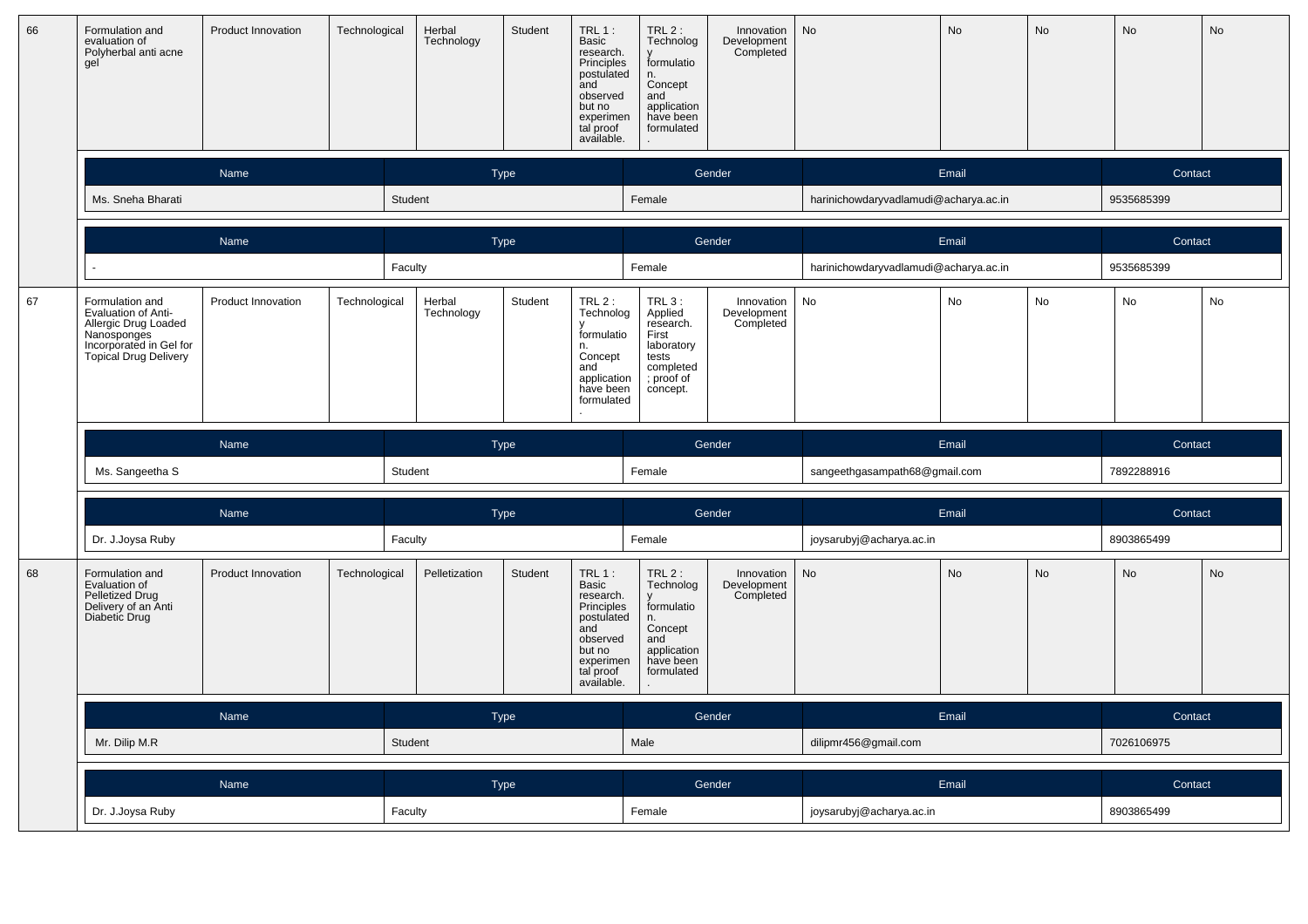| 69 | Formulation and<br>evaluation of fast<br>Product Innovation<br>dissolving tablets of<br>antiepileptic drug<br>Name |                           | Technological | Tablet<br>Technology        | Student     | $TRL1$ :<br>Basic<br>research.<br>Principles<br>postulated<br>and<br>observed<br>but no<br>experimen<br>tal proof<br>available.      | IRL <sub>2</sub> :<br>Technolog<br>formulatio<br>n.<br>Concept<br>and<br>application<br>have been<br>formulated | Innovation<br>Development<br>Completed | No                             | No        | No | No         | No |
|----|--------------------------------------------------------------------------------------------------------------------|---------------------------|---------------|-----------------------------|-------------|--------------------------------------------------------------------------------------------------------------------------------------|-----------------------------------------------------------------------------------------------------------------|----------------------------------------|--------------------------------|-----------|----|------------|----|
|    |                                                                                                                    |                           |               |                             | <b>Type</b> |                                                                                                                                      |                                                                                                                 | Gender                                 |                                | Email     |    | Contact    |    |
|    | Mr. Nafid Ansari                                                                                                   |                           |               | Student                     |             |                                                                                                                                      | Male                                                                                                            |                                        | nafidansari1910@gmail.com      |           |    | 7019057140 |    |
|    |                                                                                                                    | Name                      |               |                             | <b>Type</b> |                                                                                                                                      |                                                                                                                 | Gender                                 |                                | Email     |    | Contact    |    |
|    |                                                                                                                    |                           |               | Faculty                     |             |                                                                                                                                      | Female                                                                                                          |                                        | madhaviblr@acharya.ac.in       |           |    | 9866635751 |    |
| 70 | Formulation and<br>evaluation of topical<br>cream for hirsutism                                                    | <b>Product Innovation</b> | Technological | Herbal<br>Technology        | Student     | $TRL2$ :<br>Technolog<br>formulatio<br>n.<br>Concept<br>and<br>application<br>have been<br>formulated                                | <b>TRL 3:</b><br>Applied<br>research.<br>First<br>laboratory<br>tests<br>completed<br>; proof of<br>concept.    | Innovation<br>Development<br>Completed | No                             | <b>No</b> | No | <b>No</b>  | No |
|    |                                                                                                                    |                           |               |                             |             |                                                                                                                                      |                                                                                                                 |                                        |                                |           |    |            |    |
|    |                                                                                                                    | Name                      |               |                             | Type        |                                                                                                                                      |                                                                                                                 | Gender                                 |                                | Email     |    | Contact    |    |
|    | Ms. Sangeetha Choudhury                                                                                            |                           |               | Student                     |             |                                                                                                                                      | Female                                                                                                          |                                        | sangeeta.choudhury56@yahoo.com |           |    | 9127242559 |    |
|    |                                                                                                                    | Name                      |               |                             | Type        |                                                                                                                                      |                                                                                                                 | Gender                                 |                                | Email     |    | Contact    |    |
|    |                                                                                                                    |                           |               | Faculty                     |             |                                                                                                                                      | Female                                                                                                          |                                        | madhaviblr@acharya.ac.in       |           |    | 9866635751 |    |
| 71 | Formulation and<br><b>Evaluation of Pulsatile</b><br>Drug Delivery System<br>for the treatment of<br>Hypertension  | Product Innovation        | Technological | Technological<br>Innovation | Student     | <b>TRL 1:</b><br>Basic<br>research.<br>Principles<br>postulated<br>and<br>observed<br>but no<br>experimen<br>tal proof<br>available. | TRL $2$ :<br>Technolog<br>formulatio<br>n.<br>Concept<br>and<br>application<br>have been<br>formulated          | Innovation<br>Development<br>Completed | No                             | No        | No | No         | No |
|    |                                                                                                                    | Name                      |               |                             | <b>Type</b> |                                                                                                                                      |                                                                                                                 | Gender                                 |                                | Email     |    | Contact    |    |
|    | Ms pasham sowmya                                                                                                   |                           |               | Student                     |             |                                                                                                                                      | Female                                                                                                          |                                        | pashamsowmya9@gmail.com        |           |    | 9886527111 |    |
|    |                                                                                                                    | Name                      |               |                             | <b>Type</b> |                                                                                                                                      |                                                                                                                 | Gender                                 |                                | Email     |    | Contact    |    |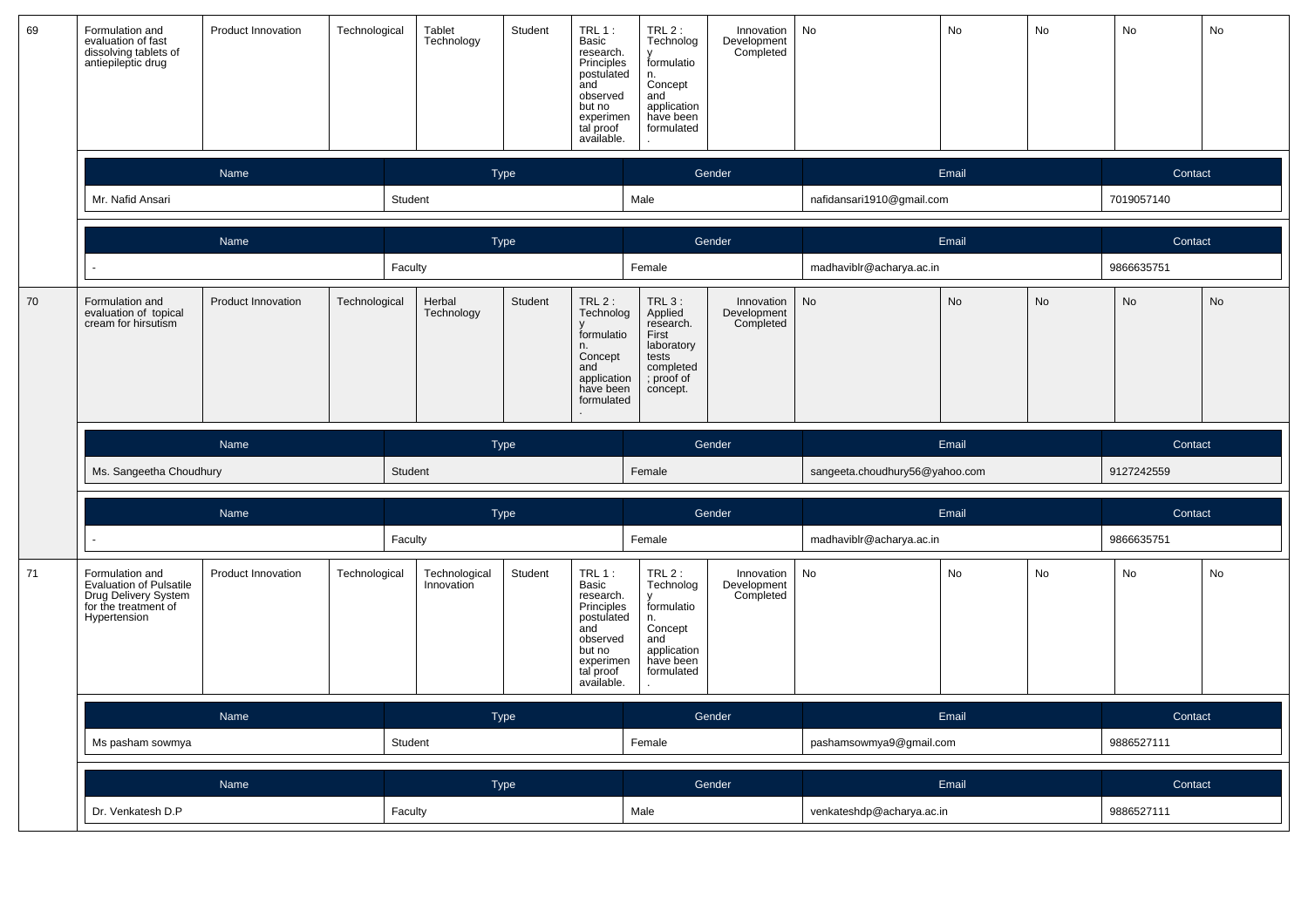| 72 | Formulation and<br><b>Product Innovation</b><br><b>Evaluation of Sugar</b><br>spheres containing<br>Anti Emetic Drug<br>Name                |                           | Technological | Pelletization      | Student     | <b>TRL 1:</b><br>Basic<br>research.<br>Principles<br>postulated<br>and<br>observed<br>but no<br>experimen<br>tal proof<br>available. | $TRL2$ :<br>Technolog<br>formulatio<br>n.<br>Concept<br>and<br>application<br>have been<br>formulated         | Innovation<br>Development<br>Completed | No                         | No<br>No |           |            | No |
|----|---------------------------------------------------------------------------------------------------------------------------------------------|---------------------------|---------------|--------------------|-------------|--------------------------------------------------------------------------------------------------------------------------------------|---------------------------------------------------------------------------------------------------------------|----------------------------------------|----------------------------|----------|-----------|------------|----|
|    |                                                                                                                                             |                           |               |                    | Type        |                                                                                                                                      |                                                                                                               | Gender                                 |                            | Email    |           | Contact    |    |
|    | Ms. Ummehanee                                                                                                                               |                           |               | Student            |             |                                                                                                                                      | Female                                                                                                        |                                        | ummehanee4786@gmail.com    |          |           | 9008199530 |    |
|    |                                                                                                                                             | Name                      |               |                    | Type        |                                                                                                                                      |                                                                                                               | Gender                                 |                            | Email    |           | Contact    |    |
|    | Dr. Venkatesh D.P                                                                                                                           |                           |               | Faculty            |             |                                                                                                                                      | Male                                                                                                          |                                        | venkateshdp@acharya.ac.in  |          |           | 9886527111 |    |
| 73 | Formulation and<br>evaluation of solid lipid<br>nanoparticles<br>containing<br>chemotherapeutic<br>agents for treatment of<br>breastcancer. | Product Innovation        | Technological | Nano<br>technology | Student     | $TRL2$ :<br>Technolog<br>formulatio<br>n.<br>Concept<br>and<br>application<br>have been<br>formulated                                | TRL 3:<br>Applied<br>research.<br>First<br>laboratory<br>tests<br>completed<br>; proof of<br>concept.         | Innovation<br>Development<br>Completed | No                         | No       | No        | No         | No |
|    |                                                                                                                                             | Name                      |               |                    | <b>Type</b> |                                                                                                                                      |                                                                                                               | Gender                                 |                            | Email    |           | Contact    |    |
|    | Mr. Sujit Nayek                                                                                                                             |                           |               | Student            |             |                                                                                                                                      | Male                                                                                                          |                                        | sujitnayek29@gmail.com     |          |           | 9735961502 |    |
|    |                                                                                                                                             | Name                      |               |                    | Type        |                                                                                                                                      |                                                                                                               | Gender                                 |                            | Email    |           | Contact    |    |
|    | Dr. Sajeev Kumar B                                                                                                                          |                           |               | Faculty            |             |                                                                                                                                      | Male                                                                                                          |                                        | sajeevkumarb@acharya.ac.in |          |           | 9495817507 |    |
| 74 | Formulation and<br>evaluation of topical<br>nanohydrogel<br>containing<br>combinative drug for<br>arthritis.                                | <b>Product Innovation</b> | Technological | Nano<br>technology | Student     | TRL $3:$<br>Applied<br>research.<br>First<br>laboratory<br>tests<br>completed<br>; proof of<br>concept.                              | $TRL4$ :<br>Small<br>scale<br>prototype<br>built in a<br>laboratory<br>environme<br>nt ("ugly"<br>prototype). | Innovation<br>Development<br>Completed | No                         | No       | <b>No</b> | No         | No |
|    |                                                                                                                                             | Name                      |               |                    | Type        |                                                                                                                                      |                                                                                                               | Gender                                 |                            | Email    |           | Contact    |    |
|    | Mr. Roady Wellborn                                                                                                                          |                           |               | Student            |             |                                                                                                                                      | Male                                                                                                          |                                        | wmarba725@gmail.com        |          |           | 8638785526 |    |
|    |                                                                                                                                             | Name                      |               |                    | <b>Type</b> |                                                                                                                                      |                                                                                                               | Gender                                 |                            | Email    |           | Contact    |    |
|    | Dr. Sajeev Kumar B                                                                                                                          |                           |               | Faculty            |             |                                                                                                                                      | Male                                                                                                          |                                        | sajeevkumarb@acharya.ac.in |          |           | 9495817507 |    |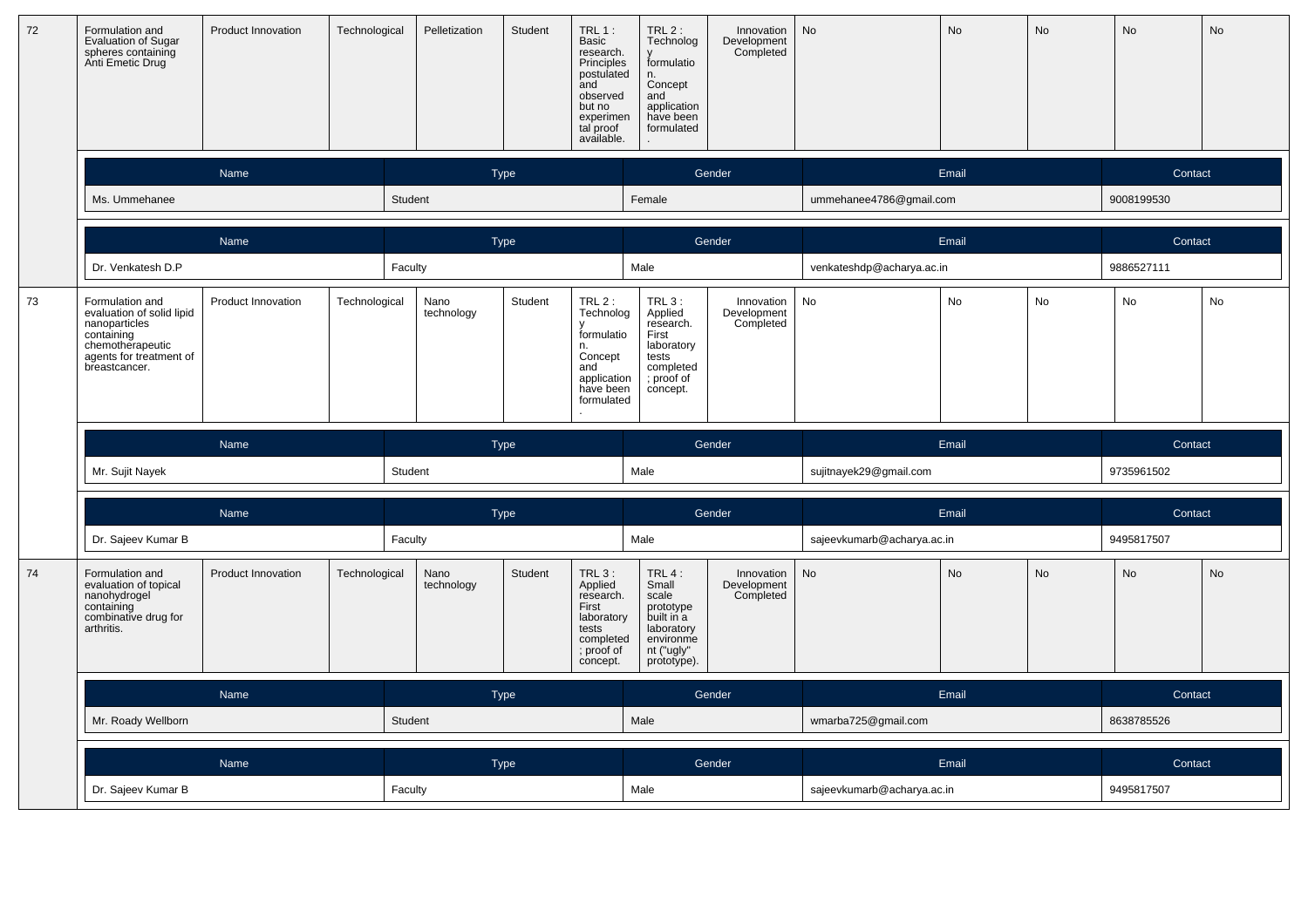| 75 | Development and<br>characterization of<br><b>Product Innovation</b><br>Carica papaya Leaf<br>extract dry liposomes<br>filled Enteric-coated<br>capsule for Dengue<br>Name |                           | Technological | Mr. Mukesh<br>Kumar baghat | Student     | TRL 0:<br>Idea.<br>Unproven<br>concept,<br>no testing<br>has been<br>performed | <b>TRL 1:</b><br>Basic<br>research.<br>Principles<br>postulated<br>and<br>observed<br>but no<br>experimen<br>tal proof<br>available. | Innovation<br>Development<br>Ongoing | No<br>No<br>No            |           |           | No         | No        |
|----|---------------------------------------------------------------------------------------------------------------------------------------------------------------------------|---------------------------|---------------|----------------------------|-------------|--------------------------------------------------------------------------------|--------------------------------------------------------------------------------------------------------------------------------------|--------------------------------------|---------------------------|-----------|-----------|------------|-----------|
|    |                                                                                                                                                                           |                           |               |                            | Type        |                                                                                |                                                                                                                                      | Gender                               |                           | Email     |           | Contact    |           |
|    | Mr. Mukesh Kumar baghat                                                                                                                                                   |                           | Student       |                            |             |                                                                                | Male                                                                                                                                 |                                      | mukesh2121.mb@gmail.com   |           |           | 9066228205 |           |
|    |                                                                                                                                                                           | Name                      |               |                            | <b>Type</b> |                                                                                |                                                                                                                                      | Gender                               |                           | Email     |           | Contact    |           |
|    | Dr. Venkatesh D.P                                                                                                                                                         |                           | Faculty       |                            |             |                                                                                | Male                                                                                                                                 |                                      | venkateshdp@acharya.ac.in |           |           | 9886527111 |           |
| 76 | Formulation and<br>evaluation of mini<br>tablets containing<br>antithyroid drug                                                                                           | <b>Product Innovation</b> | Technological | Tablet<br>Technology       | Student     | TRL 0:<br>Idea.<br>Unproven<br>concept,<br>no testing<br>has been<br>performed | <b>TRL 1:</b><br>Basic<br>research.<br>Principles<br>postulated<br>and<br>observed<br>but no<br>experimen<br>tal proof<br>available. | Innovation<br>Development<br>Ongoing | <b>No</b>                 | <b>No</b> | No        | <b>No</b>  | No        |
|    |                                                                                                                                                                           |                           |               |                            |             |                                                                                |                                                                                                                                      |                                      |                           |           |           |            |           |
|    |                                                                                                                                                                           | Name                      |               |                            | Type        |                                                                                |                                                                                                                                      | Gender                               |                           | Email     |           | Contact    |           |
|    | Mr. Nithin Sagar M N                                                                                                                                                      |                           | Student       |                            |             |                                                                                | Male                                                                                                                                 |                                      | nithinsagar9754@gmail.com |           |           | 9916833679 |           |
|    |                                                                                                                                                                           | Name                      |               |                            | Type        |                                                                                |                                                                                                                                      | Gender                               |                           | Email     |           | Contact    |           |
|    | Dr. B L R Madhavi,                                                                                                                                                        |                           | Faculty       |                            |             |                                                                                | Female                                                                                                                               |                                      | madhaviblr@acharya.ac.in  |           |           | 9866635751 |           |
| 77 | Formulation and<br>Evaluation of Metal<br>Nanoparticles for the<br>Treatment of<br><b>Rheumatoid Arthritis</b>                                                            | Product Innovation        | Technological | Ms. Anupama<br>Singh       | Student     | TRL 0:<br>Idea.<br>Unproven<br>concept,<br>no testing<br>has been<br>performed | $TRL$ 1:<br>Basic<br>research.<br>Principles<br>postulated<br>and<br>observed<br>but no<br>experimen<br>tal proof<br>available.      | Innovation<br>Development<br>Ongoing | <b>No</b>                 | <b>No</b> | <b>No</b> | <b>No</b>  | <b>No</b> |
|    |                                                                                                                                                                           | Name                      |               |                            | Type        |                                                                                |                                                                                                                                      | Gender                               |                           | Email     |           | Contact    |           |
|    | Ms. Anupama Singh                                                                                                                                                         |                           | Student       |                            |             |                                                                                | Female                                                                                                                               |                                      | singhanupama582@gmail.com |           |           | 9903040011 |           |
|    |                                                                                                                                                                           | Name                      |               |                            | Type        |                                                                                |                                                                                                                                      | Gender                               |                           | Email     |           | Contact    |           |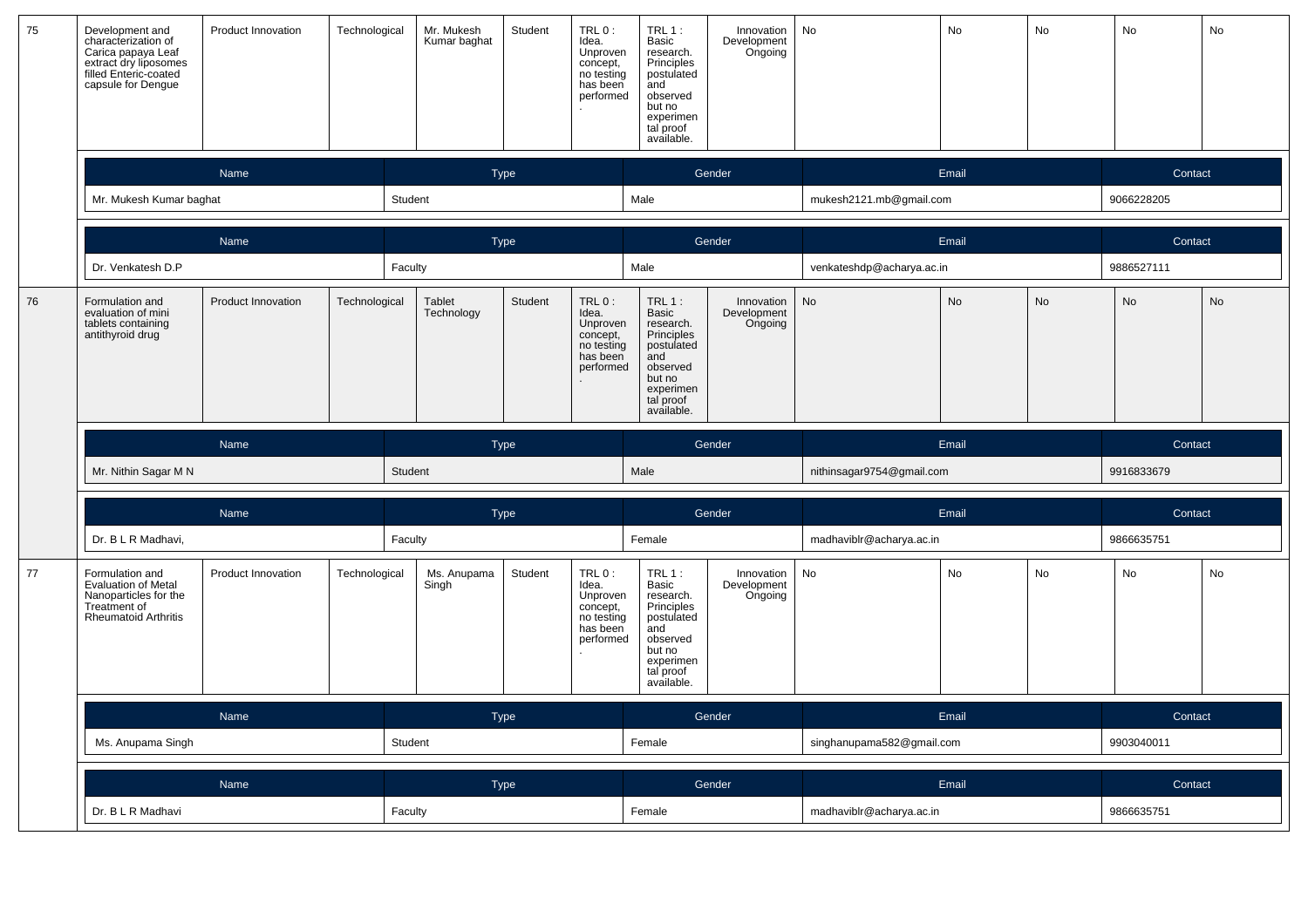| 78 | Essential oil mediated<br>Product Innovation<br>green chemistry of<br>metal nanoparticles<br>and its<br>characterization<br>Synthesis,<br>Development and<br>characterization of<br>Novel HSP90<br>Nanoparticle Inhibitors<br>Name |                           | Technological | Nano<br>technology   | Student     | TRL 0:<br>Idea.<br>Unproven<br>concept,<br>no testing<br>has been<br>performed | TRL 1:<br><b>Basic</b><br>research.<br>Principles<br>postulated<br>and<br>observed<br>but no<br>experimen<br>tal proof<br>available. | Innovation<br>Development<br>Ongoing | <b>No</b>                             | <b>No</b><br>No |           | <b>No</b>  | No |
|----|------------------------------------------------------------------------------------------------------------------------------------------------------------------------------------------------------------------------------------|---------------------------|---------------|----------------------|-------------|--------------------------------------------------------------------------------|--------------------------------------------------------------------------------------------------------------------------------------|--------------------------------------|---------------------------------------|-----------------|-----------|------------|----|
|    |                                                                                                                                                                                                                                    |                           |               |                      | Type        |                                                                                |                                                                                                                                      | Gender                               |                                       | Email           |           | Contact    |    |
|    | Mr. Abubaker Mohamedtoom                                                                                                                                                                                                           |                           |               | Student              |             |                                                                                | Male                                                                                                                                 |                                      | harinichowdaryvadlamudi@acharya.ac.in |                 |           | 8073259631 |    |
|    |                                                                                                                                                                                                                                    | Name                      |               |                      | Type        |                                                                                |                                                                                                                                      | Gender                               |                                       | Email           |           | Contact    |    |
|    | Dr. Harini Chowdary                                                                                                                                                                                                                |                           |               | Faculty              |             |                                                                                | Female                                                                                                                               |                                      | harinichowdaryvadlamudi@acharya.ac.in |                 |           | 9535685399 |    |
| 79 | Design, synthesis and<br>evaluation of Novel<br>biofunctional Nano<br>carriers for targeted<br>drug delivery system                                                                                                                | Product Innovation        | Technological | Nano<br>technology   | Student     | TRL 0:<br>Idea.<br>Unproven<br>concept,<br>no testing<br>has been<br>performed | <b>TRL 1:</b><br>Basic<br>research.<br>Principles<br>postulated<br>and<br>observed<br>but no<br>experimen<br>tal proof<br>available. | Innovation<br>Development<br>Ongoing | No                                    | No              | No        | <b>No</b>  | No |
|    |                                                                                                                                                                                                                                    |                           |               |                      |             |                                                                                |                                                                                                                                      |                                      |                                       |                 |           |            |    |
|    |                                                                                                                                                                                                                                    | Name                      |               |                      | <b>Type</b> |                                                                                |                                                                                                                                      | Gender                               |                                       | Email           |           | Contact    |    |
|    | Ms. Aditi Upadhyay                                                                                                                                                                                                                 |                           |               | Student              |             |                                                                                | Female                                                                                                                               |                                      | sajeevkumarb@acharya.ac.in            |                 |           | 7651864876 |    |
|    |                                                                                                                                                                                                                                    | Name                      |               |                      | <b>Type</b> |                                                                                |                                                                                                                                      | Gender                               |                                       | Email           |           | Contact    |    |
|    | Dr Sajeev Kumar B                                                                                                                                                                                                                  |                           |               | Faculty              |             |                                                                                | Male                                                                                                                                 |                                      | sajeevkumarb@acharya.ac.in            |                 |           | 9495817507 |    |
| 80 | Formulation and<br>characterization of<br>Polyherbal cubosomes<br>For treatment of<br>Alopecia                                                                                                                                     | <b>Product Innovation</b> | Technological | Herbal<br>Technology | Student     | TRL 0:<br>Idea.<br>Unproven<br>concept,<br>no testing<br>has been<br>performed | $TRL1$ :<br>Basic<br>research.<br>Principles<br>postulated<br>and<br>observed<br>but no<br>experimen<br>tal proof<br>available.      | Innovation<br>Development<br>Ongoing | No                                    | <b>No</b>       | <b>No</b> | <b>No</b>  | No |
|    |                                                                                                                                                                                                                                    | Name                      |               |                      | <b>Type</b> |                                                                                |                                                                                                                                      | Gender                               |                                       | Email           |           | Contact    |    |
|    | Ms. Smitha TV                                                                                                                                                                                                                      |                           |               | Student              |             |                                                                                | Female                                                                                                                               |                                      | venkateshdp@acharya.ac.in             |                 |           | 9480024806 |    |
|    |                                                                                                                                                                                                                                    | Name                      |               |                      | <b>Type</b> |                                                                                |                                                                                                                                      | Gender                               |                                       | Email           |           | Contact    |    |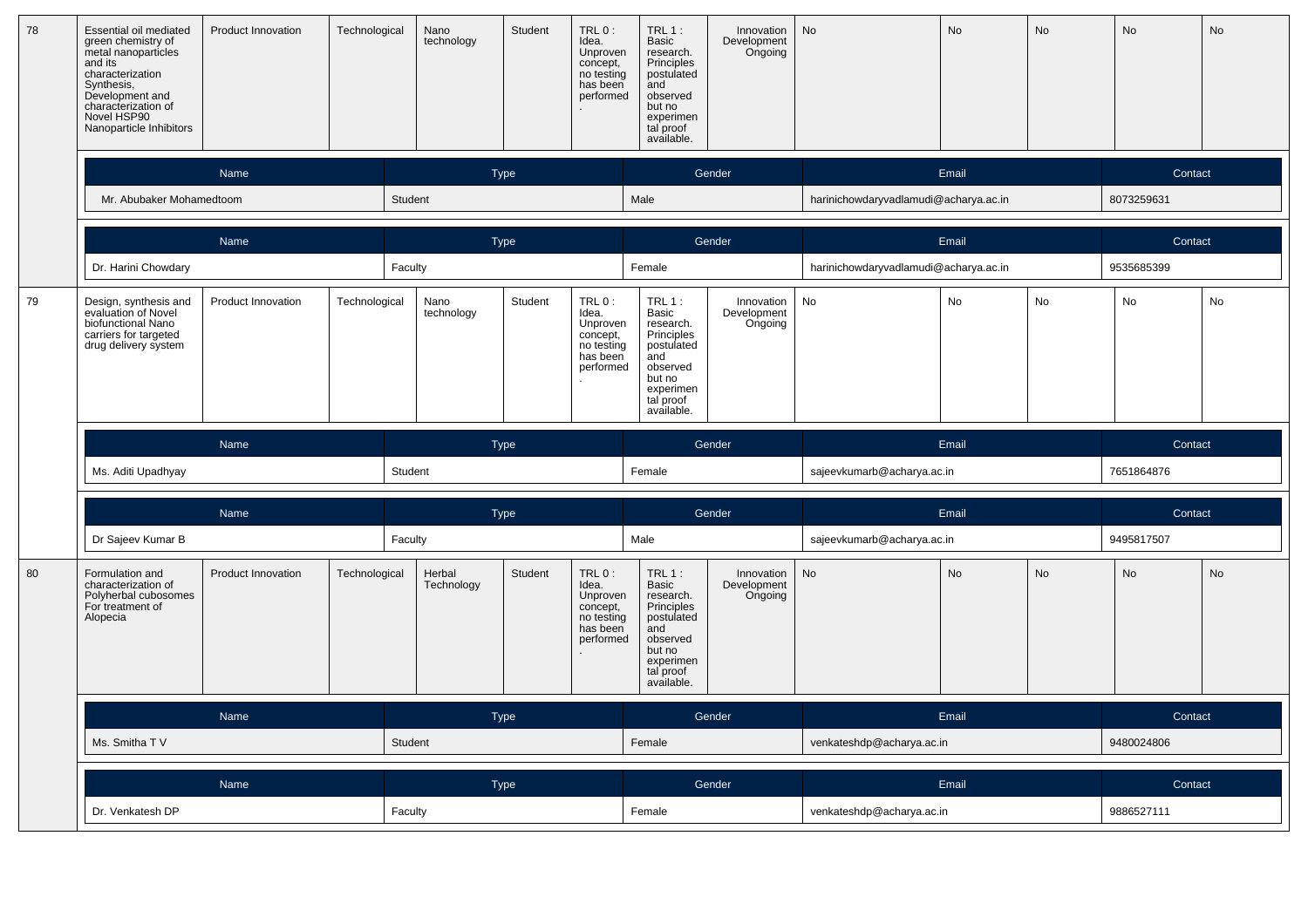| 81 | Formulation and<br>evaluation of<br>polyherbal<br>nanotransethosomes<br>for the treatment of<br>alopecia                                             | Product Innovation                  | Technological | Herbal<br>Technology | Student     | TRL 0:<br>Idea.<br>Unproven<br>concept,<br>no testing<br>has been<br>performed | $TRL 1$ :<br>Basic<br>research.<br>Principles<br>postulated<br>and<br>observed<br>but no<br>experimen<br>tal proof<br>available.     | Innovation<br>Development<br>Ongoing | No                        | No        | No        | No         | No |
|----|------------------------------------------------------------------------------------------------------------------------------------------------------|-------------------------------------|---------------|----------------------|-------------|--------------------------------------------------------------------------------|--------------------------------------------------------------------------------------------------------------------------------------|--------------------------------------|---------------------------|-----------|-----------|------------|----|
|    |                                                                                                                                                      | Name                                |               |                      | <b>Type</b> |                                                                                |                                                                                                                                      | Gender                               |                           | Email     |           | Contact    |    |
|    | Ms. Tejaswini .H                                                                                                                                     |                                     |               | Student              |             |                                                                                | Female                                                                                                                               |                                      | venkateshdp@acharya.ac.in |           |           | 9886527111 |    |
|    |                                                                                                                                                      | <b>Name</b>                         |               |                      | Type        |                                                                                |                                                                                                                                      | Gender                               |                           | Email     |           | Contact    |    |
|    | Dr. Venkatesh DP                                                                                                                                     |                                     | Faculty       |                      |             |                                                                                | Female                                                                                                                               |                                      | venkateshdp@acharya.ac.i  |           |           | 9886527111 |    |
| 82 | Formulation<br>development of<br>protein based<br>magnetic<br>nanoparticles for<br>taneparasion of<br>targeting lung<br>carcinoma via nasal<br>route | Product Innovation<br>Technological |               | Nano<br>technology   | Student     | TRL 0:<br>Idea.<br>Unproven<br>concept,<br>no testing<br>has been<br>performed | <b>TRL 1:</b><br>Basic<br>research.<br>Principles<br>postulated<br>and<br>observed<br>but no<br>experimen<br>tal proof<br>available. | Innovation<br>Development<br>Ongoing | No                        | <b>No</b> | <b>No</b> | No         | No |
|    |                                                                                                                                                      |                                     |               |                      |             |                                                                                |                                                                                                                                      |                                      |                           |           |           |            |    |
|    |                                                                                                                                                      | Name                                |               |                      | Type        |                                                                                |                                                                                                                                      | Gender                               |                           | Email     |           | Contact    |    |
|    | Mr. Ajay Patil                                                                                                                                       |                                     |               | Student              |             |                                                                                | Male                                                                                                                                 |                                      | mooledeepthi97@gmail.com  |           |           | 8792697202 |    |
|    |                                                                                                                                                      | Name                                |               |                      | Type        |                                                                                |                                                                                                                                      | Gender                               |                           | Email     |           | Contact    |    |
|    | Dr. J.Joysa Ruby                                                                                                                                     |                                     | Faculty       |                      |             |                                                                                | Female                                                                                                                               |                                      | joysarubyj@acharya.ac.in  |           |           | 8903865499 |    |
| 83 | Formulation and<br>evaluation of<br>transdermal film of<br>antidiabetic drug                                                                         | Product Innovation                  | Technological | Control<br>Release   | Student     | TRL 0:<br>Idea.<br>Unproven<br>concept,<br>no testing<br>has been<br>performed | $TRL 1$ :<br>Basic<br>research.<br>Principles<br>postulated<br>and<br>observed<br>but no<br>experimen<br>tal proof<br>available.     | Innovation<br>Development<br>Ongoing | No                        | <b>No</b> | <b>No</b> | <b>No</b>  | No |
|    |                                                                                                                                                      | Name                                |               |                      | <b>Type</b> |                                                                                |                                                                                                                                      | Gender                               |                           | Email     |           | Contact    |    |
|    | Ms. Deepthi Reddy                                                                                                                                    |                                     |               | Student              |             |                                                                                | Female                                                                                                                               |                                      | ajaypatil1895@gmail.com   |           |           | 8367306487 |    |
|    |                                                                                                                                                      | Name                                |               |                      | <b>Type</b> |                                                                                |                                                                                                                                      | Gender                               |                           | Email     |           | Contact    |    |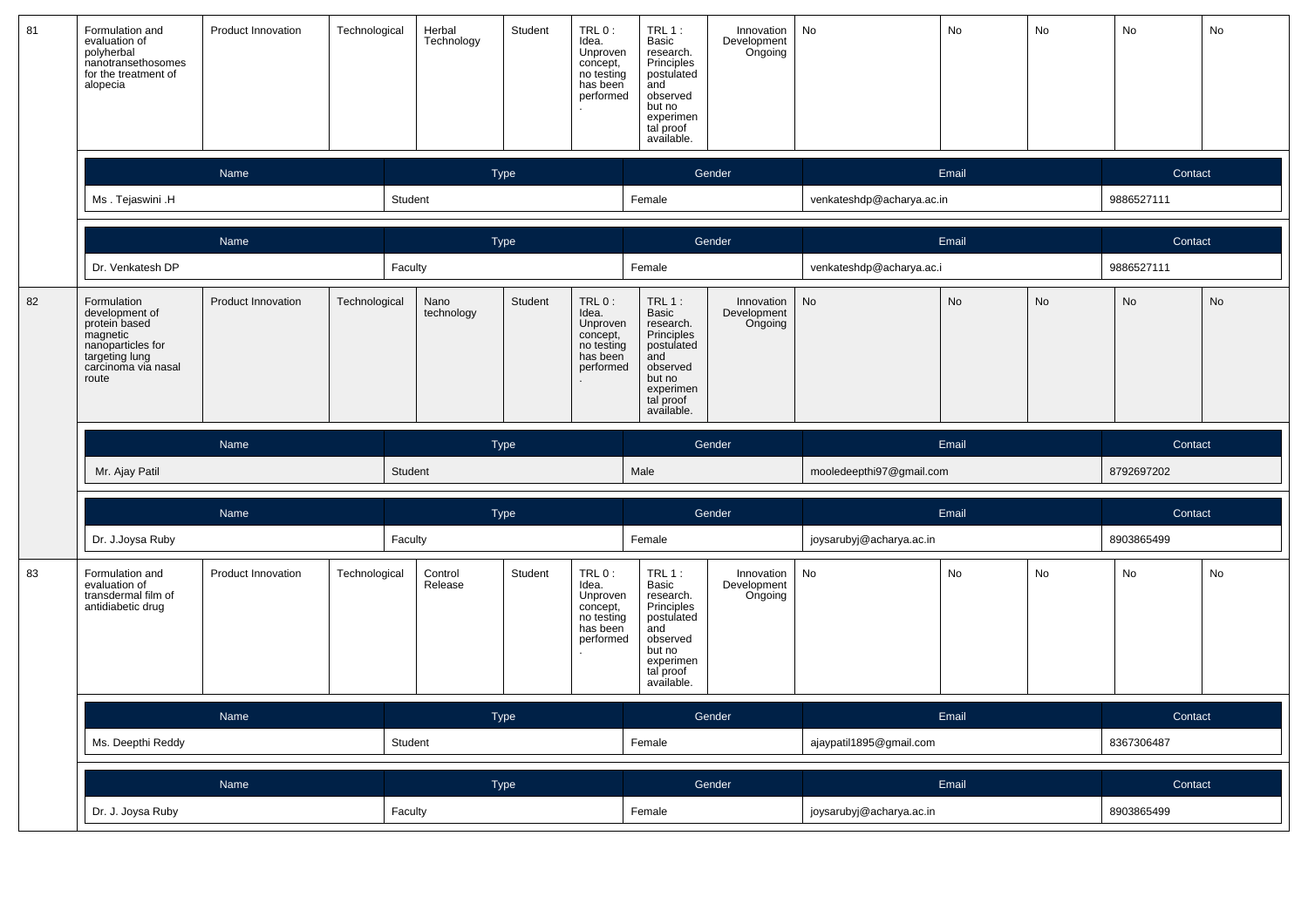| 84      | Development of Novel<br>mesoporous silica<br>Trastuzumab-PLGA<br>Nanopartucles with<br>improved kinetics for<br>HER2+ targeting,<br>avoiding metastsis in<br>breast cancer | <b>Product Innovation</b> | Technological | Nano<br>technology | Faculty | TRL 0:<br>Idea.<br>Unproven<br>concept,<br>no testing<br>has been<br>performed                         | <b>TRL 1:</b><br><b>Basic</b><br>research.<br>Principles<br>postulated<br>and<br>observed<br>but no<br>experimen<br>tal proof<br>available. | Innovation<br>Development<br>Ongoing | No                          | No     | $\begin{array}{c} 40 \\ 00 \\ 00 \end{array}$<br>Gra<br>nt<br>Amo<br>unt<br>in.<br><b>Rs</b> | <b>No</b>  | <b>No</b> |
|---------|----------------------------------------------------------------------------------------------------------------------------------------------------------------------------|---------------------------|---------------|--------------------|---------|--------------------------------------------------------------------------------------------------------|---------------------------------------------------------------------------------------------------------------------------------------------|--------------------------------------|-----------------------------|--------|----------------------------------------------------------------------------------------------|------------|-----------|
|         |                                                                                                                                                                            | Name                      |               | Type               |         |                                                                                                        | Gender                                                                                                                                      |                                      |                             | Email  |                                                                                              | Contact    |           |
|         | Dr. Sajeev Kumar B                                                                                                                                                         |                           |               | Faculty            |         |                                                                                                        | Male                                                                                                                                        |                                      | sajeevkumarb@acharya.ac.in  |        |                                                                                              | 9495817507 |           |
|         |                                                                                                                                                                            | Name                      |               |                    | Type    |                                                                                                        |                                                                                                                                             | Gender                               | Email                       |        |                                                                                              |            | Contact   |
|         | Dr. Suresh Janadri                                                                                                                                                         |                           |               | Faculty            |         |                                                                                                        | Male                                                                                                                                        |                                      | sureshjanadri@acharya.ac.in |        |                                                                                              | 9591138301 |           |
| 85      | Development of<br>Curcumin Nano<br>moisturizer for<br>antiaging with Sun<br>Protecting Factor                                                                              | <b>Product Innovation</b> | Technological | Nano<br>technology | Faculty | TRL $2$ :<br>Technolog<br>formulatio<br>n.<br>Concept<br>and<br>application<br>have been<br>formulated | $TRL3$ :<br>Applied<br>research.<br>First<br>laboratory<br>tests<br>completed<br>; proof of<br>concept.                                     | Innovation<br>Development<br>Ongoing | No                          | No     | $\substack{18 \ 50}$<br>Gra<br>00<br>nt<br>Amo<br>unt<br>in<br><b>Rs</b>                     | No         | No        |
|         |                                                                                                                                                                            | Name                      |               | Type               |         |                                                                                                        |                                                                                                                                             | Gender                               | Email                       |        | Contact                                                                                      |            |           |
|         | Dr. Venkatesh DP                                                                                                                                                           |                           |               | Faculty            |         |                                                                                                        | Male                                                                                                                                        |                                      | venkateshdp@acharya.ac.in   |        |                                                                                              | 9886527111 |           |
|         | Name                                                                                                                                                                       |                           |               | Type               |         |                                                                                                        | Gender                                                                                                                                      |                                      | Email                       |        |                                                                                              | Contact    | 86        |
| Develop | <b>Product Innovation</b>                                                                                                                                                  | Technological             | Nano          | Faculty            | TRL2:   | $TRL3$ :                                                                                               | Innovation                                                                                                                                  | <b>No</b>                            | <b>No</b>                   | $\sim$ | No                                                                                           | <b>No</b>  |           |

| 8903865499<br>joysarubyj@acharya.ac.in<br>Female<br>Faculty | Name           | T | Gender | Email | Contact |
|-------------------------------------------------------------|----------------|---|--------|-------|---------|
|                                                             | Dr. Joysa Ruby |   |        |       |         |

| Name <sup>1</sup> | <b>Type</b> | Gender | Email                     | Contact    |  |
|-------------------|-------------|--------|---------------------------|------------|--|
| Dr. Selva Kumar   | Faculty     | Male   | selvakumark@acharya.ac.in | 9500423812 |  |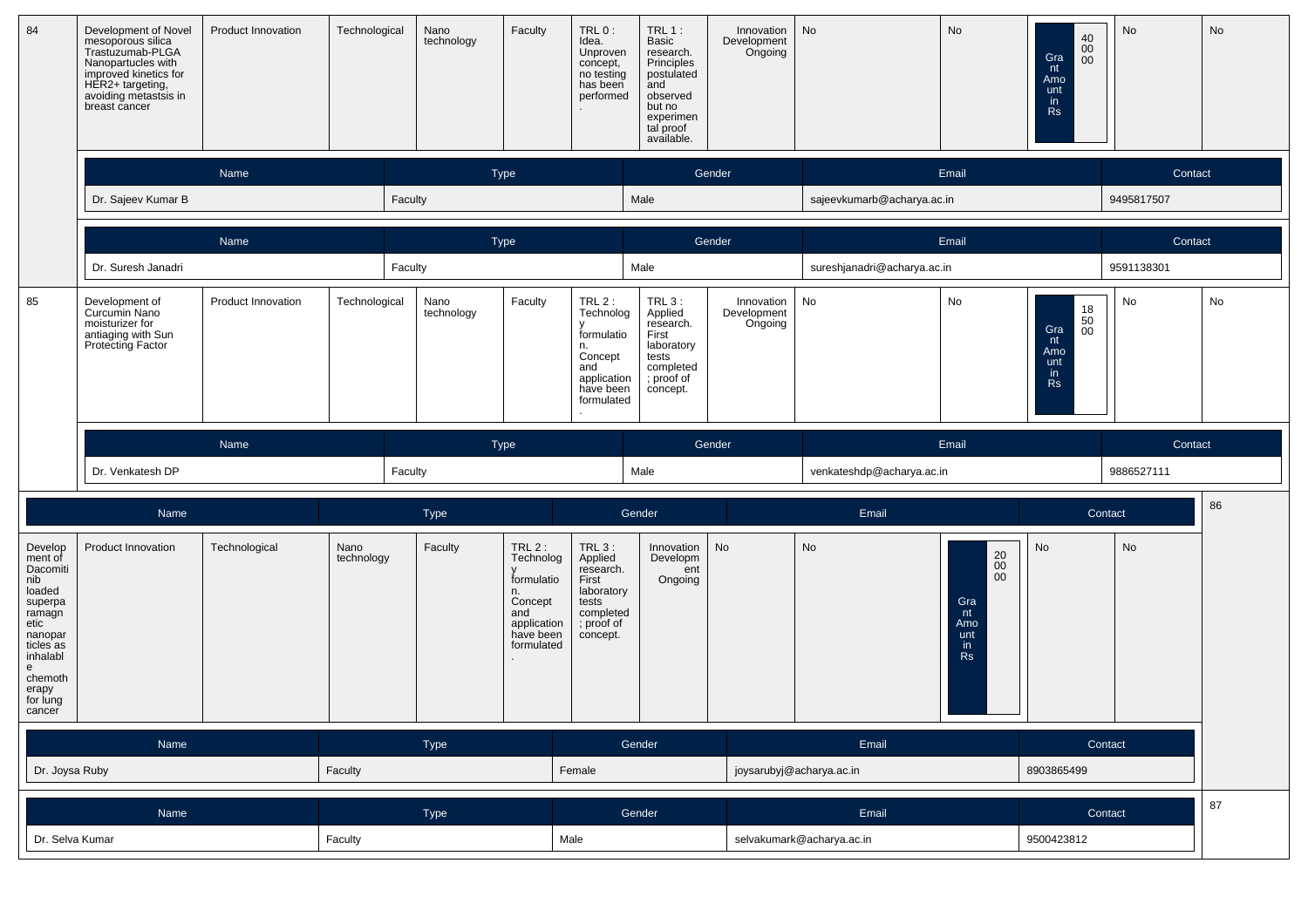| Crystal<br>engineer<br>ing of<br>novel<br>antiretro<br>viral<br>nevirapi<br>ne<br>cocrysta<br>I and its<br>investig<br>ation of<br>thermoa<br>nalytical,<br>rarytear,<br>spectros<br>copic<br>properti<br>es,<br>mechani<br>stic<br>dissoluti<br>on<br>analysis,<br>in-silico<br>and in-<br>vitro<br>study. | Product Innovation   | Technological | Nano<br>technology | Faculty | $TRL2$ :<br>Technolog<br>formulatio<br>n.<br>Concept<br>and<br>application<br>have been<br>formulated | $TRL3$ :<br>Applied<br>research.<br>First<br>laboratory<br>tests<br>completed<br>; proof of<br>concept. | Innovation<br>Developm<br>ent<br>Ongoing | No | No                                    | $\begin{array}{c} 35 \\ 00 \end{array}$<br>$\overline{0}$<br>Gra<br>nt<br>Amo<br>unt<br>in<br>Rs | No         | No |  |
|-------------------------------------------------------------------------------------------------------------------------------------------------------------------------------------------------------------------------------------------------------------------------------------------------------------|----------------------|---------------|--------------------|---------|-------------------------------------------------------------------------------------------------------|---------------------------------------------------------------------------------------------------------|------------------------------------------|----|---------------------------------------|--------------------------------------------------------------------------------------------------|------------|----|--|
|                                                                                                                                                                                                                                                                                                             | Name                 |               |                    | Type    |                                                                                                       |                                                                                                         | Gender                                   |    | Email                                 |                                                                                                  | Contact    |    |  |
|                                                                                                                                                                                                                                                                                                             | Dr. Harini Chowdary, |               | Faculty            |         |                                                                                                       | Female                                                                                                  |                                          |    | harinichowdaryvadlamudi@acharya.ac.in |                                                                                                  | 9535685399 |    |  |

|                                                                                                                                                                            | Name                |                                                  |         | Type                                                                                                                     |                                                                                                       |                                          | Gender                       |    | Email                                                                                     |            | Contact    |  |
|----------------------------------------------------------------------------------------------------------------------------------------------------------------------------|---------------------|--------------------------------------------------|---------|--------------------------------------------------------------------------------------------------------------------------|-------------------------------------------------------------------------------------------------------|------------------------------------------|------------------------------|----|-------------------------------------------------------------------------------------------|------------|------------|--|
| Dr. Joysa Ruby                                                                                                                                                             |                     |                                                  | Faculty |                                                                                                                          |                                                                                                       | Female                                   |                              |    | joysarubyj@acharya.ac.in                                                                  |            | 8903865499 |  |
| Formula<br>tion and<br>optimiza<br>tion of<br>mesopor<br>es<br>loaded<br>pellets<br>of<br>selective<br>anticanc<br>er drugs<br>by using<br>design<br>of<br>Experim<br>ents | Product Innovation  | Faculty<br>Technological<br>Pelletization<br>and |         | $TRL1$ :<br>Basic<br>research.<br>Principles<br>postulated<br>observed<br>but no<br>experimen<br>tal proof<br>available. | TRL $2:$<br>Technolog<br>formulatio<br>n.<br>Concept<br>and<br>application<br>have been<br>formulated | Innovation<br>Developm<br>ent<br>Ongoing | No                           | No | ${\underset{50}{\rm 23}}$<br>Gra<br>nt<br>Amo<br>unt<br>$\frac{\mathsf{in}}{\mathsf{Rs}}$ | No         | No         |  |
|                                                                                                                                                                            | Name                |                                                  | Type    |                                                                                                                          | Gender                                                                                                |                                          | Email                        |    | Contact                                                                                   |            |            |  |
|                                                                                                                                                                            | Dr. Shanta Kumar GS |                                                  | Faculty |                                                                                                                          | Male                                                                                                  |                                          | shanthakumargs@acharya.ac.in |    | 7019368988                                                                                |            |            |  |
|                                                                                                                                                                            | Name                |                                                  |         | Type                                                                                                                     |                                                                                                       |                                          | Gender                       |    | Email                                                                                     |            | Contact    |  |
|                                                                                                                                                                            | Venkatesh DP        |                                                  | Faculty |                                                                                                                          | Male                                                                                                  |                                          | venkateshdp@acharya.ac.in    |    |                                                                                           | 9886527111 |            |  |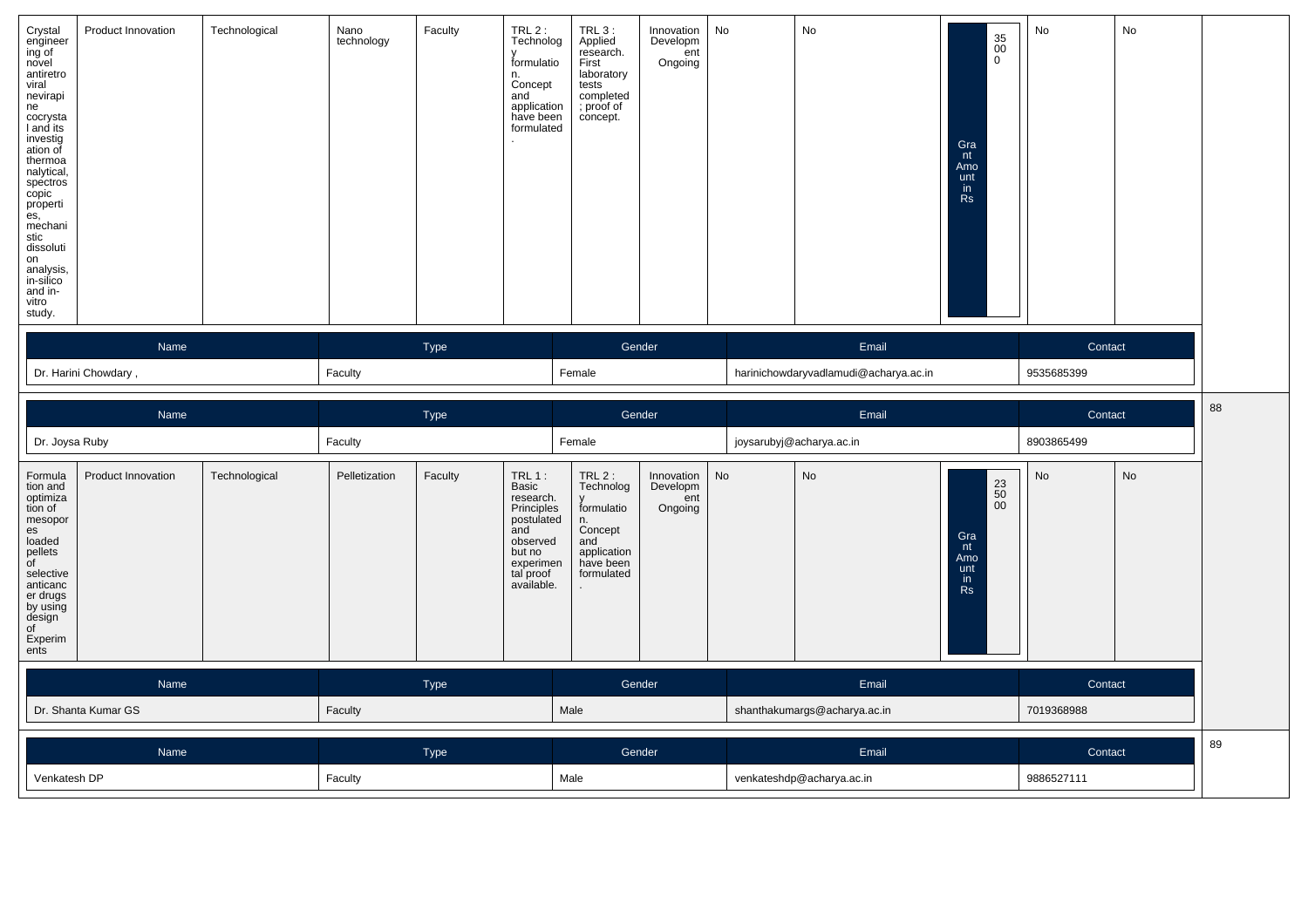| Fabricati<br>on and<br>Charactr<br>ization<br>of<br>Chocola<br>te Drug<br>Delivery<br>System<br>01<br>hyperten<br>sive<br>drug<br>using<br>Monk<br>fruit for<br>Geriatric<br>Patient | <b>Product Innovation</b> | Technological | Tablet<br>Technology | Student | $TRL1$ :<br>Basic<br>research.<br>Principles<br>postulated<br>and<br>observed<br>but no<br>experimen<br>tal proof<br>available. | TRL2:<br>Technolog<br>formulatio<br>n.<br>Concept<br>and<br>application<br>have been<br>formulated | Innovation<br>Developm<br>ent<br>Ongoing | No | No                         | $\begin{array}{c} 15 \\00 \\0 \end{array}$<br>Gra<br>nt<br>Amo<br>unt<br>in<br><b>Rs</b> | No         | No |  |
|--------------------------------------------------------------------------------------------------------------------------------------------------------------------------------------|---------------------------|---------------|----------------------|---------|---------------------------------------------------------------------------------------------------------------------------------|----------------------------------------------------------------------------------------------------|------------------------------------------|----|----------------------------|------------------------------------------------------------------------------------------|------------|----|--|
|                                                                                                                                                                                      | Name                      |               | Type                 |         |                                                                                                                                 | Gender                                                                                             |                                          |    | Email                      |                                                                                          | Contact    |    |  |
| OM Anand Sagar                                                                                                                                                                       |                           |               | Student              |         |                                                                                                                                 | Male                                                                                               |                                          |    | omanandsewasagar@gmail.com |                                                                                          | 7899255432 |    |  |

|                                                                                                   | Name                      |               |                    | <b>Type</b> |                                                                                                                                 | Gender                                                                                       |                                            | Email     |                                   |                                                         | Contact    |         |
|---------------------------------------------------------------------------------------------------|---------------------------|---------------|--------------------|-------------|---------------------------------------------------------------------------------------------------------------------------------|----------------------------------------------------------------------------------------------|--------------------------------------------|-----------|-----------------------------------|---------------------------------------------------------|------------|---------|
|                                                                                                   | Dr. Venkatesh DP          |               | Faculty            |             |                                                                                                                                 | Male                                                                                         |                                            |           | venkateshdp@acharya.ac.in         |                                                         | 9886527111 |         |
| Develop<br>mentof<br>Polyher<br>bal<br>Nanogel<br>for the<br>Treatme<br>nt of<br>Inflamm<br>ation | <b>Product Innovation</b> | Technological | Nano<br>technology | Faculty     | TRL $1:$<br>Basic<br>research.<br>Principles<br>postulated<br>and<br>observed<br>but no<br>experimen<br>tal proof<br>available. | TRL2:<br>Technolog<br>formulatio<br>Concept<br>and<br>application<br>have been<br>formulated | Innovation  <br>Developm<br>ent<br>Ongoing | <b>No</b> | No                                | 15<br>00<br>Gra<br>nt<br>Amo<br>unt<br>in.<br><b>Rs</b> | No         | No      |
|                                                                                                   | Name                      |               |                    | <b>Type</b> |                                                                                                                                 |                                                                                              | Gender                                     |           | Email                             |                                                         |            | Contact |
|                                                                                                   | Ms. Malleswari K          |               | Student            |             |                                                                                                                                 | Female                                                                                       |                                            |           | malleshwari.abph.16@acharya.ac.in |                                                         | 6361392297 |         |

|                                                                                                                   | Name               |               |                    | Type    |                                                                                                                                 |                                                                                              | Gender                                   |    | Email                                 |                                                                                | Contact    |    | 91               |
|-------------------------------------------------------------------------------------------------------------------|--------------------|---------------|--------------------|---------|---------------------------------------------------------------------------------------------------------------------------------|----------------------------------------------------------------------------------------------|------------------------------------------|----|---------------------------------------|--------------------------------------------------------------------------------|------------|----|------------------|
|                                                                                                                   | Dr. J.Joysa Ruby   |               | Faculty            |         |                                                                                                                                 | Female                                                                                       |                                          |    | joysarubyj@acharya.ac.in              |                                                                                | 8903865499 |    |                  |
| Green<br>synthesi<br>s of<br>Metal<br>nanopar<br>ticles<br>using<br>essentia<br>I oils &<br>its<br>evaluati<br>on | Product Innovation | Technological | Nano<br>technology | Student | $TRL1$ :<br>Basic<br>research.<br>Principles<br>postulated<br>and<br>observed<br>but no<br>experimen<br>tal proof<br>available. | TRL2:<br>Technolog<br>formulatio<br>Concept<br>and<br>application<br>have been<br>formulated | Innovation<br>Developm<br>ent<br>Ongoing | No | No                                    | $\substack{15 \\ 00}$<br>$\overline{0}$<br>Gra<br>nt<br>Amo<br>unt<br>in<br>Rs | No         | No |                  |
|                                                                                                                   | Name               |               |                    | Type    |                                                                                                                                 |                                                                                              | Gender                                   |    | Email                                 |                                                                                | Contact    |    | Ε<br>N<br>m      |
| Mr. Pabitra                                                                                                       |                    |               | Student            |         |                                                                                                                                 | Male                                                                                         |                                          |    | harinichowdaryvadlamudi@acharya.ac.in |                                                                                | 9535685399 |    | a<br>a<br>m<br>e |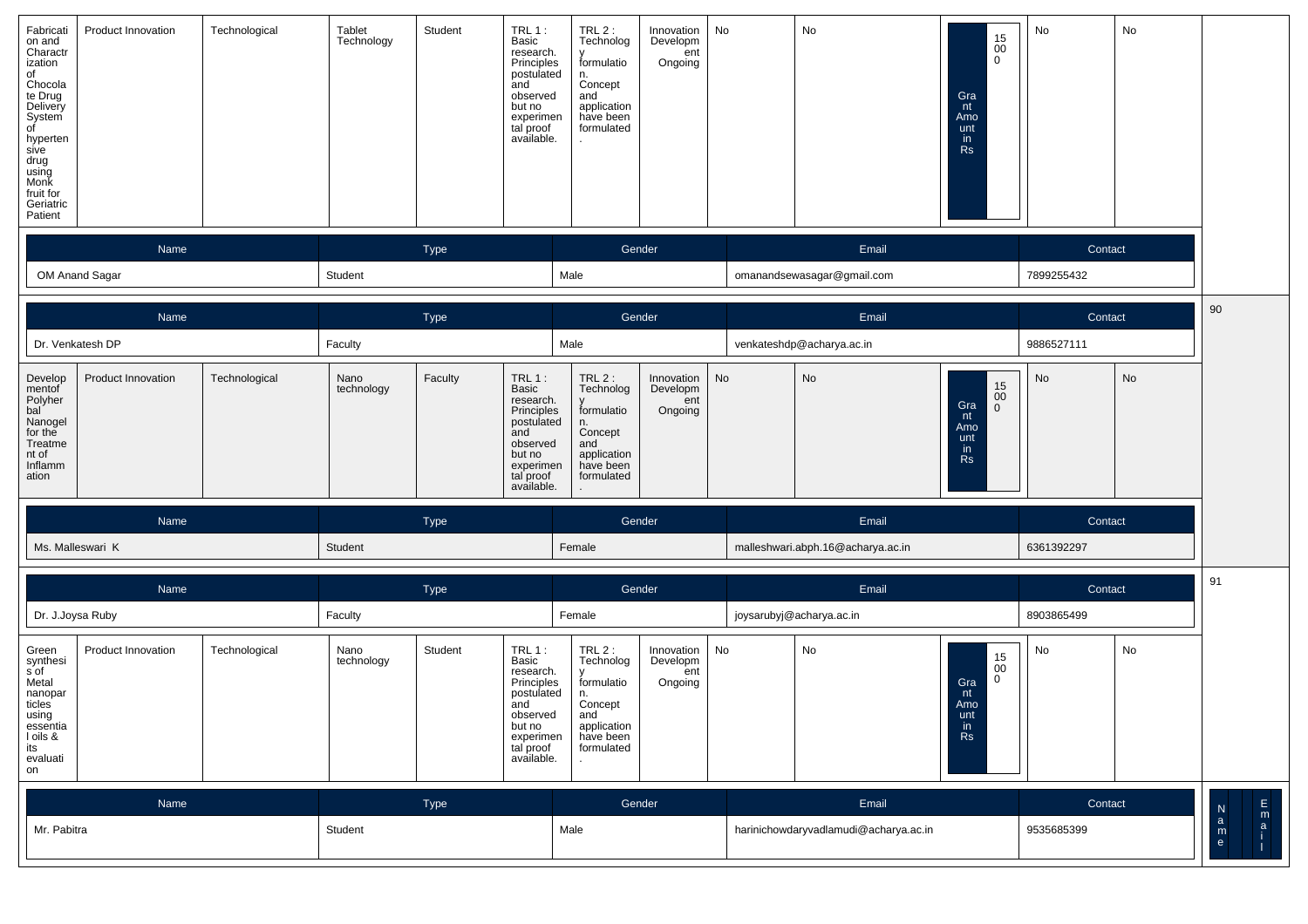| 92 | Formulation and<br>Evaluation of<br>Antihypertensive drug<br>by Chocolate Drug<br>Delivery System using<br>Monk Fruit as Taste<br>masking agent | Product Innovation | Technological | Tablet<br>Technology | Student     | TRL 2 :<br>Technolog<br>formulatio<br>n.<br>Concept<br>and<br>application<br>have been<br>formulated  | TRL 3:<br>Applied<br>research.<br>First<br>laboratory<br>tests<br>completed<br>; proof of<br>concept. | Innovation<br>Development<br>Completed | <b>No</b>                  | No    | 15<br>$00\,$<br>Gra<br>$\Omega$<br>nt<br>Amo<br>unt<br>in.<br><b>Rs</b>                      | <b>No</b>  | <b>No</b> |  |
|----|-------------------------------------------------------------------------------------------------------------------------------------------------|--------------------|---------------|----------------------|-------------|-------------------------------------------------------------------------------------------------------|-------------------------------------------------------------------------------------------------------|----------------------------------------|----------------------------|-------|----------------------------------------------------------------------------------------------|------------|-----------|--|
|    |                                                                                                                                                 | Name               |               |                      | <b>Type</b> |                                                                                                       |                                                                                                       | Gender                                 |                            | Email |                                                                                              | Contact    |           |  |
|    | Mr. Govind Reddy                                                                                                                                |                    |               | Student              |             |                                                                                                       | Male                                                                                                  |                                        | govindareddy418@gmail.com  |       |                                                                                              | 8277731120 |           |  |
|    |                                                                                                                                                 | Name               |               |                      | Type        |                                                                                                       |                                                                                                       | Gender                                 |                            | Email |                                                                                              | Contact    |           |  |
|    | Dr. Sateesha SB                                                                                                                                 |                    |               | Faculty              |             |                                                                                                       | Male                                                                                                  |                                        | sateesha@acharya.ac.in     |       |                                                                                              | 9886858677 |           |  |
| 93 | Preparation,<br>characterization and in<br>vitro permeability<br>Evaluation of<br>Phospholipid<br>complexes of<br>Curcumin derivatives          | Product Innovation | Technological | Nano<br>technology   | Student     | $TRL2$ :<br>Technolog<br>formulatio<br>n.<br>Concept<br>and<br>application<br>have been<br>formulated | TRL 3:<br>Applied<br>research.<br>First<br>laboratory<br>tests<br>completed<br>; proof of<br>concept. | Innovation<br>Development<br>Completed | No                         | No    | No                                                                                           | No         | No        |  |
|    |                                                                                                                                                 | Name               |               |                      | <b>Type</b> |                                                                                                       |                                                                                                       | Gender                                 |                            | Email |                                                                                              | Contact    |           |  |
|    | Mr. Abhinay Sharma                                                                                                                              |                    |               | Student              |             |                                                                                                       | Female                                                                                                |                                        | abhinaysharma044@gmail.com |       |                                                                                              | 8054143737 |           |  |
|    |                                                                                                                                                 | Name               |               |                      | <b>Type</b> |                                                                                                       | Gender                                                                                                |                                        | Email                      |       |                                                                                              | Contact    |           |  |
|    | Dr. Sateesha SB                                                                                                                                 |                    |               | Faculty              |             |                                                                                                       | Male                                                                                                  |                                        | sateesha@acharya.ac.in     |       |                                                                                              | 9886858677 |           |  |
| 94 | Development of<br>reconstitutabledried<br>nano-liposome of<br>iron-folic acid for<br>prophylaxis and<br>treatment of iron<br>deficiency anemia  | Product Innovation | Technological | Nano<br>technology   | Student     | TRL 2 :<br>Technolog<br>formulatio<br>n.<br>Concept<br>and<br>application<br>have been<br>formulated  | TRL 3:<br>Applied<br>research.<br>First<br>laboratory<br>tests<br>completed<br>; proof of<br>concept. | Innovation<br>Development<br>Ongoing   | <b>No</b>                  | No    | $\begin{array}{c} 25 \\ 00 \\ 00 \end{array}$<br>Gra<br>nt<br>Amo<br>unt<br>in.<br><b>Rs</b> | <b>No</b>  | No        |  |
|    |                                                                                                                                                 | Name               |               |                      | <b>Type</b> |                                                                                                       |                                                                                                       | Gender                                 |                            | Email |                                                                                              | Contact    |           |  |
|    | Dr. Sateesha SB                                                                                                                                 |                    |               | Faculty              |             |                                                                                                       | Male                                                                                                  |                                        | sateesha@acharya.ac.in     |       |                                                                                              | 9886858677 |           |  |
|    | Name                                                                                                                                            | <b>Type</b>        |               |                      |             |                                                                                                       | Gender                                                                                                | Email                                  |                            |       | Contact                                                                                      | 95         |           |  |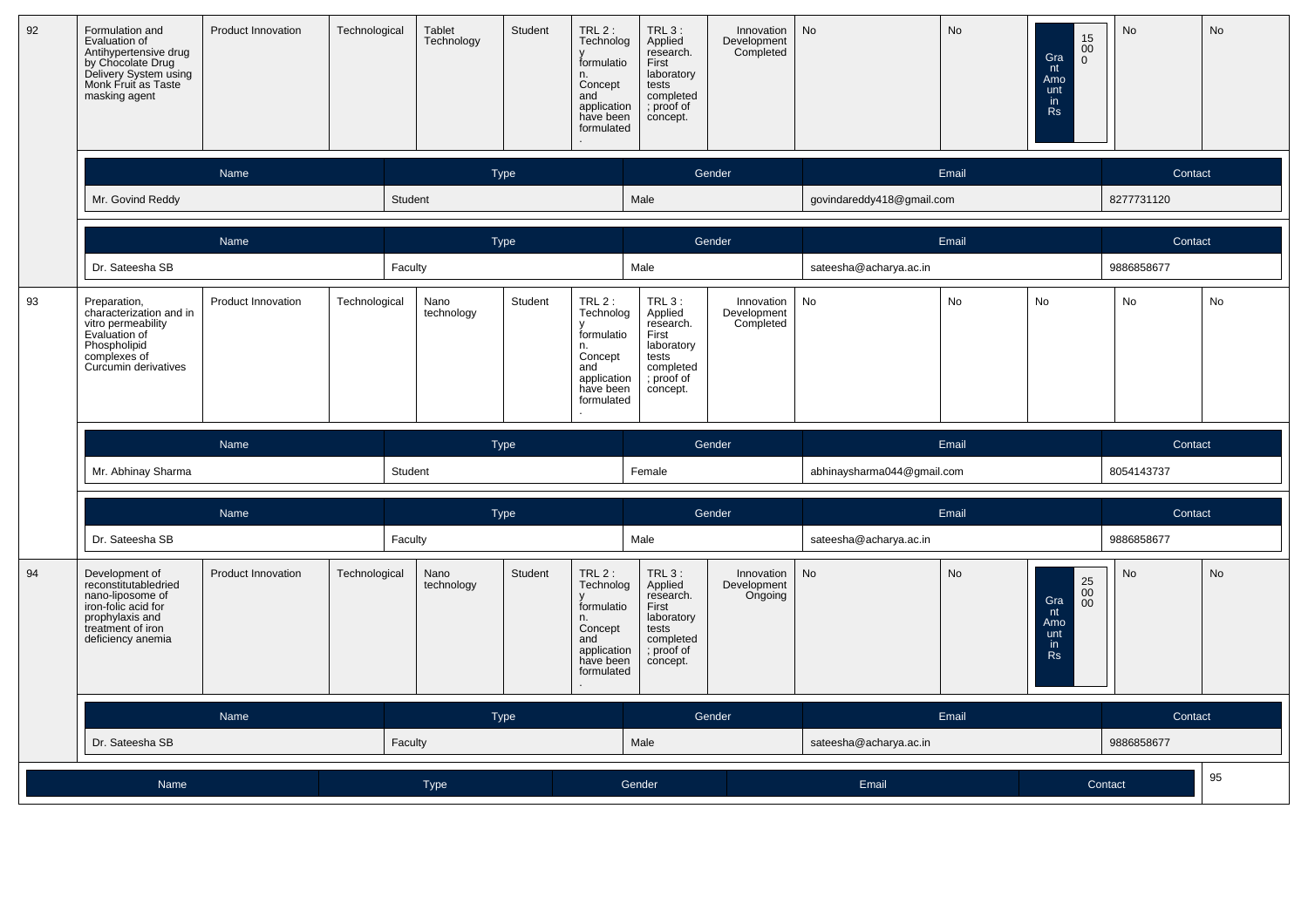| Extractio<br>n,<br>purificati<br>on<br>characte<br>rization<br>of coach<br>roach<br>allergen<br>along<br>with<br>formulati<br>ons and<br>evaluati<br>on of<br>Sublingu<br>al<br>immunot<br>herapy<br>dosage<br>form | <b>Product Innovation</b> | Technological | Tablet<br>Technology | Student | TRL 6:<br>Prototype<br>system<br>tested in<br>intended<br>environme<br>nt close to<br>expected<br>performan<br>ce. | $TRL7$ :<br>Demonstr<br>ation<br>system<br>operating<br>operationa<br>environme<br>nt at pre-<br>commerci<br>al scale. | Innovation<br>Developm<br>ent<br>Ongoing | No | No                          | 61<br>$\frac{04}{28}$<br>Gra<br>nt<br>Amo<br>unt<br>in<br>Rs | No         | No |                        |        |
|---------------------------------------------------------------------------------------------------------------------------------------------------------------------------------------------------------------------|---------------------------|---------------|----------------------|---------|--------------------------------------------------------------------------------------------------------------------|------------------------------------------------------------------------------------------------------------------------|------------------------------------------|----|-----------------------------|--------------------------------------------------------------|------------|----|------------------------|--------|
|                                                                                                                                                                                                                     | Name                      |               |                      | Type    |                                                                                                                    |                                                                                                                        | Gender                                   |    | Email                       |                                                              | Contact    |    | N.                     | E<br>m |
|                                                                                                                                                                                                                     | Ms. Leishagthem Anitha    |               | Student              |         |                                                                                                                    | Female                                                                                                                 |                                          |    | anitaleishangthem@gmail.com |                                                              | 9535301503 |    | a<br>m<br>$\mathbf{e}$ |        |

┰

┱

┱

──

| 96 | An experimental study<br>to evaluate<br>cardioprotective<br>activity of<br>jinginiLanneacoroman<br>delicaw.s.r ischemic<br>heart disease | <b>Product Innovation</b> | Technological | Drug and<br>Biochemical<br>study center | Faculty | $TRL 1$ :<br><b>Basic</b><br>research.<br>Principles<br>postulated<br>and<br>observed<br>but no<br>experimen<br>tal proof<br>available. | $TRL_3$ :<br>Applied<br>research.<br>First<br>laboratory<br>tests<br>completed<br>; proof of<br>concept. | Innovation<br>Development<br>Dropped | No                        | No | No | No         | 60<br>$00\,$<br>Amo.<br>unt<br>Rec<br>eive<br>d in<br>Rs. |
|----|------------------------------------------------------------------------------------------------------------------------------------------|---------------------------|---------------|-----------------------------------------|---------|-----------------------------------------------------------------------------------------------------------------------------------------|----------------------------------------------------------------------------------------------------------|--------------------------------------|---------------------------|----|----|------------|-----------------------------------------------------------|
|    | Name                                                                                                                                     |                           |               | <b>Type</b>                             |         |                                                                                                                                         | Gender                                                                                                   |                                      | Email                     |    |    | Contact    |                                                           |
|    | Dr. Manjunatha.P.M<br>Faculty                                                                                                            |                           |               | Male                                    |         |                                                                                                                                         |                                                                                                          |                                      | manjunathpm@acharya.ac.in |    |    | 9916104175 |                                                           |

|    | Name                                                                                                      |                    |               | Type                                                 |         |                                                                                                        | Gender                                                                                                |                                      | Email                  |                         |            | Contact    |            |  |
|----|-----------------------------------------------------------------------------------------------------------|--------------------|---------------|------------------------------------------------------|---------|--------------------------------------------------------------------------------------------------------|-------------------------------------------------------------------------------------------------------|--------------------------------------|------------------------|-------------------------|------------|------------|------------|--|
|    | Dr. Rachana K.L                                                                                           |                    |               | Student                                              |         |                                                                                                        | Female                                                                                                |                                      | dr.klr.lucky@gmail.com |                         |            | 9739958095 |            |  |
| 97 | Prospective process<br>validation for<br>preparation of capsule<br>containing telmisartan<br>mini tablets | Process Innovation | Technological | Drug<br>Discovery &<br>Quality<br>Evaluation<br>Cell | Student | TRL $2$ :<br>Technolog<br>formulatio<br>n.<br>Concept<br>and<br>application<br>have been<br>formulated | $TRL2$ :<br>Technolog<br>formulatio<br>n.<br>Concept<br>and<br>application<br>have been<br>formulated | Innovation<br>Development<br>Dropped | No                     | No                      | No         | No         | No         |  |
|    | Name                                                                                                      |                    |               |                                                      | Type    |                                                                                                        | Gender                                                                                                |                                      | Email                  |                         |            | Contact    |            |  |
|    | Ms. Pratiksha                                                                                             |                    |               | Student                                              |         |                                                                                                        | Female                                                                                                |                                      |                        | pratikshap194@gmail.com |            |            | 9028983282 |  |
|    | Name                                                                                                      |                    |               | Type                                                 |         | Gender                                                                                                 |                                                                                                       | Email                                |                        |                         | Contact    |            |            |  |
|    | Dr. Rashmi P                                                                                              |                    |               | Faculty                                              |         | Female                                                                                                 |                                                                                                       | rshvsh@gmail.com                     |                        |                         | 9886946637 |            |            |  |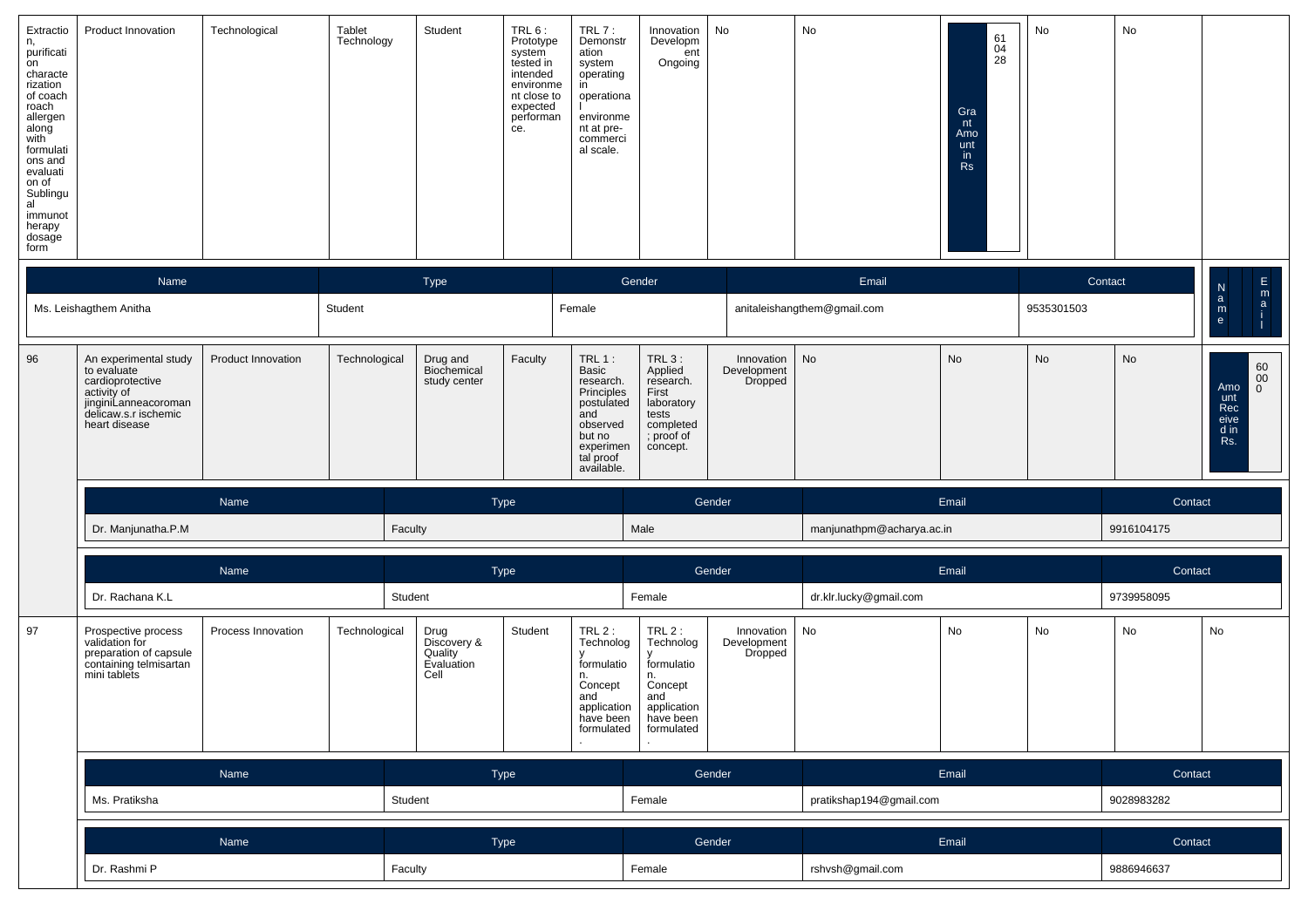| 98  | Prospective process<br>validation for the<br>manufacture of<br>ketoprofen fast<br>dissolving tablets                                                    | Process Innovation | Technological | Drug<br>Discovery &<br>Quality<br>Evaluation<br>Cell | Student     | $TRL2$ :<br>Technolog<br>formulatio<br>n.<br>Concept<br>and<br>application<br>have been<br>formulated | $TRL2$ :<br>Technolog<br>formulatio<br>n.<br>Concept<br>and<br>application<br>have been<br>formulated | Innovation<br>Development<br><b>Dropped</b> | No                           | No    | No         | No         | No |
|-----|---------------------------------------------------------------------------------------------------------------------------------------------------------|--------------------|---------------|------------------------------------------------------|-------------|-------------------------------------------------------------------------------------------------------|-------------------------------------------------------------------------------------------------------|---------------------------------------------|------------------------------|-------|------------|------------|----|
|     |                                                                                                                                                         | Name               |               |                                                      | <b>Type</b> |                                                                                                       |                                                                                                       | Gender                                      |                              | Email |            | Contact    |    |
|     | Ms. Mariam Omari                                                                                                                                        |                    |               | Student                                              |             |                                                                                                       | Female                                                                                                |                                             | mariamomar16081994@gmail.com |       |            | 9741106851 |    |
|     |                                                                                                                                                         | Name               |               |                                                      | Type        |                                                                                                       |                                                                                                       | Gender                                      |                              | Email |            | Contact    |    |
|     | Dr. Rashmi P                                                                                                                                            |                    |               | Faculty                                              |             |                                                                                                       | Female                                                                                                |                                             | rshvsh@gmail.com             |       |            | 9886946637 |    |
| 99  | Quality by design<br>based risk<br>assessment for the<br>production of<br>metoclopramide<br>hydrochloride<br>orodispersible tablets                     | Process Innovation | Technological | Drug<br>Discovery &<br>Quality<br>Evaluation<br>Cell | Student     | TRL 0:<br>Idea.<br>Unproven<br>concept,<br>no testing<br>has been<br>performed                        | TRL 0:<br>Idea.<br>Unproven<br>concept,<br>no testing<br>has been<br>performed                        | Innovation<br>Development<br>Ongoing        | No                           | No    | No         | No         | No |
|     |                                                                                                                                                         | Name               |               |                                                      | Type        |                                                                                                       |                                                                                                       | Gender                                      |                              | Email |            | Contact    |    |
|     | Deekshita                                                                                                                                               |                    |               | Student                                              |             |                                                                                                       | Female                                                                                                |                                             | deekshithahs@gmail.com       |       |            | 8105728348 |    |
|     |                                                                                                                                                         | Name               |               |                                                      | <b>Type</b> |                                                                                                       |                                                                                                       | Gender                                      |                              | Email |            | Contact    |    |
|     | Dr. Rashmi P                                                                                                                                            |                    |               | Faculty                                              |             | Female                                                                                                |                                                                                                       | rshvsh@gmail.com                            |                              |       | 9886946637 |            |    |
| 100 | Process design &<br>qualification: relative<br>impact of formulation<br>variables on quality<br>attributes of<br>antihypertensive<br>sublingual tablets | Process Innovation | Technological | Drug<br>Discovery &<br>Quality<br>Evaluation<br>Cell | Student     | TRL 0:<br>Idea.<br>Unproven<br>concept,<br>no testing<br>has been<br>performed                        | $TRL0$ :<br>Idea.<br>Unproven<br>concept,<br>no testing<br>has been<br>performed                      | Innovation<br>Development<br>Ongoing        | No                           | No    | No         | No         | No |
|     |                                                                                                                                                         | Name               |               |                                                      | <b>Type</b> |                                                                                                       |                                                                                                       | Gender                                      |                              | Email |            | Contact    |    |
|     | Boggula Lakshmi Pratyusha                                                                                                                               |                    |               | Student                                              |             |                                                                                                       | Female                                                                                                |                                             | pratyusha7688@gmail.com      |       |            | 7989853445 |    |
|     |                                                                                                                                                         | Name               |               |                                                      | Type        |                                                                                                       |                                                                                                       | Gender                                      |                              | Email |            | Contact    |    |
|     | Dr. Rashmi P                                                                                                                                            |                    |               | Faculty                                              |             |                                                                                                       | Female                                                                                                |                                             | rshvsh@gmail.com             |       |            | 9886946637 |    |
| 101 | Process validation for<br>the manufacture of<br>carbamazepine fast<br>dissolving tablets                                                                | Process Innovation | Technological | Drug<br>Discovery &<br>Quality<br>Evaluation<br>Cell | Student     | TRL 0:<br>Idea.<br>Unproven<br>concept,<br>no testing<br>has been<br>performed                        | TRL 0:<br>Idea.<br>Unproven<br>concept,<br>no testing<br>has been<br>performed                        | Innovation<br>Development<br>Ongoing        | No                           | No    | No         | No         | No |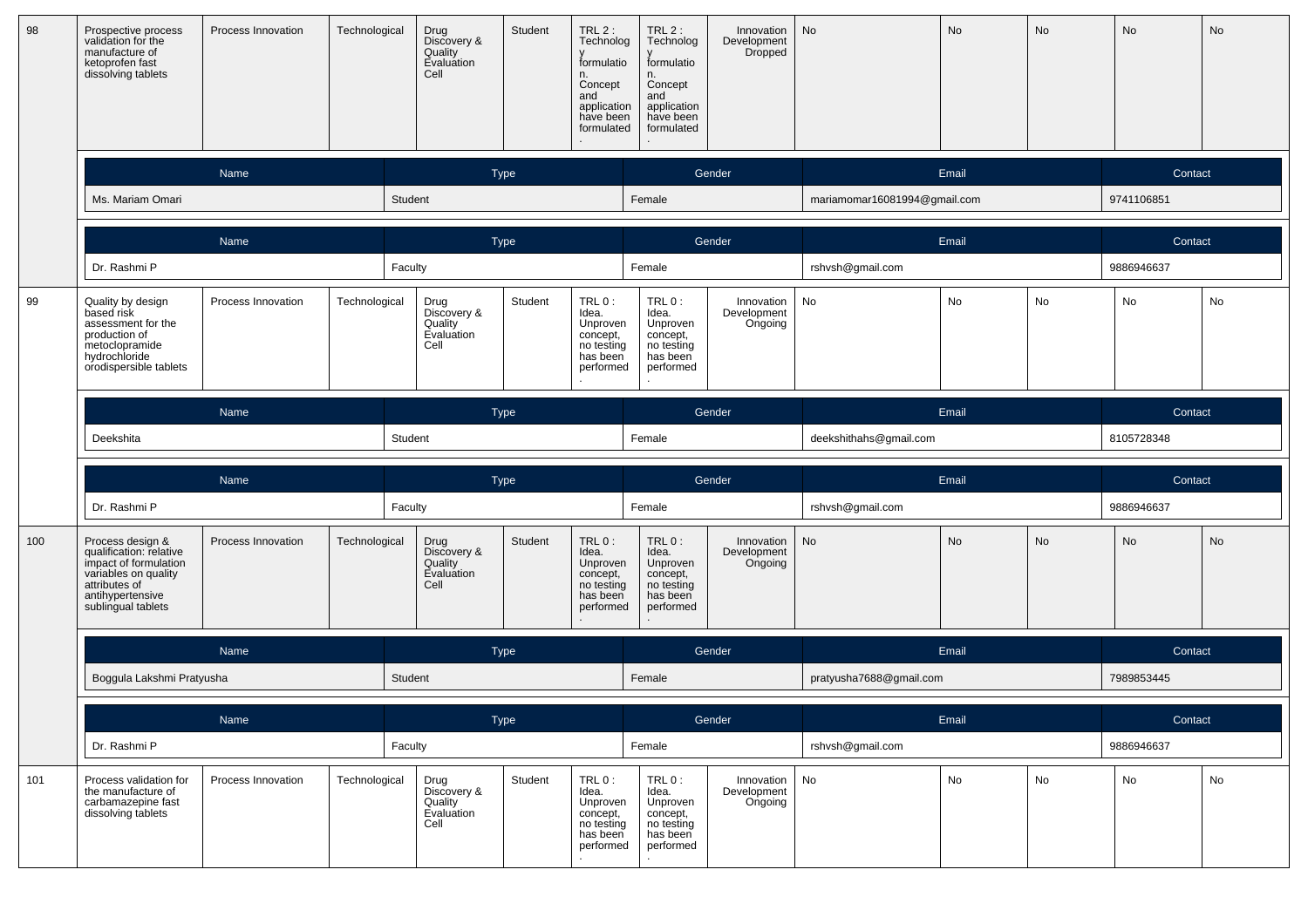|     | Name                                                                                                        |                                     |               | Type                                                                                                                                                                    |             |                                                                                                                                  | Gender                                                                                                |                                      | Email                     |                            | Contact    |            |                                                                                                |  |
|-----|-------------------------------------------------------------------------------------------------------------|-------------------------------------|---------------|-------------------------------------------------------------------------------------------------------------------------------------------------------------------------|-------------|----------------------------------------------------------------------------------------------------------------------------------|-------------------------------------------------------------------------------------------------------|--------------------------------------|---------------------------|----------------------------|------------|------------|------------------------------------------------------------------------------------------------|--|
|     | <b>Krity Neupane</b>                                                                                        |                                     |               | Student                                                                                                                                                                 |             |                                                                                                                                  | Female                                                                                                |                                      | krityneup19@gmail.com     |                            |            | 8073204631 |                                                                                                |  |
|     |                                                                                                             | Name                                |               |                                                                                                                                                                         | <b>Type</b> |                                                                                                                                  |                                                                                                       | Gender                               |                           | Email                      |            | Contact    |                                                                                                |  |
|     | Dr. Rashmi P                                                                                                |                                     |               | Student                                                                                                                                                                 |             |                                                                                                                                  |                                                                                                       |                                      | rshvsh@gmail.com          |                            |            | 9886946637 |                                                                                                |  |
| 102 | Application of QBD as<br>a strategic tool for the<br>risk analysis of<br>flunarizine tablets<br>preparation | Process Innovation                  | Technological | Drug<br>Discovery &<br>Quality<br>Evaluation<br>Cell                                                                                                                    | Student     | TRL 0:<br>Idea.<br>Unproven<br>concept,<br>no testing<br>has been<br>performed                                                   | TRL 0:<br>Idea.<br>Unproven<br>concept,<br>no testing<br>has been<br>performed                        | Innovation<br>Development<br>Ongoing | No                        | No                         | No         | No         | No                                                                                             |  |
|     |                                                                                                             | Name                                |               |                                                                                                                                                                         | Type        |                                                                                                                                  |                                                                                                       | Gender                               | Email                     |                            |            | Contact    |                                                                                                |  |
|     | Ridhi Kothapalli                                                                                            |                                     |               | Student                                                                                                                                                                 |             |                                                                                                                                  | Female                                                                                                |                                      |                           | kothapalli.ridhi@gmail.com |            |            |                                                                                                |  |
|     |                                                                                                             | Name                                |               | Type                                                                                                                                                                    |             |                                                                                                                                  | Gender                                                                                                |                                      | Email                     |                            |            | Contact    |                                                                                                |  |
|     | Dr. Rashmi P                                                                                                |                                     |               | Faculty                                                                                                                                                                 |             |                                                                                                                                  | Female                                                                                                |                                      | rshvsh@gmail.com          |                            |            | 9886946637 |                                                                                                |  |
| 103 | Formulation and<br>Evaluation of<br>Antiwrinke<br>Nanocurcumin<br>Moisturizer                               | Product Innovation<br>Technological |               | <b>TRL 1:</b><br>Herbal<br>Student<br>Technology<br>Basic<br>research.<br>Principles<br>postulated<br>and<br>observed<br>but no<br>experimen<br>tal proof<br>available. |             | $TRL2$ :<br>Technolog<br>$\mathbf{v}$<br>formulatio<br>n.<br>Concept<br>and<br>application<br>have been<br>formulated            | Innovation<br>Development<br>Completed                                                                | No                                   | No                        | No                         | No         | No         |                                                                                                |  |
|     |                                                                                                             | Name                                |               | Type                                                                                                                                                                    |             | Gender                                                                                                                           |                                                                                                       | Email                                |                           |                            | Contact    |            |                                                                                                |  |
|     | Mr. Manjunath C                                                                                             |                                     |               | Student                                                                                                                                                                 |             | Female                                                                                                                           |                                                                                                       | manjunathc1608@gmail.com             |                           |                            | 9113907096 |            |                                                                                                |  |
|     |                                                                                                             | Name                                |               | Type                                                                                                                                                                    |             | Gender                                                                                                                           |                                                                                                       |                                      | Email                     |                            | Contact    |            |                                                                                                |  |
|     | Dr. Venkatesh D.P                                                                                           |                                     |               | Faculty                                                                                                                                                                 |             |                                                                                                                                  |                                                                                                       |                                      | venkateshdp@acharya.ac.in |                            |            | 9886527111 |                                                                                                |  |
| 104 | Anti-nociception<br>testing                                                                                 | Service Innovation                  | Technological | Drug &<br>Biochemical<br>study center                                                                                                                                   | Faculty     | TRL $1$ :<br>Basic<br>research.<br>Principles<br>postulated<br>and<br>observed<br>but no<br>experimen<br>tal proof<br>available. | TRL 3:<br>Applied<br>research.<br>First<br>laboratory<br>tests<br>completed<br>; proof of<br>concept. | Innovation<br>Development<br>Dropped | No                        | <b>No</b>                  | No         | <b>No</b>  | $\begin{array}{c} 45 \\ 10 \end{array}$<br>Amo<br>$\overline{0}$<br>Rec<br>eive<br>d in<br>Rs. |  |
|     |                                                                                                             | Name                                |               |                                                                                                                                                                         | Type        |                                                                                                                                  |                                                                                                       | Gender                               |                           | Email                      |            | Contact    |                                                                                                |  |
|     | Dr. Manjunatha P M                                                                                          |                                     |               | Faculty                                                                                                                                                                 |             |                                                                                                                                  | Male                                                                                                  |                                      | manjunathpm@acharya.ac.in |                            |            | 9916104175 |                                                                                                |  |
|     | Name                                                                                                        |                                     |               | Type                                                                                                                                                                    |             |                                                                                                                                  | Gender                                                                                                |                                      | Email                     |                            | Contact    |            | 105                                                                                            |  |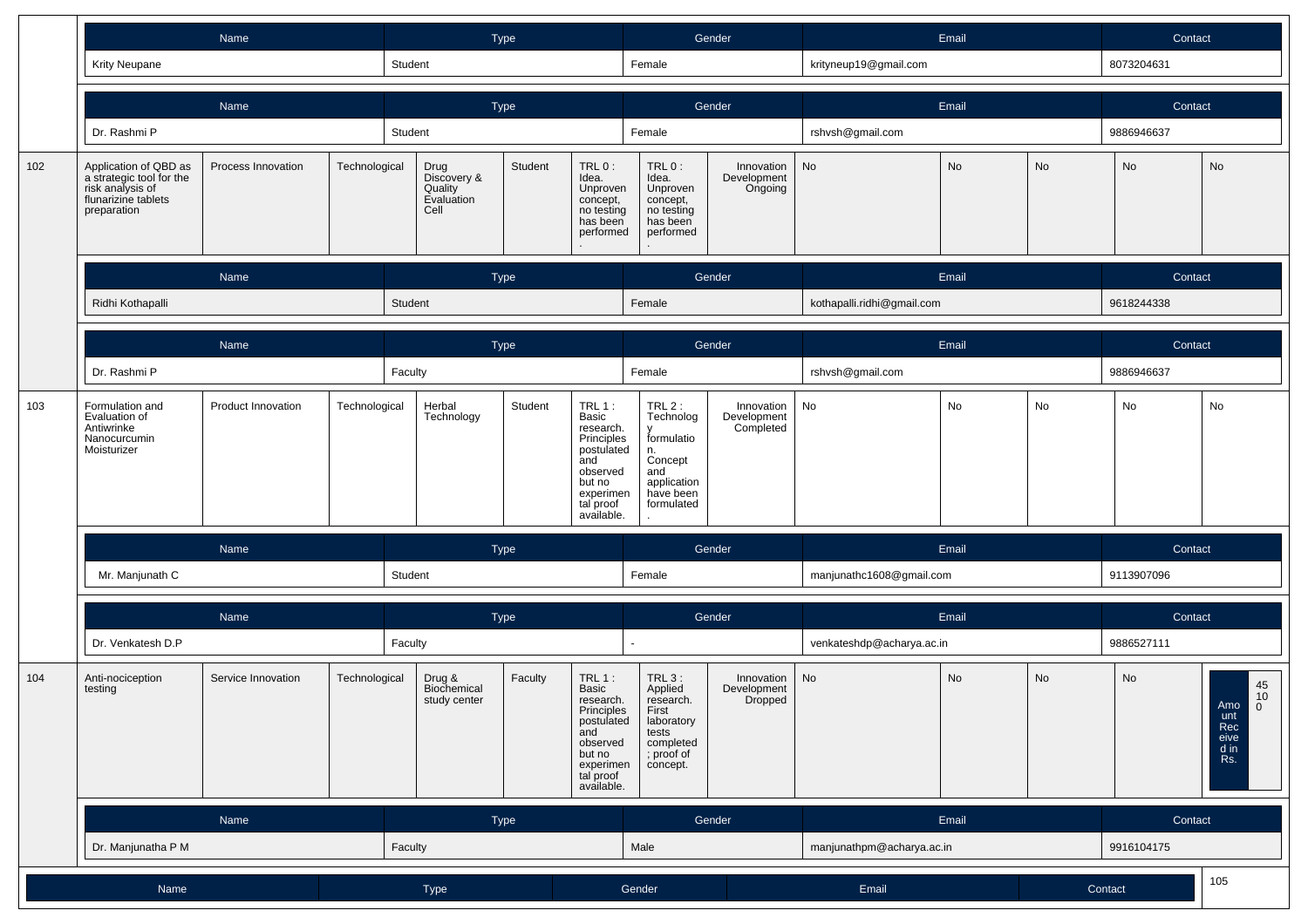| Deliciou<br>s<br>Organic<br>Herbal<br>Suckers<br>$\begin{array}{c} \text{(Lollipop)}\\ \text{s)} - \text{To} \end{array}$<br>$\begin{array}{c}\n\downarrow \text{} \\ \text{treat} \\ \text{lron} \\ \text{deficien} \\ \text{cy in} \\ \text{Children}\n\end{array}$ | Product Innovation    | Technological | Herbal<br>Technology | Student-<br>Faculty | TRL 0:<br>Idea.<br>Unproven<br>concept,<br>no testing<br>has been<br>performed | TRL 0:<br>Idea.<br>Unproven<br>concept,<br>no testing<br>has been<br>performed | Innovation<br>Developm<br>ent<br>Ongoing | No    | No                          | 60<br>00<br>Gra<br>nt<br>Amo<br>unt<br>in<br><b>Rs</b> | No      | No         |  |
|-----------------------------------------------------------------------------------------------------------------------------------------------------------------------------------------------------------------------------------------------------------------------|-----------------------|---------------|----------------------|---------------------|--------------------------------------------------------------------------------|--------------------------------------------------------------------------------|------------------------------------------|-------|-----------------------------|--------------------------------------------------------|---------|------------|--|
|                                                                                                                                                                                                                                                                       | Name                  |               |                      | Type                |                                                                                |                                                                                | Gender                                   |       | Email                       |                                                        | Contact |            |  |
|                                                                                                                                                                                                                                                                       | A J. Miriyam Claudish |               | Student              |                     |                                                                                | Female                                                                         |                                          |       | Miriyamclaudish88@gmail.com |                                                        |         | 9632067566 |  |
| Name<br>Type                                                                                                                                                                                                                                                          |                       |               |                      |                     |                                                                                | Gender                                                                         |                                          | Email |                             |                                                        | Contact | 106        |  |
| Dr. Hemalatha K                                                                                                                                                                                                                                                       |                       |               | Faculty              |                     |                                                                                | Female                                                                         |                                          |       | hemalathak@acharya.cin      |                                                        |         | 9632067566 |  |
| Isolation<br>characte<br>rization<br>of<br>phytoco<br>nstituent<br>s and<br>pharmac<br>ological<br>screenin<br>g of<br>magnoli<br>a<br>grandiflo<br>ra l.<br>leaves                                                                                                   | Product Innovation    | Technological | Herbal<br>Technology | Student-<br>Faculty | TRL0:<br>Idea.<br>Unproven<br>concept,<br>no testing<br>has been<br>performed  | TRL 0:<br>Idea.<br>Unproven<br>concept,<br>no testing<br>has been<br>performed | Innovation<br>Developm<br>ent<br>Ongoing | No    | No                          | <b>No</b>                                              | No      | <b>No</b>  |  |
| Type<br>Name                                                                                                                                                                                                                                                          |                       |               | Gender               |                     |                                                                                | Email                                                                          |                                          |       | Contact                     |                                                        |         |            |  |
| Ramyashree. C                                                                                                                                                                                                                                                         |                       |               | Student              |                     |                                                                                | Female                                                                         |                                          |       | hemalathak@acharya.ac.in    |                                                        |         | 9632067566 |  |

#### **List all the Ventures/Startups/SME Units Established with Support of Pre-incubation & Incubation facilities at the HEI**

**No Data Flled!**

### **List all the Collaborations with External Agencies and Co-Creation of I&E Activities by the HEI**

| <b>Srno</b>    | <b>Collaborated Agency Name</b>    | <b>Collaborated Agency Type</b>  | Purpose of Collaboration                                                                                                          | <b>Type of Support Offered</b>        | No. of Student<br>Projects/Ideas/<br>Innovation / Startups<br>from the HEI get<br>benefitted through<br>this partnership | Date of MOU /<br><b>Agreement Signed</b><br>on. |
|----------------|------------------------------------|----------------------------------|-----------------------------------------------------------------------------------------------------------------------------------|---------------------------------------|--------------------------------------------------------------------------------------------------------------------------|-------------------------------------------------|
|                | Shakthi Pharmatech Private Limited | Corporate / Industry Association | Collaboration with Startups/Industry Associations/Knowledge<br>Agencies to Promote I&E Activities and/or Internship Opportunities | Incubation, Mentoring, Netwo<br>rkina | -10                                                                                                                      | 17-03-2020                                      |
| $\overline{2}$ | <b>Brit Nutritions</b>             | Corporate / Industry Association | Collaboration with Startups/Industry Associations/Knowledge<br>Agencies to Promote I&E Activities and/or Internship Opportunities | Incubation, Mentoring, Netwo<br>rkina | -25                                                                                                                      | 09-09-2020                                      |
|                | Chirag Engineering and Technology  | Corporate / Industry Association | Collaboration with Startups/Industry Associations/Knowledge<br>Agencies to Promote I&E Activities and/or Internship Opportunities | Incubation, Mentoring                 | 30                                                                                                                       | 01-10-2020                                      |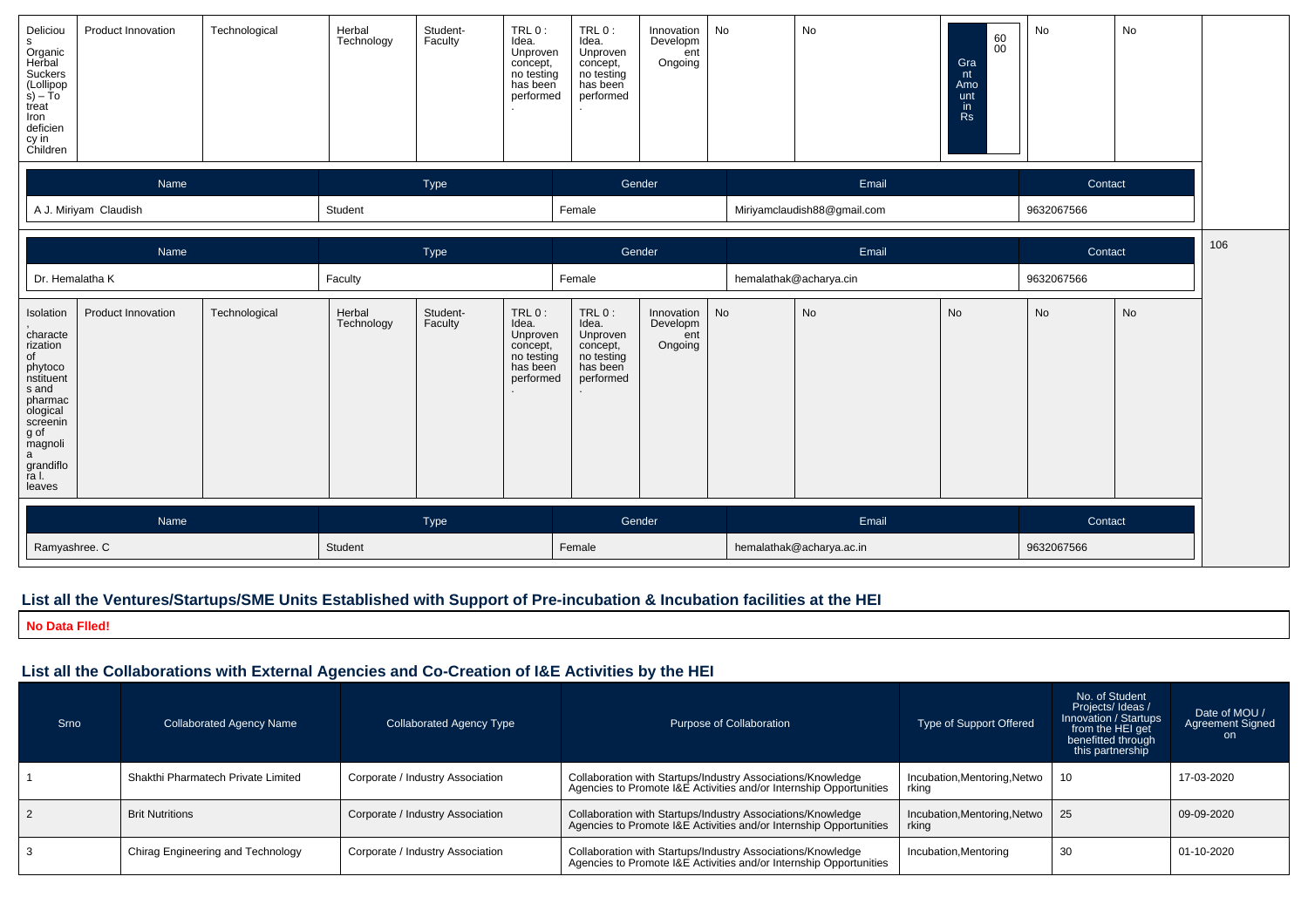| People Tree Hospitals                             | Non-Govt. Agencies               | Collaboration with Startups/Industry Associations/Knowledge<br>Agencies to Promote I&E Activities and/or Internship Opportunities | Incubation, Mentoring                                     | 50 | 01-11-2019 |
|---------------------------------------------------|----------------------------------|-----------------------------------------------------------------------------------------------------------------------------------|-----------------------------------------------------------|----|------------|
| <b>ESIC PGIMSR and Model Hospital</b>             | Govt. Agency (Central)           | Collaboration with Startups/Industry Associations/Knowledge<br>Agencies to Promote I&E Activities and/or Internship Opportunities | Pre-<br>incubation, Incubation, Mento<br>ring, Networking | 60 | 20-03-2019 |
| <b>Bangalore Allergy Centre</b>                   | Non-Govt. Agencies               | Collaboration with Startups/Industry Associations/Knowledge<br>Agencies to Promote I&E Activities and/or Internship Opportunities | Incubation, Mentoring, Netwo<br>rking                     |    | 01-04-2019 |
| Pharma Tech Engineering Company                   | Corporate / Industry Association | Collaboration with Startups/Industry Associations/Knowledge<br>Agencies to Promote I&E Activities and/or Internship Opportunities | Incubation, Mentoring, Netwo<br>rkina                     | 25 | 09-05-2019 |
| University of Horticultural Sciences,<br>Bagalkot | Educational Institute            | Collaboration with Startups/Industry Associations/Knowledge<br>Agencies to Promote I&E Activities and/or Internship Opportunities | Incubation, Mentoring, Netwo<br>rkina                     |    | 25-04-2019 |
| EDCIL (India) Limited                             | Govt. Agency (Central)           | Providing (or) Receiving Incubation/Pre-Incubation Support<br>Services to Innovators/Startups                                     | Incubation, Mentoring                                     |    | 10-01-2019 |

## **List the IPs Filed/Published/Granted (Copyright & Designs Only) by the HEI as an Applicant / Co-applicant / Co-owner**

**No Data Flled!**

#### **List the IP (Patents only) Filed by the HEI as Applicant / Co-applicant / Co-owner**

**No Data Flled!**

#### **List the IPs hold by the Innovation teams/Startups Incubated at the Pre-incubation/incubation Unit of the HEI**

| Srno | Title/Name of IP<br>Type of IP                                                                                           |                          | IP Registration Number |                                  |                                  | Current Status of IP as on 31st<br>March 2020 | Copy of IP screenshot |  |  |
|------|--------------------------------------------------------------------------------------------------------------------------|--------------------------|------------------------|----------------------------------|----------------------------------|-----------------------------------------------|-----------------------|--|--|
|      | 7-AZAINDOLE DERIVATIVES AND USES THEREOF<br>PatentsHoldByInnovations                                                     |                          | 201741029502           |                                  | Published                        |                                               | Uploaded              |  |  |
|      | <b>Applicant Name</b>                                                                                                    |                          | <b>Applicant Type</b>  |                                  |                                  | Start-up/Innovator Name                       |                       |  |  |
|      | Mrs. Saiprabha V N                                                                                                       |                          | Incubatee Startup      |                                  |                                  | Integrated Drug Discovery                     |                       |  |  |
|      | Dr. Giles D                                                                                                              |                          | Incubatee Innovator    |                                  |                                  | <b>Integrated Drug Discovery</b>              |                       |  |  |
|      | NOVEL PYRIMIDINE DERIVATIVES AS POTENT<br>PatentsHoldByInnovations<br>ANTI-INFLAMMATORY AND ANTI CANCER<br><b>AGENTS</b> |                          | 201741026833           |                                  |                                  | Published                                     | Uploaded              |  |  |
|      | <b>Applicant Name</b>                                                                                                    |                          | <b>Applicant Type</b>  |                                  |                                  | Start-up/Innovator Name                       |                       |  |  |
|      | Ms. Yeshna G                                                                                                             | <b>Incubatee Startup</b> |                        | <b>Integrated Drug Discovery</b> |                                  |                                               |                       |  |  |
|      | Dr. Giles D                                                                                                              |                          | Incubatee Innovator    |                                  | <b>Integrated Drug Discovery</b> |                                               |                       |  |  |

# **List the IP Commercialized/Transferred Published & Granted to HEI as Co-applicant/Co-owner**

**No Data Flled!**